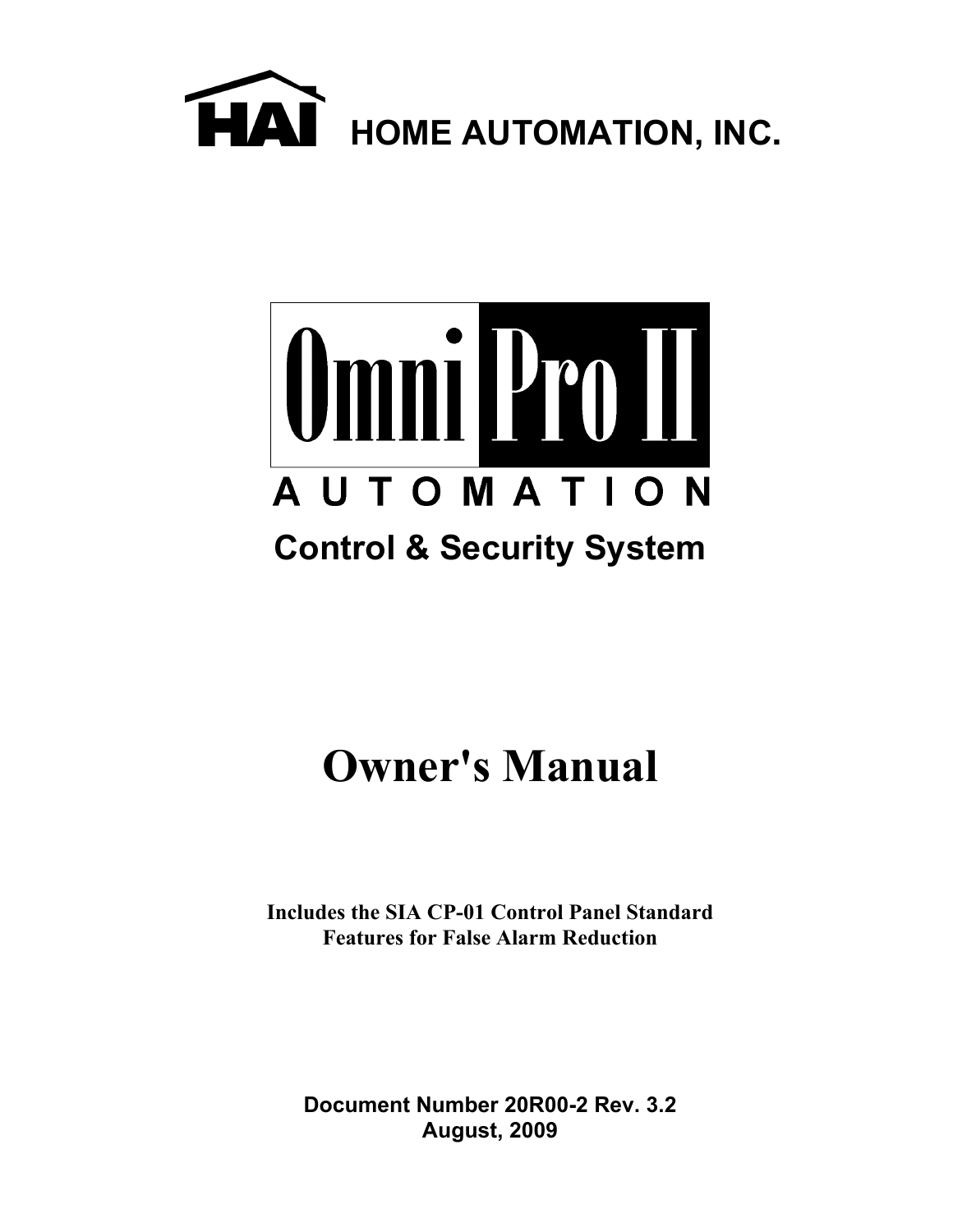**Copyright © 2001-2009 Home Automation, Inc. All Rights Reserved**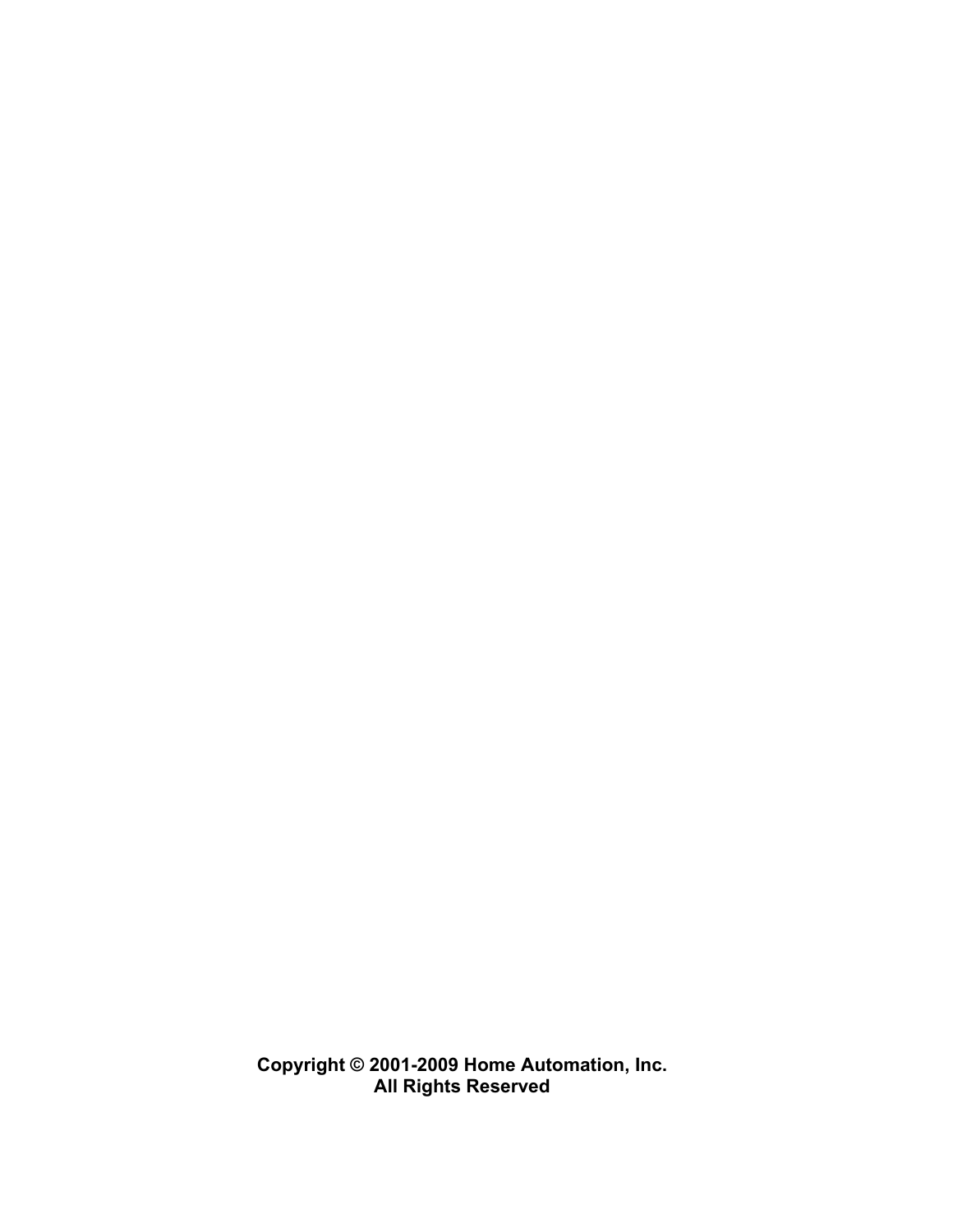# **Contents**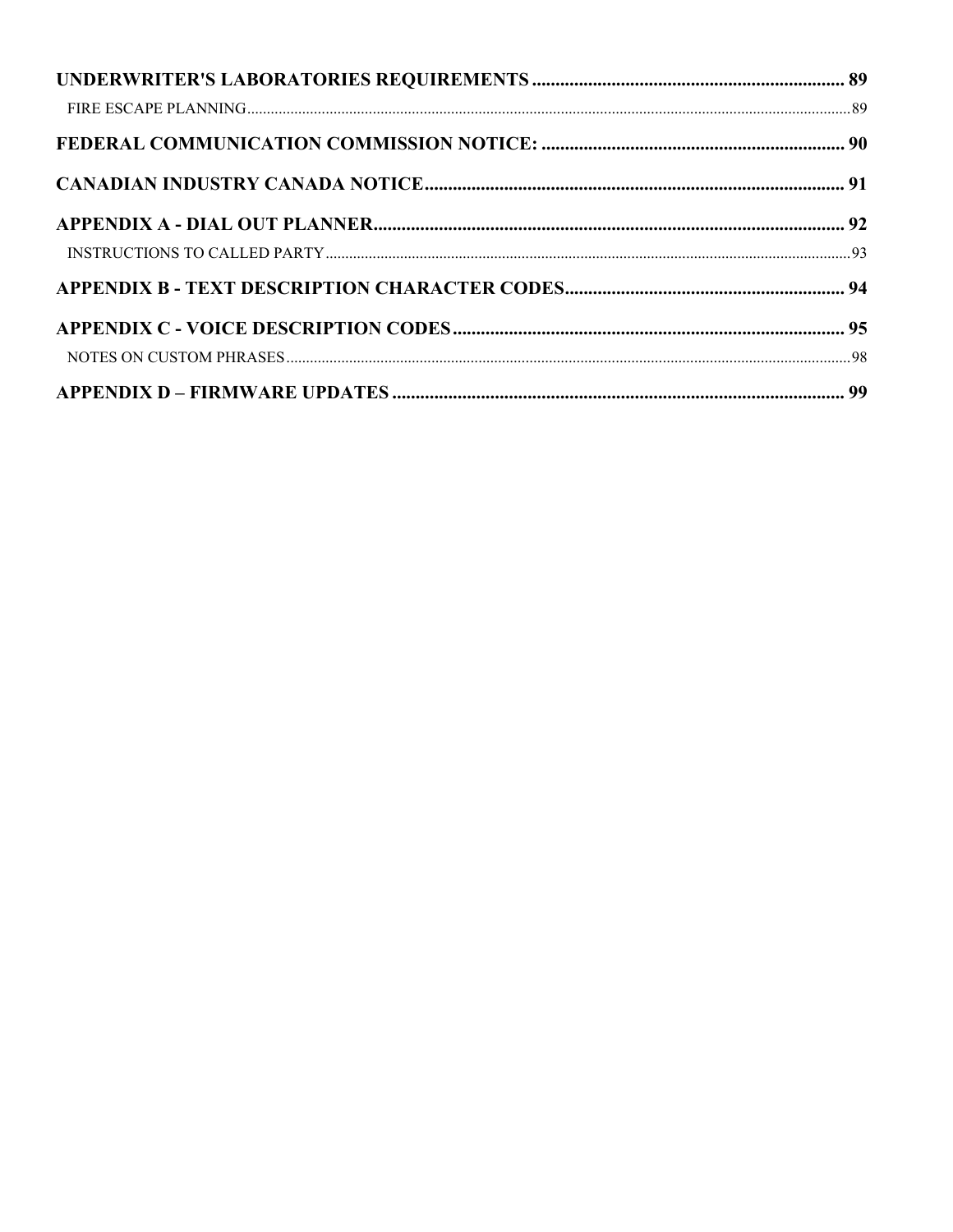# <span id="page-8-0"></span>**INTRODUCTION**

Thank you for purchasing your new OmniPro II automation system. You are about to enjoy a new feeling of security, comfort, convenience, and control. OmniPro II coordinates lighting, heating and air, security, scenes, and messages based on your lifestyle and schedule.

Please take a few moments to become familiar with all of the features of your system by reviewing this manual. Please keep this manual on file for future reference.

It is recommended that you also review the installation and operating instructions provided with your smoke and gas detectors (if used in your system). If you do not have a copy of these documents, ask your installer - **See** *Underwriter's Laboratories Requirements.*

In the event that there are any questions, please call your installer first. If you need assistance directly from the manufacturer, call us at (504) 736-9810, between the hours of 9:00 AM and 5:00 PM Central Time, Monday-Friday. We will be happy to assist you.

When calling, please have the model and serial number of your unit, which can be found on the inside of the controller.

For your convenience, we suggest that you record this information:

MODEL NUMBER:

SERIAL NUMBER:

## <span id="page-8-1"></span>**Underwriter's Laboratories (UL) Listing**

The 20A00-2, -5, and -22 OmniPro II controllers and consoles have been tested and Listed by UL for the following applications:

- UL 985 Household Fire Warning System Units
- UL 1023 Household Burglar Alarm System Units

The 20A00-5 OmniPro II controller has also been tested and Listed by UL for the following applications:

- UL 365 Police Station Connected Burglar Alarm Units and Systems
- UL 609 Local Burglar Alarm Units and Systems
- UL 1610 Central Station Burglar Alarm Units

In a UL Listed Installation, failure to operate and program the system as described in this manual is a violation of the Listing Mark.

**See** Underwriter's Laboratories Requirements for more information.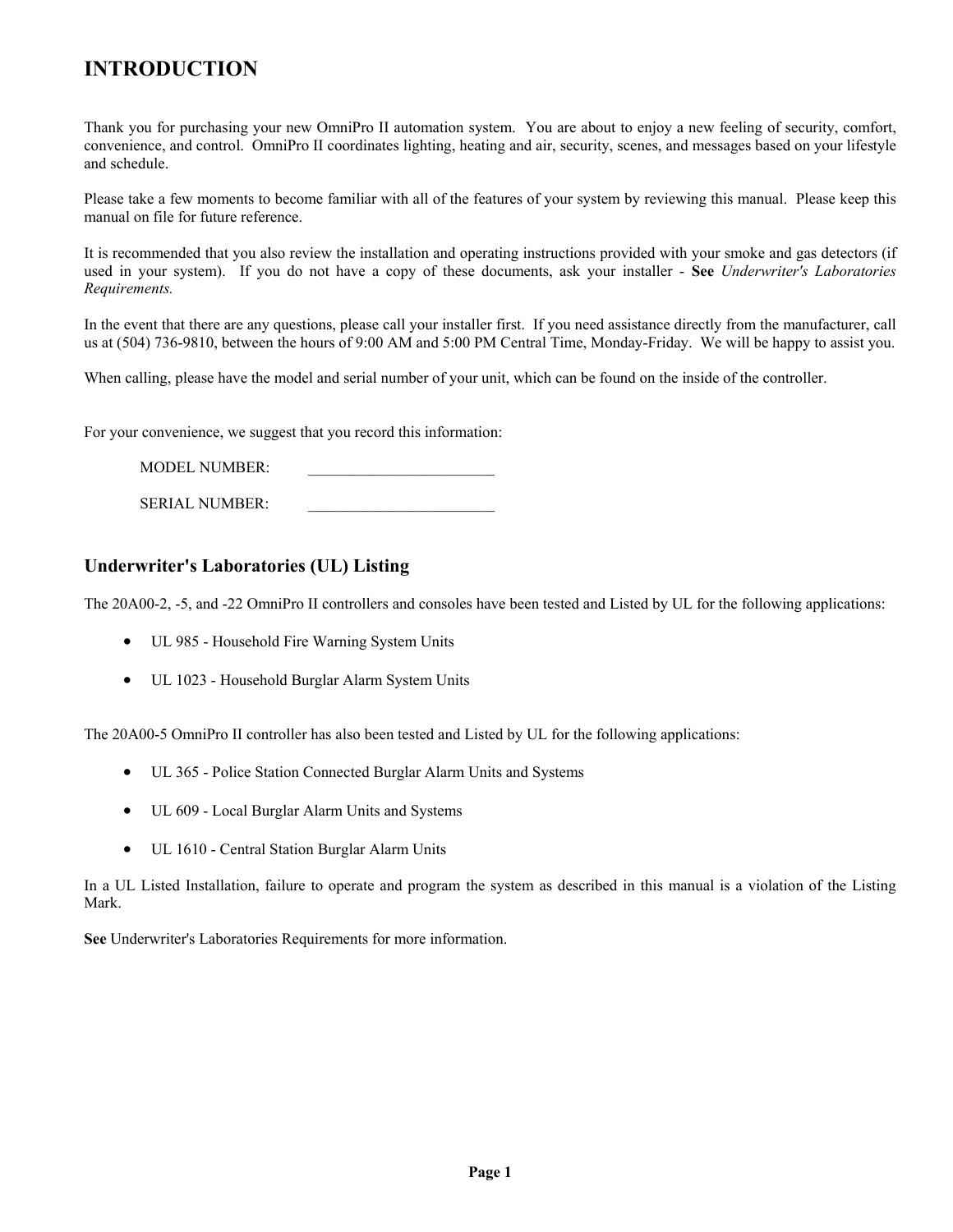# <span id="page-9-0"></span>**OVERALL DESCRIPTION**

## <span id="page-9-1"></span>**Console Operation**

The console is designed with everything that is necessary for you to program and operate your OmniPro II control and security system. Because we feel that it is very important for you to feel comfortable with the operation of your OmniPro II, we recommend that you start by becoming familiar with your console.

The OFF (1), DAY (2), NIGHT (3), and AWAY (4) keys are called shortcut keys. This means that you may press these keys to go directly to that function without having to go into one of the "hidden" menus.



#### **1- ' OFF '**

The ' OFF ' key is used to disarm (deactivate) the security system, reset emergency alarms, and silence all sirens and sounders.

#### **2- ' DAY '**

The ' DAY ' key is used to arm the security system in the Day mode. In the Day mode, the perimeter zones (doors and windows) are protected, however, the interior zones are not armed so that you may move about freely inside. In this mode, there is an entry delay on entry-exit zones.

#### **3- ' NIGHT** '

The ' NIGHT ' key is used to arm the security system in the Night mode. In the Night mode, the doors, windows, and nonsleeping area motion detectors are armed. In this mode, there is no entry delay so the alarm will be activated immediately if any zone is violated.

#### **4- ' AWAY** '

The ' AWAY ' key is used to arm the security system in the Away mode. In the Away mode, all zones (doors, windows, motions, etc.) are armed. There is an entry delay on entry-exit zones, so that you can disarm the system when you return through the door.

#### **5- Down Arrow**

The Down Arrow key is used to scroll through menus and lists. The down arrow is used to scroll down the list from first to last (for example, when the first program is being displayed, pressing the down arrow will cause the next program to be displayed).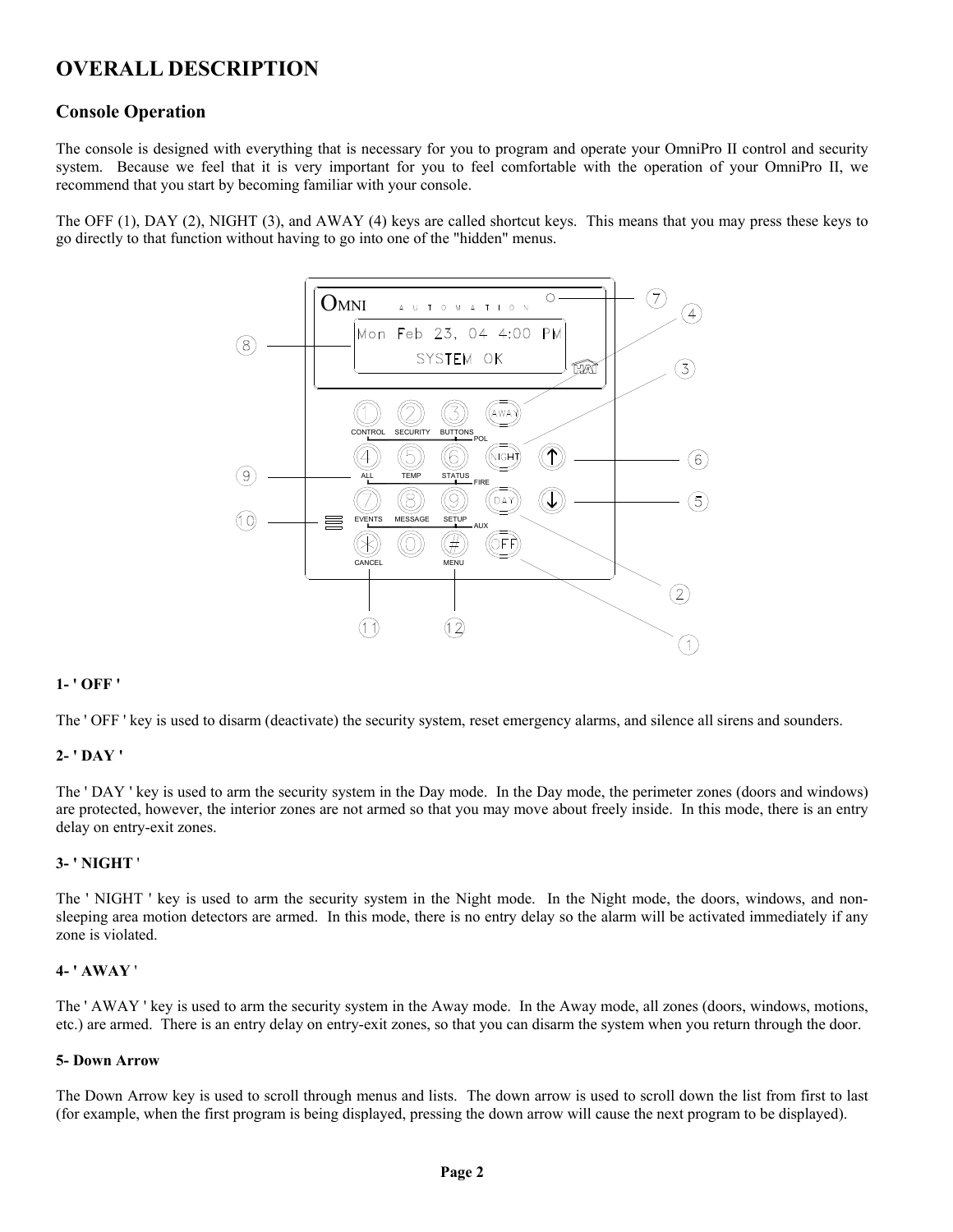#### **6- UP ARROW**

The Up Arrow key is used to scroll through menus and lists. The Up Arrow is used to scroll back through a list (for example, if you have already used the down arrow to scroll to an item, the Up Arrow will bring you back to a previous item).

#### **7- CONSOLE LED**

The Console LED is used to indicate whether the security system is currently armed or disarmed. If armed in any security mode, the LED is set to red. If the system is disarmed, the LED is set to green. The LED flashes when a Message is displayed.

#### **8- CONSOLE DISPLAY**

The Console Display is used to show the current security mode and to give useful information that will guide you through normal operations of your OmniPro II control and security system.

#### **9- CONSOLE KEYPAD**

The Console Keypad is used to enter user codes for arming, disarming, bypassing, and restoring zones. In some cases, the keys (0-9) are assigned to different functions. From the top-level display, each key functions as a menu choice.

#### **10- CONSOLE BEEPER**

The Console Beeper is used to confirm a keystroke, alert user of errors and troubles, and sound upon entry and exit delays.

#### **11- ' \* ' KEY**

The ' \* ' Key is used to cancel and return the display to the previous menu. When you are entering a number, ' \* ' will cancel the previously entered digits and will prompt you to reenter the number.

#### **12- ' # ' KEY**

The '#' Key is used to enter or confirm a selection. It may also be used to display a menu or to offer you additional choices.

## <span id="page-10-0"></span>**Normal Top-Level Display**

In its normal state, the console display will show the day, date, and time on the top line, and the system status on the bottom line. If all doors, windows, sensors, etc. are closed, no zones are bypassed, and if there are no troubles, the bottom line will show "SYSTEM OK" as seen below:

Thu Dec 13, 07 4:00 PM SYSTEM OK

If one of the doors, windows, motion, or other detector connected to the OmniPro II is open, or has detected motion, the bottom line of the display will say, "ZONE NAME NOT RDY".

For example, the display will show, "FRONT DOOR NOT RDY".

If the zone name has not been entered during set up, the display will give the zone number and zone type. This display will remain for 2 seconds, then the next zone not ready, in trouble, or bypassed will be displayed.

## <span id="page-10-1"></span>**Display Menus**

The system has been designed to be easy to operate. Whenever you press a key on the console, the top line of the display will indicate what you are doing. To the right of that is your selection or current setting. The bottom line will show a menu of your next options. To the lower right corner of the display is the direction arrow(s). Where possible, the up ( $\uparrow$ ), down ( $\downarrow$ ), and twoheaded ( $\hat{\psi}$ ) arrow characters are shown on the console display to indicate which arrow keys may be pressed at that time.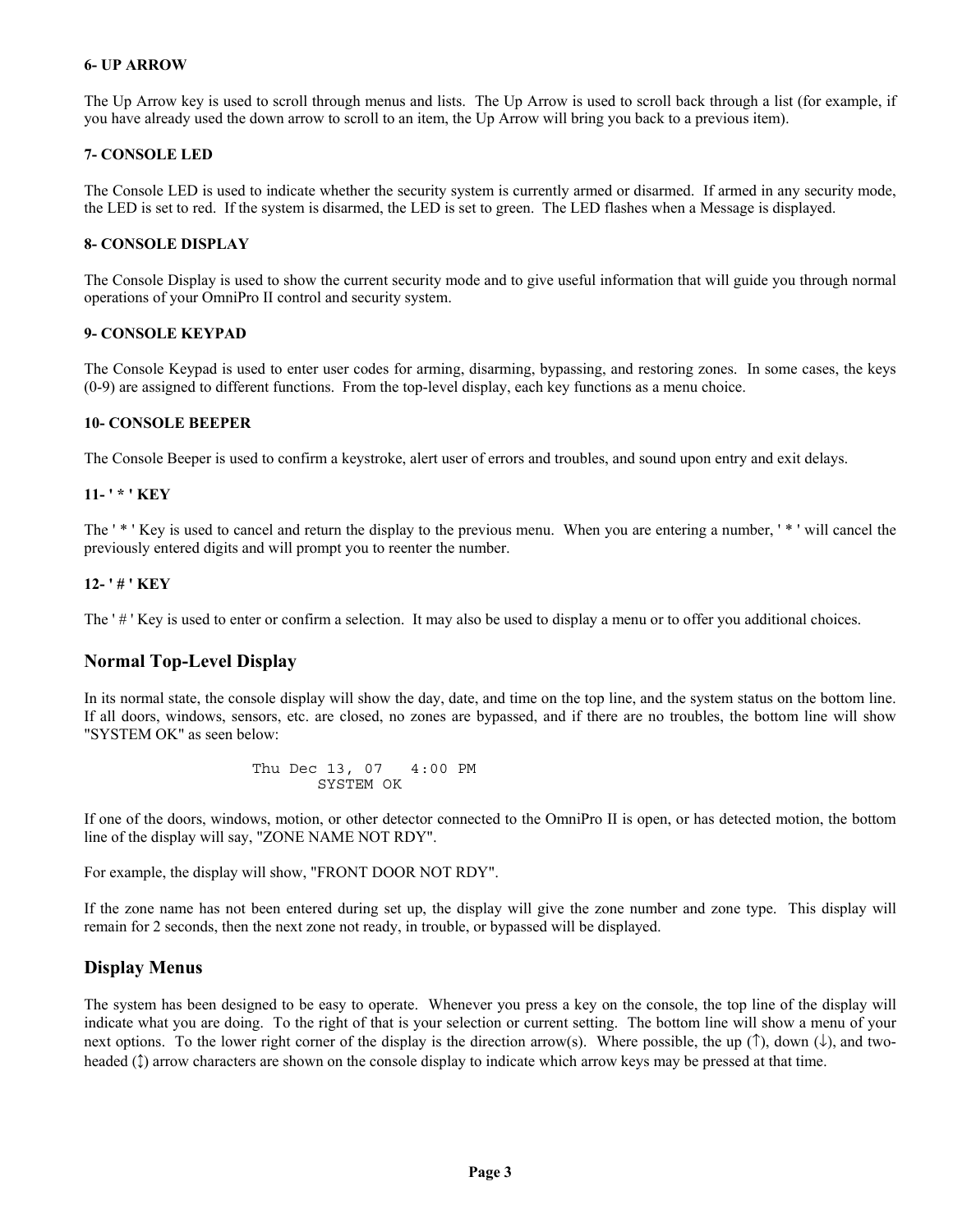When using the arrow keys to scroll through lists of areas, buttons, codes, temperature zones, units, or zones, only the named items are displayed. If no text description has been given to an item, it will be skipped over when scrolling through that list. You can still enter any item number to access it directly, and then scroll up and down among the named items. To look at another specific item, simply enter the item number followed by the Down Arrow key.

In some cases, the keypad keys  $(0-9, *, #)$  are assigned to different functions or menus. A key assignment is indicated by the character key directly in front of the new function on the bottom line of the display. For example, if the bottom line says, "2=DELETE", you may press the 2 key to delete. From the top-level display, each key functions as a menu choice. Simply press the appropriate key and you will enter that menu.

#### <span id="page-11-0"></span>**Main Menu**

The main menu is entered from the top-level display by pressing the '#' key. This menu displays all of the functions that you can perform from the console. It is not necessary to display the main menu before selecting a function if the number for the desired menu item is known. The following menu choices are available:

| $1 = \text{CONTROL}$<br>$3 = BUTTON$ | $2 = SECIIRITY$<br>$4 = \text{ALL}$ |  |
|--------------------------------------|-------------------------------------|--|
| $5 = TEMP$<br>$7 =$ EVENTS           | $6 = STATUS$<br>8=MESSAGE           |  |
| $9 = SETUP$                          |                                     |  |

Menu 1 - Selects Control functions for controlling lights and appliances.

Menu 2 - Selects Security functions (arming, disarming, bypassing, and restoring).

- Menu 3 Allows a Button (macro) to be activated.
- Menu 4 Selects All Lights On / All Units Off commands and Leviton Scene Control commands.
- Menu 5 Allows Temperature control for Thermostats and Energy Saver Modules.
- Menu 6 Allows various status items to be displayed.
- Menu 7 Allows you to view an event log of security "happenings".
- Menu 8 Allows you to play, record, show, log, clear, say, or phone a message.
- Menu 9 Allows you to enter setup mode for different operating configurations.

#### <span id="page-11-1"></span>**Enable or Disable Console Beeper Locally at the Console**

From the top-level display or from the main menu, press the "0" key on the console keypad.

$$
\begin{array}{ll}\text{CONSOLE} & \text{BEEP:}\\ \text{0=OFF} & \text{1=ON}\end{array}
$$

Press 0 to disable the beeper at the respective console. Press 1 to enable the beeper at the respective console.

#### <span id="page-11-2"></span>**Error Beeps**

If you press a key that is invalid for the function that you are doing, the console will beep 3 times, indicating that it is not a valid option. Look at the bottom line of the display to see what keys you can press next.

#### <span id="page-11-3"></span>**Trouble Beeps**

The OmniPro II constantly checks the entire system for proper operation. If trouble is found, the trouble is displayed on the bottom line and the console will beep at the rate of two beeps per second to alert you to the trouble. This feature can be turned off if desired - **See** *Set Up Arming, Beep On Trouble.*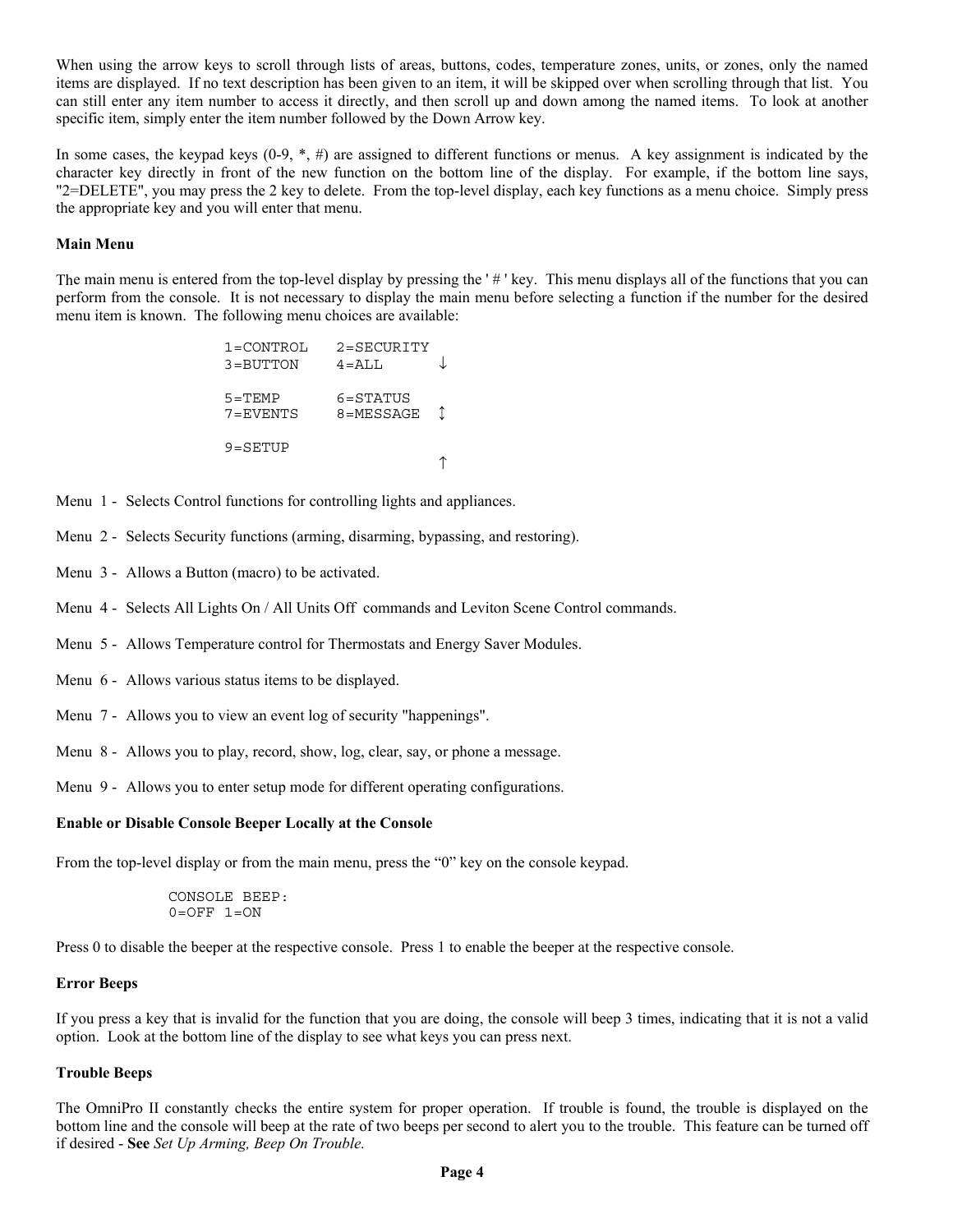#### **To silence "Trouble Beeps", press the ' \* ' key.**

For more information, **see** *Trouble Indications*.

#### <span id="page-12-0"></span>**Confirmation Beep**

When you have successfully completed a function, such as entering a program or changing a setup item, the console will beep once.

#### <span id="page-12-1"></span>**Cancel**

If you are ever unsure and wish to return to the top-level display, press the '\*' key. You may have to press it more than once, depending on how far into the function (menu) you are. Each time you cancel out of an operation, the console will beep once to indicate that you have canceled.

The '\*' key can also be used if you make a mistake while entering a number. For example, if you enter a 2 when you meant to enter a 3, press the '\*' key to start over.

#### <span id="page-12-2"></span>**Time Out**

If you are called away from the console for any reason (to take a phone call, for instance) while you are engaged in an operation, the console will "time out" and cancel it for you after 3 minutes. The display will return to the normal top-level display.

## <span id="page-12-3"></span>**Areas**

If there is an area or a separate building that needs to be protected, your installer can divide your OmniPro II system into two independent security systems: Area 1 through Area 8 (up to 8 Areas). Each area has complete access to all of the capabilities of the OmniPro II, yet the OmniPro II can protect each area individually.

You may decide to use the Area feature if you have a guesthouse or workshop that you would like to have protected separately from your home, or maybe you have a business and would like to protect an inventory stockroom separately from the offices in your building.

The console in each area acts as if it were controlling its own OmniPro II system. Each area is assigned, by your installer, a console, a group of zones, control units, macro buttons, messages, and thermostats. These items can only be controlled where they have been assigned.

## <span id="page-12-4"></span>**OmniPro II Maintenance**

Your OmniPro II controller and the consoles are designed to require very little maintenance.

For smoke detectors, motion detectors, and other components not manufactured by HAI and follow maintenance procedures outlined by the manufacturer.

Consoles can be cleaned using a mild detergent and a soft cloth.

Every three years, or if the "BATTERY LOW TROUBLE NOW" indication comes on and stays on for an extended period without reason, the rechargeable battery in the controller should be replaced. The recommended battery type is a 12-volt, 7 amphour sealed lead-acid battery.

To replace the battery, disconnect the red battery wire from the battery (+) terminal. Cover the connector at the end of the wire with electrical tape to avoid its touching anything in the enclosure. Disconnect the black wire from the battery (-) terminal and cover the connector at the end of the black wire with tape. Remove the old battery. Install the new battery by reversing the removal procedure. Be very careful to connect the Black wire to the (-) terminal on the battery; Red wire to the (+) terminal.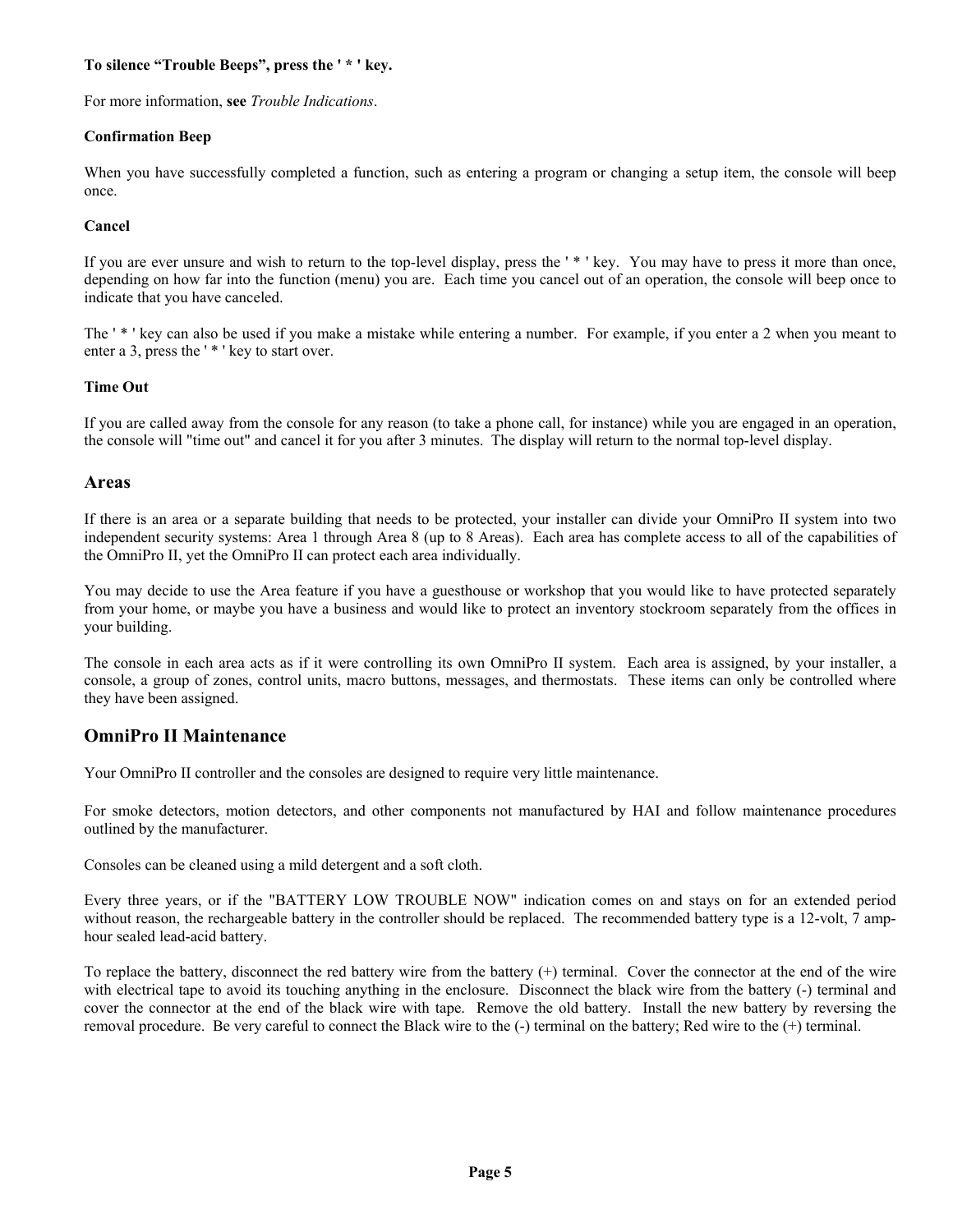# <span id="page-13-0"></span>**SECURITY SYSTEM OPERATION**

## <span id="page-13-1"></span>**Disarming the Security System and Silencing Alarms**

Before going any further, you should know how to disarm your security system in the event that the alarm sounds. Turning the system OFF disarms the burglar alarm, resets emergency alarms, and silences all sirens and sounders.

Press the OFF key.  $\bullet$  OFF  $\cdot$  Watch the display. **OFF** 

The top line will read "DISARM" - The bottom line will read "ENTER CODE", indicating that you must enter your code number to disarm the system. For each digit that you press, an "X" will appear indicating that the key has been pressed.

| Now enter your four-digit code. $\begin{pmatrix} 1 & 1 & 1 \end{pmatrix}$ |  |  |  |  | That's all there is to it! |
|---------------------------------------------------------------------------|--|--|--|--|----------------------------|
|---------------------------------------------------------------------------|--|--|--|--|----------------------------|

After the four-digit code has been successfully entered, the console will beep once to indicate that you have correctly disarmed the system. The console LED will be set to green and the display will return to the normal top-level system display.

If an incorrect code is entered, the console will beep three times and display

```
*** INVALID CODE ***
```
Re-enter your code.

In the event that you make a mistake, press the OFF key again, and then enter your four-digit again.

Practice disarming your system until you are comfortable with this procedure.

#### **NOTES:**

- $\triangleright$  Panic, Tamper, and Fire zones are always armed, as are the Emergency buttons on the console.
- $\triangleright$  In the event that the alarm has been activated, the menu keys and the arrow keys are locked out. You must silence the alarm using the OFF, DAY, NIGHT, or AWAY keys.

## <span id="page-13-2"></span>**Arming the Security System**

Now that you know how to disarm the system, here's how to arm the security system. The security menu is used to arm and disarm the security system. To enter the security menu, from the top-level display, press the 2 key on the console keypad. The console should display:

```
 0=OFF 1=DAY 2=NIGHT
3 =AWAY 4 =VACATION ↓
 5=DAY INST 6=NIGHT DLY 
 8=BYPASS 9=RESTORE ↑
```
#### $0 =$ **OFF**

The OFF key disarms the security system, resets the fire and emergency alarms, and silences all sirens and sounders.

#### $1 = DAY$

The DAY mode is intended for use when someone will occupy the house or business that is being protected. In the Day mode, the perimeter zones (doors and windows) are armed; however, interior motion detectors and interior traps are not armed so that you may move about freely inside. In the Day mode, there will be an Entry Delay on the Entry-Exit zone, so that someone arriving can turn off the alarm before it sounds.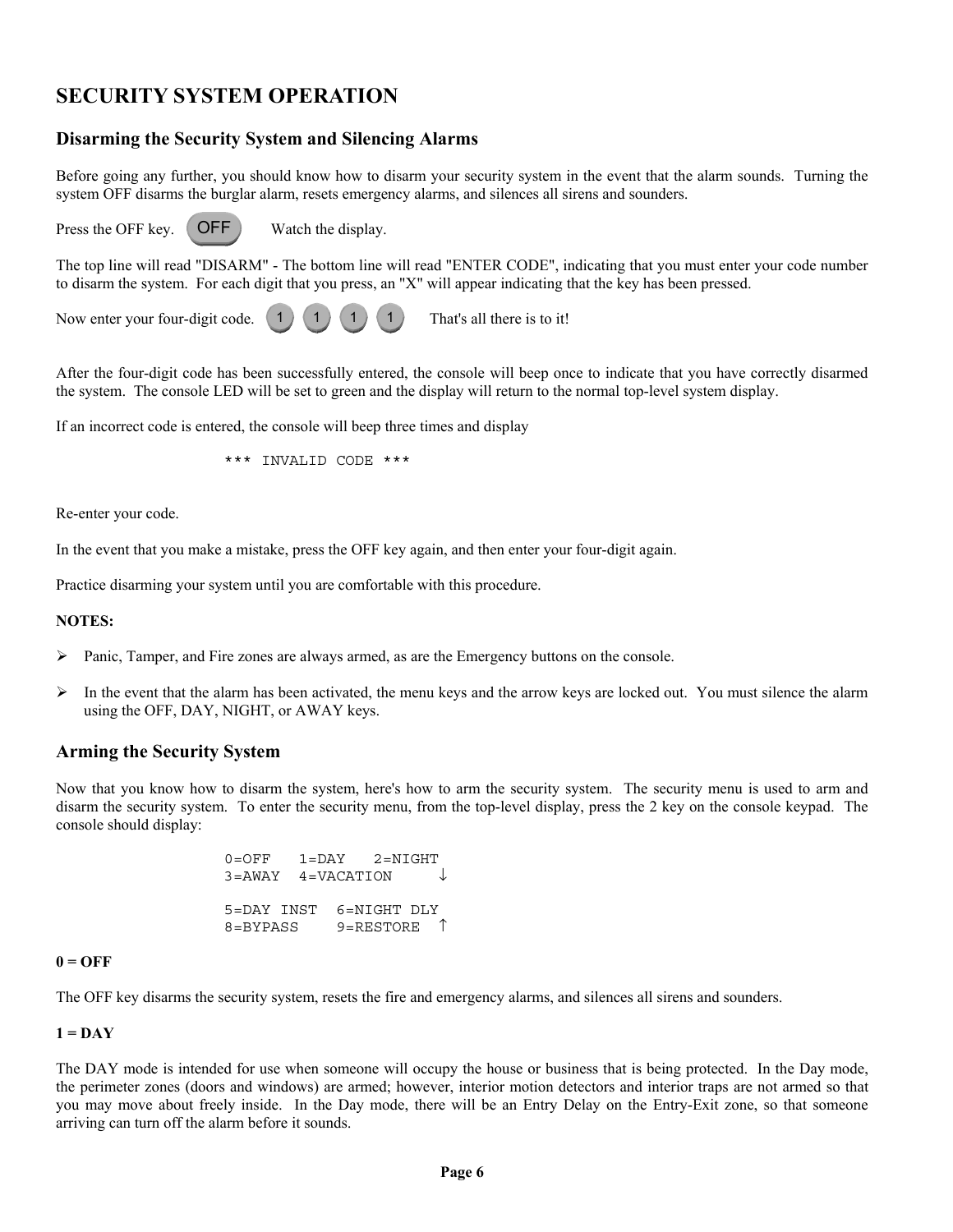## **2 = NIGHT**

The NIGHT mode is used when you are asleep and everyone in your household is at home. In the Night mode, your doors, windows, and non-sleeping area (i.e. downstairs) motion detectors are armed. In the Night mode, there is no entry delay. The alarm system sounder will be activated immediately if any door, window, or non-sleeping area (motion detector) is tripped.

#### **3 = AWAY**

Use the AWAY mode when you leave your house and no one is home. All doors, windows, and motion detectors are armed. All zones have an Exit Delay so that you will have time to leave and close the door after you arm the system. The system will be fully armed after the Exit Delay. There is an Entry Delay on the Entry-Exit zones in the Away mode, so that you will have time to turn the system off when you return through your door.

**Note** that the Entry Delay only applies if you come in through an Entry-Exit zone. If someone attempts to climb into a window, or if an interior zone is tripped before the Entry-Exit zone, the alarm will be activated immediately. If you do enter through an Entry-Exit zone first, then the other zones are disabled during the Entry Delay, in case you have to cross through another zone to get to your console (an interior motion detector, for example).

#### **4 = VACATION**

This mode arms all doors, windows, and interior motion detectors (same as Away mode). There is an Entry Delay on the Entry-Exit zones. Use this mode when you are leaving for a period of days.

#### **5 = DAY INST (DAY INSTANT)**

Functions same as Day mode, however, there is no Entry Delay on any of the security zones. There will be an instant alarm if any of the zones are violated while in this mode.

#### **6 = NIGHT DLY (NIGHT DELAY)**

Functions same as Night mode, however, there is an Entry Delay on the Entry-Exit zones. Use this mode if you are going to sleep but a family member is expected home at a later time.

## <span id="page-14-0"></span>**Using Shortcut Keys**

There are three shortcut keys on the console to arm the system in the Day, Night, and Away security modes, and Off to disarm, without having to go into the security menu.

From the top-level display, press one of the shortcut security keys. Enter your code number on the console keypad.

The console will beep once and the console LED will be set to red. The top line will display the security mode to indicate that you have correctly armed the system. The system will be fully armed after the Exit Delay expires.

The programmed Entry Delay is \_\_\_\_\_\_\_\_\_\_ seconds. The programmed Exit Delay is seconds.

## <span id="page-14-1"></span>**Quick Arm**

For extra convenience, the OmniPro II can be armed by simply pressing the DAY, NIGHT, or AWAY button twice, eliminating the need to enter the code.

To quick arm the system in the Away mode, from the top-level display, press:



The quick arm feature only works if the alarm system is in the Off mode, and if no alarms are sounding. This feature is disabled when the system is shipped. If desired, it can be enabled or disabled at any time - **See** *Set Up Arming, Enable Quick Arm.*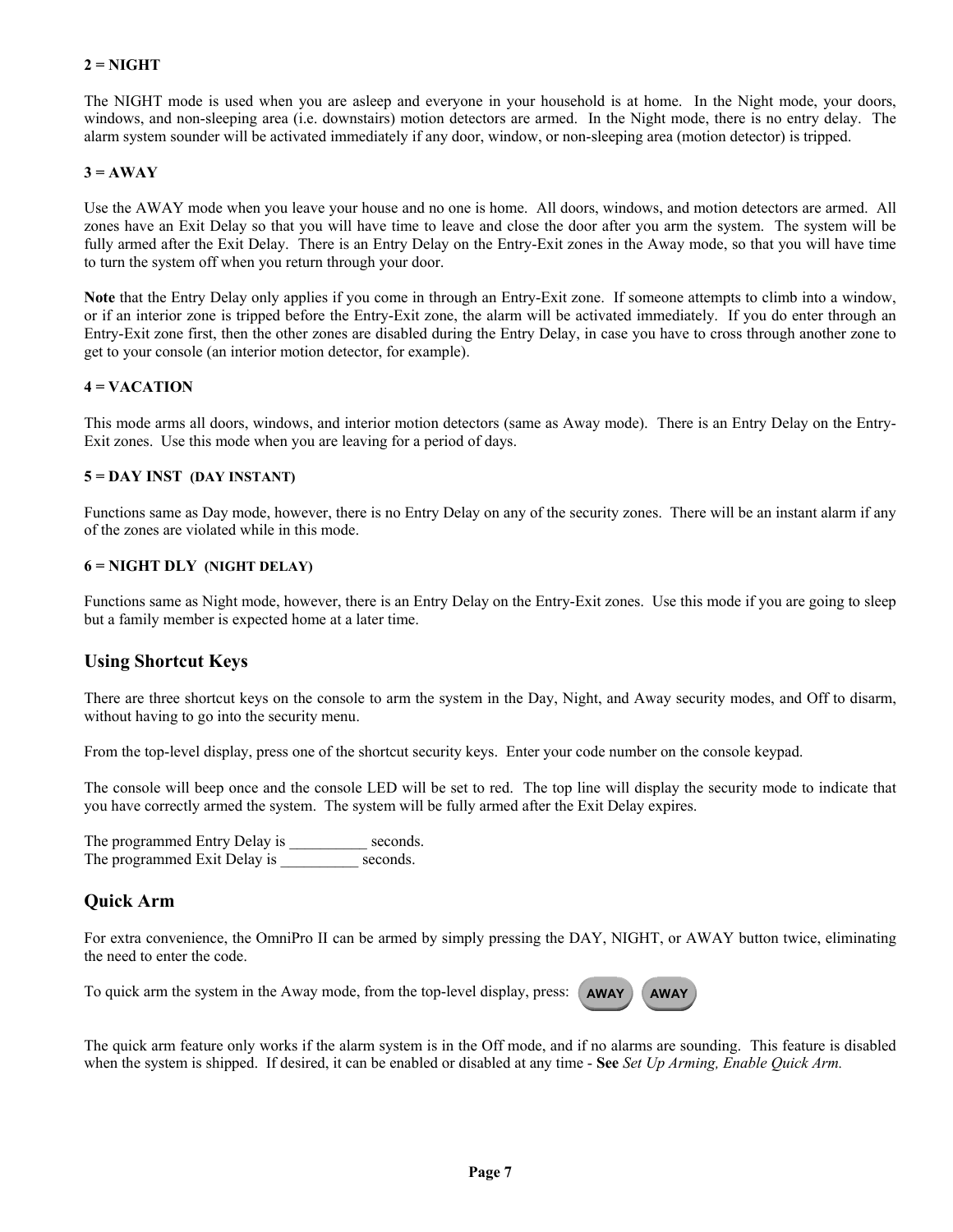## <span id="page-15-0"></span>**What Happens When You Arm the Security System**

To arm the system into one of the 6 security modes, from the security menu, choose the security mode and press the appropriate key (1 - 6), and then enter your user code number on the console keypad or use one of the Shortcut Keys as described.

- $\triangleright$  The console will beep once and the console LED will be set to red
- $\triangleright$  The controller will cycle power to reset smoke detectors
- $\triangleright$  The top line will display the security mode.
- ¾ The bottom line will display, " \*\*\* ARMING SYSTEM \*\*\* " to indicate that the system is being armed.

The system will be fully armed after the Exit Delay expires.

#### **If arming in Away or Vacation mode:**

- $\triangleright$  Consoles configured with Audible Exit Delay enabled, will beep until the Exit Delay has expired. During the last 10 second of the Exit Delay, the console will beep twice as fast; so leave and close the door promptly.
- $\triangleright$  If enabled, "Exit Time Restart" will restart the exit delay if the same zone is violated twice within the original exit delay. For example, after arming the system if you open the front door to leave, close the front door behind you, and then reenter through the front door while the exit delay is still in effect, the exit delay will be restarted. This is designed to give you additional time to exit without causing an alarm. The exit time will only be restarted once within a given arming period.
- $\triangleright$  If "Unvacated Premises" is enabled, if no exit zone is violated during the exit delay (i.e. the premises was not vacated), the system will automatically arm to Day mode at the expiration of the exit delay.

**NOTE:** In Commercial Burglar Alarm Applications for UL Certified Systems, a Ring-back indication and Bell-test should be heard after arming (closing). If not heard, call for service.

## <span id="page-15-1"></span>**Exit Error**

The Exit Error feature is designed to prevent accidental alarms caused by an error while arming. If an entry-exit zone is "Not Ready" (unsecured) when the exit delay expires, the Exit Error sequence is initiated as follows:

- $\triangleright$  The sounder(s) are activated
- $\triangleright$  Console Entry Chime comes on
- ¾ The console display indicates: " \*\*\* DISARM SYSTEM \*\*\* PRESS OFF THEN CODE"
- $\triangleright$  The system will wait the Entry Delay time

If the security system is not turned off during the Entry Delay:

- ¾ The display shows the type of alarm and the violated zone: "BURGLAR ALARM! ZONE NAME TRIPPED"
- $\triangleright$  The system waits the Dial Out Delay, then if configured, begins to dial out
- $\triangleright$  The central station will be sent a code representing the type of alarm, zone violated, and an Exit Error code
- $\triangleright$  The When Alarm macro is activated (any associated programs will be executed)
- ¾ The Flash For Alarm Unit Number begins to flash on and off.

Note: The Exit Error feature is incompatible with "Auto Bypass". If enabled, Auto Bypass will override this feature.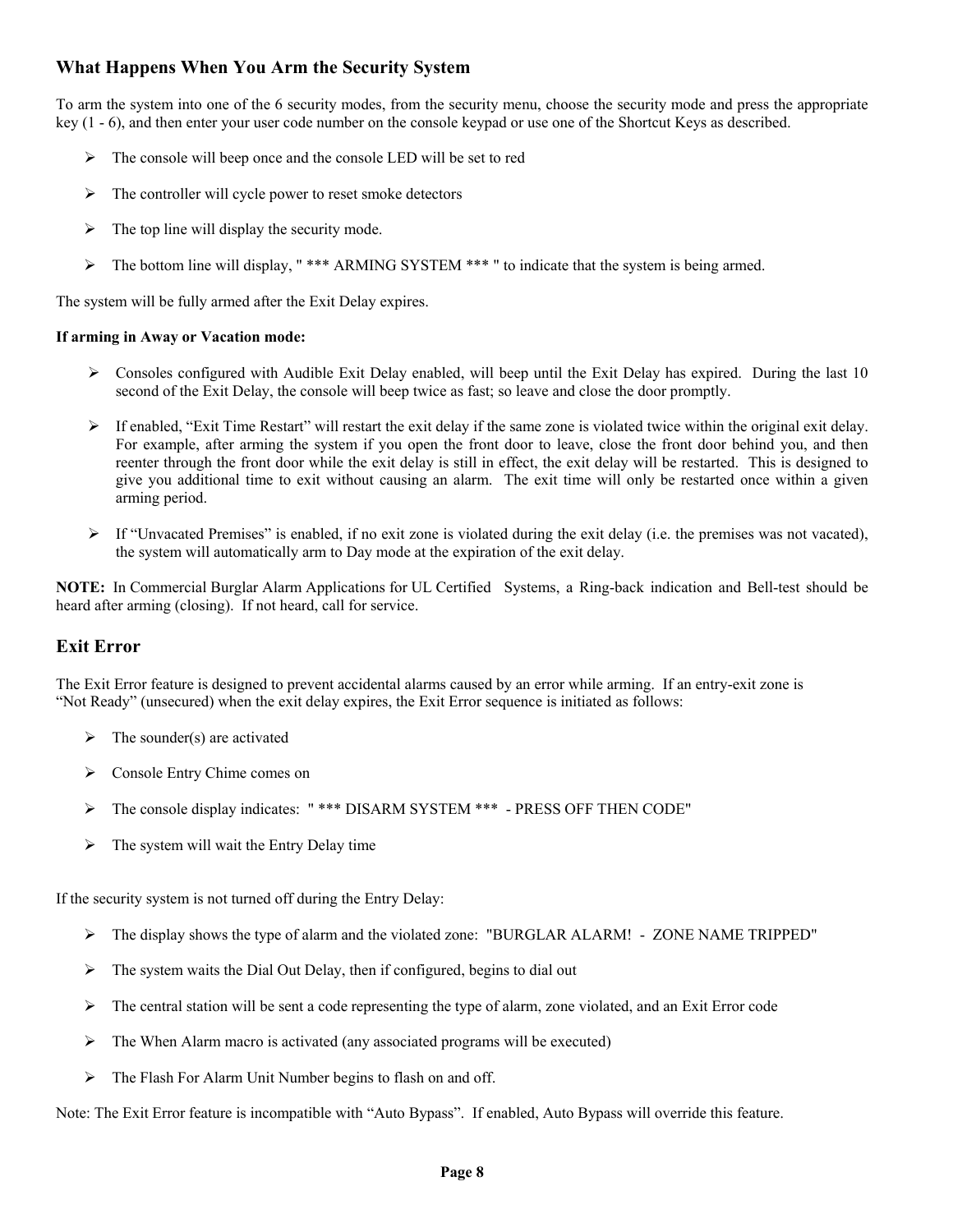# <span id="page-16-0"></span>**Bypassing Zones**

#### **8 = BYPASS**

You can Bypass a zone that you do not want protected while the system is armed. Bypassing is also the only way that a tamper or panic zone can be disarmed. For example, if there is a liquor closet or gun case on a tamper zone, then you must bypass that zone to gain access to it.

Another reason to Bypass a zone is if the zone is having trouble. If a zone is causing a trouble indication, you can bypass that zone to "cut it out" of the system until repairs are made.

When a zone is bypassed, it is no longer checked for alarms. When you bypass a zone using the console (or over the phone) it will **Stay** bypassed until you **Restore** it. The console status display will show that the zone is bypassed only when the security system is disarmed. When the system is armed, it does not display bypassed zones.

To bypass a zone, from the main menu or from the top-level display, press 2 on the console keypad, then 8 for bypass. Enter the zone number followed by the '#' key, or use the arrow keys to select the zone. After the zone is entered, you will be prompted to enter your security code. The bottom line will now read "ZONE NAME BYPASSED" to remind you that the zone is bypassed.

If a fire zone is bypassed, the console will continue to beep until that zone is restored - **See** *Restoring Zones*.

#### <span id="page-16-1"></span>**Auto-Bypass**

In order to prevent the alarm from sounding unexpectedly if a window or door is open when the system is armed, the OmniPro II will automatically bypass the zone if it is opened when the system is armed.

**Note** that there is an exit delay before the system is armed in any mode. The bypass will only take place if the zone is **not ready** (i.e. open) when the exit delay is over and the system is actually armed.

When a zone is Auto-Bypassed, it will be automatically restored once it is **secure** (i.e. closed), or the next time you arm or disarm the system. The auto-bypass is recorded in the event log as "ZONE NAME BYPASSED". To prevent any zone from being bypassed unintentionally, you should always look for "SYSTEM OK" on the display before arming and leaving the premises.

The Auto-Bypass feature can be disabled if you do not want the system to automatically bypass open zones. If the auto-bypass feature is disabled, the alarm will sound if a zone **not ready** (i.e. open) when the system is armed.

**NOTE:** The Auto-Bypass feature is disabled on UL Listed Installations.

## <span id="page-16-2"></span>**Restoring Zones**

#### **9 = RESTORE**

Restoring a zone puts it back on active duty in the system. When restored, the Bypassed indication will no longer be displayed on the status line and the zone will be checked for alarms.

To restore a zone, from the top-level display, press 2 on the console keypad, then 9 for restore.

Enter the zone number followed by the ' # ' key, or use the arrow keys to select the zone. Press ' 0 ' as the first key to restore all zones. The  $0 = ALL$  choice is removed once a digit key or the down arrow is pressed. After the zone or all zones is entered, you will be prompted to enter your code. The console will beep and the display will return to the top-level display.

#### **#=GOTO**

To Bypass or Restore a zone in another area, you must first "go to" that area by selecting #=GOTO.

 AREA: ENTER AREA:

At this point you may enter the area number followed by the ' # ' key, or use the down arrow key to scroll to the next area - **See** *Area Arming* for additional information.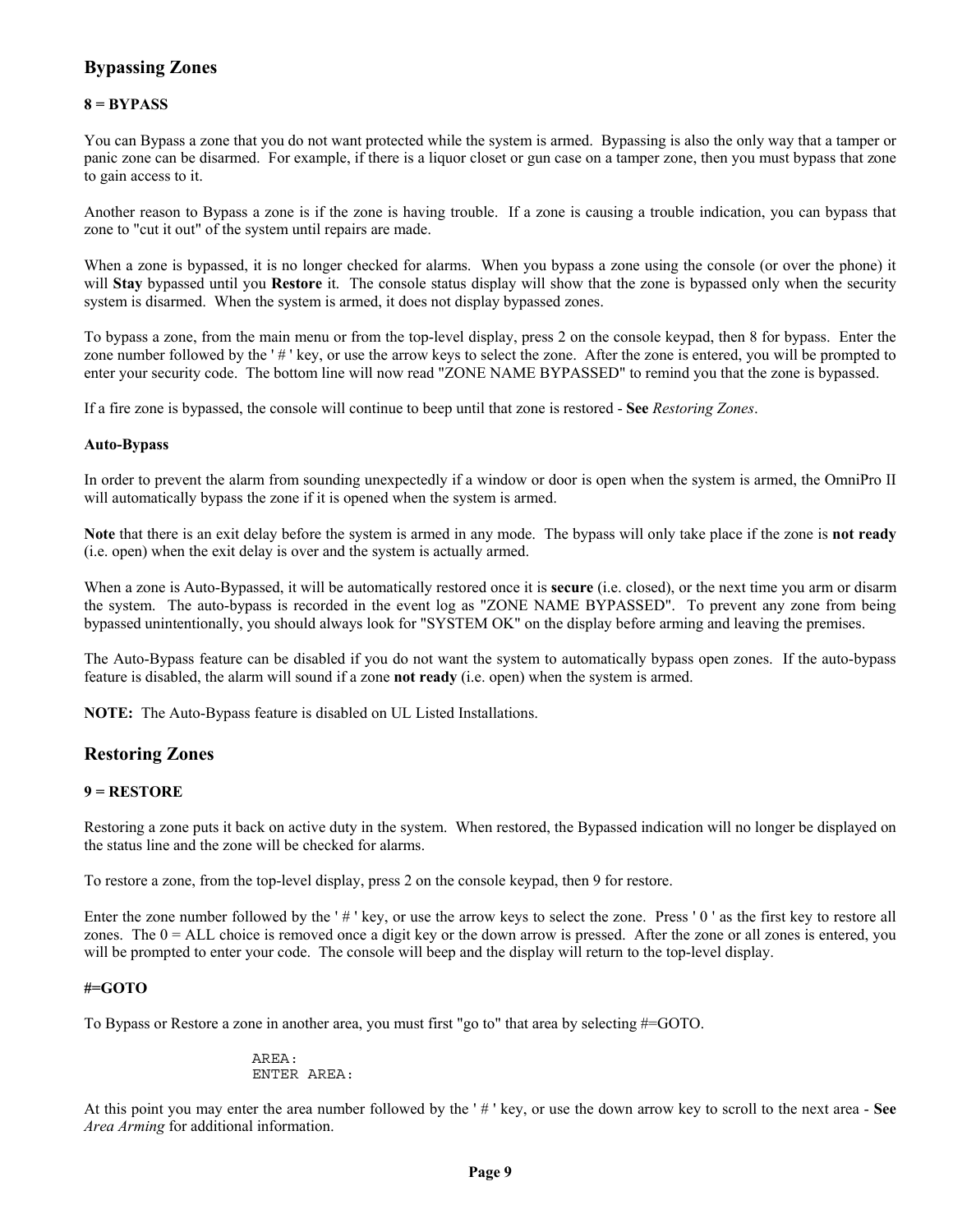# <span id="page-17-0"></span>**What To Do When You Come Home**

If you enter your home while the system is armed in the Day, Night Delay, Away, or Vacation mode using an entry door:

- The console beeper comes on and beeps 4 times per second.
- The console display indicates: " \*\*\* DISARM SYSTEM \*\*\* PRESS OFF THEN CODE"
- Any lights or control modules programmed to come on for the door that you used will do so.
- The system will wait the Entry Delay time.

You should go to your console and immediately disarm the security system. Upon entering the first digit of the user code, the console beeper is silenced. If canceled, or an incorrect code is entered, the beeper is restarted. If you wish, you may go directly to a different security mode, rather than disarming the system.

If you return home and hear the alarm sounding, **DO NOT ENTER**. Use a wireless phone or neighbor's phone to call for help.

## <span id="page-17-1"></span>**What Happens When the Alarm is Activated**

#### <span id="page-17-2"></span>**Burglar Alarm Activated**

If someone enters through any zone other than an Entry-Exit zone, if the security system is in the Night or **Day Instant** mode, or if the security system is not turned off during the Entry Delay:

- The sounder is activated, which makes a loud, continuous sound.
- The display shows the type of alarm and the zones that have been tripped: "BURGLAR ALARM! - ZONE NAME TRIPPED".

If more than one zone is tripped, then the bottom line will show each zone tripped for two seconds.

- The When Alarm macro is activated. Any units programmed to come on will do so.
- The Flash For Alarm Unit Number begins to flash on and off.
- The system waits the Outside Siren Delay (0 60 seconds), then activates the sounder.
- If enabled, the system waits the Dial Out Delay (15-45 seconds), and then if programmed, the in-house phones are seized (disconnected) and the OmniPro II begins to dial out.

There is a communicator delay (Dial Out Delay) of 30 seconds in this control panel. It can be removed, or it can be increased up to 45 seconds, at your option by consulting with your installer.

If you are having your system monitored by a central station, the central station will be sent a code representing the type of alarm (burglary) and zone involved. In most cases, the central station will call back, requesting your password or passcode.

If you are not using central station monitoring but are using the voice dial out capability, the system looks at the Dial Order to determine which number to call first, and calls that number.

If you are using both central station monitoring and voice dial out, then the voice dial out is delayed by five minutes to give the central station time to call you back.

For more information on the digital and voice dialer - **See** *Digital Dialer* and *Voice Dialer*.

- The system continues to sound all alarms and sirens, and flash the light(s) for the 6-30 minute Alarm Reset window.
- After Alarm Reset window has expired, the sounders are turned off, and the alarm system is reset. The console beeper stays on. If a zone is tripped after a reset, the alarm will again be activated, and the dialer will again dial out.

At any time, the alarm system can be turned off at the console.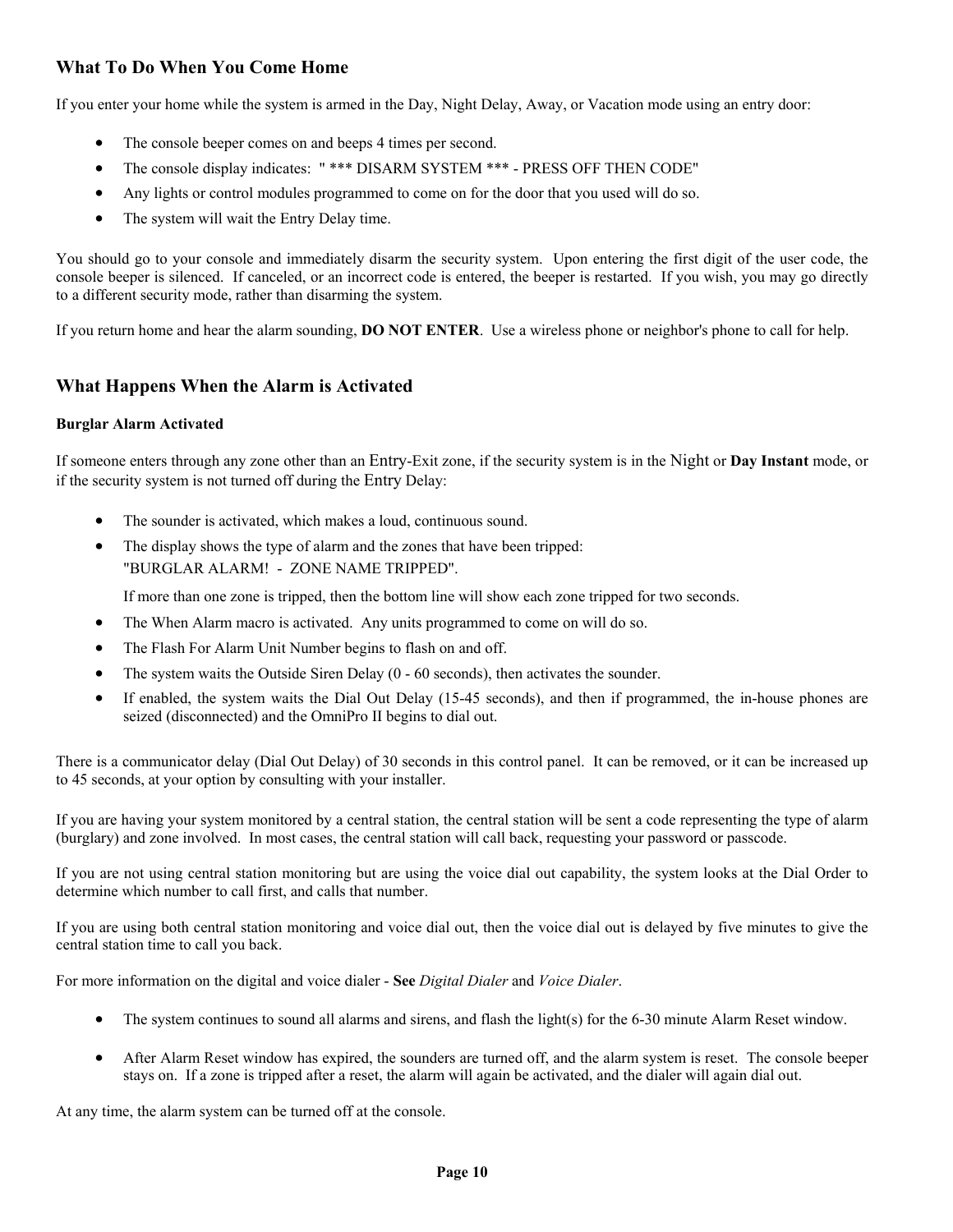#### <span id="page-18-0"></span>**Fire Alarm Activated**

When the fire alarm is activated by the smoke/fire detector(s), the alarm responds exactly as described under Burglar Alarm Activated, except:

- The console display reads, "FIRE ALARM! ZONE NAME TRIPPED".
- The sounder will activate in a 3 pulse temporal pattern to distinguish the fire alarm from the burglar alarm.

The fire alarm takes priority over the burglar alarm, however, if a gas alarm is already active, it will not override the gas alarm.

#### **NOTES:**

- $\triangleright$  If multiple alarm types occur, such as both Fire and Police, the display will alternate between the alarm types.
- $\triangleright$  To reset smoke detectors, arm the system. When armed, the controller will cycle power to reset smoke detectors.

#### <span id="page-18-1"></span>**Gas Alarm Activated**

When the gas alarm is activated, the alarm responds exactly as described under Burglar Alarm Activated, except:

- The console display reads, "GAS ALARM! ZONE NAME TRIPPED".
- The sounder will pulse on off on, then an extended off period to distinguish it from the burglar or fire alarm.

The gas alarm takes priority over the burglar alarm, however, if a fire alarm is already active, it will not override the fire alarm.

#### **NOTE:**

 $\triangleright$  To reset gas detectors, arm the system. When armed, the controller will cycle power to reset gas detectors.

## <span id="page-18-2"></span>**Emergency Keys**

Emergency alarm conditions can be activated through the console. These conditions (Fire, Police, and Auxiliary) are initiated with the simultaneous depression of two keys for approximately 1 second.



**NOTE:** The Emergency keys are always armed. The Fire and Auxiliary emergency alarms are silenced by pressing the '\*' key. To cancel a Police emergency alarm you must press the Off key and enter your code.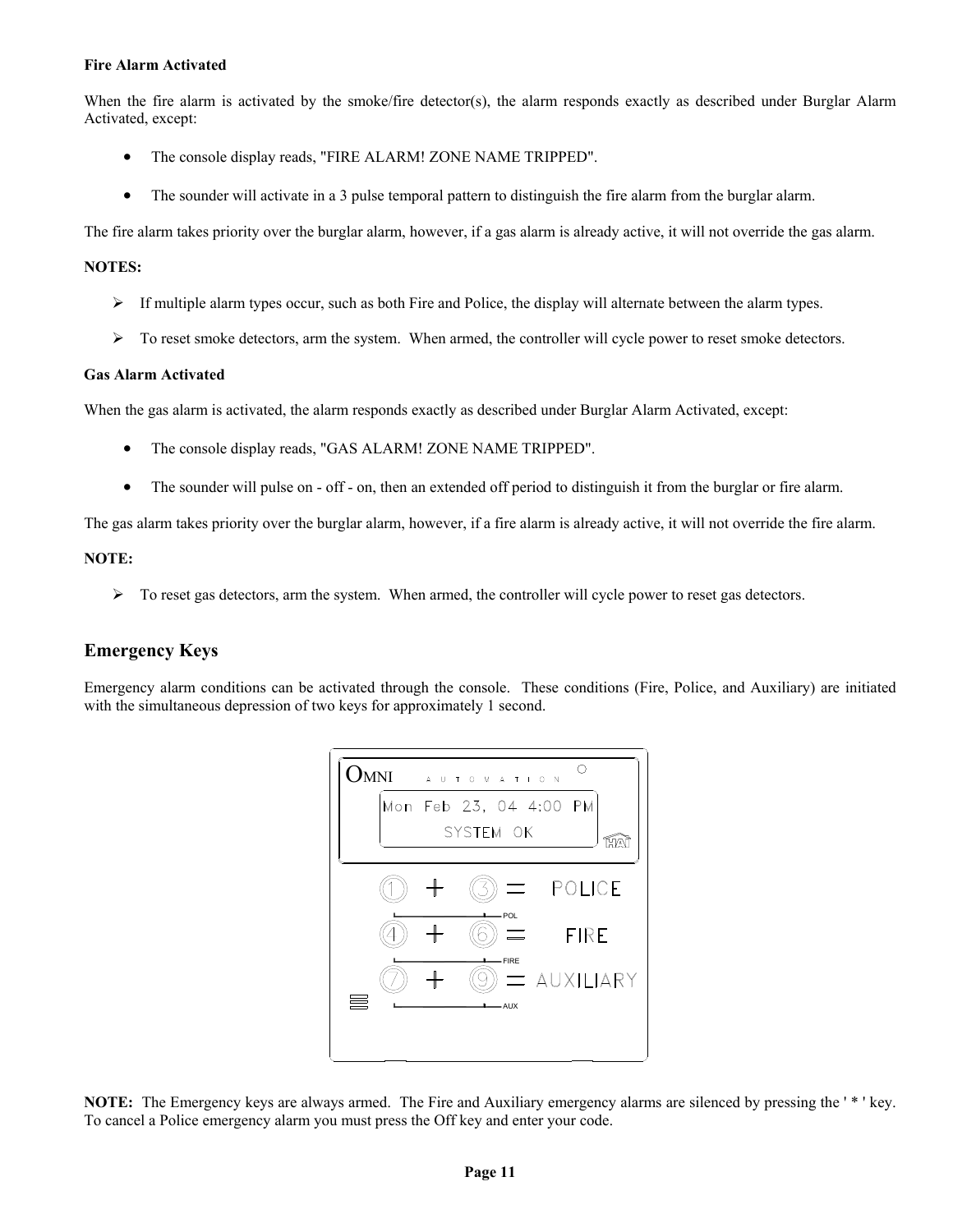#### <span id="page-19-0"></span>**Police Emergency**

When the 1 key and the 3 key is pressed simultaneously, the Police Emergency alarm is activated. This alarm operates exactly the same as described for Burglar Alarm Activated except:

- The console display indicates: "BURGLARY! POLICE EMERG TRIPPED".
- The interior sounder and the outdoor siren are activated immediately. There is no outside siren delay.

#### <span id="page-19-1"></span>**Fire Emergency**

When the 4 key and the 6 key is pressed simultaneously, the Fire Emergency alarm is activated. This alarm operates exactly the same as described for Police Emergency Button except:

- The sounders activates in a 3 pulse temporal pattern distinguish the fire alarm from the burglar alarm.
- The console display will read: "FIRE ALM FIRE EMERG TRIPPED".

The Fire Emergency alarm can be turned off at any time by pressing the ' \* ' key.

#### <span id="page-19-2"></span>**Auxiliary Emergency**

When the 7 key and the 9 key is pressed simultaneously, the Auxiliary Emergency alarm is activated.

- The console beeper comes on display indicates: "AUX ALARM! AUX EMG BTN TRIPPED".
- The console beeper continues to sound until the alarm is reset.

## <span id="page-19-3"></span>**Duress Code Entered or Duress Alarm Activated**

(**See** *Duress Code* for a description of when to use)

In the event that you enter your duress code or a Duress zone is tripped, the system performs a silent dial out as follows:

- No alarms, lights or console beepers are activated. The system does not display the duress alarm.
- The system waits the Dial Out Delay, and then begins to dial out.

If you are having your system monitored, the central station will be sent a code representing a silent alarm (duress).

## <span id="page-19-4"></span>**Alarm Reset**

The alarm system will reset itself and turn off the sirens after the system has been in alarm for the configured Alarm Reset time window between 6-30 minutes. When the alarm system resets, any zone that is **ready** is reactivated, so the alarm system will be activated again if the zone is tripped. If a zone remains **not ready** (i.e. a door has been left open) it will be automatically bypassed when the alarm resets.

## <span id="page-19-5"></span>**Alarm Cancel**

At any time, you can disarm and silence an alarm by pressing the Off key and entering your code. If the alarm is disarmed after the Dial Out Delay but within the Alarm Reset window, the communicator will send the alarm code followed by a code indicating that the user has canceled the alarm and the console will display " \*\*\* ALARM CANCEL \*\*\* ".

If an alarm is disarmed before the Dial Out Delay has expired, the system will not report anything to the central station and the console will display " \*\*\* ALARM ABORTED \*\*\* ".

If an alarm is canceled during a Voice Dial Out, the system hangs up immediately.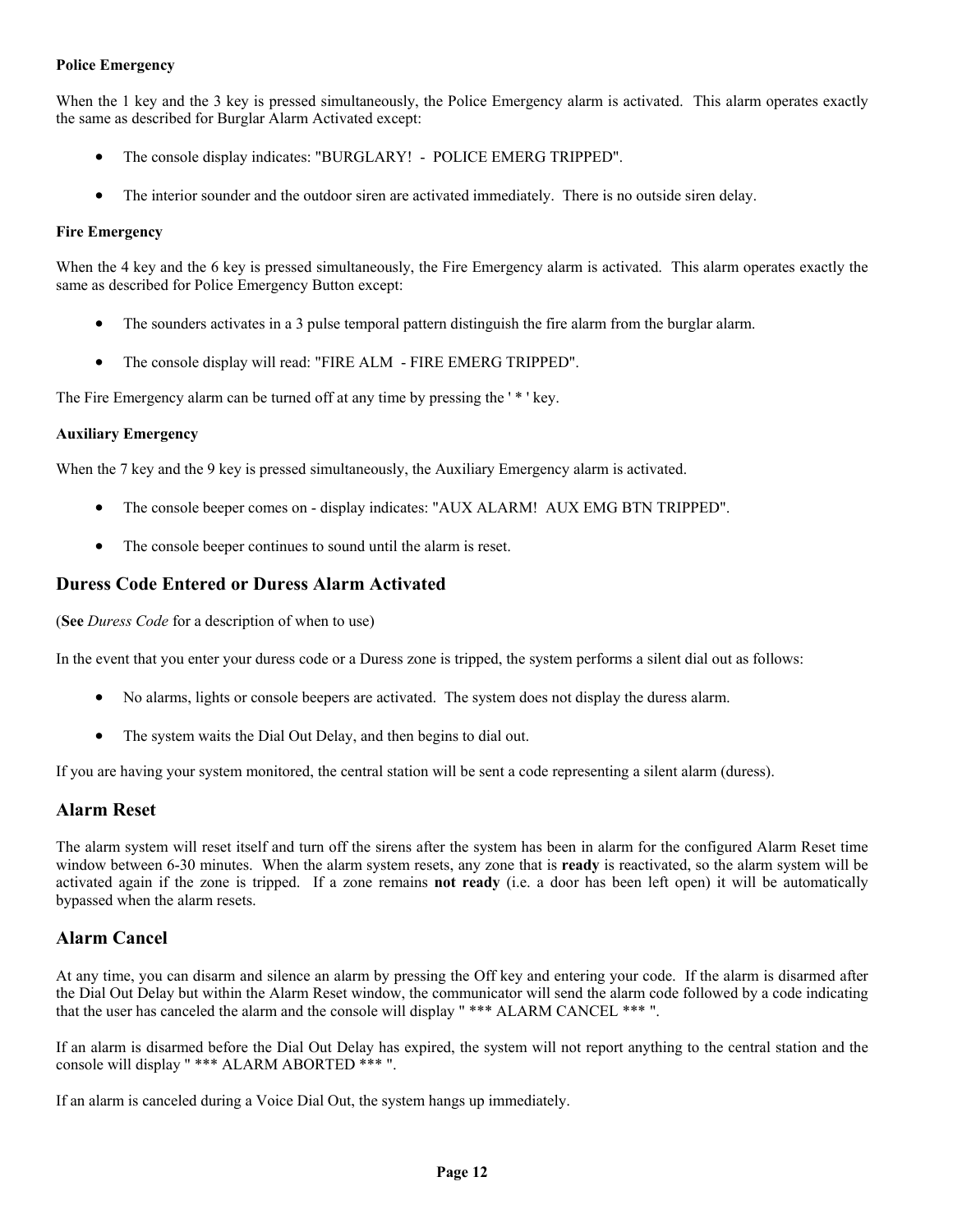## <span id="page-20-0"></span>**Trouble Indications**

The OmniPro II constantly monitors the alarm zones and several internal matters and will alert you if it detects trouble. The particular trouble is indicated on the bottom line of the display and a trouble signal is given by beeping the console beeper continuously, 2 beeps per second.

When any trouble condition occurs, the console will beep twice per second and continue to beep until the ' \* ' key (cancel) is pressed to acknowledge the trouble. The console will say "TRBL NOW" (trouble now) if the trouble condition actually exists while you are looking at the console. It will say "HAD TRBL" (had trouble) if the trouble occurred and then corrected itself.

The following are trouble indications and their meanings:

- ¾ **ZONE NAME TRBL NOW or HAD TRBL:** If the reading for a zone becomes abnormal, trouble will be indicated on that zone -**See** *Status \ Test*. Excessive resistance in the contact and wiring usually causes trouble on security zones. If the cause is not obvious, call your installer for service.
- ¾ **AC POWER OFF TRBL NOW or HAD TRBL:** Indicated if the normal house current powering the OmniPro II controller is interrupted for more than 3 minutes. If this happens without good cause, check the wall mounted transformer to ensure that it hasn't come out of the wall socket and check to see that the socket has power.
- ¾ **BATTERY LOW TRBL NOW or HAD TRBL:** Every hour, the OmniPro II takes a dynamic test of the battery. If the battery voltage is too low, then the console will indicate "BATTERY LOW". If this happens, make sure that the battery is connected. The "BATTERY LOW" indication will remain until the next battery test is executed, 1 hour later, or when a Status | Test command is given.
- ¾ **COMMUNICATOR TRBL NOW or HAD TRBL:** Indicated if the digital communicator (not the voice dialer) was unable to make contact with the Central Station after trying both numbers multiple times. If this happens, there could be a problem with the system, central station, or the phone line. Call your installer for service.
- ¾ **FUSE TRBL NOW or HAD TRBL:** Indicated when the solid state fuse that protects the "Auxiliary" power supply opens. The fuse will automatically reset when the fault condition is cleared.
- ¾ **PHONE LINE DEAD TRBL NOW or HAD TRBL:** Indicated if the phone line is dead for more than 1 minute.

To silence the trouble beeps on the console, press the '\*' key. If more than one type of trouble has occurred, the display will show each one for two seconds. Pressing the '\*' key will acknowledge all trouble indications.

If the trouble condition occurs again, the console beeper will beep again - **See** *Set Up Arming, Beep On Trouble* if you wish to disable the beeper.

¾ **NO CONTROLLER DATA:** Indicated when console's alarm functions are no longer operational. This may indicate a wiring problem to the console or a more serious problem. Call your installer for service.

## <span id="page-20-1"></span>**Codes**

There are 99 user codes that you may assign to users of the system. All OmniPro II codes are 4 digits in length. A code can be any number from 0001 to 9999. Each user should be assigned a security code with an authority level, areas that can be accessed (if area arming is used), and times and days in which the code will be valid. Memorize your codes! Don't give them to anyone who doesn't need to know them.

The levels of authority that you can assign to a user code are Master, Manager, and User.

#### <span id="page-20-2"></span>**Master Code**

The Master code allows complete access to the entire system. Only the owner(s) or the one(s) who will govern the system should have and use the Master code. A Master code is allowed access to all areas, all the time.

User code 1 is always set to a Master code - **See** *Set Up Codes.*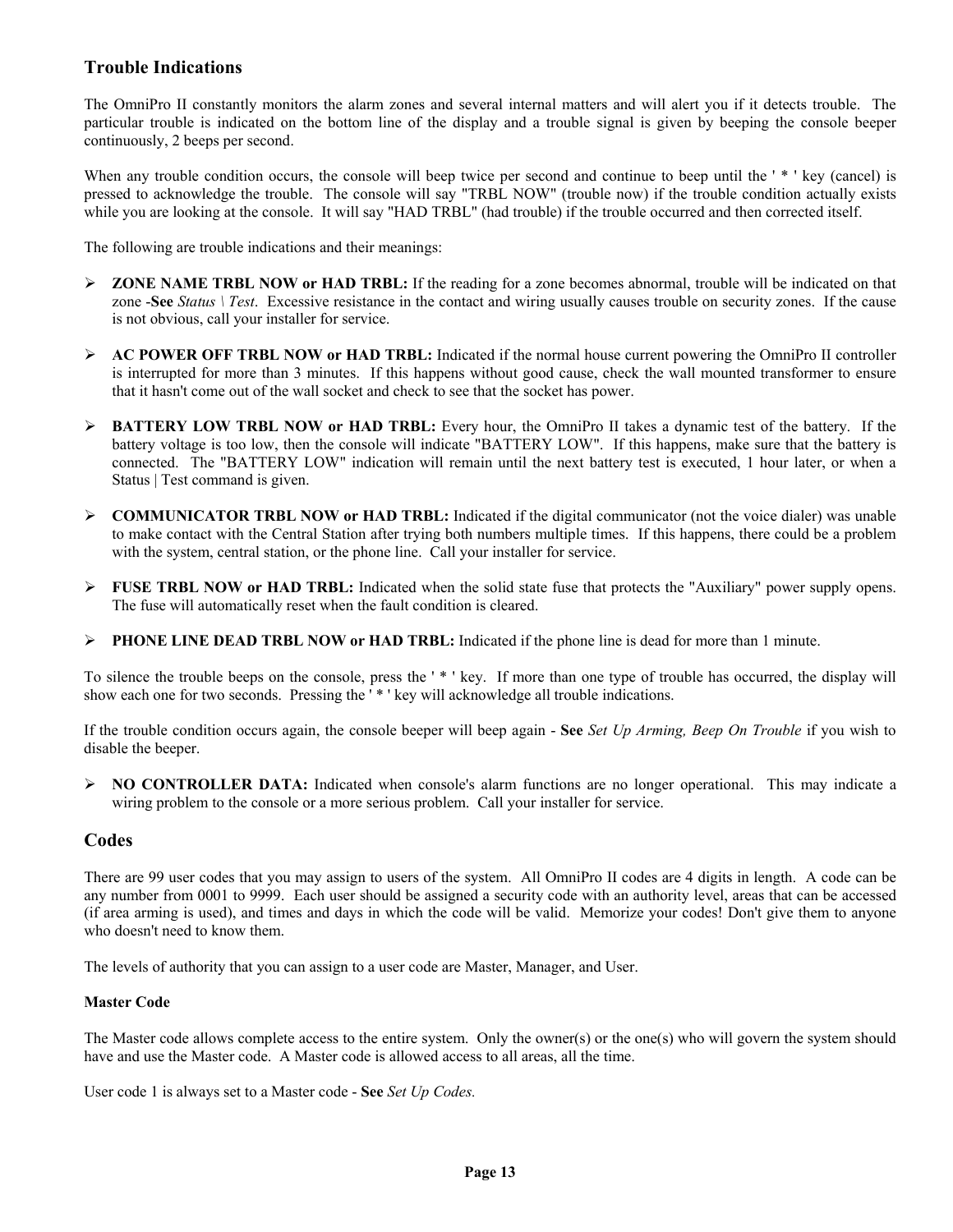#### <span id="page-21-0"></span>**Manager Code**

The Manager codes can arm/disarm the security system in assigned areas, during assigned times. The Manager code can access functions that are code protected in High Security mode. Managers may also access the system from an outside telephone line.

#### <span id="page-21-1"></span>**User Code**

User codes can only be used to arm and disarm the security system in assigned areas when the time assigned to that code is valid.

## <span id="page-21-2"></span>**Duress Code**

If you are forced to disarm the system against your will by an intruder, disarm it as you normally would, but use the Duress Code instead of your normal code. The system will disarm normally. No sirens will sound, no lights will flash, but the OmniPro II will perform a silent dial out and say that this is a silent alarm.

To stop a silent dial out, turn your security system off the usual way, pressing Off key, then your code.

## <span id="page-21-3"></span>**Panic Switches**

If you have had panic switches installed, they are always armed. Pressing a panic switch will cause the alarm to activate. This alarm can only be silenced by pressing the Off key and a valid code on the console.

## <span id="page-21-4"></span>**Area Arming**

If your installer has enabled the Area feature, the security system may be armed in Area 1, and disarmed in Area 2. In fact, each area may be armed in different security modes at the same time. Each area will have its own console that will control that area independently from the other.

When disarming the security system or arming the security system in any mode, the system will automatically control all security functions in the area of that console if your code is valid for that area.

If you have a Master code, your code is valid in any area. If you are in Area 2, and wanted to arm the system in the Away mode, simply press the Away key and enter your code. The system will automatically arm Area 2. The security mode in Area 1 will not change.

If you have a code that is only valid in Area 1, you will not be able to disarm or arm Area 2.

If you are in Area 1 and wish to disarm the security system in Area 2, OmniPro II will allow you to disarm Area 2 from the console in Area 1 if you have a Master code or a code that is valid for both areas.

From the top-level display or from the main menu, press the 2 (SEC) key on the console keypad.

Press the 0 (OFF) key, the display will show:

 DISARM ENTER CODE: #=AREA

Press the '#' (AREA) key, the display will show:

 AREA: ENTER AREA  $0=$ ALL  $\downarrow$ 

The Area number can be entered followed by the '#' key, or the arrow keys may be used to scroll through a list of areas. If the ' 0 ' key is pressed, then all areas will be selected.

Press the 2 key then the '#' key. You will then be prompted to enter your code. The display will show:

 DISARM AREA 2 ENTER CODE: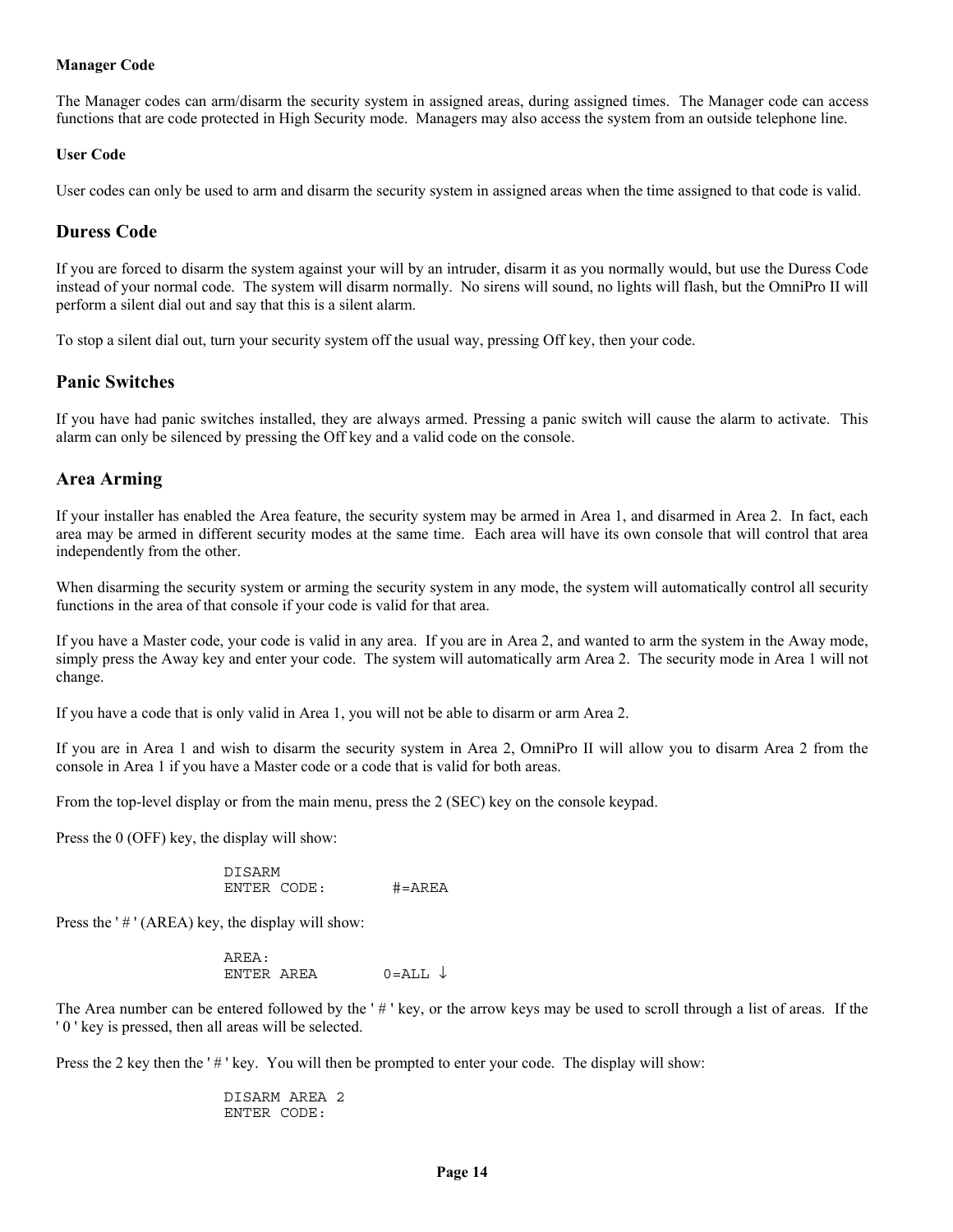If the ' 0 ' (ALL) key had been selected, the display will show:

 DISARM ALL AREAS ENTER CODE: #=AREA

As the four-digit code is entered, "X" characters are echoed after the "ENTER CODE:" prompt.

If the Master code or a valid code is entered, the console will beep one time and Area 2 will be disarmed.

Even if Auto Bypass is enabled, the system will not arm another area if any zones in that area are not ready. If any zone in Area 2 is not ready (open), after you enter the code, the console will beep three times and display "AREA 2" on the top line, and "ZONE NOT READY" on the bottom line.

> AREA 2 ZONE NOT READY #=RETRY

In order to arm Area 2 from a console in Area 1, you must first secure or Bypass any zones in AREA 2 that are "Not Ready". Press the '#' key to retry the arming process.

To Bypass or Restore a zone in Area 2 from a console in Area 1, or viceversa, it is first necessary to "go to" that area.

#### **GOTO Area**

From the security menu, press the # (GOTO) key on the console keypad.

 AREA: ENTER AREA  $\downarrow$ 

The Area number can be entered followed by the '#' key, or use the arrow keys to scroll through a list of areas. Once the area is selected, you are prompted to enter your code:

 GOTO AREA 2 ENTER CODE

The console (AREA 1) will now be temporarily assigned to the selected area (AREA 2) if a valid code for that area (AREA 2) is entered. All security and control commands will now operate on the selected area (AREA 2), just as if you were physically at a console assigned to that area (AREA 2). All status displays will show the status of the selected area.

The top line of the display will show the name and security mode for that area.

Use the "go to" function again to return to the area normally assigned to that console (AREA 1). The console will automatically return to its normal area after three minutes of inactivity at the console.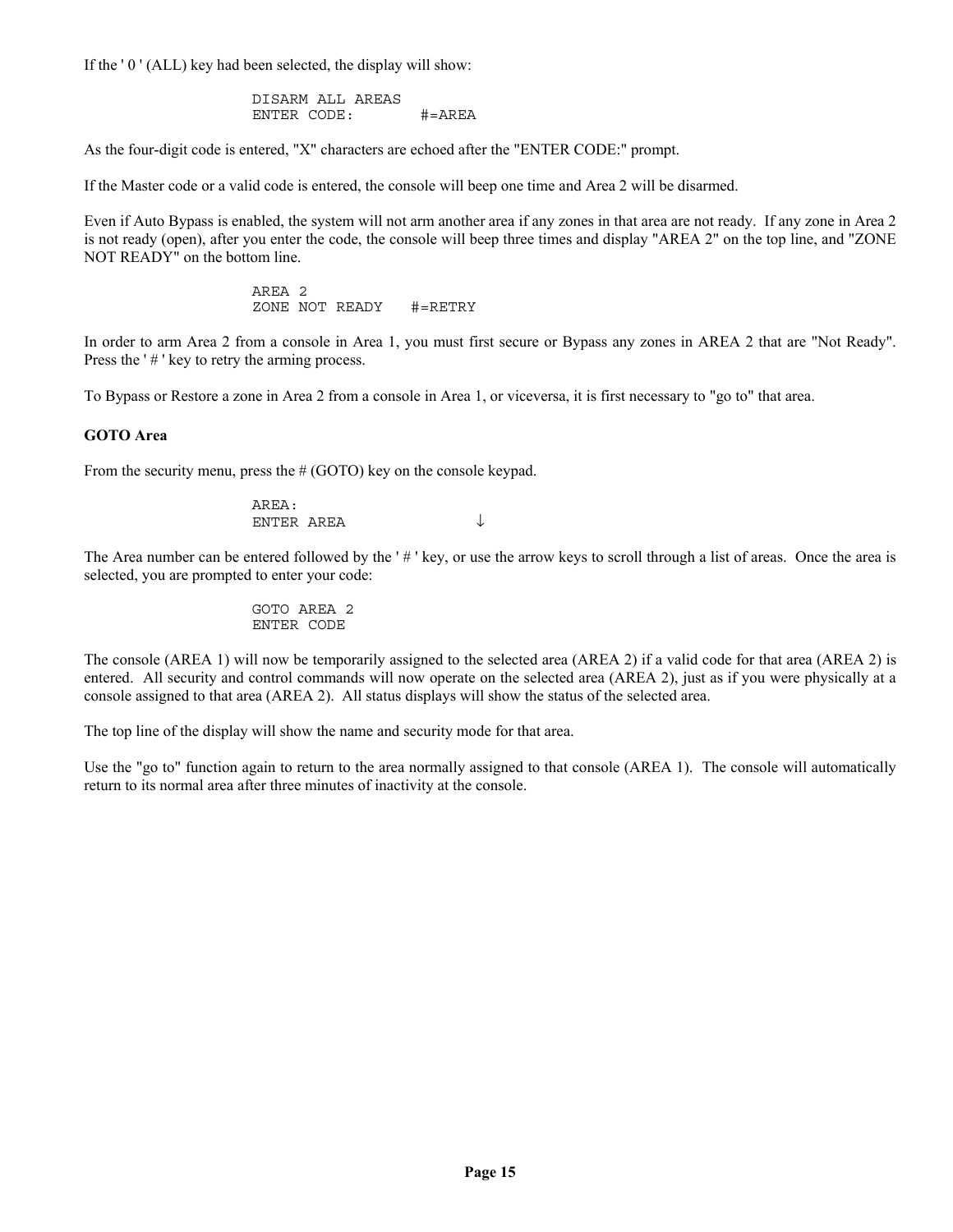# <span id="page-23-0"></span>**Testing Your System**

HAI recommends testing your system on a weekly basis to ensure that you are fully protected.

- 1. Notify your Central Station that you intend to test the system. To test the siren, press the 1 and 3 keys simultaneously. Press OFF and enter your Code to cancel the alarm and silence the siren.
- 2. To test the security zones, you will need a partner to walk around your home and open and close all doors, windows, etc. that are connected to the system while you watch the console. Have a partner open each door and window, then close it. The display should show the zone name as being "NOT RDY" and then return to "SYSTEM OK" when closed.
- 3. Have your partner walk in front of all motion detectors (if installed) and verify that the console responds in a similar fashion.
- 4. Test your smoke detectors as recommended by the manufacturer. Be ready to silence the alarm system as soon as it sounds.
- 5. From the top-level display or from the main menu, press the 6 key then the 4 key.
	- The Battery reading should be over 200 **See** *Status \ Test*.
- 6. Pick up an inside phone and press the # key. When the menu is spoken, press 8, Then 3. The OmniPro II should say "ADDRESS IS: "and play your name and address. If it does, the telephone dialer, telephone access and telephone control systems are all working correctly.
- 7. If you wish to test your system's link to your Central Station monitoring service, call them first and inform them that you will be testing your alarm system. Set off the alarm, allowing sufficient time for the Dial Out Delay (if enabled), and then turn the alarm system Off. The Central Station should receive the alarm code and cancel signal.
- 8. Remember to inform your Central Station when the test is complete.
- 9. To see a complete list of alarm system activities, view the system event log **See** *Event Log*.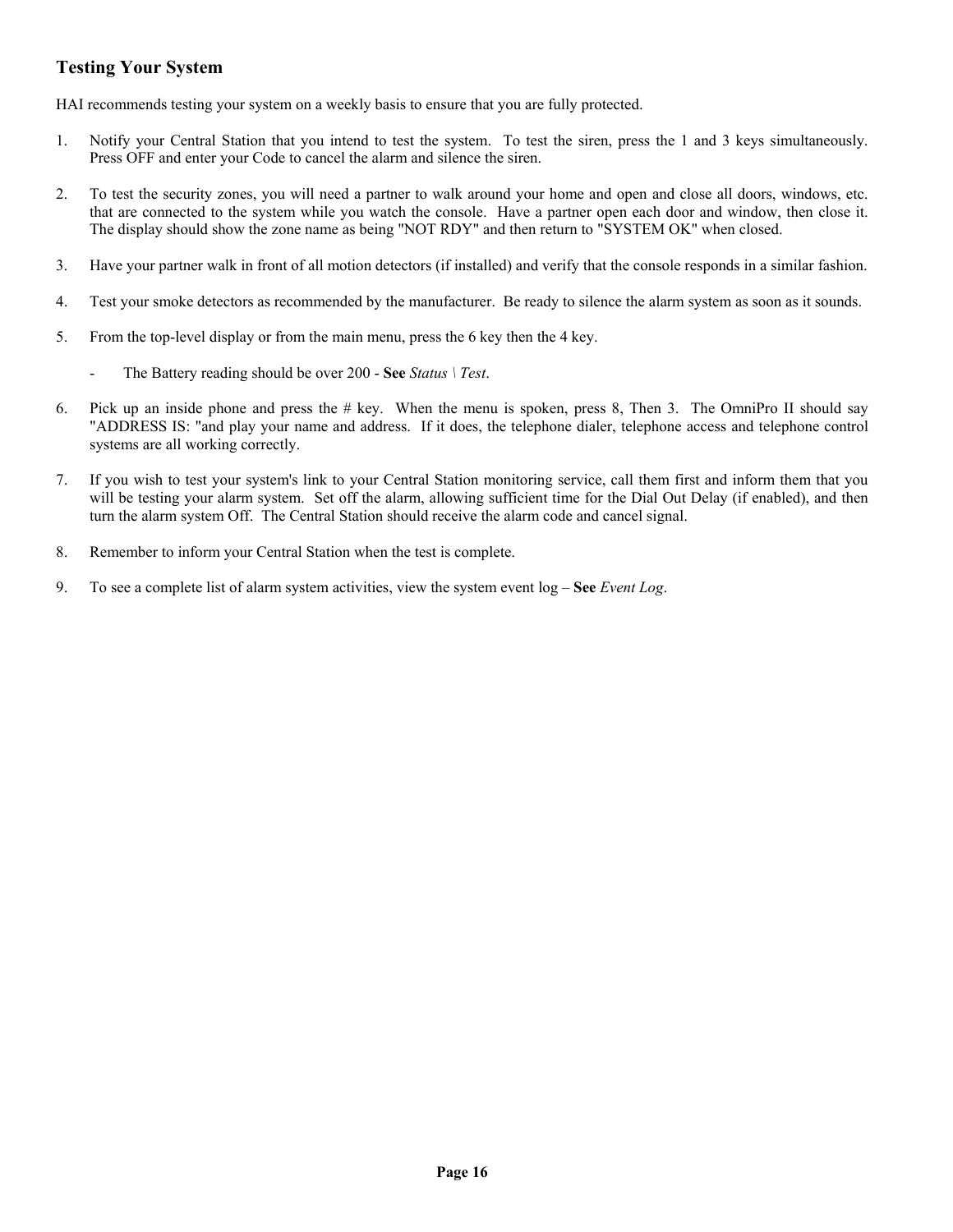# <span id="page-24-0"></span>**CONTROL**

# <span id="page-24-1"></span>**Control Commands**

The control features of the OmniPro II make it easy and convenient to control almost any light or appliance from the console or over the telephone. You may also have your heating and air conditioning (HVAC) under control of the system, which will allow you to save energy dollars by setting the temperature appropriately when you are home, asleep, or away.

Furthermore, the OmniPro II can be used to program lights to make the home or business look occupied as a deterrent to thieves.

The methods that the OmniPro II uses to control different devices are:

- UPB switches, modules, and keypads for lights and appliances
- Z-Wave lighting devices (such as Leviton's ViziaRF series of lighting control devices)
- CentraLite loads and relays on a LiteJet and Elegance lighting system
- RadioRA switches and dimmers on a Lutron RadioRA lighting system
- ALC switch modules for lights and appliances
- X-10 compatible modules (X-10, X-10 Pro, Leviton, PCS, ACT, Lightolier, etc.) for lights and small appliances.
- HAI Communicating Thermostats for controlling Heating, Ventilation, and Air Conditioning Systems.
- Programmable Energy Saver Modules (PESM) for central heating and air conditioning systems.
- Direct Output Control for relays to activate sprinklers, lighting, electric heating, etc.

An OmniPro II will control:

- ¾ 250 UPB switches, modules, and keypads (up to 31 rooms of HLC Lighting)
- $\geq$  232 Z-Wave lighting devices
- $\geq$  192 CentraLite loads and relays
- $\geq$  64 RadioRA switches and dimmers
- $\geq$  248 ALC switch modules
- $\geq$  256 X-10 compatible modules (all sixteen house codes)
- $\geq$  64 HAI Communicating Thermostats
- ¾ 8 PESMs or Voltage Outputs (expandable to 136)

OmniPro II also has 119 internal "flags" that are used for programming conditionals and executing programs.

## <span id="page-24-2"></span>**About UPB**

UPB is a powerline communications standard for lighting and home control. UPB is a robust, two-way digital powerline carrier communications protocol which transmits signals over the existing wires in a home. UPB can coexist peacefully with X-10 systems, intercoms, baby monitors, speakers, etc. that communicate over the powerline.

Using a Powerline Interface Module (PIM), OmniPro II sends UPB commands over the existing electrical wiring to special switches, modules, and keypad controllers (UPB devices) that are designed with UPB technology. UPB switches are two-way devices, so OmniPro II knows the actual status of the switch when it is controlled locally. In addition, UPB switches, modules, and keypads can be used to trigger macros in the OmniPro II controller.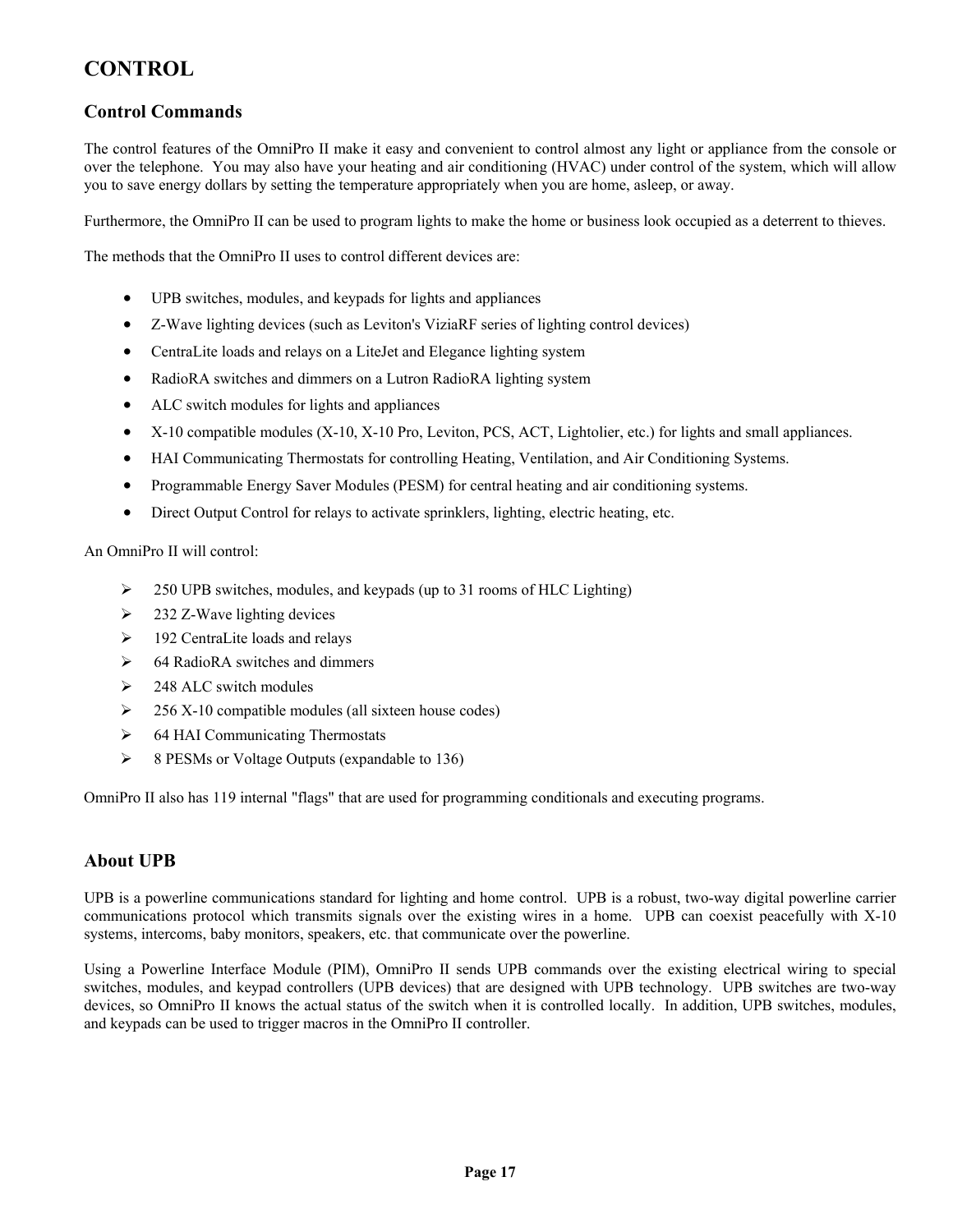#### **When set to UPB, the OmniPro II controller can:**

- $\geq$  Send commands (on, off, bright, dim and level) to individual switches and modules
- $\triangleright$  Receive commands and status from individual switches and modules
- $\triangleright$  Send commands to keypad controllers to change scenes and control LED backlight behind the keys
- ¾ Receive commands when buttons are pressed on keypad controllers to activate controller macros
- $\geq$  Send Link commands to switches, modules, and keypad controllers to activate scenes
- $\triangleright$  Receive Link commands when a button is pressed on a switch or on a keypad controller to activate controller macros
- $\triangleright$  Send "Status Request" messages to switches to update their status in the controller
- Receive the UPB Acknowledgement pulse that indicates that a switch has properly executed a command

## <span id="page-25-0"></span>**HAI Lighting Control (HLC) Format**

HAI Lighting Control (HLC) combines HAI UPB™ Wall Switches, Dimmers, and Modules, HAI UPB™ Room Controllers, and HAI UPB™ House Controllers to create lighting scenes that set the proper mood and ambiance for various activities.

HLC format is a defined structure for configuring, programming, and operating all the HLC lighting devices in your home. Each "House Code" that is configured to use the HLC format consists of 2 rooms with up to 8 HLC devices in each room. OmniPro II supports up to 31 rooms of HLC lighting. OmniPro II can control up to 248 HLC devices.

HAI manufactured UPB™ devices (collectively referred to as HLC devices) can be configured using an Omni console or OmniTouch touchscreen connected to the OmniPro II controller. Other UPB™ devices may be used in the HLC structure, but cannot be configured using the OmniPro II controller; they must be configured using a PC running the UPB™ UPStart configuration software – **see** *Configuring HLC Devices*.

#### <span id="page-25-1"></span>**About Rooms**

Each "room" of HLC lighting consists of 8 consecutive unit numbers, starting at Unit 1 (i.e. Room 1 = Units 1-8, Room 2 = Units 9-16, Room 3 = Units 17-24, etc.). Each room can consist of a maximum of 8 HLC devices, configured as follows:

- $\triangleright$  Up to 7 HAI UPB<sup>TM</sup> Wall Switches, Dimmers, and/or Modules (for controlling up to 7 lighting loads in a room or area)
- $\geq 1$  or more Room Controllers (set a scene in a room, turn the room on and off, and dim and brighten the room)
- $\triangleright$  1 House Controller (for controlling up to 8 rooms of HLC lighting)
- $\triangleright$  1 or more House Controllers (used as a general purpose 8 button keypad controllers)

The first unit number in each room (i.e. 1, 9, 17, 25, etc.) is reserved for controlling the room. The name for this unit should reflect the room name (e.g. Kitchen, Great Room, Theater, etc.) HLC Wall Switches, Dimmers, or Modules cannot be programmed to these unit numbers. If one or more Room Controllers are used, the first Room Controller should be set to the first unit number in the group (i.e. Unit 1); additional Room Controllers can be used by setting each to any other unused unit number in the group (i.e. Units 2-8).

#### <span id="page-25-2"></span>**About Room Controllers**

The HAI UPB™ 6-Button Room Controller allows for lighting control of a room where HAI UPB™ Wall Switches, Dimmers, and Modules have been installed. From a Room Controller the room can be turned off (all loads in the group are turned off), turned on (all loads in the group are turned on), brightened (all loads are brightened from their current level), dimmed (all loads are dimmed from their current level), or set to one of 4 lighting scenes (A-D).

#### <span id="page-25-3"></span>**Room Controller LED Indicators**

When the room is turned on, the LED indicator behind the "On" button is illuminated and all others are turned off. When the room is turned off, the LED indicator behind the "Off" button is illuminated and all others are turned off. When the room is brightened, the LED indicator behind the "On" is illuminated and all others are turned off. When the room is dimmed, the LED indicator that is currently illuminated stays on. When the room is set to a lighting scene (A-D), the LED indicator behind the respective scene letter is illuminated and all others are turned off.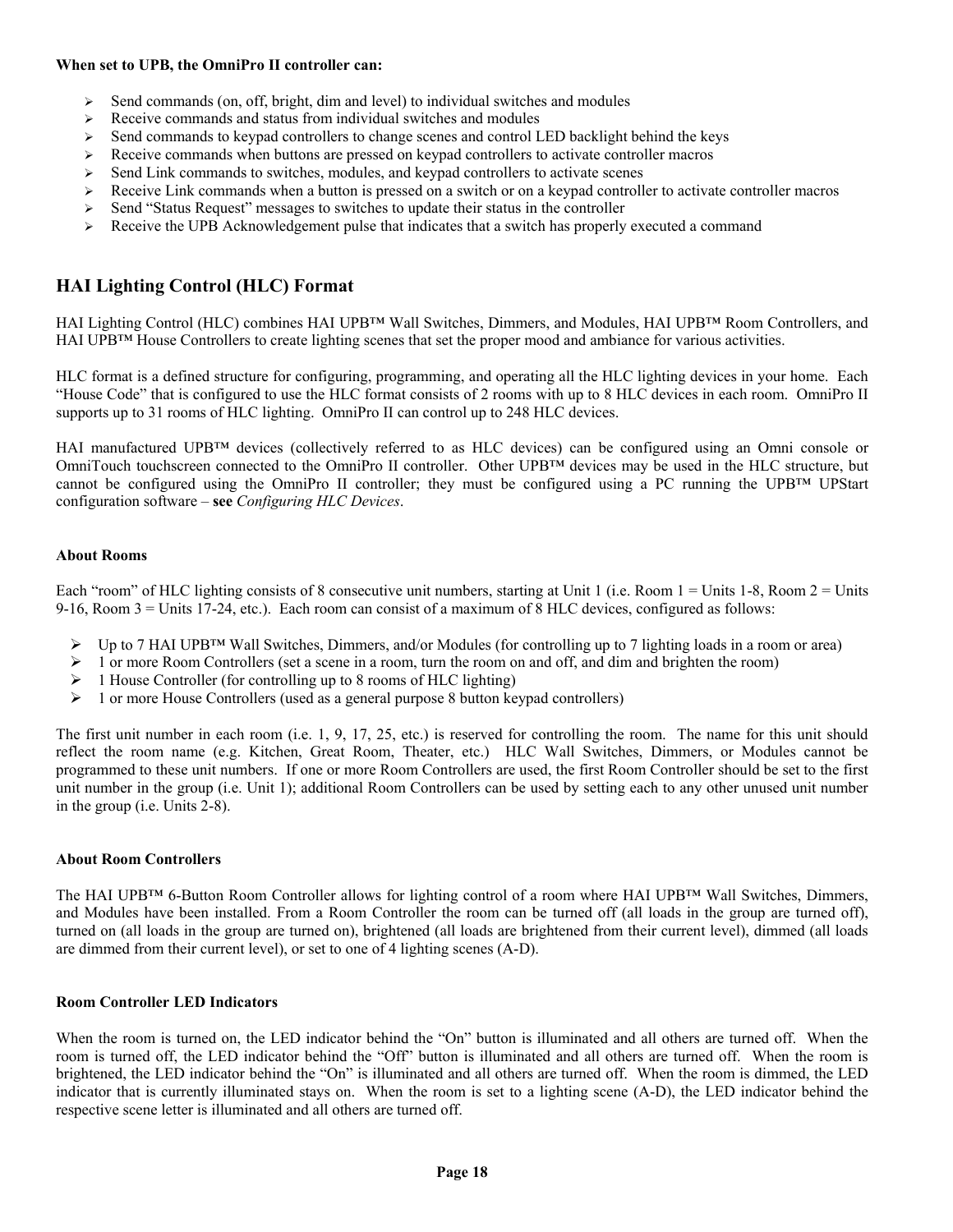When "Status Tracking" is enabled (this is the default setting), OmniPro II keeps track of the exact status of each unit even when a lighting scene is initiated by the Room Controller. Room Controllers also keep track of when individual switches in a room are turned on and off. When all of the lighting loads in a room are turned off, the "Off" indicator is illuminated. If any of the lighting loads in a room are turned on at an HAI UPB™ Wall Switch or Dimmer, the "On" indicator will illuminate and the "Off" indicator is turned off. Likewise, if the "On" indicator or one of the scene indicators is illuminated, and then all of the lighting loads are turned off at HAI UPB™ Wall Switches, the "Off" indicator will illuminate and any others are turned off.

#### <span id="page-26-0"></span>**About House Controllers**

The HAI UPB™ 8-Button House Controller allows for controlling all 8 rooms of lighting where HAI UPB™ Wall Switches, Dimmers, and Modules have been installed. It can also be configured as a general purpose 8 button keypad controller used to trigger 8 different macro programs in the OmniPro II controller or to toggle between two different actions (i.e. turn lighting load on...turn lighting load off) each time a pushbutton is pressed.

When used to control rooms of lighting in the HLC structure, each button on the House Controller is used to toggle all of the lights in the respective room on and off. When the room is turned on, the LED indicator behind the respective button is illuminated and all of the lights in the room are turned on. When the room is turned off, the LED indicator behind the respective button is turned off and all of the lights in the room are turned off. If a lighting load in the respective room is turned on, the LED indicator behind the button is illuminated. When all lighting loads in the respective room are turned off, the LED indicator behind the button is turned off.

When used to control rooms of lighting in the HLC structure, each House Controller controls 8 consecutive rooms (i.e. Room 1-8, Room 9-16, Room 17-24, and Room 25-31). To configure a House Controller to control a group of 8 rooms, it must be set to the last unit number in one of the respective rooms. For example, a House Controller set to Unit 8, 16, 24, 32, 40, 48, 56, or 64 is configured to control rooms 1-8. This allows you to have up to 8 House Controllers throughout the house that control rooms 1-8.

Within the HLC structure, House Controllers can also be configured as a general purpose 8 button keypad controller that is used to trigger 8 different macro programs in the OmniPro II. When configuring a House Controller as a general purpose 8 button keypad controller, it must be set to a unit number between the first and last unit number in a room (i.e. 2-7, 10-15, 18-23, 26-31, 34-39, etc.). When configured as a general purpose 8 button keypad controller, programs must be created in the OmniPro II controller for the LED indicator behind each button to function.

## <span id="page-26-1"></span>**About Vizia RF Z-Wave**

Z-Wave is a wireless network protocol used in a wide variety of home automation devices made by numerous manufacturers. In addition to supporting standard Z-Wave lighting devices and communicating thermostats, HAI has worked in partnership with Leviton to support the advanced features of Leviton's ViziaRF series of lighting control devices, including lighting scenes and two way communications.

#### <span id="page-26-2"></span>**Vizia RF Z-Wave Format**

Vizia RF Z-Wave format is a defined structure for associating, programming, and operating all the Vizia RF and Z-Wave lighting devices in your home.

Each "House Code" that is configured to use the Vizia RF Z-Wave format consists of 2 rooms with up to 8 Vizia RF and/or Z-Wave devices in each room. OmniPro II supports up to 29 rooms of Vizia RF Z-Wave lighting. Each Vizia RF Z-Wave device has its own Node ID (1-232).

#### **About Rooms**

Each "room" of Vizia RF Z-Wave lighting consists of 8 consecutive unit numbers, starting at Unit 1 (i.e. Room 1 = Units 1-8, Room  $2 =$  Units 9-16, Room  $3 =$  Units 17-24, etc.). Each room can consist of a maximum of 8 Vizia RF and/or Z-Wave devices, configured as follows:

- $\triangleright$  Up to 7 Vizia RF or Z-Wave lighting devices (for controlling up to 7 lighting loads in a room or area)
- $\geq 1$  or more pushbutton controllers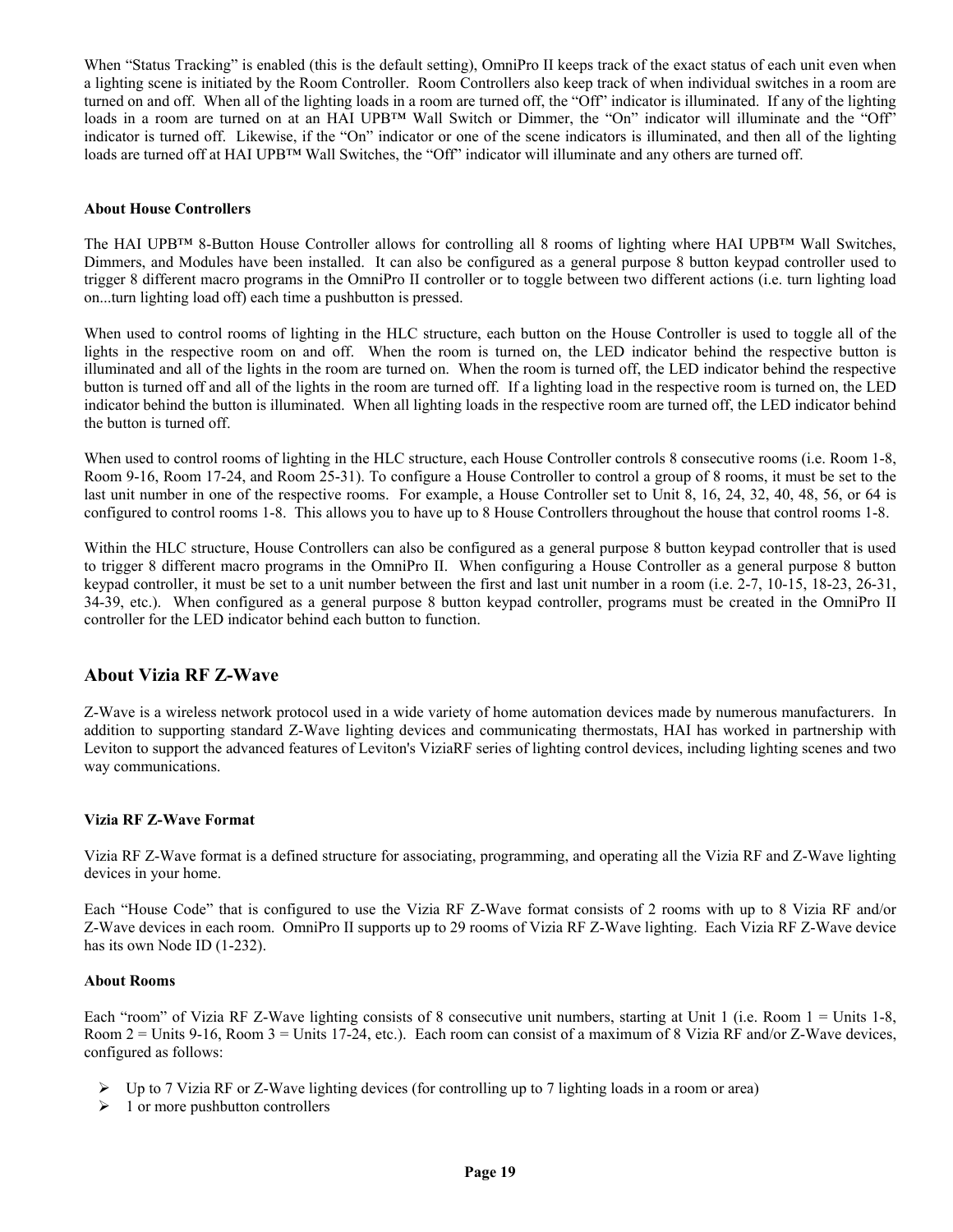The first unit number in each room (i.e. 1, 9, 17, 25, etc.) is reserved for controlling the room. The name for this unit should reflect the room name (e.g. Kitchen, Great Room, Theater, etc.). Vizia RF or Z-Wave lighting devices cannot be associated with these unit numbers.

If one or more pushbutton controllers are used, the first pushbutton controller should be set to the first unit number in the group (i.e. Unit 1); additional pushbutton controllers can be used by setting each to any other unused unit number in the group (i.e. Units 2-8).

Using a console, touchscreen, or other interface to OmniPro II, the room can be turned off (all loads in the group are turned off), turned on (all loads in the group are turned on), or set to one of 4 lighting scenes (A-D).

## <span id="page-27-0"></span>**About CentraLite**

CentraLite is a centralized lighting control system that uses hardwired lighting control or wireless radio frequency technology to control lighting loads, fans, and mechanical low voltage relays.

CentraLite lighting scenes are used to control groups of lights which are preset to turn on to various levels of dimming.

#### **When set to CentraLite, the OmniPro II controller can:**

- $\triangleright$  Send commands (on, off, and level) to individual loads and relays
- $\triangleright$  Receive status (on and off) from individual loads and relays
- $\triangleright$  Execute scene commands (on and off) to control lighting scenes
- $\triangleright$  Receive commands when buttons are pressed on a CentraLite keypad

## <span id="page-27-1"></span>**About Lutron RadioRA**

Lutron RadioRA uses wireless communication technology to control lighting. Each Switch or Dimmer controls one Zone, or area, of lighting in a RadioRA system. Accessory Switches and Dimmers are used to control the lights locally from up to 9 additional locations. Master controls provide control and monitoring for all the lights in a RadioRA system.

Phantom Buttons are "virtual" buttons in the RS232 Interface. Though there are no physical buttons that represent these Phantom Buttons, they work very similarly to buttons on RadioRA Master Controls. Phantom Buttons are intended to give the RS232 Interface control over multiple RadioRA Switches and Dimmers with one command. To control more than one device at one time, Phantom Buttons are recommended.

A Zone is any individual RadioRA Switch or Dimmer. A RadioRA System has a maximum of 32 Lighting Zones. Zone Numbers can be used to identify any individual Zone (one Switch or one Dimmer), in a RadioRA system via the RS232 Interface. The Chronos System Bridge and Timeclock bridges two RadioRA systems for a total of 64 Lighting Zone Controls and 24 Master Controls.

#### **When set to RadioRA, the OmniPro II controller can:**

- $\geq$  Send commands (on, off, and level) to individual Switches and Dimmers
- $\triangleright$  Receive status (on and off) from individual Switches and Dimmers
- Receive commands when buttons are pressed on Master Controls
- $\triangleright$  Execute Phantom Button commands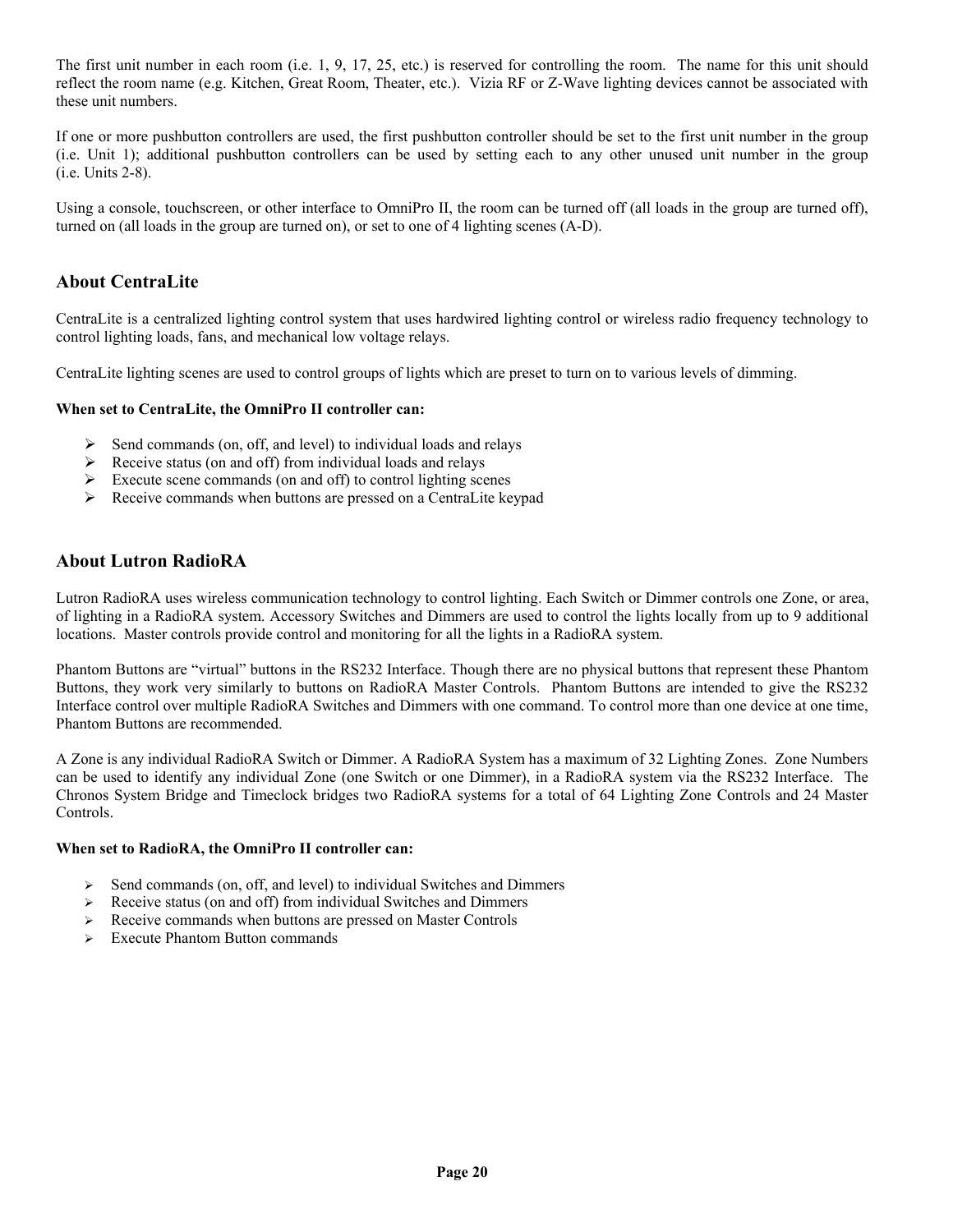## <span id="page-28-0"></span>**About ALC**

ALC is intended for installation in homes, which have been pre-wired for installation of ALC system products. OmniPro II controls lights and appliances by sending commands over the ALC signal wiring to ALC Switch Modules. ALC Switches communicate with the OmniPro II over low voltage signal wire. They are two-way devices, so the controller always knows the actual status of the switch. In addition, ALC switches can be used to set scenes by triggering macros in OmniPro II.

When ALC Lighting Control Modules are being used, it is also possible to "ramp" the lighting level of an ALC Dimmer Switch to a new level at a controllable ramp rate.

#### <span id="page-28-1"></span>**ALC Module Types**

The ALC modules types are: Dimmer Switch, Relay Switch, Slave Switch, Program Switch, and 4-Button Scene Switch Modules.

## <span id="page-28-2"></span>**About X-10**

The OmniPro II controls lights and appliances by sending commands over your existing electrical wiring to special switches, outlets, receptacles, and modules, collectively referred to as X-10. Each module (or group of modules) is assigned a House Code and a Unit Number so that the OmniPro II can control the modules individually. When a module hears a command from the OmniPro II for its house code and unit number, it executes the command.

There are 3 different X-10 formats: Standard X-10 (Preset Dim), Extended X-10 (Extended Level), and Compose.

Any module that is "X-10 Compatible" will work with the OmniPro II. The modules come in various types.

## <span id="page-28-3"></span>**House Codes**

OmniPro II can control up to 256 lighting and appliance devices. Each device (switches, modules, and keypad) has its own Unit Number (1-256). OmniPro II groups devices by "House Code", which consists of 16 consecutive unit numbers, starting at Unit 1. Each "House Code" can be configured to a different lighting protocol format such as: Standard X-10, Extended X-10, Lightolier Compose, UPB (open UPB format where you can use the programming capability in the OmniPro II controller to communicate with the UPB network), Lutron RadioRA, CentraLite, or HAI Lighting Control (HLC).

Different lighting devices can not share the same House Code. However, different lighting devices can coexist on an OmniPro II system as long as they are on separate House Codes. For example:

House Code 1 (Units  $1-16$ ) = HLC House Code 2 (Units 17-32) = UPB House Code 3 (Units  $33-48$ ) = X-10 Extended House Code 4 (Units 49-64) = CentraLite Etc.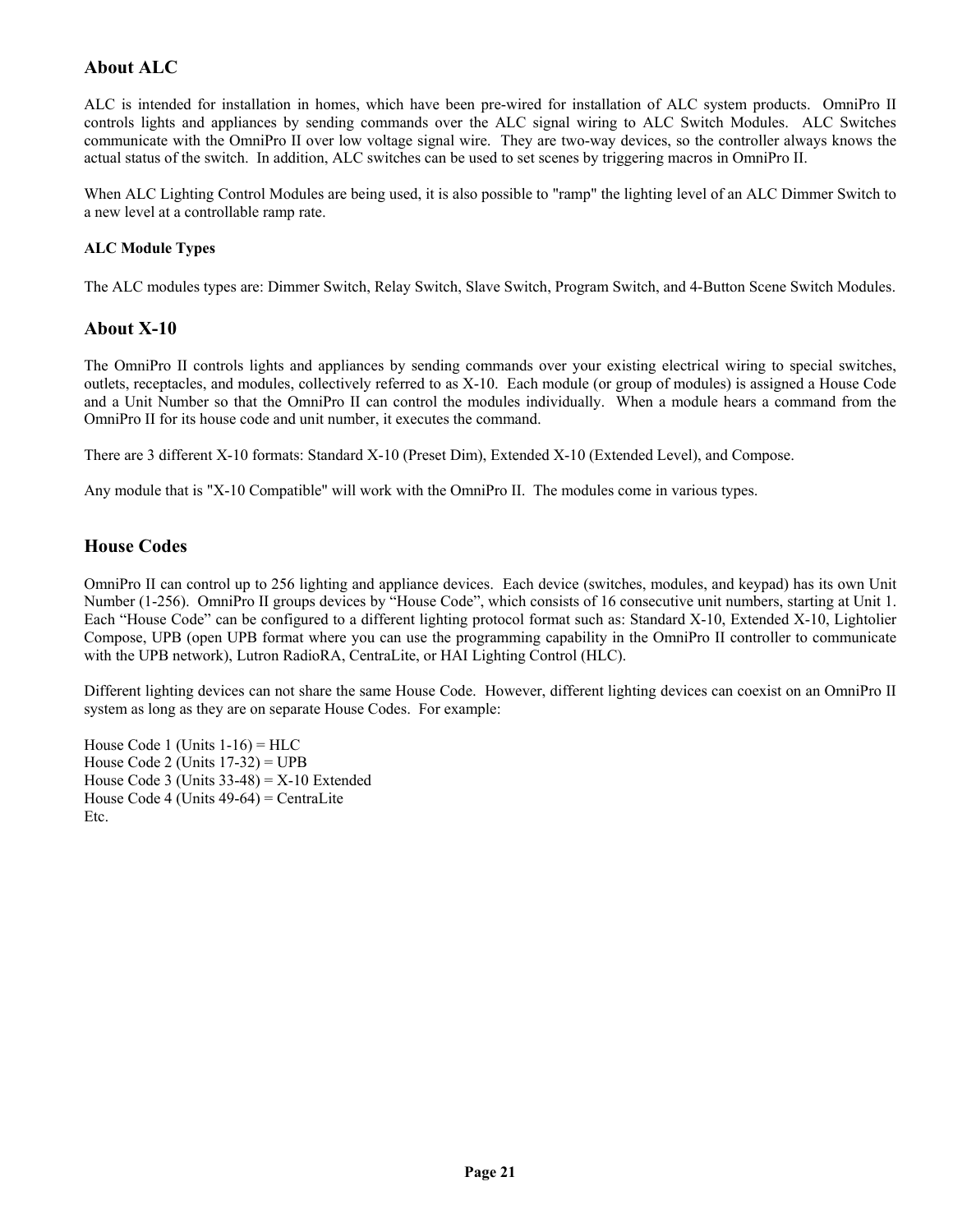# <span id="page-29-0"></span>**Unit Numbers**

OmniPro II systems have 511 total Unit Numbers. They consist of HLC, UPB, Z-Wave, CentraLite, RadioRA, ALC, Compose, and X-10 module unit numbers, hardwire voltage output unit numbers, and internal flag unit numbers as follows:

| OmniPro II<br><b>Unit Numbers</b> | <b>Module / Output Unit Numbers</b>                                                                                     |
|-----------------------------------|-------------------------------------------------------------------------------------------------------------------------|
|                                   | HLC or Z-Wave Room 1 and 2, UPB Unit ID 1-16, Z-Wave Node ID 1-16, CentraLite loads 1-16,                               |
| $1 - 16$                          | RadioRA Lighting Zones or Master Controls 1-16, and X-10 modules $1 - 16$ (House Code X)                                |
|                                   | HLC or Z-Wave Room 3 and 4, UPB Unit ID 17-32, Z-Wave Node ID 17-32, CentraLite loads 17-32,                            |
| $17 - 32$                         | RadioRA Lighting Zones and Master Controls 17-32, or X-10 modules $1 - 16$ (House Code X+1)                             |
| $(1 - 31)$                        | ALC addresses 1-31, Module 1 - Branch 1 *                                                                               |
| $33 - 48$                         | HLC or Z-Wave Room 5 and 6, UPB Unit ID 33-48, Z-Wave Node ID 33-48, CentraLite loads 33-48,                            |
|                                   | RadioRA Lighting Zones and Master Controls 33-48, or X-10 modules $1 - 16$ (House Code X+2)                             |
| $49 - 64$                         | HLC or Z-Wave Room 7 and 8, UPB Unit ID 49-64, Z-Wave Node ID 49-64, CentraLite loads 49-64,                            |
|                                   | RadioRA Lighting Zones and Master Controls 49-64, or X-10 modules $1 - 16$ (House Code X+3)                             |
| $(33 - 63)$                       | ALC addresses 1-31, Module 1 - Branch 2 *                                                                               |
| $65 - 80$                         | HLC or Z-Wave Room 9 and 10, UPB Unit ID 65-80, Z-Wave Node ID 65-80, CentraLite loads 65-80,                           |
|                                   | or X-10 modules $1 - 16$ (House Code X+4)                                                                               |
| $81 - 96$                         | HLC or Z-Wave Room 11 and 12, UPB Unit ID 81-96, Z-Wave Node ID 81-96, CentraLite loads 81-96,                          |
|                                   | or X-10 modules $1 - 16$ (House Code X+5)                                                                               |
| $(65 - 95)$                       | ALC addresses 1-31, Module 1 - Branch 3 *                                                                               |
| $97 - 112$                        | HLC or Z-Wave Room 13 and 14, UPB Unit ID 97-112, Z-Wave Node ID 97-112, CentraLite loads 97-112,                       |
|                                   | or X-10 modules $1 - 16$ (House Code X+6)                                                                               |
| $113 - 128$                       | HLC or Z-Wave Room 15 and 16, UPB Unit ID 113-128, Z-Wave Node ID 113-128,                                              |
|                                   | CentraLite loads 113-128, or X-10 modules $1 - 16$ (House Code X+7)                                                     |
| $(97 - 127)$<br>129 - 144         | ALC addresses 1-31, Module 1 - Branch 4 *<br>HLC or Z-Wave Room 17 and 18, UPB Unit ID 129-144, Z-Wave Node ID 129-144, |
|                                   | CentraLite loads 129-144, or X-10 modules $1 - 16$ (House Code X+8)                                                     |
| $145 - 160$                       | HLC or Z-Wave Room 19 and 20, UPB Unit ID 145-160, Z-Wave Node ID 145-160,                                              |
|                                   | CentraLite loads 145-160, or X-10 modules $1 - 16$ (House Code X+9)                                                     |
| $(129 - 159)$                     | ALC addresses 1-31, Module 2 - Branch 1 *                                                                               |
| $161 - 176$                       | HLC or Z-Wave Room 21 and 22, UPB Unit ID 161-176, Z-Wave Node ID<br>$161-176$ ,                                        |
|                                   | CentraLite loads 161-176, or X-10 modules $1 - 16$ (House Code X+10)                                                    |
| 177 - 192                         | HLC or Z-Wave Room 23 and 24, UPB Unit ID 177-192, Z-Wave Node ID 177-192,                                              |
|                                   | CentraLite loads 177-192, or X-10 modules $1 - 16$ (House Code X+11)                                                    |
| $(161 - 191)$                     | ALC addresses 1-31, Module 2 - Branch 2 *                                                                               |
| $193 - 208$                       | HLC or Z-Wave Room 25 or 26, UPB Unit ID 193-208, Z-Wave Node ID 193-208, or                                            |
|                                   | $X-10$ modules $1-16$ (House Code $X+12$ )                                                                              |
| $209 - 224$                       | HLC or Z-Wave Room 27 and 28, UPB Unit ID 209-224, Z-Wave Node ID 209-224,                                              |
|                                   | or X-10 modules $1 - 16$ (House Code X+13)                                                                              |
| $(191 - 223)$                     | ALC addresses 1-31, Module 2 - Branch 3 *                                                                               |
| $225 - 240$                       | HLC Room 29 and 30, Z-Wave Room 29, UPB Unit ID 225-240, Z-Wave Node ID 225-232, or                                     |
|                                   | $X-10$ modules $1-16$ (House Code $X+14$ )                                                                              |
| $241 - 256$                       | HLC Room 31, UPB Unit ID 241-250, or X-10 modules $1 - 16$ (House Code X+15)                                            |
| $(225 - 255)$                     | ALC addresses 1-31, Module 2 - Branch 3 *                                                                               |
| $257 - 272$                       | Outputs 1-16, 1st Expansion Enclosure *                                                                                 |
| $273 - 288$                       | Outputs 1-16, 2nd Expansion Enclosure *                                                                                 |
| $289 - 304$                       | Outputs 1-16, 3rd Expansion Enclosure *                                                                                 |
| $305 - 320$                       | Outputs 1-16, 4th Expansion Enclosure *                                                                                 |
| $321 - 336$                       | Outputs 1-16, 5th Expansion Enclosure *                                                                                 |
| $337 - 352$                       | Outputs 1-16, 6th Expansion Enclosure *                                                                                 |
| $353 - 368$                       | Outputs 1-16, 7th Expansion Enclosure *                                                                                 |
| $369 - 384$                       | Outputs 1-16, 8th Expansion Enclosure *                                                                                 |
| $385 - 392$                       | Voltage Outputs (1-8), Fully Configurable                                                                               |
| $393 - 511$                       | <b>Internal Flags</b>                                                                                                   |
|                                   |                                                                                                                         |
|                                   | Represents the House Code setting on the OmniPro II Controller<br>(4, 3)<br>If used                                     |
|                                   |                                                                                                                         |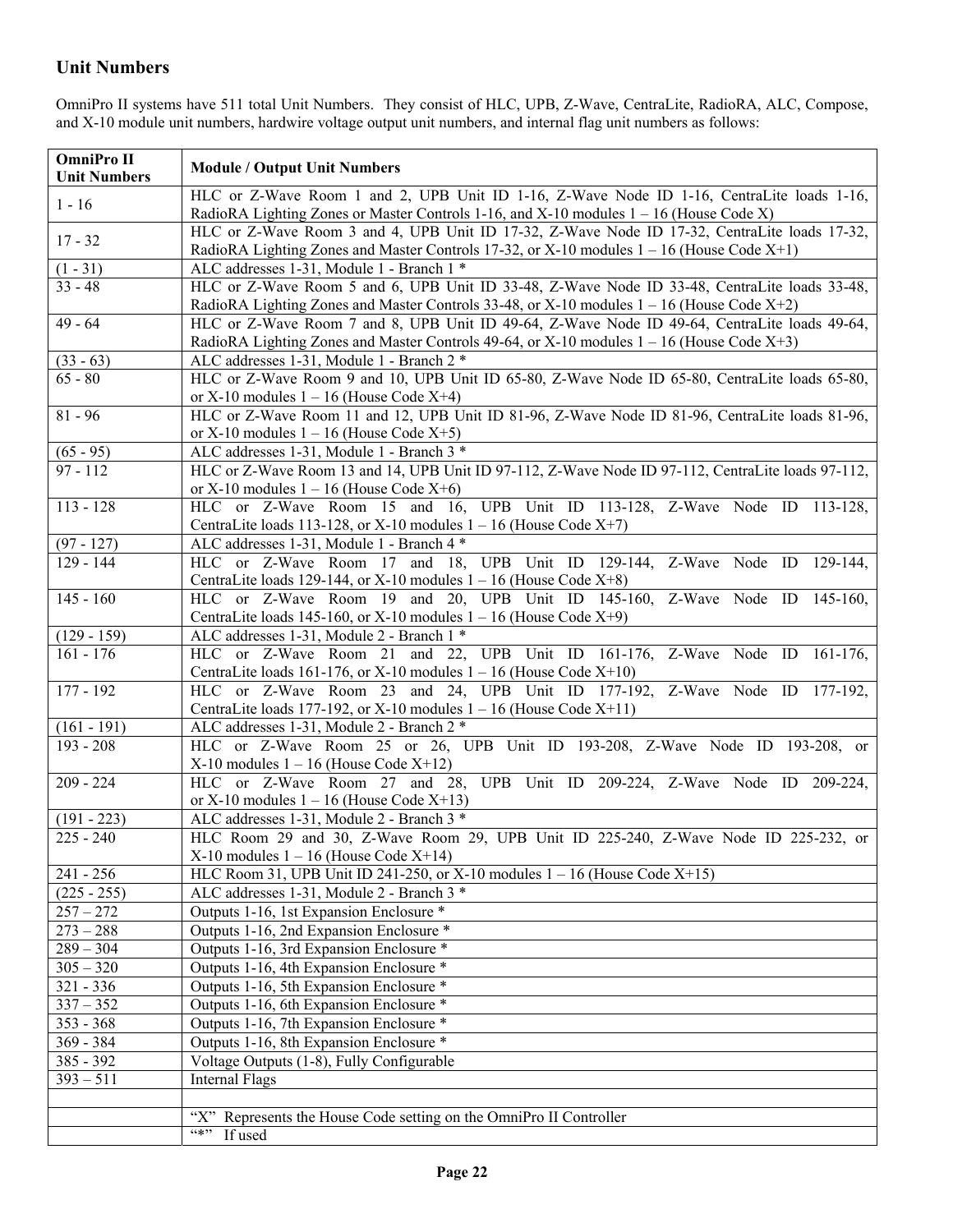## <span id="page-30-0"></span>**Scrolling Through Names**

The OmniPro II stores names for Units, Zones, Buttons, Codes, Temperatures, and Messages so that you don't have to remember that "UNIT 5" is the "DEN LIGHT" and "ZONE 1" is the "FRONT DOOR". In general, any time you enter a unit, zone, button, code, temperature, or message number, you can press the down arrow key to display its name, then use the up and down arrow keys to scroll through the list of other names. This is true when entering commands and programming on the console. Only named items are displayed on an OmniTouch touchscreen.

## <span id="page-30-1"></span>**Controlling Units**

The control menu is used when controlling lights and appliances. To enter the control menu, from the top-level display or from the main menu, press the 1 (CTRL) key on the console keypad. OmniPro II will automatically display the first named item in that list. The down arrow key can then be used to scroll through the list, and the '#' key is used to select the item. If the specific item number is known, enter the item number followed be the '#' key, or scroll up and down among the named items.

After the unit has been selected, press the  $'$  #  $'$  key. The console will display:

## <span id="page-30-2"></span>**Controlling a Room of HLC Lighting**

Living Room  $0=$ OFF $1=$ ON 2-5=A-D  $\downarrow$ Living Room 6=SET #=STA↑

- $\triangleright$  Press 0 (OFF) to turn the selected room off (all lighting loads in the room are turned off).
- $\triangleright$  Press 1 (ON) to turn the selected room on (all lighting loads in the room are turned on).
- $\triangleright$  Press 2 (A) to set all of the lighting loads in the selected room to their preset levels for Scene A.
- $\triangleright$  Press 3 (B) to set all of the lighting loads in the selected room to their preset levels for Scene B.
- $\triangleright$  Press 4 (C) to set all of the lighting loads in the selected room to their preset levels for Scene C.
- $\triangleright$  Press 5 (D) to set all of the lighting loads in the selected room to their preset levels for Scene D.
- $\triangleright$  Press 6 (SET) to set up a lighting scene for the all of the lighting loads in the selected room (On, A-D).
- $\triangleright$  Press # (STA) to view the current status of the room.

## <span id="page-30-3"></span>**Configuring Lighting Scenes in an HLC Room**

Lighting scenes are created by configuring light levels for HLC lighting devices in a room. Each HLC device in a room can store up to four different preset lighting scenes (Scenes A-D) and one "On" Scene (preset lighting levels for each device when the room is turned on). To set a lighting scene using the Omni console, adjust all of the HLC devices in the room to the desired lighting levels. The desired lighting levels (0% - 100%) may be set manually at the switch, or by issuing commands from the OmniPro II controller. After the desired lighting levels are set, use the 6 (SET) command to save the new "light levels" for each device in the selected room.

Living Room SET 1=ON 2-5=A-D

When the scene command is transmitted (either using a Room Controller or by the OmniPro II controller), each HLC device in the specified room will brighten or fade to its preset level for the selected scene.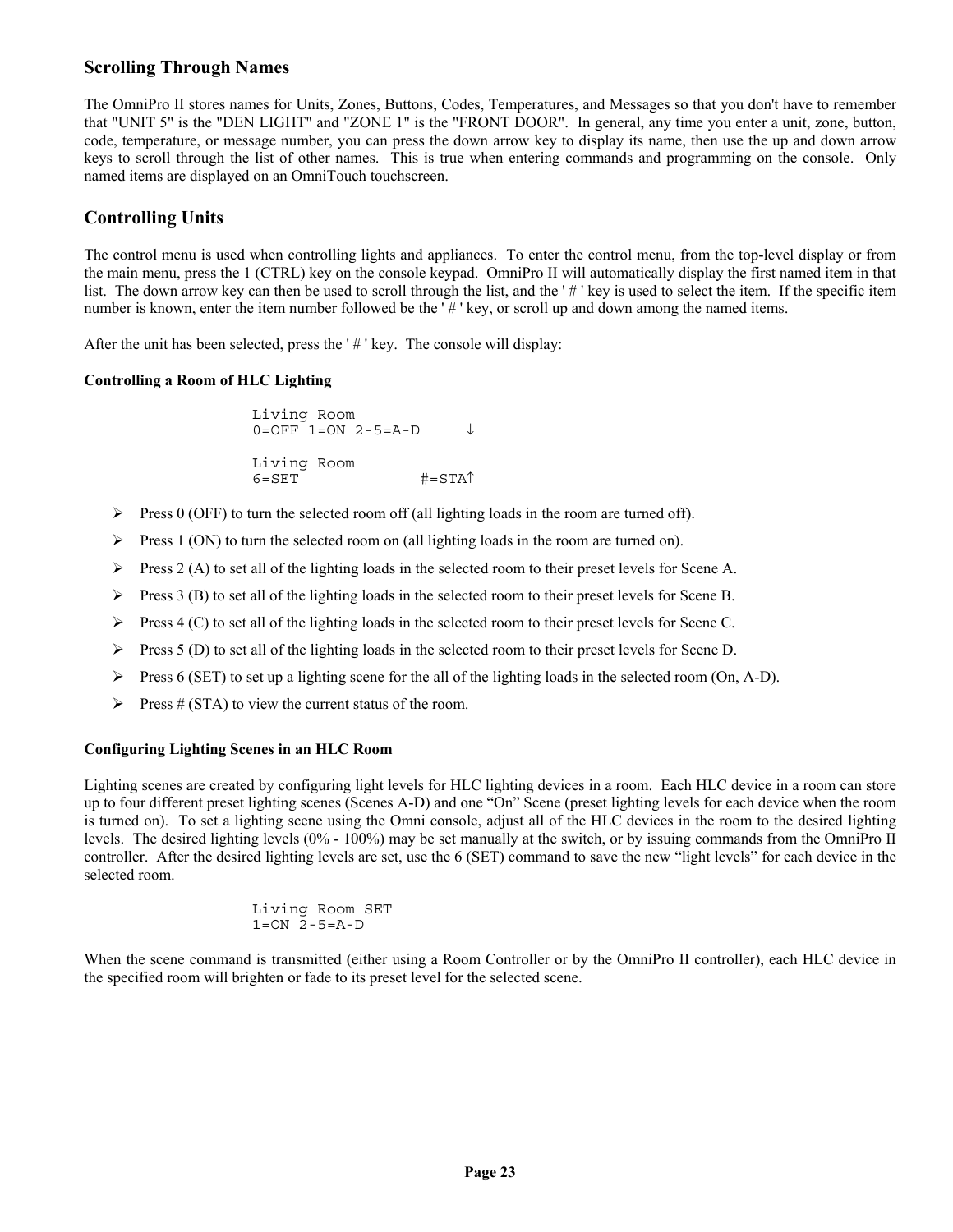Each lighting scene can also be set or easily changed using the pushbuttons on the HAI UPB™ 6-Button Room Controller, as follows:

| <b>Step</b>    | <b>Operation</b>                                                                                                                  |
|----------------|-----------------------------------------------------------------------------------------------------------------------------------|
| $\overline{1}$ | Press the desired pushbutton on the HAI UPB <sup>TM</sup> 6-Button Room Controller to activate the current scene (preset lighting |
|                | level) in each of the HLC devices.                                                                                                |
| 2              | Use the local Decora-style rocker switch on each UPB <sup>TM</sup> Wall Switch Dimmer(s) to set the desired lighting level(s) or  |
|                | issue commands from the OmniPro II controller.                                                                                    |
| 3              | Press the pushbutton on the HAI UPB <sup>TM</sup> 6-Button Room Controller five (5) times quickly.                                |
| $\overline{4}$ | Each UPB <sup>™</sup> Wall Switch Dimmer will flash its lighting load one time to indicate that the new level has been            |
|                | configured.                                                                                                                       |

#### <span id="page-31-0"></span>**Controlling Individual Lighting Loads in an HLC Room or UPB Units**

To control individual lighting loads in a room, use the down arrow key to scroll through the list of units. When the unit is displayed, press the '#' key. For HLC/UPB lighting loads, the console will display:

> LR Sconce  $0=$ OFF 1=ON 2=DIM 3=BRT  $\downarrow$ LR Sconce 4=LVL 6=LED 9=TIM #=STA↑

- $\triangleright$  Press 0 (OFF) to turn the selected lighting load off.
- $\triangleright$  Press 1 (ON) to turn the selected lighting load on.
- $\triangleright$  Press 2 (DIM) to dim the selected unit (1-9 steps, each step is 10% from its current level).
- $\triangleright$  Press 3 (BRT) to brighten the selected unit (1-9 steps, each step is 10% from its current level).
- $\triangleright$  Press 4 (LVL) to set the desired lighting level of the selected unit (0%-100%).
- $\triangleright$  Press 6 (LED) to turn on or off the LED behind the specified button on a general purpose 8-Button or 6-Button Keypad.
	- Specify 1-8 to control the LED behind buttons 1-8 respectively, and then select 0 (OFF) or 1 (ON).
- $\triangleright$  Press 9 (TIM) to time the selected unit (On, Off, Dim, Brighten).
	- Timed commands may be from 1-99 seconds, 1-99 minutes or 1-18 hours.
- $\triangleright$  Press # (STA) to see the exact status of a UPB device. When the '#' key is pressed, OmniPro II sends a "Status" Request" message to the selected device for its current state. The exact state is then displayed.

 LR Sconce STATUS 67%

**Note:** When a UPB signal is received over the powerline, OmniPro II will automatically update the status of the device.

#### <span id="page-31-1"></span>**Controlling Vizia RF Z-Wave**

**It is imperative that each unit be named.** If a unit is not named, it will not show up in the list of rooms and loads that are able to be controlled. The only exception is for additional push button controllers. If you have assigned a Node ID to a Unit, but do not name it, the OmniPro II will interpret that as a push button controller, so Z-Wave messages from that push button controller will not be ignored.

#### <span id="page-31-2"></span>**Controlling a Room of Vizia RF Z-Wave Lighting**

Living Room  $0=$ OFF  $1=$ ON  $2-5=$ A-D  $\downarrow$ Living Room<br>6=SET  $# = \text{STA}$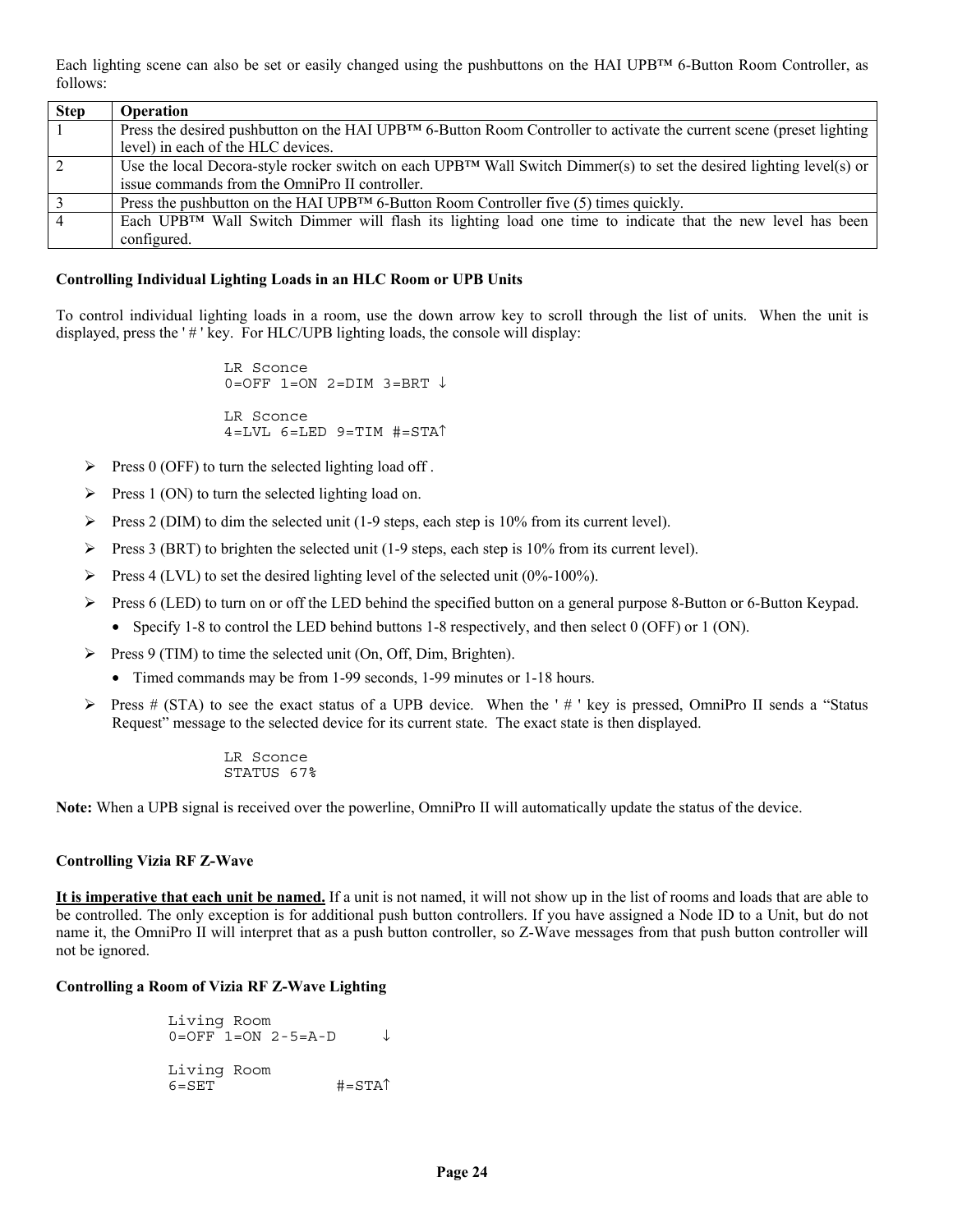- $\triangleright$  Press 0 (OFF) to turn the selected room off (all lighting loads in the room are turned off).
- ¾ Press 1 (ON) to turn the selected room on (all lighting loads in the room are turned on).
- $\triangleright$  Press 2 (A) to set all of the lighting loads in the selected room to their preset levels for Scene A.
- $\triangleright$  Press 3 (B) to set all of the lighting loads in the selected room to their preset levels for Scene B.
- $\triangleright$  Press 4 (C) to set all of the lighting loads in the selected room to their preset levels for Scene C.
- $\triangleright$  Press 5 (D) to set all of the lighting loads in the selected room to their preset levels for Scene D.
- $\triangleright$  6 (SET) is not used with Vizia RF Z-Wave lighting.
- $\triangleright$  Press # (STA) to view the current status of the room.

#### <span id="page-32-0"></span>**Controlling Individual Lighting Loads in an Vizia RF Z-Wave Room**

To control individual lighting loads in a room, use the down arrow key to scroll through the list of units. When the unit is displayed, press the '#' key. For Vizia RF Z-Wave lighting loads, the console will display:

> LR Sconce 0=OFF 1=ON 2=DIM 3=BRT ↓ LR Sconce 4=LVL 5=RMP 9=TIM #=STA↑

- $\triangleright$  Press 0 (OFF) to turn the selected lighting load off.
- $\triangleright$  Press 1 (ON) to turn the selected lighting load on.
- $\triangleright$  Press 2 (DIM) to dim the selected unit (1-9 steps, each step is 10% from its current level).
- $\triangleright$  Press 3 (BRT) to brighten the selected unit (1-9 steps, each step is 10% from its current level).
- $\triangleright$  Press 4 (LVL) to set the desired lighting level of the selected unit (0%-100%).
- $\triangleright$  5 (RMP) is not used with Vizia RF Z-Wave lighting.
- $\triangleright$  Press 9 (TIM) to time the selected unit (On, Off, Dim, Brighten).
	- Timed commands may be from 1-99 seconds, 1-99 minutes or 1-18 hours.
- $\triangleright$  Press # (STA) to see the status of the device.

**Note:** When a Z-Wave signal is received over the network, OmniPro II will automatically update the status of the device.

#### <span id="page-32-1"></span>**Controlling CentraLite Units**

```
Entry Lights 
0=OFF 1=ON 2=DIM 3=BRT \downarrowEntry Lights 
4=LVL 5=RMP 9=TIM #=STA↑
```
- $\triangleright$  Press 0 (OFF) to turn the selected unit off.
- $\triangleright$  Press 1 (ON) to turn the selected unit on.
- $\geq$  2 (DIM) does not affect CentraLite units.
- $\geq$  3 (BRT) does not affect CentraLite units.
- $\triangleright$  Press 4 (LVL) to set the desired lighting level of the selected unit (0%-100%).
- $\geq$  5 (RMP) does not affect CentraLite units.
- $\triangleright$  Press 9 (TIM) to time the selected unit (On or Off). Timed commands may be from 1-99 seconds, 1-99 minutes or 1-18 hours.
- $\triangleright$  Press # (STA) to see the status (On or Off) of a CentraLite device.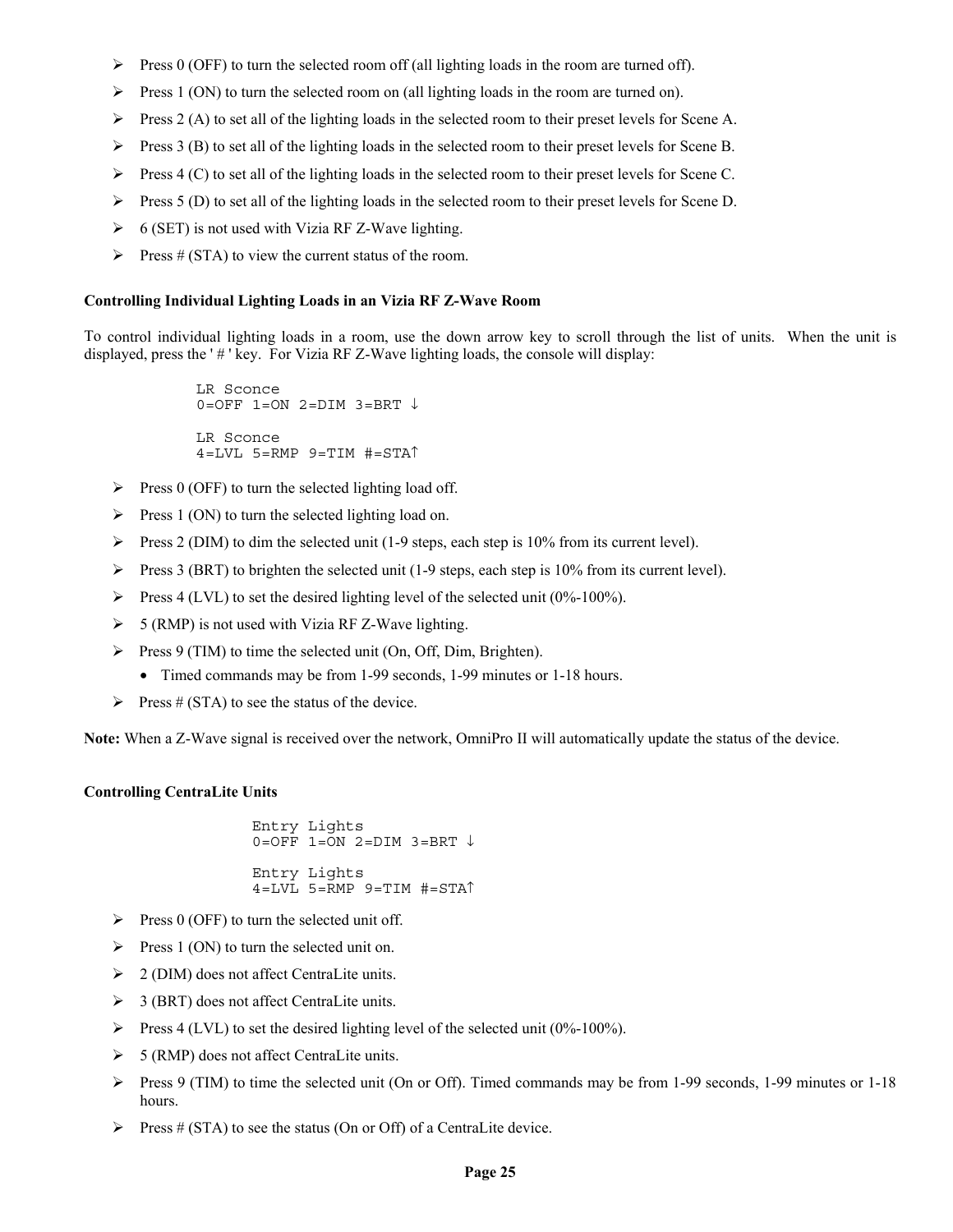Entry Lights 0=OFF 1=ON 2=DIM 3=BRT ↓ Entry Lights 4=LVL 5=RMP 9=TIM #=STA↑

- <span id="page-33-0"></span> $\triangleright$  Press 0 (OFF) to turn the selected unit off
- $\triangleright$  Press 1 (ON) to turn the selected unit on.
- $\geq$  2 (DIM) does not affect RadioRA units.
- $\triangleright$  3 (BRT) does not affect RadioRA units.
- $\triangleright$  Press 4 (LVL) to set the desired lighting level of the selected unit (0%-100%).
- $\triangleright$  5 (RMP) does not affect RadioRA units.
- $\triangleright$  Press 9 (TIM) to time the selected unit (On or Off). Timed commands may be from 1-99 seconds, 1-99 minutes or 1-18 hours.
- $\triangleright$  Press # (STA) to see the status (On or Off) of a RadioRA device.

**Note:** When a RadioRA device transmits a signal (i.e. Switch or Dimmer is turned on or off locally, Mater Control button is pressed, or Phantom Button is executed), OmniPro II will automatically update the status of each affected device.

#### <span id="page-33-1"></span>**Controlling ALC or X-10 Units**

```
 Entry Lights 
0=OFF 1=ON 2=DIM 3=BRT \downarrow Entry Lights 
 4=LVL 5=RMP 9=TIM #=STA↑
```
- $\triangleright$  Press 0 (OFF) to turn the selected unit off.
- $\triangleright$  Press 1 (ON) to turn the selected unit on.
- $\triangleright$  Press 2 (DIM) to dim the selected unit (1-9 steps, each step is 10% from its current level).
- $\triangleright$  Press 3 (BRT) to brighten the selected unit (1-9 steps, each step is 10% from its current level).
- $\triangleright$  Press 4 (LVL) to set the desired lighting level of the selected unit (0%-100%).
- $\triangleright$  Press 5 (RMP) to ramp the lighting level of an ALC Dimmer Switch to a new level at a selectable ramp rate.
	- 5 (RMP) does not affect X-10 units.
- $\triangleright$  Press 9 (TIM) to time the selected unit (On or Off). Timed commands may be from 1-99 seconds, 1-99 minutes or 1-18 hours.
- $\triangleright$  Press # (STA) to view the current status of the unit.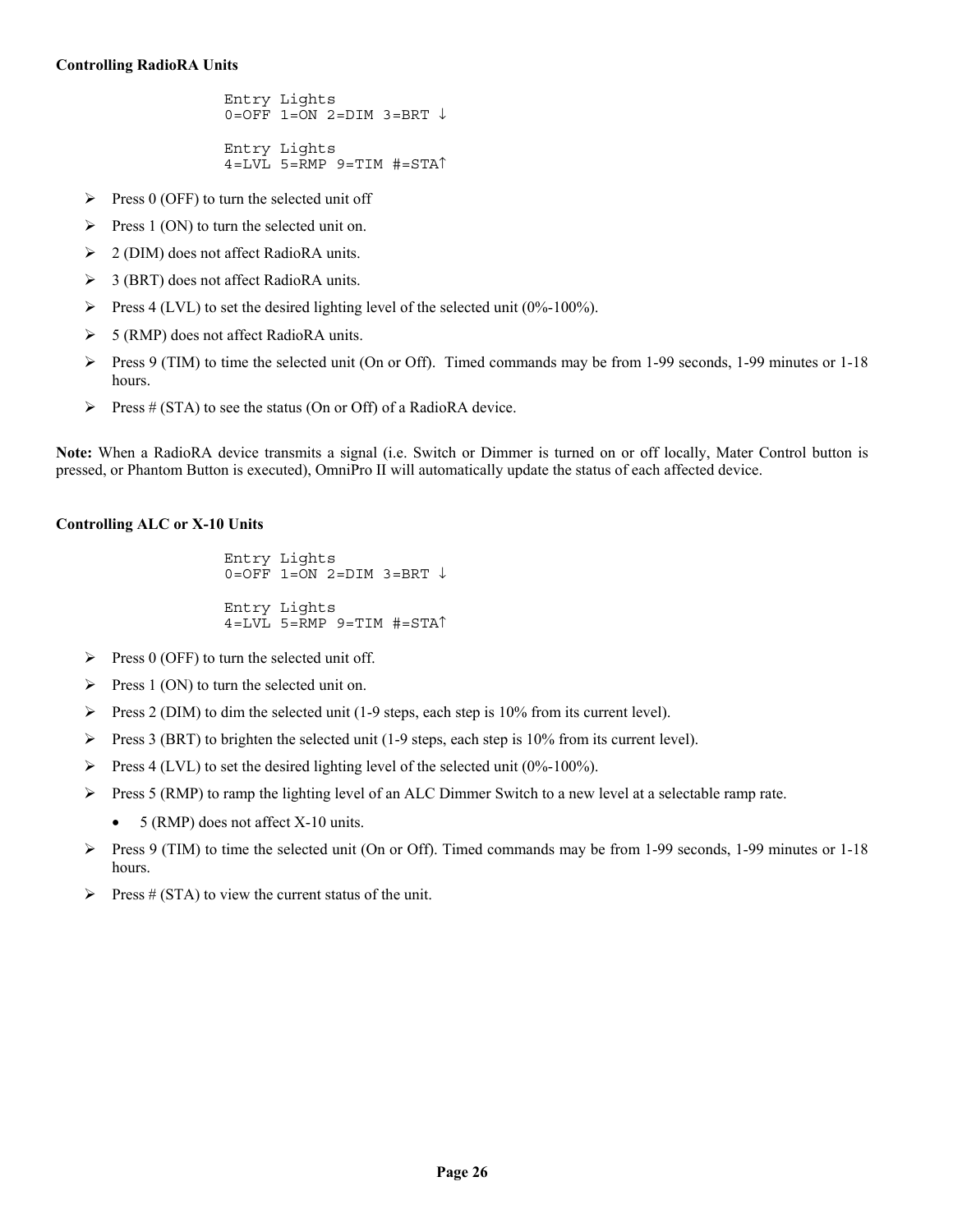#### <span id="page-34-0"></span>**Ramp Command (ALC)**

When ALC Switch Modules are being used, it is possible to ramp the lighting level of an ALC Dimmer Switch to a new level at a selectable ramp rate. Only ALC Dimmer Switches respond to the Ramp command.

Press the 5 (RAMP) key to select the ramp command. The keypad will then prompt you for the desired ramp rate:

 ENTER RATE:  $MINUTES (1-99)$   $\#=H/M/S$ 

The rate specifies the time it takes the switch to go from full off to full on, or from full on to full off. Thus a level change from full off to 50% on will take half the time specified.

Before any digits are entered, the '#' key may be used to switch between specifying the rate in minutes, seconds, and hours. After you choose between minutes, seconds, and hours, enter the rate (2-99 seconds, 1-99 minutes, or 1-10 hours).

Next, enter a number (0-100) to indicate the final lighting level (intensity) desired.

```
 LIGHTING LEVEL:
0 - 100 \frac{1}{2}:
```
The keypad will beep and the lighting level will be adjusted. The keypad display top line will read:

```
 Entry Lights 40% AT 1H
```
#### <span id="page-34-1"></span>**Controlling Compose Units**

```
 Entry Lights 
0=OFF 1=ON 2=DIM 3=BRT \downarrow Entry Lights 
4 = SCN 9=TIM # = STA<sup>↑</sup>
```
- $\triangleright$  Press 0 (OFF) to turn the selected unit off.
- $\triangleright$  Press 1 (ON) to turn the selected unit on.
- $\triangleright$  Press 2 (DIM) to dim the selected unit (1-9 steps, each step is 10% from its current level).
- $\triangleright$  Press 3 (BRT) to brighten the selected unit (1-9 steps, each step is 10% from its current level).
- $\triangleright$  Press 4 (SCN) to set a group of lights to their predefined lighting levels.
- $\triangleright$  Press 9 (TIM) to time the selected unit (On or Off). Timed commands may be from 1-99 seconds, 1-99 minutes or 1-18 hours.
- $\triangleright$  Press # (STA) to view the current status of the unit.

#### <span id="page-34-2"></span>**Scene Command (Compose)**

If Compose lighting switches are part of your installation, the Scene (SCN) command is used to set a group of lights to predefined lighting levels. There is an Off command, an On command, and 12 lighting scenes for each group of Compose lighting switches.

$$
\begin{array}{cc} {\rm SCENE:}\\ 0\!=\!{\rm OFF} & 1\!=\!{\rm ON} & 2\!-\!13\!=\!{\rm A}\!-\!{\rm L} \end{array}
$$

Enter 0, followed by the '#' key, to turn the lights that are part of the selected group off. Enter 1, followed by the '#' key, to set the lights that are part of the selected group to predefined lighting levels.

To set the lights in the selected group to a predefined scene, enter the Scene number 2-13 (which corresponds to Scene A-L, respectively), followed by the '#' key. All lights that are part of the selected group are set to the predefined lighting levels for the selected Scene.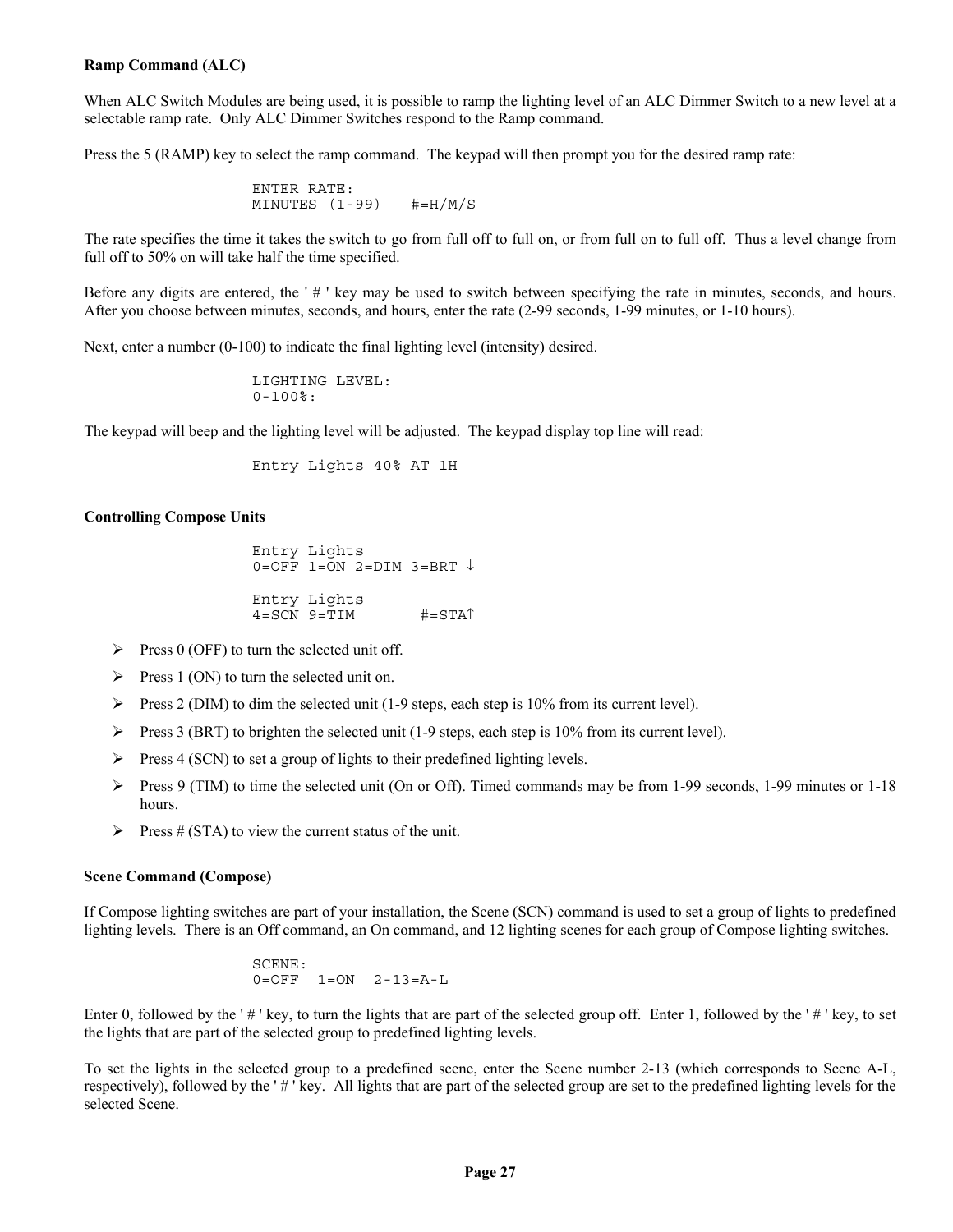## <span id="page-35-0"></span>**Timed Commands**

The timed commands allow a units to be turned on or off for a specified period of time. The unit may be turned On for 1-99 (minutes or seconds), or 1-18 hours, then Off; or turned Off for 1-99 (minutes or seconds) or 1-18 hours, then On.

Lighting units (1-256) may also be dimmed or brightened for a specified period of time. The unit may be dimmed (1-9) steps for 1-99 (minutes or seconds), or 1-18 hours, then brightened back to its previous level; or brightened (1-9) steps for 1-99 (minutes or seconds), or 1-18 hours, then dimmed back to its previous level.

To enter a timed command, you must first enter the unit that you want to control. From the control menu, enter the unit number (or scroll to it using the arrow keys), then press the ' # ' key.

To enter a time, press the 9 (TIM) key. Before any digits are entered, the ' # ' key may be used to switch between minutes, seconds, and hours. After you choose, enter a time (1-99 for seconds & minutes, and 1-18 for hours). Once the time is entered, the control menu is redisplayed with the specified times shown.

For example:

```
 Entry Lights For 2H
0=OFF 1=ON 2=DIM 3=BRT\downarrow
```
## <span id="page-35-1"></span>**Status of a Unit**

To see the status of a unit, from the control menu, press the '#' key. The last command along with any time (hh:mm:ss) remaining on a timed command will be displayed.

> Entry Lights 1:22:10 STATUS ON

At this point, one of the menu choices may be entered or the '\*' or '#' key may be pressed to redisplay the menu.

Note: If an X-10 signal is received over the powerline, OmniPro II will automatically update the status of the X-10 unit.

## <span id="page-35-2"></span>**Internal Flags**

The easiest way to define a flag it to refer to it as a "virtual relay". A flag can be in one of three separate states: On, Off, or set to a value between 0 and 255. If a flag has a value of 1-255, it is considered "On". If a flag has a value of 0 it is considered "Off". Flags are a powerful programming tool that can be used in several ways to accomplish advanced programming routines. Any Flag can also be used as a counter. Counters can be incremented, decremented, or set to a specific value (0 to 255).

When a counter is decremented to zero, the "When Unit Off" macro is executed. A counter will not decrement below zero. The counter will, however, roll over from 255 to 0 when incremented. The "When Unit Off" macro will be executed when the counter rolls over. This allows two counters to be cascaded to form a larger counter.

When the counter is incremented from 0 to 1, the "When Unit On" macro will now execute. This will allow you to execute a command when the Flag is incremented (counting up) from zero.

The Set command is used to set the counter to a value from 0 to 255. No macros are executed when the counter is set to zero or when the counter is changed from zero using the set command. This allows a counter to be reset without executing macros or programs associated with the counter counting to zero. Turn the Flag On or Off to have the associated macro execute. When the Flag is turned Off, its value is set to zero (0). When the Flag is turned On, its value is set to one (1). The counter is considered On for program conditions if it is nonzero (1-255).

Flags can be turned Off, On, Decremented (DEC), Incremented (INC), Set, and Timed ON/OFF.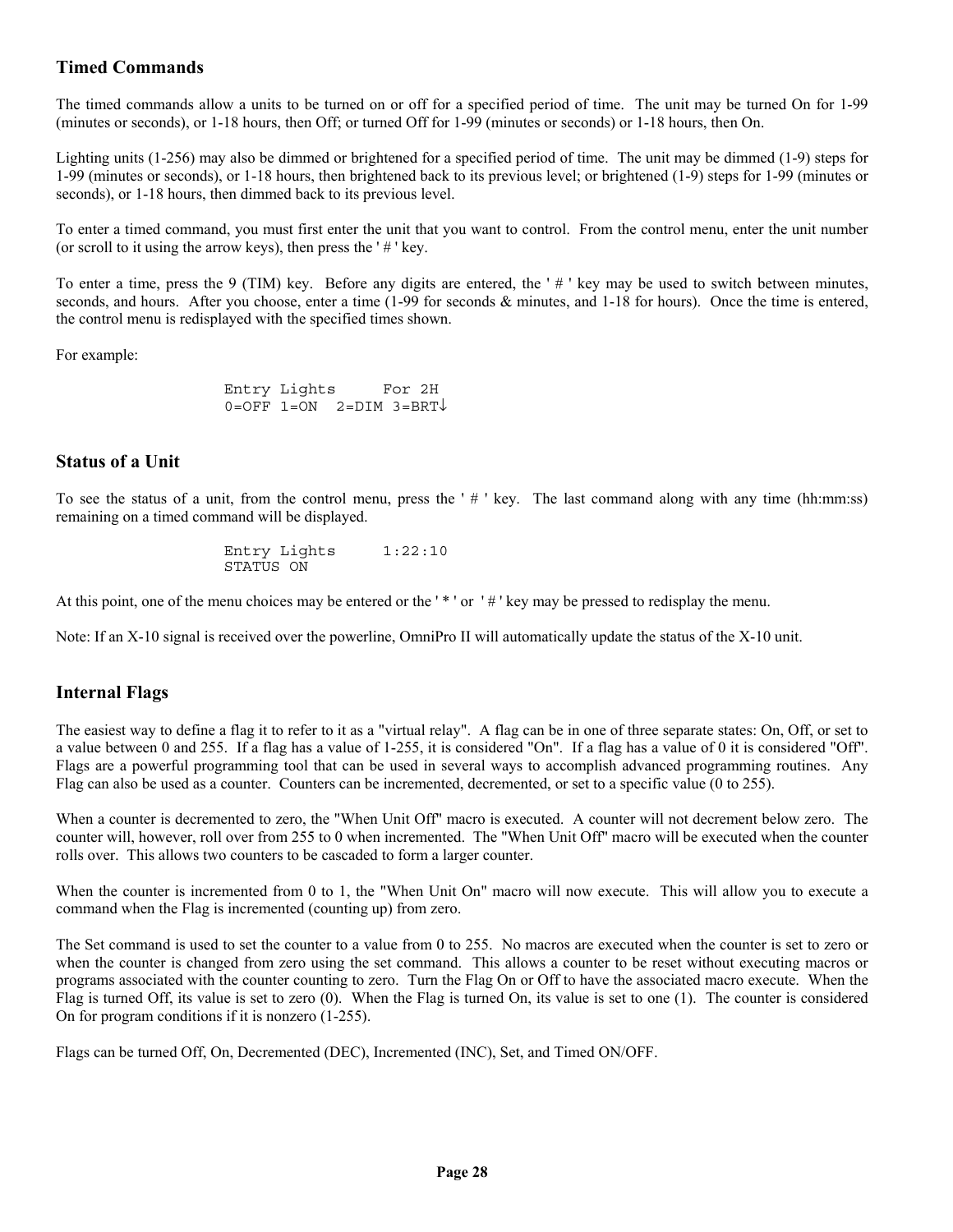## **Controlling Outputs**

The OmniPro II has eight outputs that can be used to switch relays. Outputs 1-8 are controlled as Unit Numbers 385-392, respectively. If the Interior Horn is configured as a "General Purpose" output, Unit Number 393 is used to control the output. If the Exterior Horn is configured as a "General Purpose" output, Unit Number 394 is used to control the output. In this configuration, Unit Numbers 393 and 394 should not be used as "Flags".

These 12 VDC voltage outputs are connected directly to the OmniPro II and not through a module. If you have something connected to these outputs, such as a sprinkler system, your dealer will explain its operation. Outputs cannot be brightened or dimmed and are **not** affected by All ON or All Off commands.

## **All On / Off**

The All On/Off menu is used to turn all unit numbers in the specified House Codes on and off. When configured, the House Code will affect 2 rooms of HLC or Vizia RF Z-Wave lighting (i.e. HC 1 ALL OFF affects Room 1 and 2).

Note: UPB, CentraLite, and RadioRA devices are not affected by the OmniPro II "All On" or "All Off" command. To achieve this functionality, we suggest the following:

**UPB:** Program a Link into each device that will respond to an OmniPro II "All On" and "All Off" command program. For example:

In each UPB switch that will respond to "All Off" and "All On", program a Link (in this example, Link 50 is used) that will go to 100% when activated (turned on). Then write the following programs in the OmniPro II controller:

> WHEN ALL ON: LINK 50 ON WHEN ALL OFF: LINK 50 OFF

**CentraLite**: Program the "All On" and "All Off" macro to execute an All On Scene and an All Off Scene on the CentraLite.

**RadioRA**: Program the "All On" and "All Off" macro to execute Phantom Button 16 (All On) and Phantom button 17 (All Off).

For example:

WHEN ALL ON: PHANTOM BUTTON 16 ON WHEN ALL OFF: PHANTOM BUTTON 17 ON

This All On/Off menu is also used to control Leviton Scenes, RadioRA Phantom Buttons, UPB Links, and CentraLite Scenes. From the top-level display or from the main menu, press the 4 (ALL) key on the console keypad.

 ALL  $0=$ OFF  $1=$ ON  $2=$ SCN  $3=$ LINK $\downarrow$  ALL  $4 = PHANTOM 5 = CENTIT 4$ 

#### **All Lights On**

At the ALL prompt, press the 1 (LIGHTS ON) key. The console will beep, and a command will be sent that turns on all specified X-10 and ALC units and HLC Rooms. X-10 Appliance Modules do not respond when the All Lights On command is sent. All House Codes (1-16), by factory default, respond to the All-On command.

**NOTE:** The All On function can be changed, if desired - **See** Set *Up Misc, All On And All Off*.

## **All Off**

At the ALL prompt, press the 0 (OFF) key. The console will beep, and a command will be sent that turns off all specified X-10 and ALC units and HLC Rooms. All House Codes (1-16), by factory default, respond to the All-Off command.

**NOTE:** The All Off function can be changed, if desired - **See** Set *Up Misc, All On And All Off*.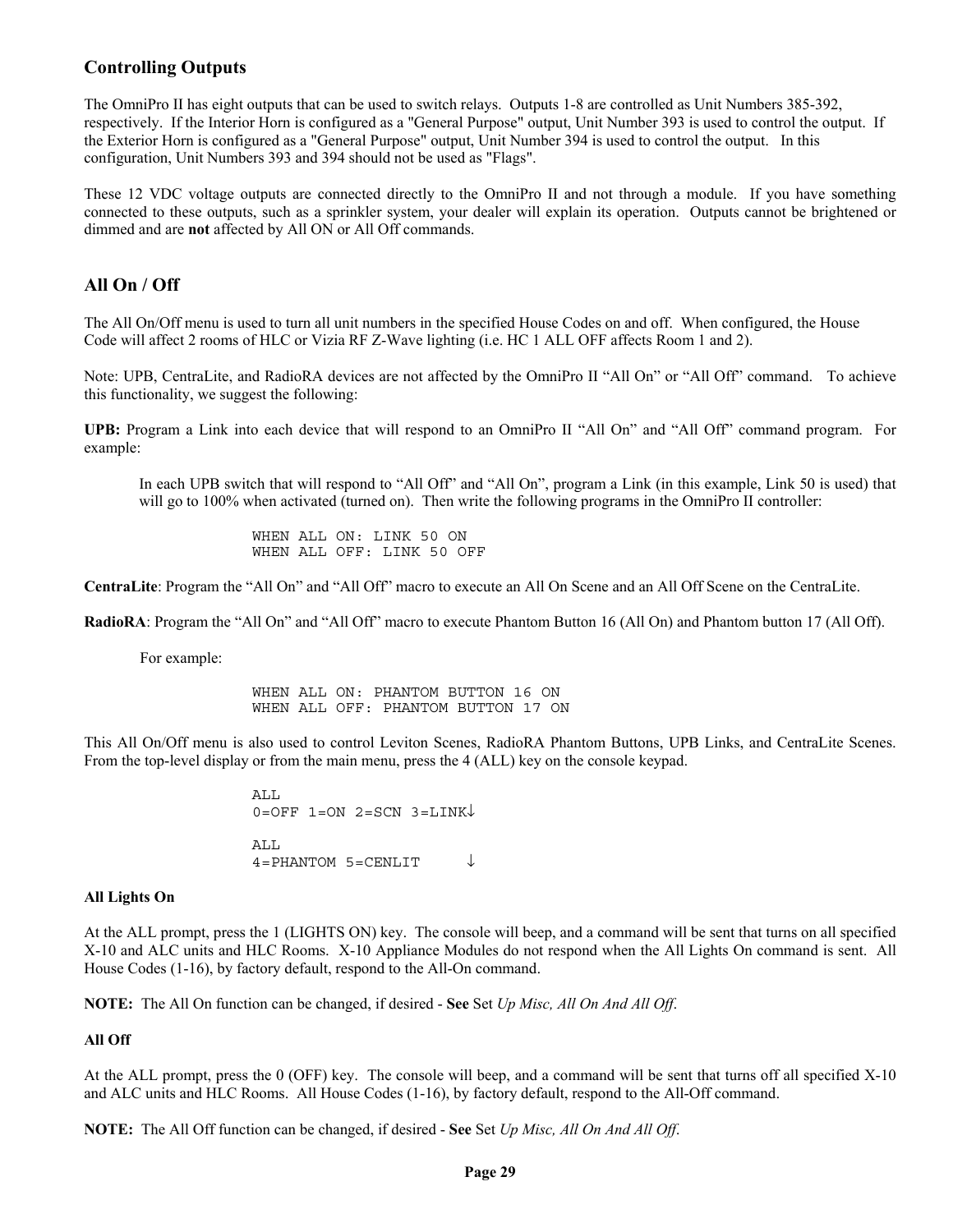## **Leviton Scene Control**

OmniPro II supports Leviton Scene Control (a feature found in certain Leviton Switches). There are 256 Scenes that can be set and executed. The Leviton Switches are divided into "lighting groups" of four units each. Each of these lighting groups can be set to four different Scenes. Once the Scenes have been set up, a command can be sent to the units in that Scene to simultaneously return to the preprogrammed lighting level.

### **Scene**

There are 256 Scenes that can be set and executed. The X-10 units (unit numbers 1-256) are divided into "lighting groups" of four units each. Each of these lighting groups can be set to four different Scenes. Scenes 1-4 apply to the first four unit numbers (units 1-4), Scenes 5-8 to the next four unit numbers (units 5-8), and so on. Thus an easy correspondence is made between Scene numbers and unit numbers.

|             |                | <b>SCENES</b> |   |                           |                |   |   |   |                  |                  |             |    |    |    |    |             |                  |
|-------------|----------------|---------------|---|---------------------------|----------------|---|---|---|------------------|------------------|-------------|----|----|----|----|-------------|------------------|
|             |                |               | 2 | 3                         | $\overline{4}$ | 5 | 6 | 7 | 8                | 9                | 10          | 11 | 12 | 13 | 14 | 15          | 16               |
|             |                | X             | X | X                         | X              |   |   |   |                  |                  |             |    |    |    |    |             |                  |
|             | $\overline{c}$ | X             | X | X                         | X              |   |   |   |                  |                  |             |    |    |    |    |             |                  |
|             | 3              | X             | X | $\boldsymbol{\mathrm{X}}$ | X              |   |   |   |                  |                  |             |    |    |    |    |             |                  |
|             | 4              | X             | X | X                         | X              |   |   |   |                  |                  |             |    |    |    |    |             |                  |
|             | 5              |               |   |                           |                | X | X | X | X                |                  |             |    |    |    |    |             |                  |
|             | $\sigma$       |               |   |                           |                | X | X | X | $\boldsymbol{X}$ |                  |             |    |    |    |    |             |                  |
|             | $\mathbf{7}$   |               |   |                           |                | X | X | X | X                |                  |             |    |    |    |    |             |                  |
|             | 8              |               |   |                           |                | X | X | X | X                |                  |             |    |    |    |    |             |                  |
|             | 9              |               |   |                           |                |   |   |   |                  | X                | X           | X  | X  |    |    |             |                  |
| NUMBERS     | 10             |               |   |                           |                |   |   |   |                  | $\mathbf X$      | $\mathbf X$ | X  | X  |    |    |             |                  |
|             | 11             |               |   |                           |                |   |   |   |                  | $\boldsymbol{X}$ | X           | X  | X  |    |    |             |                  |
|             | 12             |               |   |                           |                |   |   |   |                  | $\boldsymbol{X}$ | $\mathbf X$ | X  | X  |    |    |             |                  |
|             | 13             |               |   |                           |                |   |   |   |                  |                  |             |    |    | X  | X  | $\mathbf X$ | $\mathbf X$      |
|             | 14             |               |   |                           |                |   |   |   |                  |                  |             |    |    | X  | X  | X           | $\boldsymbol{X}$ |
| <b>UNIT</b> | 15             |               |   |                           |                |   |   |   |                  |                  |             |    |    | X  | X  | X           | $\mathbf X$      |
|             | 16             |               |   |                           |                |   |   |   |                  |                  |             |    |    | X  | X  | $\mathbf X$ | X                |

X - Corresponds to the unit numbers in a Scene.

#### **Scene Commands**

Scene Commands are used to Set Scenes, issue a Scene On command, and issue a Scene Off command. To issue Scene Commands, press the 2 (SCENE) key. You are prompted to enter a Scene number.

> ENTER SCENE: 1-256

Enter the Scene number  $(1-256)$  followed be the '#' key.

 SCENE 1 0=OFF 1=ON 2=SET

#### **Scene Set Command**

The Scene Set command is used to set up Scenes for a lighting group. Set the desired lighting level for each of the units in the lighting group for the first Scene. The desired lighting level may be set manually at the switch, or by a command issued from the controller. After the desired lighting levels are set, press the 2 (SET) key to save the first Scene for that group. Commands are sent to each of the four units in that group to instruct each unit to save its current lighting level as the lighting level for the Scene. Repeat these steps to set up each of the remaining three Scenes for that lighting group.

#### **Scene On Command**

Once the Scenes have been set up, press the 1 (ON) key to command the four units in that Scene to return to the lighting level set by the Scene Set command for that Scene.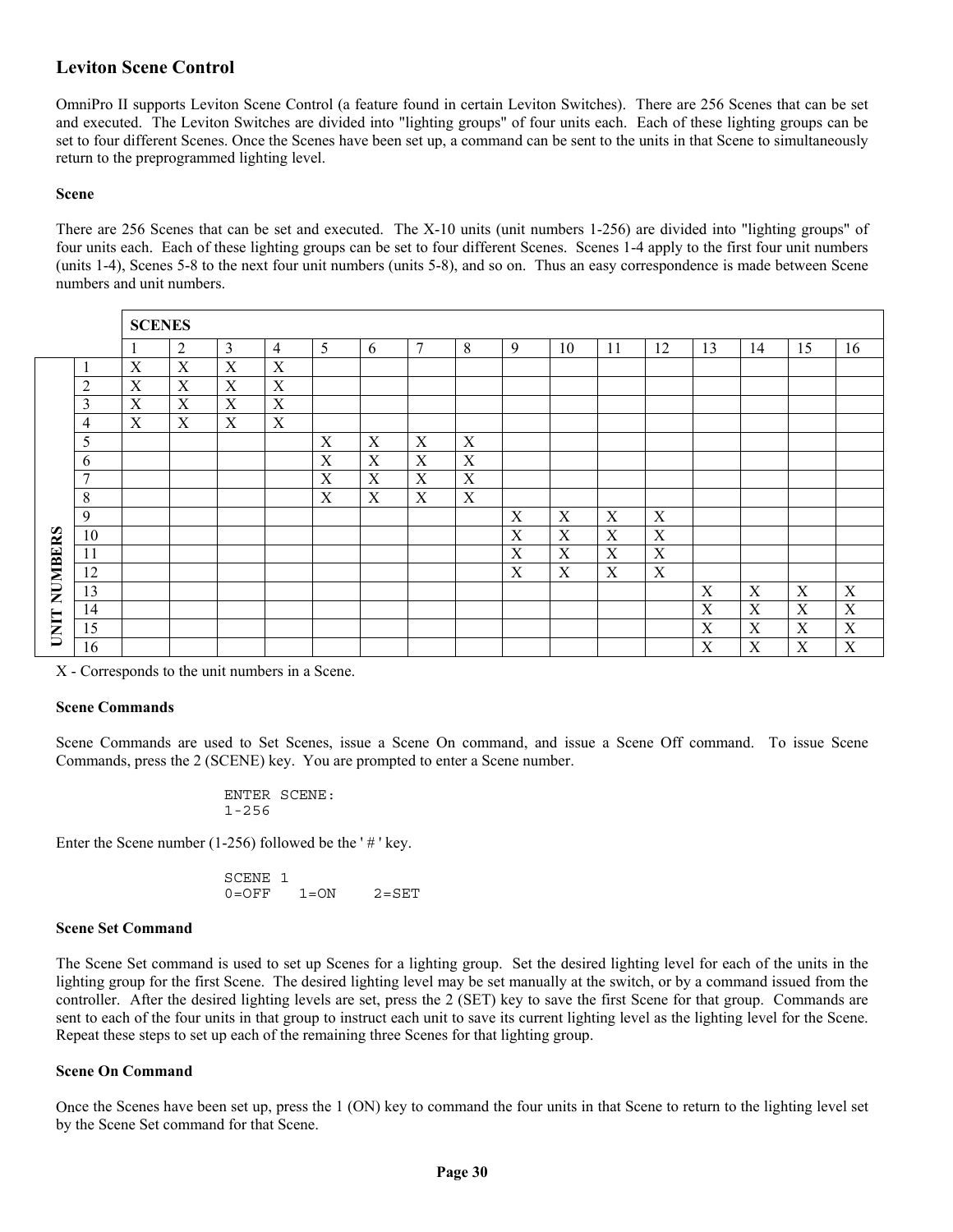## **Scene Off Command**

Once the Scenes have been sent, press the 0 (OFF) key to command the four units in that Scene to turn off.

**Notes:**

- 1. When sending Scene Commands, the controller must be configured to allow Extended Code transmissions on each House Code affected by a Scene.
- 2. The Scene Commands always apply to a group of four consecutive units, which are units 1-4, 5-8, 9-12, and 13-16 on a particular house code. You must address the units accordingly so that the desired units fall into the appropriate lighting groups.
- 3. The actual Extended Code Scene commands use a "group reference" that matches that sent by a Leviton Wall-Mounted Scene Controller set to the same address as the first unit in the lighting group. This allows wall-mounted controllers to be easily used for manual Scene selection.

## **UPB Links**

In a UPB network, all control operations are done using Links. OmniPro II can transmit and receive up to 250 Links on the UPB network. Links are used to logically "connect" events on one or more devices to actions on one or more other devices. When two or more different devices share a common Link, they are said to be "linked" together. They can now communicate with each other over the powerline using the Link as a common identifier in all of their communications.

The power of Links is that you can "link" more than two devices together. For example, one keypad controller pushbutton can be linked to four UPB Wall Switches allowing the single press of that pushbutton to trigger all four lights to go to preset or absolute levels. In addition UPB Wall Switches allow for a preset light level and fade rate to be associated with each Link.

#### **Activating and Deactivating Links**

A special UPB command called "Link On" (activate) is used to command all of the devices that have the same Link to go to their preset light levels at their preset fade rates.

For instance, in our "All On" and "All Off" example, when "Link 50 On" is transmitted by OmniPro II, each UPB Wall Switch with Link 50 will go to 100% to achieve the "All On" effect. Other "Link On" (activate) commands may be transmitted that cause Wall Switch '1' to go to a desired level at a specified fade rate and Wall Switch '2' to go to a different level at a different fade rate. The ability to send more than one device to its preset level at a preset fade rate with a single command is known as activating a Link. Likewise, pressing a pushbutton on a 6-Button or 8-Button Keypad can send the "Link On" (activate) command.

A special UPB command called "Link Off" (deactivate) is used to command all of the devices that have the same Link to go to 0% at their preset fade rate. For instance, in our "All On" and "All Off" example, when "Link 50 Off" is transmitted by OmniPro II, each Wall Switch with Link 50 will go to 0% to achieve the "All Off" effect.

#### **Setting a Link (Lighting Scenes)**

Lighting scenes are created by pre-configuring light levels and fade rates in one or more UPB devices that get "activated" and "deactivated" by a Link command or button press on a 6-Button or 8-Button Keypad.

Each UPB Wall Switch can hold up to sixteen different preset light levels (0% - 100%) that can be "linked" to the OmniPro II controller or to a pushbutton on a 6-Button or 8-Button Keypad.

OmniPro II can "set" each of the 250 possible Links. The "Link Set" command is used to set up lighting scenes for a lighting group. To set a "lighting scene" using OmniPro II, adjust all of the UPB Wall Switches with the pre-configured Link to the desired lighting levels. The desired lighting levels may be set manually at the switch, or by a command issued from OmniPro II. After the desired lighting levels are set, the "Link Set" command can be transmitted by OmniPro II to save the new "light levels" for each of the devices pre-configured with the specified Link.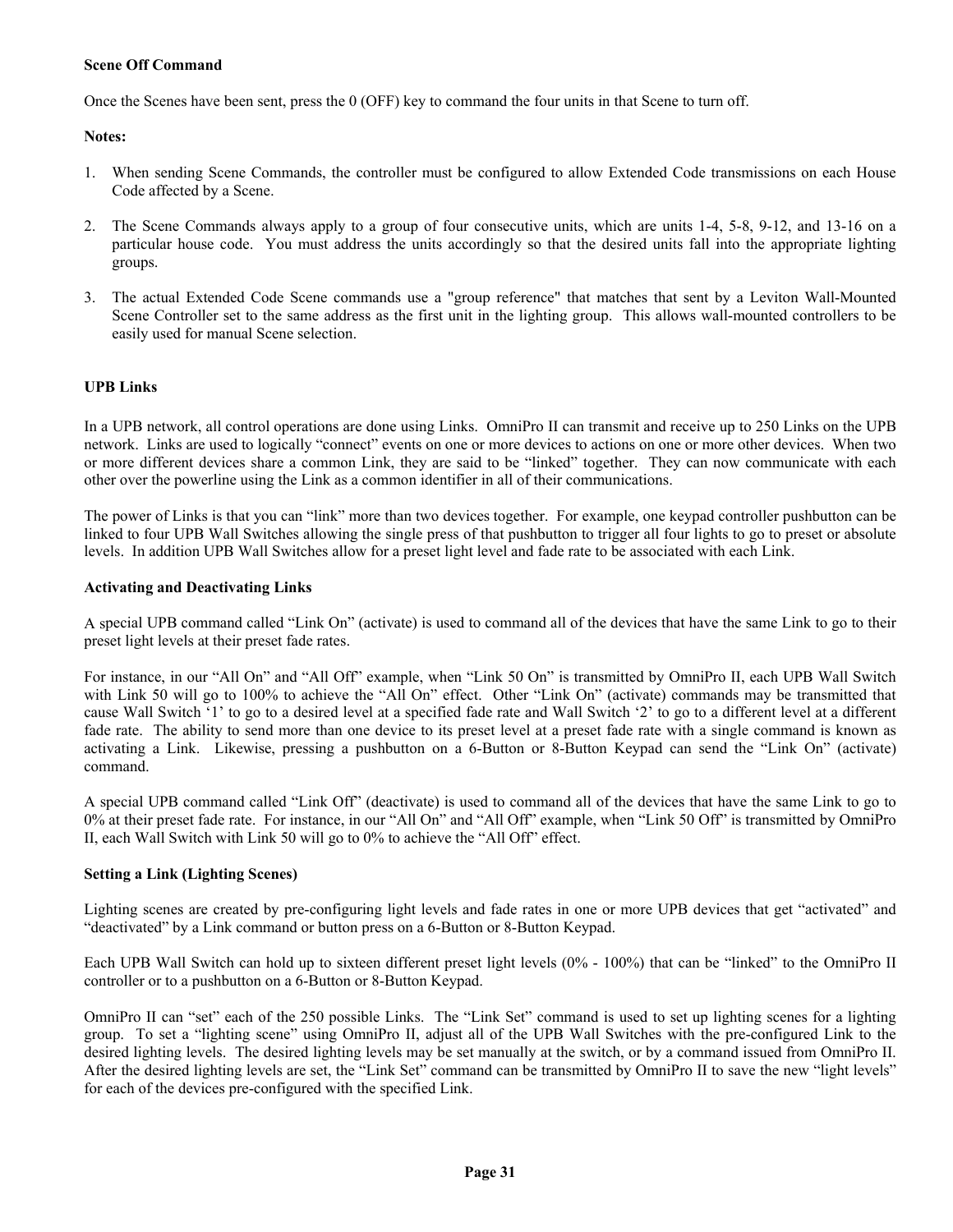### **Executing Phantom Buttons**

OmniPro II can turn on and turn off each of the 17 possible Phantom Buttons. Phantom Buttons must be pre-programmed into the RS-232 interface or Chronos. Phantom Button 16 is always assigned to "All On" (if the Phantom button is turned on or off) and Phantom Button 17 is always assigned to "All Off" (if the Phantom button is turned on or off).

To issue Phantom Button commands, from the top-level display or from the main menu, press the 4 (ALL) key on the console keypad, and then press the 4 (PHANTOM) key. You are prompted to enter a Phantom Button (1-17).

```
ENTER BUTTON: 
1 - 17
```
Enter the Phantom Button number  $(1-17)$  followed be the '#' key.

```
 PHANTOM BUTTON 1 
 0=OFF 1=ON
```
When a Phantom Button is turned on, all of the devices that are pre-programmed with that Phantom Button will go to their preset light levels. When a Phantom Button is turned off, all of the devices that are pre-programmed with that Phantom button will turn off.

### **Executing CentraLite Scenes**

OmniPro II can turn on and turn off each of the 255 possible CentraLite Scenes. To issue CentraLite Scenes commands, from the top level display or from the main menu, press the 4 (ALL) key on the console keypad, and then press the 5 (CENLIT) key. You are prompted to enter a Scene (1-255).

> ENTER SCENE: 1-255

Enter the CentraLite Scene number (1-255) followed be the '#' key.

CENLIT SCENE 1 0=OFF 1=ON

When a CentraLite Scene is turned on, all of the devices that are pre-programmed for that scene will go to their preset light levels. When a CentraLite Scene is turned off, all of the devices that are pre-programmed for that scene will turn off.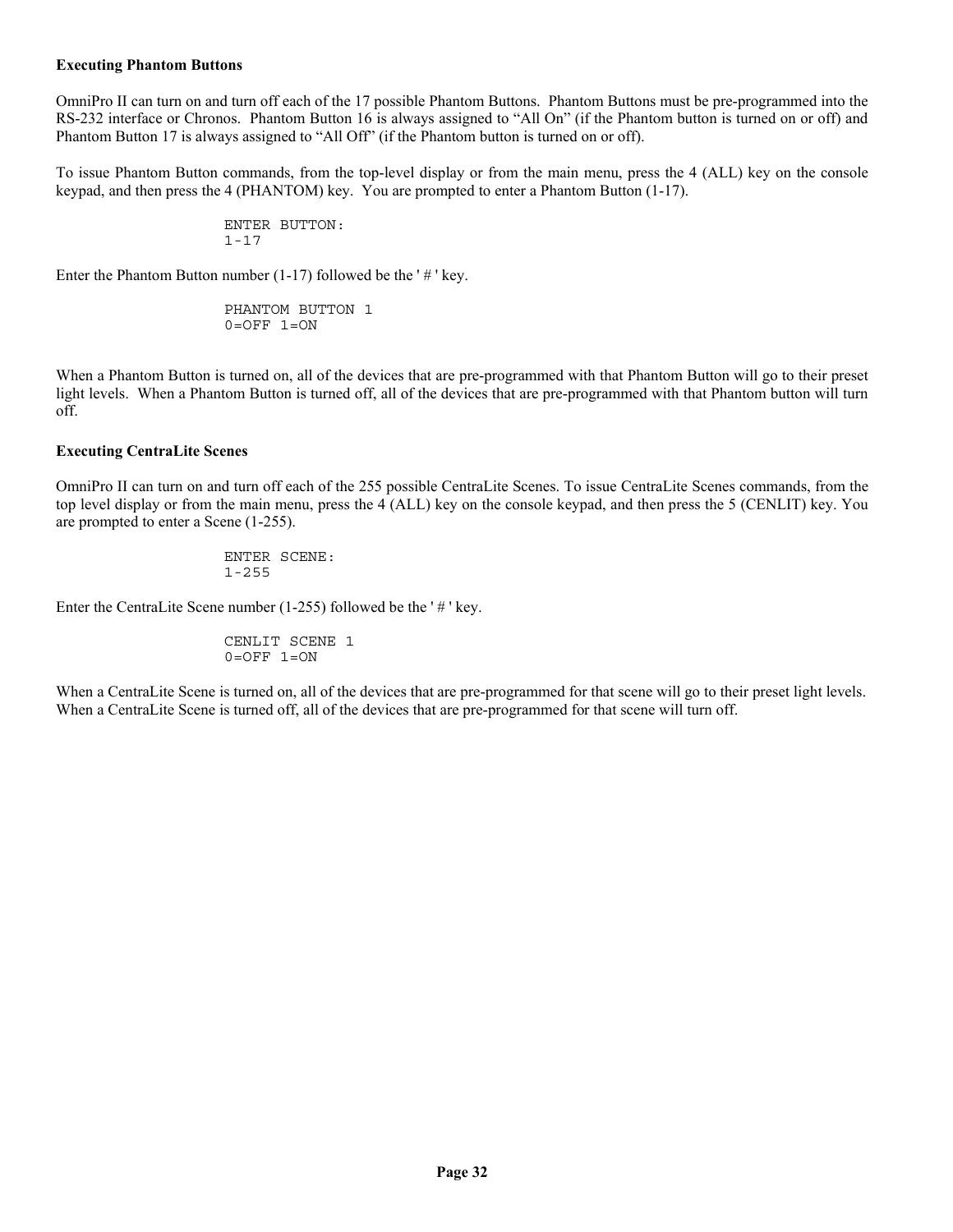## **Buttons**

A powerful feature of the OmniPro II is the ability to program **Buttons**. A Button (also known as macro) is a number on the keypad that is programmed to execute a series of commands when it is pressed. Buttons are used to program functions that are specific to your home and lifestyle.

Using a button, you can activate several commands at once. You can personalize 128 buttons with descriptive names. The following are some examples of programmed Buttons:

## **Leave for Work** (Button 1):

- turn off all lights
- set thermostat to energy saving settings
- arm the security system in the Away mode

## **Go to Bed** (Button 2):

- turn off all lights
- dim outdoor lights 20% to extend bulb life and reduce consumption
- arm security in Night mode

## **Dinner for Two** (Button 3):

- dim the dining and living room lights
- turn on the porch light
- turn off all the bedroom lights
- dim the den light
- turn on the stereo

To activate a preprogrammed button, from the top-level display or from the main menu, press the 3 (BTTN) key on the console keypad. Select the button (macro) to be activated by using the arrow keys to scroll through a list of buttons, followed by ' # '.

For extra convenience, event buttons are automatically activated when you change security modes, or when security zones open and close. This powerful feature allows you to set your system up so that control functions are performed when you arm your security system (such as turning off all lights and setting back the HVAC system). Door contacts and motion detectors can be used to turn on lighting automatically, then turn it off a few minutes after the person has left, and then only if it's dark.

## **Temperature Control**

Your OmniPro II can control temperatures of your heating and cooling system, monitor the outside temperature, and detect high and low temperatures in special situations. Other appliances can be controlled by temperature as well - such as a bathroom heater or a ceiling fan.

The temperature menu is used to control HAI Communicating Thermostats, Programmable Energy Saver Modules, and Temperature Sensors. The status of each of these may also be displayed on the console.

HAI Communicating Thermostats and the Programmable Energy Saver Module (PESM) provides energy savings, comfort, and convenience by setting the HVAC system(s) to the proper temperature based on whether you are home, asleep, away, or vacation. The temperature can be reported as well as controlled over any telephone. A freeze alarm feature will cause a dial out if the temperature falls below a preset level.

The HAI Communicating Thermostats are digital heating and cooling thermostats that can be controlled be the user and by remote control. There are models for conventional single stage (gas or electric), heat pumps, and multi stage heating and cooling systems. All models offer programmability, stand-alone operation, and robust communication to the OmniPro II system.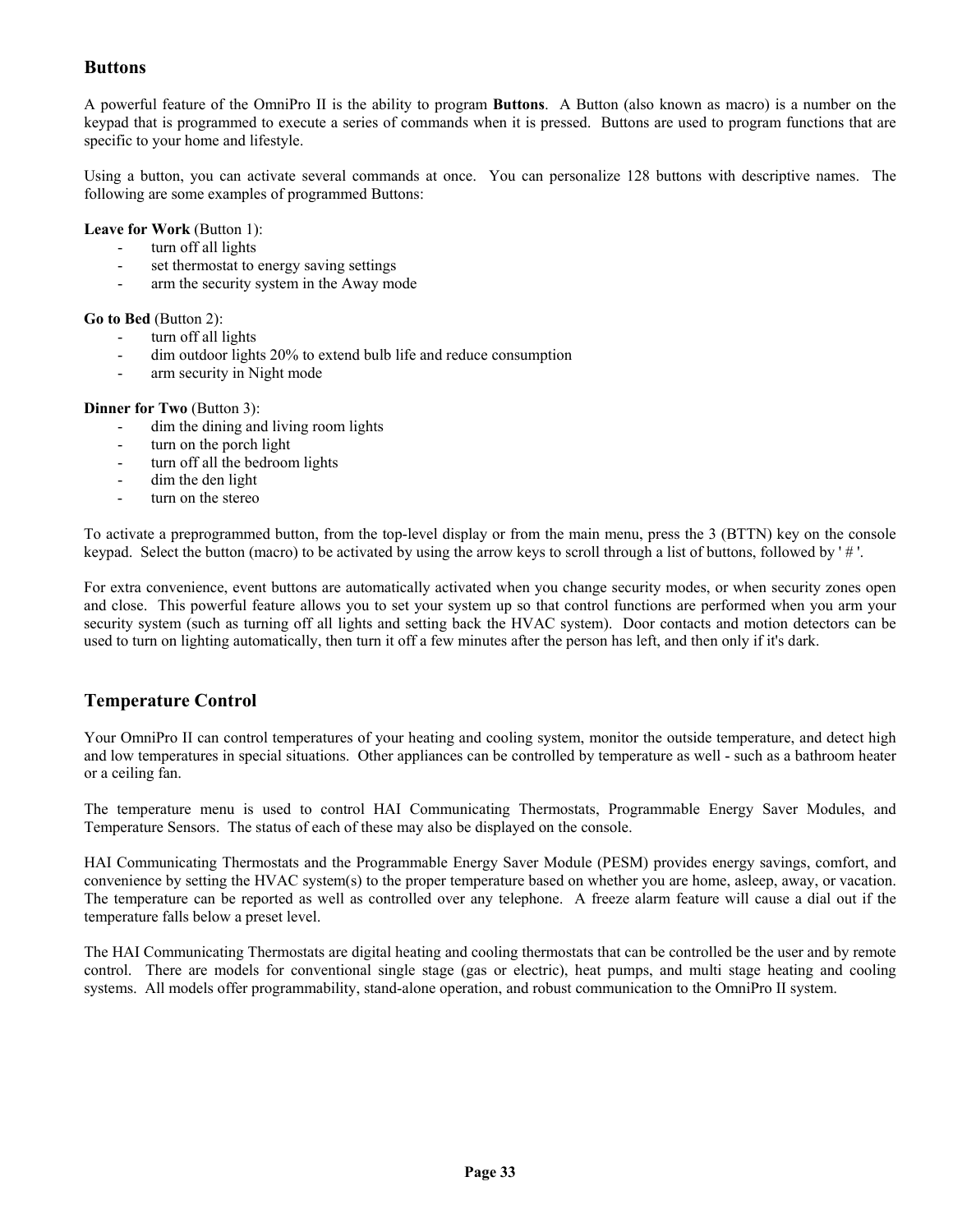## **HAI RC-Series Thermostats**

The following control actions are allowed for HAI Communicating Thermostats:

- Set heating setpoints
- Set cooling setpoints
- Set system mode (Off / Heat / Cool / Auto)
- Set fan (On / Auto)
- Turn hold On and Off

**NOTE:** Not all actions are applicable to every type of thermostat.

To enter the temperature menu, from the top-level display or from the main menu, press the 5 (TEMP) key on the console keypad.

You will be prompted with the first named temperature zone (i.e. Upstairs). The temperature zone can be specified by entering the temperature zone number followed by the ' # ' key, or by pressing the arrow keys to scroll through the list of temperature zones. Press the '#' key when the desired temperature zone is shown.

Press the '0' key to select all HAI Thermostats. This is a simple way to broadcast the new Heat or Cool setting or change the system mode, fan mode, or hold mode of all HAI thermostats in your system. Temperature zones 1-64 are for HAI thermostats.

> TEMPERATURE: ENTER TEMP ZONE  $0=ALL$   $\downarrow$

After the ' # ' key is pressed, a menu appropriate for the type of temperature zone is shown. For Celsius temperatures, press the ' # ' key prior to entering the temperature to make the number negative. The Celsius temperature may also be specified in 0.5 degree steps, if three numeric digits are entered. The third digit adds a .5 to the first two digits, if it is anything other than zero. Enter a leading zero, if necessary.

For HAI heat/cool thermostats:

 Upstairs  $1=$ MODE  $2=$ HEAT  $3=$ COOL  $\downarrow$  Upstairs  $4 = FAN$  5=HOLD #=STAT  $\uparrow$ 

To change the system mode on a thermostat, press 1 (MODE). A menu presenting options appropriate for that type of thermostat is then displayed. For heat/cool thermostats with auto changeover:

> Upstairs MODE  $0=$ OFF  $1=$ HEAT 2=COOL  $\downarrow$  Upstairs MODE 3=AUTO ↑

To change a temperature setting, press 2 (HEAT), 3 (COOL), or 2 (TEMP) as appropriate:

 Upstairs HEAT ENTER TEMPERATURE: Upstairs COOL ENTER TEMPERATURE: Upstairs TEMP ENTER TEMPERATURE:

Enter the desired temperature then press the '#' key.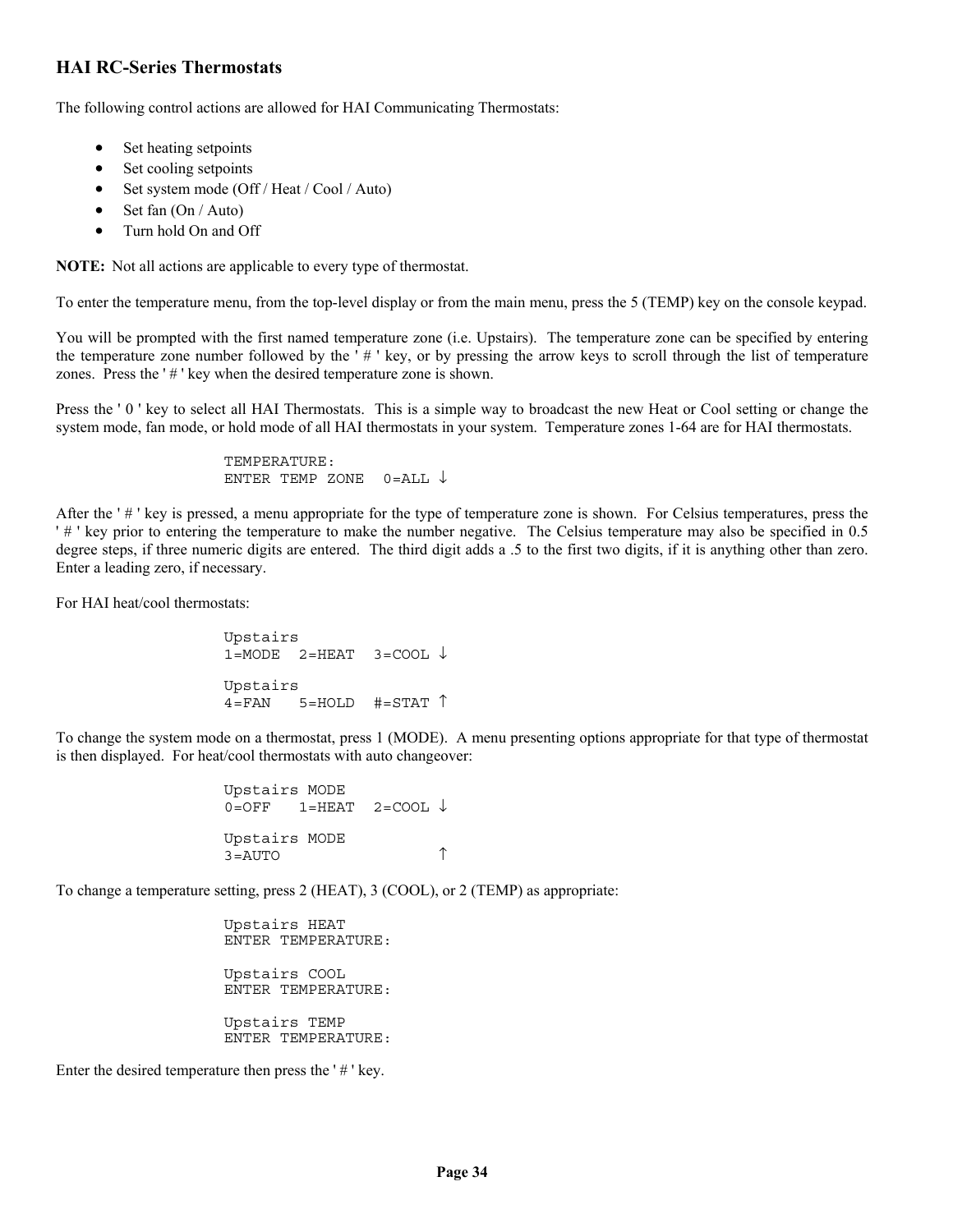The fan control on a thermostat may be switched between on and auto by selecting 4 (FAN) from the temperature menu:

 Upstairs FAN 0=AUTO 1=ON

Thermostats may be switched between hold mode and the normal run mode. While in hold mode, the thermostat does not respond to scheduled temperature changes but instead maintains the temperature at its current setting. The thermostat will then return to its scheduled operation setting once hold mode is removed.

The hold menu is used to control hold status of a thermostat. The hold menu is entered by selecting 5 (HOLD) at the temperature menu. Through this menu you may turn hold mode on and off.

For a heat/cool thermostat, the menu displayed is:

Upstairs HOLD<br>0=OFF 1=ON  $1 = ON$ 

Turn hold mode Off or On by selecting 0 (OFF) or 1 (ON), respectively.

For a heat/cool thermostat, the status shows the current temperature, the heating and cooling temperature setpoints, whether hold mode is on, the system mode, and the fan On/Auto selection.

| Upstairs<br>HEAT: 70   | TEMP: 78<br>COOL: 78 $\downarrow$ |  |
|------------------------|-----------------------------------|--|
| Upstairs<br>MODE: AUTO | FAN: AUTO $\uparrow$              |  |

If hold mode is On, "HOLD" is shown:

| Upstairs   | HOLD |             |  |
|------------|------|-------------|--|
| MODE: AUTO |      | FAN: AUTO ↑ |  |

For a heat or cool thermostat, the status shows the current temperature, the temperature setpoint, whether hold mode is on, the system mode, and the fan on/auto selection.

| Upstairs<br>HEAT: 70   | TEMP: 71 |                      |  |
|------------------------|----------|----------------------|--|
| Upstairs<br>MODE: HEAT |          | FAN: AUTO $\uparrow$ |  |

## **Programmable Energy Saver Modules (PESMs)**

The PESM is used when you are have any thermostat, other than a HAI Communicating Thermostat, and would like to control your heating and cooling system with the OmniPro II system. The PESM is a temperature sensor and control relay in a small enclosure that mounts near your central heating, ventilation, and air conditioning (HVAC) system thermostat. The PESM allows the OmniPro II to read the temperature of the area that the HVAC system controls. When you are away or asleep, the PESM can be set to allow the temperature to drift higher or lower to reduce the operating time, hence saving energy dollars.

The PESM provides an energy saver function. When the energy saver is on, the HVAC system is set back, meaning that the temperature is allowed to rise or fall to an energy saving level. When the energy saver is off, your thermostat operates normally. Your thermostat should be set to the desired comfort temperature. Only when the energy saver is on will the temperature be allowed to deviate from your normal thermostat setting.

There are three temperatures associated with each PESM:

**Temperature -** this is the air temperature read by the PESM.

**Heat temperature -** the air temperature will be allowed to fall to this temperature when the energy saver is on.

**Cool temperature -** the air temperature will be allowed to rise to this temperature when the energy saver is on.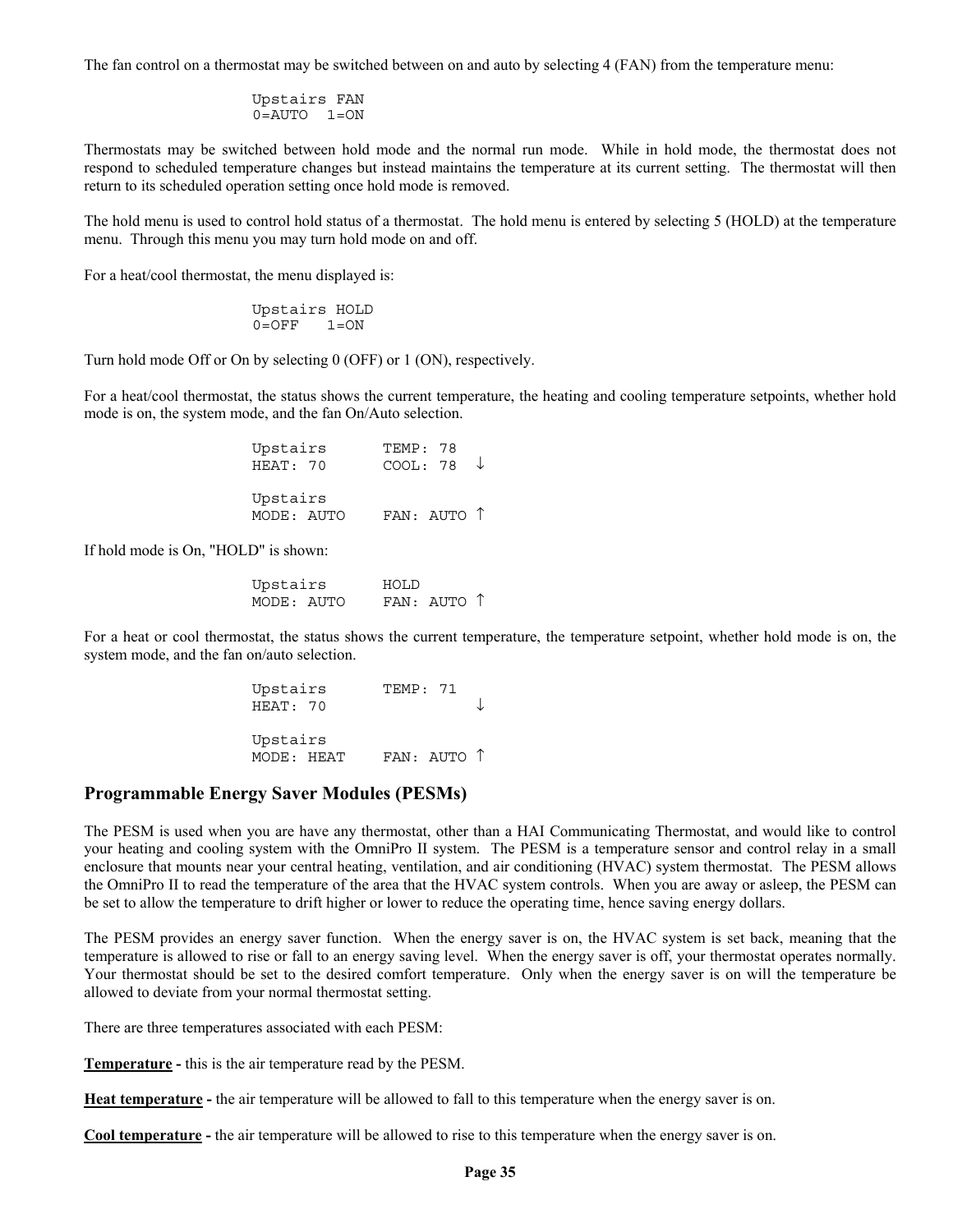The following control actions are allowed on PESMs:

- Turn Energy Saver On and Off
- Turn Energy Saver On and Off for a specified time
- Set heating setpoint
- Set cooling setpoint

You can turn the energy saver on, off, use a timed on/off, and change the Heat and Cool temperatures from the console or by telephone. Commands can also be programmed so that they occur by time schedule or by event, such as security mode change. For example, the system can be set up to turn the energy saver(s) On and make the Heat setback temperature 65 degrees and the Cool setback temperature 80 degrees when the alarm system is put in the Away mode. Another program can turn the energy saver(s) off (to resume normal operation of the HVAC system) at 4:30 P.M. on weekdays to make the house comfortable before arriving home. Different setback temperatures could be set for the Night mode.

**NOTE:** To set up your thermostat for use with a PESM, set it in the appropriate mode and set the temperature to your preference. Your heating and cooling system will always be off if you set your thermostat to Off mode. The PESM cannot turn it back on. The PESM cannot make your system cool below the thermostat's cool setting, or heat above the thermostat's heat setting.

### Control actions for **temperature sensors:**

- Set low setpoint
- Set high setpoint

To enter the temperature menu, from the top-level display or from the main menu, press the 5 (TEMP) key on the console keypad. You will be prompted with the first named temperature zone (i.e. Upstairs). The temperature zone can be specified by entering the temperature zone number followed by the ' # ' key, or by pressing the arrow keys to scroll through the list of temperature zones. Press the '#' key when the desired temperature zone is shown.

> TEMPERATURE ZONE: ENTER TEMPERATURE ZONE ↓

After the '#' key is pressed, a menu appropriate for the type of temperature zone is shown.

For Programmable Energy Saver Modules:

 Upstairs  $0=$ OFF  $1=$ ON  $2=$ HEAT  $\downarrow$  Upstairs  $3 = COOL$   $4 = TIME$   $\# = STATE$   $\uparrow$ 

For temperature sensors:

 Upstairs 2=LOW 3=HIGH #=STAT

To set a temperature setpoint, press 2 (HEAT) or 3 (COOL).

For Celsius temperatures, press the ' # ' key prior to entering the temperature to make the number negative. The Celsius temperature may also be specified in 0.5 degree steps if three numeric digits are entered. The third digit adds a .5 to the first two digits if it is any- thing other than zero. Enter a leading zero if necessary.

In additions to setpoint changes, an energy saver may be turned On or Off. It may also be turned On or Off for a specific duration.

To turn the energy saver Off, select 0 (OFF). To turn the energy saver On, select 1 (ON). To turn the energy saver On or Off for a specific duration, select 9 (TIME) prior to selecting On or Off. Enter the time as described under Control - Unit Commands.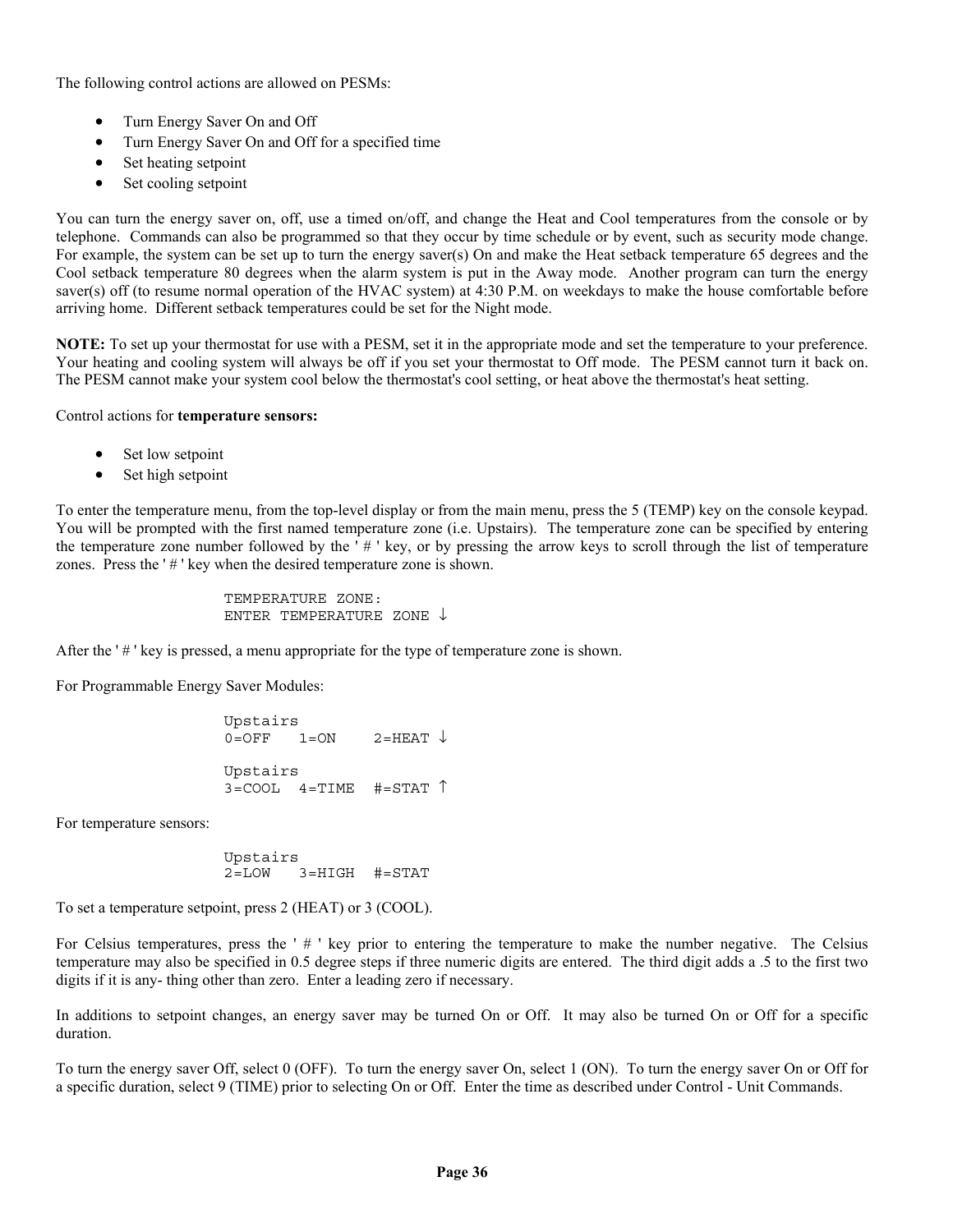| Downstairs<br>$0 = OFF$ $1 = ON$ |                | $2 = HEAT \downarrow$               |
|----------------------------------|----------------|-------------------------------------|
| Downstairs                       |                | $3 = COOL$ 9=TIME #=STAT $\uparrow$ |
| ENTER TIME                       | MINUTES (1-99) | $\#$ =H/M/S                         |
| Downstairs<br>$0 = OFF$ $1 = ON$ |                | FOR 15M                             |

The current status of a temperature zone may be displayed by selecting '#' (STAT) key from the main temperature menu. The status display differs depending on the temperature zone type.

When you are finished, press the '\*' key twice to return to the top-level display.

## **IMPORTANT NOTES:**

- ¾ There is a 3-minute minimum on and off time for PESMs designed to prevent short cycling your HVAC compressor. If the PESM has just turned the HVAC system on or off, it will wait 3 minutes before changing it, even though the display does change.
- $\blacktriangleright$  If you change the Heat or Cool setback temperature on the PESM, the system will insure that there is always at least four degrees Fahrenheit difference between the Heat and Cool temperatures by altering the other setback temperature as necessary.
- ¾ PESMs are **NOT** affected by All On or All Off commands.

### **Freeze Alarms**

Thermostats and PESMs can also be used to report potential freeze conditions before damage to pipes and appliances can occur. An alarm is activated when any Thermostat or PESM detects a temperature below 40 degrees. The alarm will not clear until the temperature exceeds 45 degrees.

When the alarm is initiated, the console beeper will be turned on and an alarm dial-out sequence will be initiated after the normal dial-out delay. Both voice and digital communicator dial-outs may be used. The voice dial-out will follow the Dial Order as specified in Set Up Dial. The digital communicator will report the Freeze Alarm Code to the Central Station.

The sounder is not activated for freeze alarms (this feature must be activated by your installer).

#### **Indoor and Outdoor Temperature**

The Model 31A00-1 Temperature Sensor is used for sensing temperatures from 0º F - 120º F and 31A00-7 Extended Range Temperature Sensor is used for sensing temperatures from -40º F - 120º F. It features a new, high accuracy temperature sensor that doesn't need calibration.

The temperature can be used to activate programs for controlling temperatures indoors and in attics, garages, greenhouses, basements, wine cellars, coolers, and freezers. The temperature can be displayed on the console or spoken over the telephone. It can also report, log, alert, or generate an alarm if the temperature reaches freeze conditions or if the temperature goes above the high setpoint or drops below the low setpoint programmed in the system.

Outdoor temperature zones have a High and Low temperature associated with them that can be used for control purposes. An example of this is to program the system to turn on the bathroom heat if the outdoor temp goes below 45 degrees. High and Low temperatures are changed the same way as a PESM.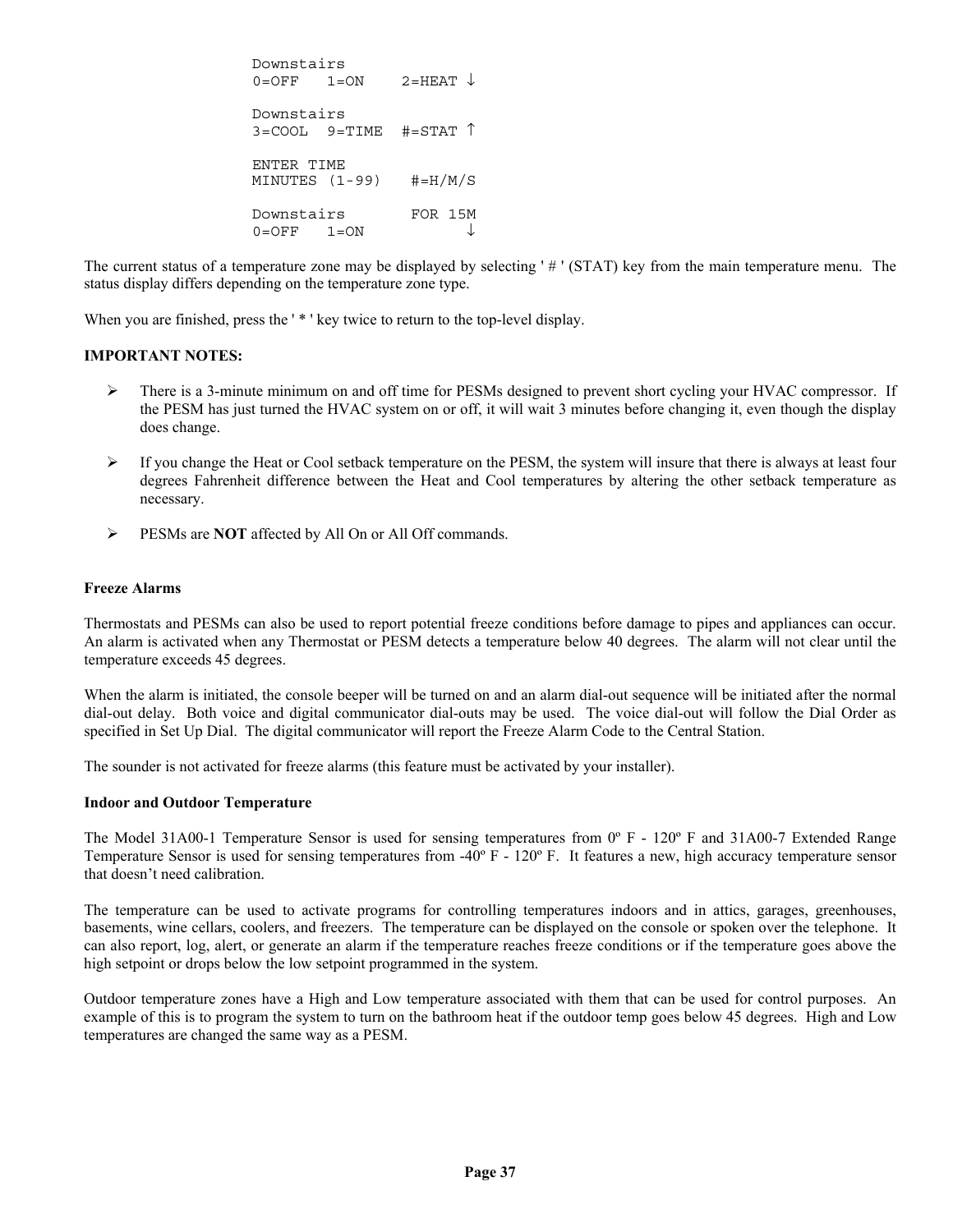When a temperature sensor is selected from the list of temperature devices, you may set a "Low" and "High" setpoint for activating programs or alarms. Enter the desired temperature then press the ' # ' key.

> Upstairs<br> $2 = I_0OW$  $3=$ HTGH  $\#$ =STAT

For negative temperatures ( $-1^{\circ}$  to  $-40^{\circ}$ ), press the '#' key prior to entering the temperature to make the number negative. A Celsius temperature may also be specified in 0.5 degree steps if three numeric digits are entered. The third digit adds a .5 to the first two digits if it is any- thing other than zero. Enter a leading zero if necessary.

### **Outdoor Temperature**

A Model 14A00 Outdoor Temperature Sensor is available which may be mounted outdoors to read the outdoor temperature. The zone used for the outdoor sensor is set up as an outdoor temperature zone type, rather than as a PESM zone type. When set up this way, the corresponding auxiliary output is not dedicated to the Model 14A00 and may be used for other purposes. Also, the outdoor temperature will not generate freeze alarms.

Outdoor temperature zones have a High and Low temperature associated with them that can be used for control purposes. An example of this is to program the system to turn on the bathroom heat if the outdoor temp goes below 45 degrees. High and Low temperatures are changed the same way as a PESM.

### **Temperature Control of Appliances**

You can control appliances connected to X-10 and ALC modules (such as a ceiling fan) using Advanced Control Programming (ACP) of the OmniPro II. For example, the ceiling fan can be programmed to come on if the temperature goes above the High temperature.

High and Low setpoints for temperature zones are changed the same way as the PESM. However, on/off control of the ceiling fan is done from the 1 (CONTROL) menu. Use the ceiling fan's unit number to turn it On or Off. The PESM or Model 14A00 Temperature Sensor and the ceiling fan are linked together by an event button program.

## **Temperature Alarms**

Temperature sensors can be used to signal that a temperature (in a special room, like a greenhouse or wine cooler) has gotten too high or too low. If the temperature in this zone goes above the High setpoint or below the Low setpoint, the console beeper is activated (inside and outside sirens are not activated) and the central station and/or voice dialer is called.

The High and Low setpoints are changed as described for the PESM. Use the zone number that the temperature sensor is connected to in place of the unit number.

**NOTE:** Setting a High or Low temperature to 0 takes it out of service.

## **Humidity**

The Model 31A00-2 Indoor/Outdoor Temperature and Humidity Sensor is used for sensing indoors temperature and/or reporting the relative humidity from 0 to 100 percent or for sensing the outdoor temperature and/or reporting the outdoor relative humidity.

High and low humidity limits can be set for taking action (i.e. turning on the bathroom vent fan, running a/c in de-humidification mode, turning on humidifier in heating mode, etc.) or reporting high or low humidity conditions in homes, greenhouses, wine cellars, coolers, humidors, etc. Controlling humidity is particularly helpful in combating the growth of mold in vulnerable areas of the home, such as bathrooms, basements, attics, etc.

The humidity level (0-100%), the low humidity setting, and high humidity setting can be viewed and modified using the temperature menu. To enter the temperature menu, from the top-level display or from the main menu, press the 5 (TEMP) key. The humidity zone can be specified by entering the zone number followed by the '#' key, or by pressing the arrow keys to scroll through the list of temperature and humidity zones. Press the ' # ' key when the desired temperature zone is shown.

| INDOOR: | HUMI: 75 |
|---------|----------|
| LOW: 10 | HIGH: 90 |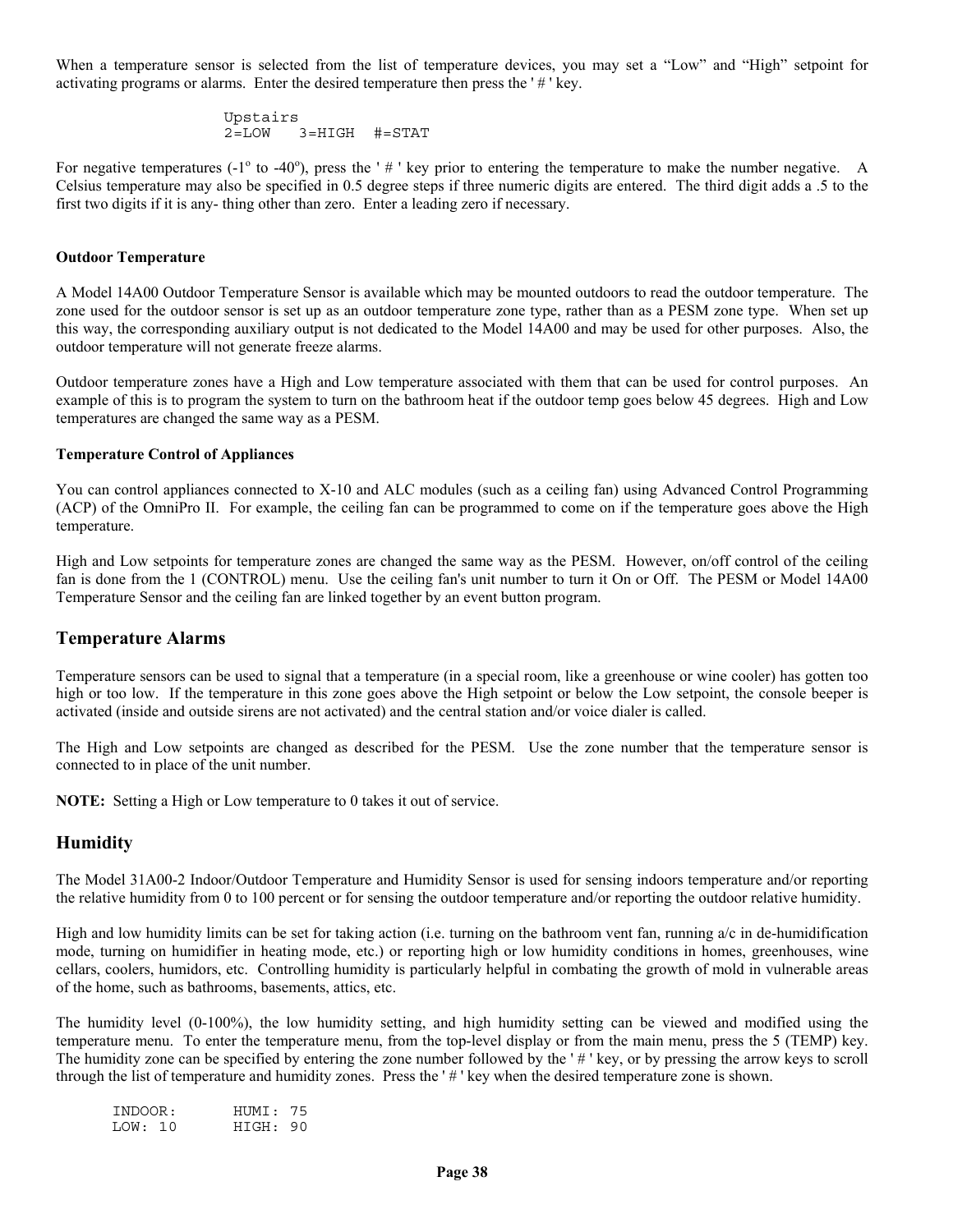## **Status**

The Status function is used to display the status of various items in the system. To enter the status menu, from the top-level display or the main menu, press the 6 (STATUS) key on the console keypad.

```
STATUS
              1 = \text{CTR} 2=ZONE 3=SUN \downarrow 4=TEST 5=TEMP 6=ENERGY
\uparrow
```
#### **1 = CTRL (CONTROL UNITS)**

The Control Status menu allows you to view and scroll through the status of each control unit and to configure HLC and UPB devices. To enter the Unit menu, from the Status menu, press the 1 (CTRL) key in the console keypad. The system will display:

> DEN LAMP STATUS OFF  $\downarrow$

You may enter a unit number to start displaying the status of that unit, or simply press the down arrow key to scroll through the list of units. The status display is as shown under Control, except that now the arrow keys may be used to continue scrolling between units.

> Porch Light 00:24:19 LAST COMMANDED ON

You can also check the state and (if any) the remaining time duration of any Unit.

At this point, you may press the ' # ' key to control the unit as specified under Controlling Units or press ' # # ' to configure and HLC or UPB device.

**Note:** Only HAI manufactured UPB™ devices (collectively referred to as HLC devices) can be configured using an OmniPro II controller. Other UPB™ devices may be used, but cannot be configured using the OmniPro II controller; they must be configured using a PC running the UPB™ UPStart configuration software.

#### **Configuring HLC Devices**

HLC devices can be configured using an Omni console or OmniTouch touchscreen connected to the OmniPro II controller. When configuring HLC devices, the following information is programmed into the HLC device:

- ¾ Network ID (UPB Network ID configured in OmniPro II controller)
- $\triangleright$  Network Name (HAI Lighting)
- $\triangleright$  Unit ID (Unit Number of respective unit)
- $\triangleright$  Unit Name (which is the name description given to the respective unit in the OmniPro II controller)
- $\triangleright$  Room Name (using HLC, the name of the first unit in the respective group is used; otherwise the room number is used)
- $\triangleright$  Links (every device in each room is programmed with 6 consecutive Links, starting with Link 1; for example, every device in Room 1 is programmed with Links 1-6, Room 2 is programmed with links 7-12, etc.)
- $\triangleright$  Other configuration information

When configuring HLC devices using an Omni console or OmniTouch touchscreen, each device (unit number) must first be assigned a name in the OmniPro II controller. HAI recommends that you first configure your OmniPro II controller (naming all of the HLC units) using the HAI PC Access Software, and then download the information to the OmniPro II controller.

#### **Configuring HLC Devices using an Omni Console**

To configure HLC devices from an Omni console, use the Status menu. To enter the Status menu, from the top-level display or the main menu, press the 6 (STATUS) key on the console keypad.

> **STATUS**  $1 = \text{CTR}$  2=ZONE 3=SUN  $\downarrow$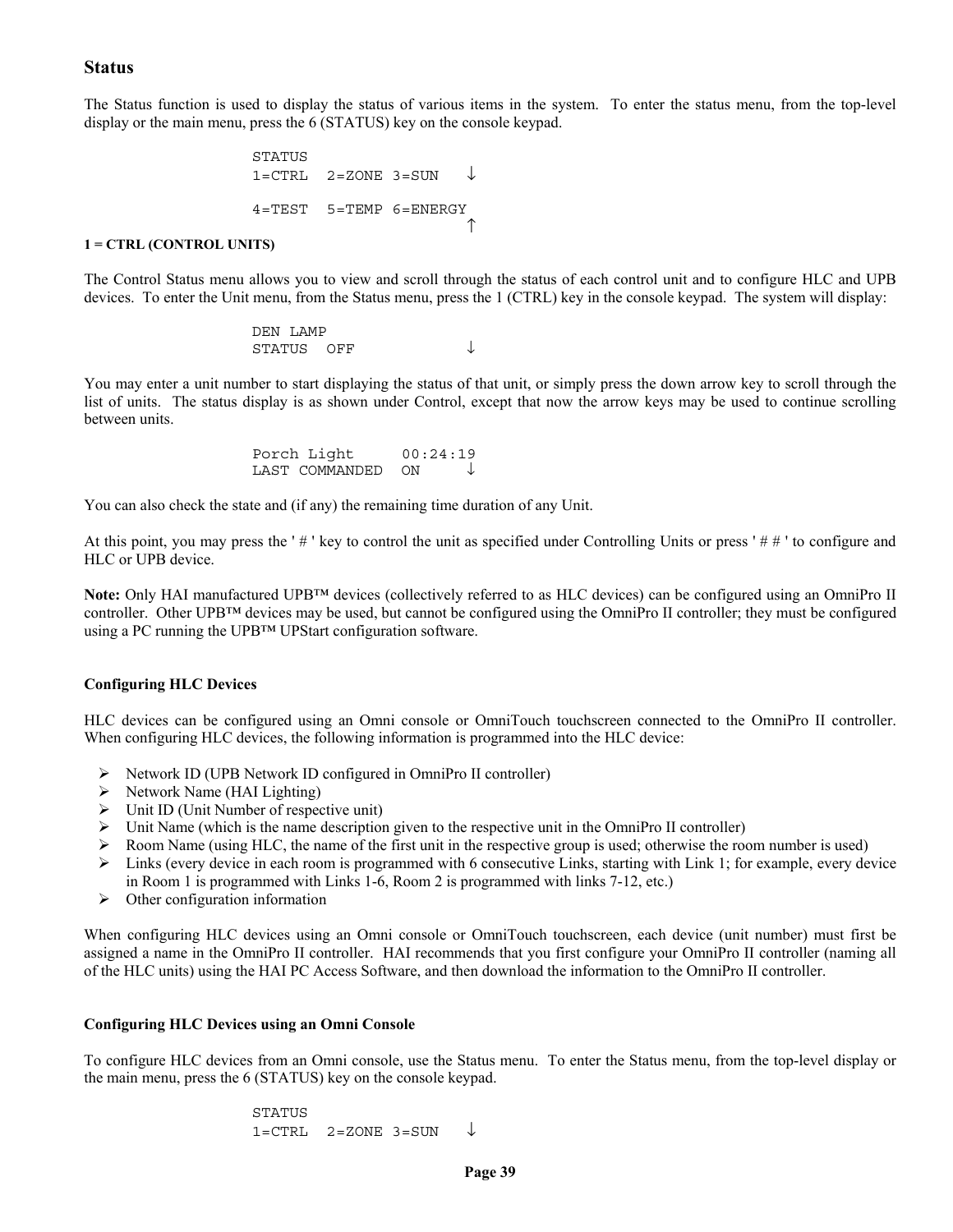Press 1 (CTRL) to view the current status of each unit and to configure the HLC device that is assigned for each unit. The console will display:

> Porch Light STATUS OFF  $\downarrow$

You may enter a unit number to display the selected unit, or simply press the down arrow key to scroll through the list of named units.

When the desired unit is displayed, put the selected HLC device into Setup Mode (**See** - *Setup Mode for HLC Devices*), and then press the  $'$  # ' key twice (i.e.  $#$  #). The display will provide you with step-by-step configuration status. When complete, the display shows:

> CONFIGURE Porch Light COMPLETED

Once completed, press the '#' key to return to the Status display and select your next unit (device). Put the next selected HLC device into Setup Mode (**See** - *Setup Mode for HLC Devices*) and then press the ' # ' key twice to configure the selected device.

### **Configuring HLC Devices using an OmniTouch Touchscreen**

To configure HLC devices from an OmniTouch touchscreen, press the "Control" icon on the Home page. Select the desired unit from the Control list box to display the unit dialog. Put the selected HLC device into Setup Mode (**See** - *Setup Mode for HLC Devices*), and then press the "Config" button.

The display will provide you with step-by-step configuration status. Once completed, press the Exit icon.

### **Setup Mode for HLC Devices**

To configure HAI UPB™ Wall Switches and Dimmers, put the device in Setup mode as follows:

| Tap the rocker switch quickly 5 times.<br>2<br>The HAI UPB <sup>™</sup> Wall Switch or Dimmer will flash the lighting load one time and blink its LED blue to indicate that it is<br>in Setup Mode. |  |
|-----------------------------------------------------------------------------------------------------------------------------------------------------------------------------------------------------|--|
|                                                                                                                                                                                                     |  |
|                                                                                                                                                                                                     |  |
|                                                                                                                                                                                                     |  |
| Note: The switch will automatically exit Setup mode after 5 minutes. To manually exit Setup mode, tap the switch<br>quickly 2 times.                                                                |  |

To configure the HAI UPB™ 6-Button Room Controller, put the device in Setup mode as follows:

| <b>Step</b> | <b>Operation</b>                                                                                                                                                                                                                                                                                                                   |
|-------------|------------------------------------------------------------------------------------------------------------------------------------------------------------------------------------------------------------------------------------------------------------------------------------------------------------------------------------|
|             | Press and hold the "ON" and "OFF" pushbuttons simultaneously for at least 3 seconds.                                                                                                                                                                                                                                               |
| $\sqrt{2}$  | All of the LED indicators will blink to indicate that the HAI UPB™ 6-Button Room Controller is in Setup Mode.<br>Note: The HAI 6-Button Room Controller will automatically exit Setup mode after 5 minutes. To manually exit Setup  <br>mode, press and hold the "ON" and "OFF" pushbuttons simultaneously for at least 3 seconds. |
|             |                                                                                                                                                                                                                                                                                                                                    |

To configure the HAI UPB™ 8-Button House Controller, put the device in Setup mode as follows:

| <b>Step</b> | <b>Operation</b>                                                                                                                                                                                                     |
|-------------|----------------------------------------------------------------------------------------------------------------------------------------------------------------------------------------------------------------------|
|             | Press and hold the "1" and "8" pushbuttons simultaneously for at least 3 seconds.                                                                                                                                    |
| 2           | All of the LED indicators will blink to indicate that the HAI UPB <sup>TM</sup> 8-Button House Controller is in Setup Mode.                                                                                          |
|             | <b>Note:</b> The HAI 8-Button House Controller will automatically exit Setup mode after 5 minutes. To manually exit Setup<br>mode, press and hold the "1" and "8" pushbuttons simultaneously for at least 3 seconds. |

**Note:** When OmniPro II finishes configuring the device, it will automatically exit Setup mode and return to normal operation.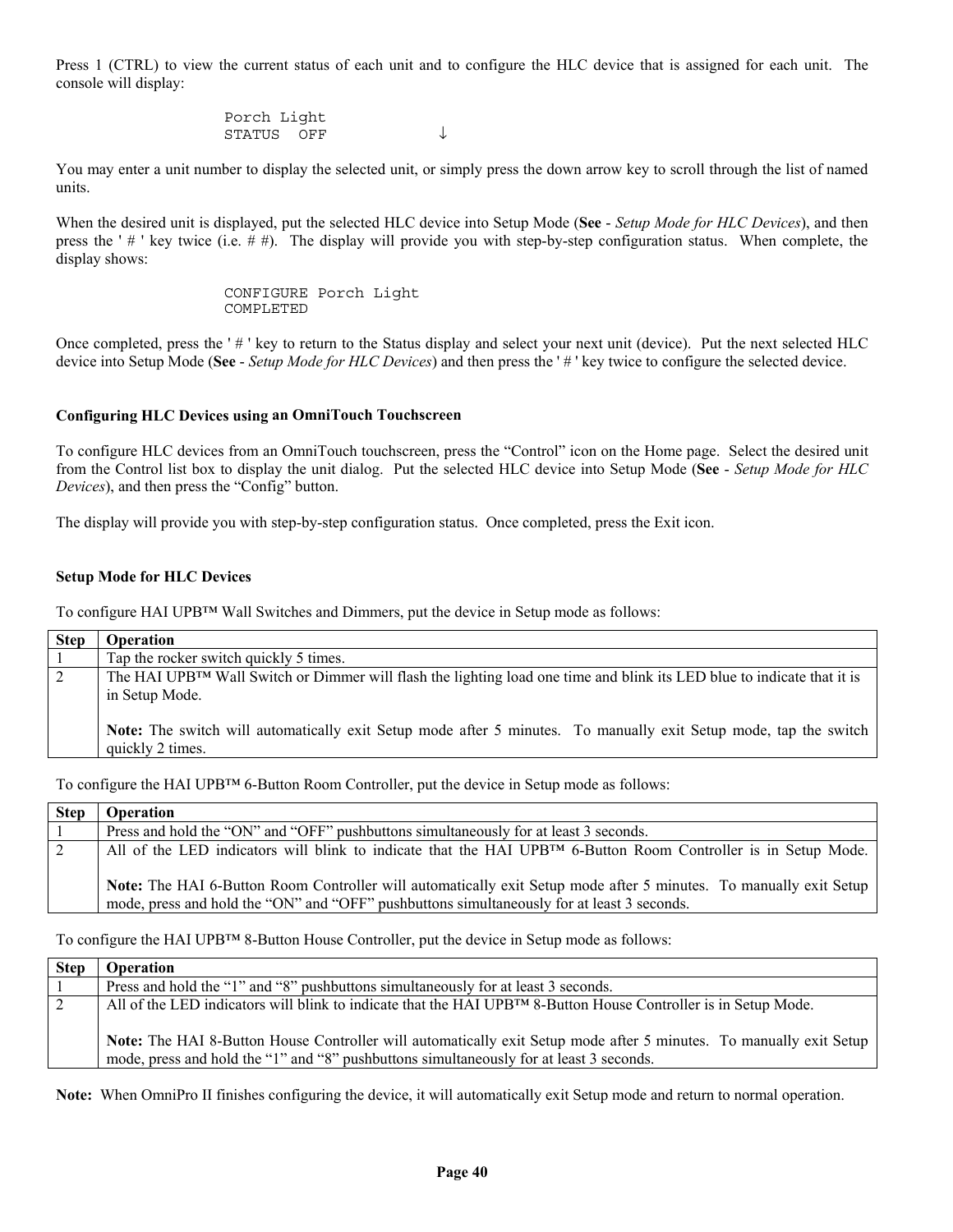The Zone Status menu allows you to view and scroll through the status of each zone input. To enter the Zone menu, from the Status menu, press the 2 (ZONE) key on the console keypad. The system will display:

> Front Door SECURE  $ZONE$  1  $\downarrow$

You may enter a zone number to start displaying the status with zone, or simply press the down arrow key to start with the first zone. The arrow keys may be used to continue scrolling between zones. For each zone, the display will show the zone name, the zone number, and the current status of the zone:

#### **3 = SUN (SUNRISE / SUNSET AUTOMATIC CALCULATION)**

The system automatically calculates the time of sunrise and sunset each day. From the status menu, press the 3 (SUN) key on the console keypad to display the calculated time of sunrise, sunset, and the outdoor temperature (if outdoor temp sensor installed):

> Sunrise: 6:00 AM Temp Sunset: 5:58 PM 85

#### **4 = TEST (SYSTEM DIAGNOSTIC TEST)**

The diagnostic test performed by the OmniPro II allows you to check the status of the battery, telephone, bell circuit, auxiliary fuse, and security zone loop readings. The display is updated 3 times per second, although the actual readings are taken 10 times per second. To enter the Test menu, from the Status menu, press the 4 (TEST) key on the console keypad.

The first display shows the current battery reading and the phone line status. A battery test is initiated when the status mode is first entered. The new battery reading is updated ten seconds later. The low battery limit is also displayed.

The phone status consists of two parts, separated by a "/". The first part shows the current phone line state:

| <b>ONHK - ON HOOK</b> | <b>OFFHK - OFF HOOK</b>       |
|-----------------------|-------------------------------|
| RING - RINGING        | <b>DEAD</b> - DEAD PHONE LINE |

The second part shows how the OmniPro II is currently using the phone line:

|  | <b>IDLE - NOT USING THE PHONE LINE</b>      |
|--|---------------------------------------------|
|  | LOCAL - LOCAL ACCESS                        |
|  | <b>REMOTE - REMOTE ACCESS</b>               |
|  | <b>VOICE - IN VOICE DIAL OUT MODE</b>       |
|  | <b>EMGACC - ACCESS AFTER VOICE DIAL OUT</b> |
|  | <b>DCM - IN DIGITAL COMMUNICATOR MODE</b>   |
|  |                                             |

 BATTERY: 230 (LIMIT 200) PHONE: ONHK/IDLE ↓

Next, the display shows the A/D reading for the battery voltage, phone line voltage, AC power on, bell, and fuse:

|           | BAT: 225 PHONE: 140<br>ACON: 82 BELL: 215 $\downarrow$ |  |
|-----------|--------------------------------------------------------|--|
| FUSE: 222 |                                                        |  |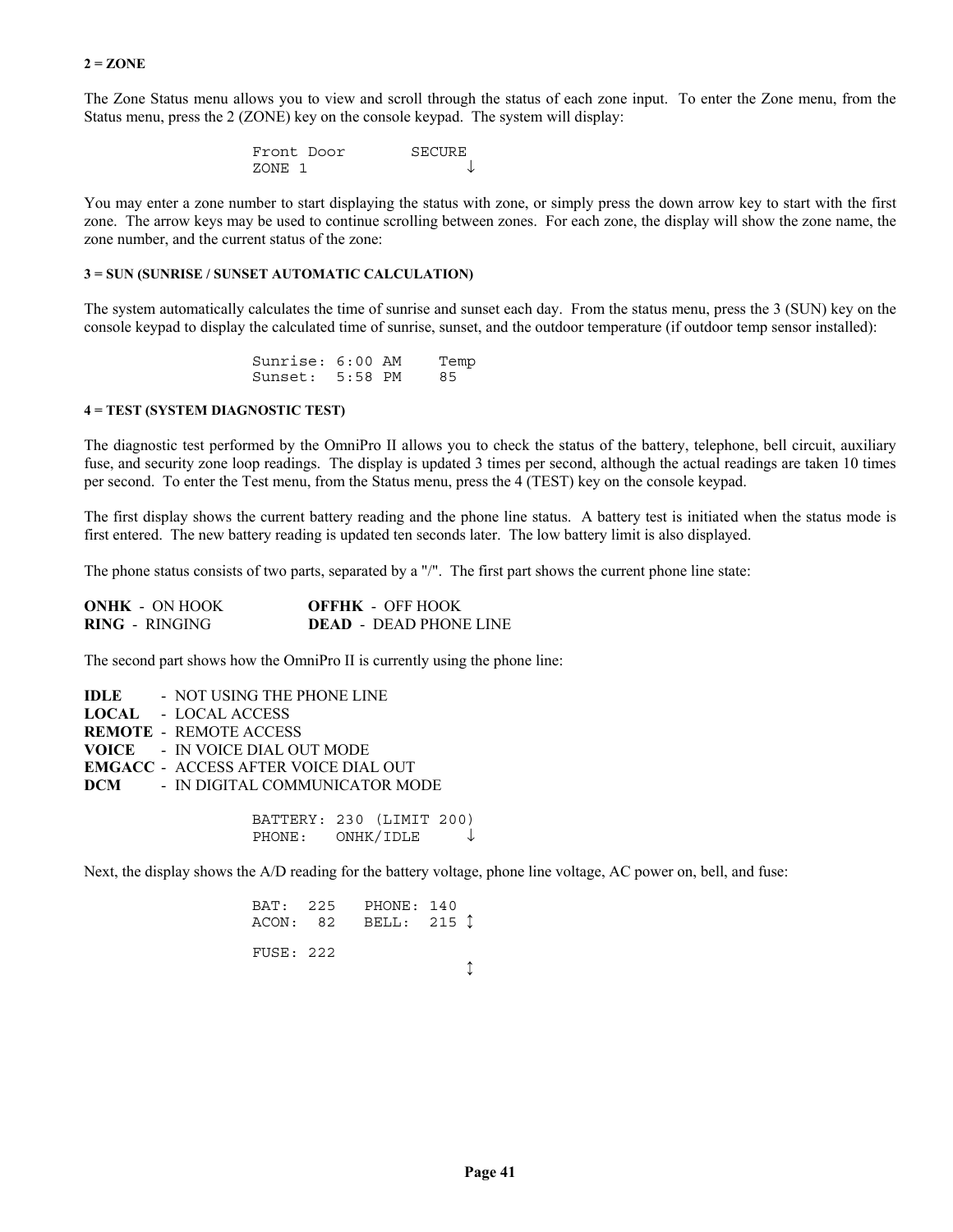The next series of displays shows the current analog reading for each security zone input. The displays show the readings for zones 1-176.

> 1=147 2=148 3=147 4=146 5=146 6=147 ¦

THROUGH

 175=148 176=147  $\uparrow$ 

Normal readings for zones are between 137 - 157 when secure. If Zones 1-4 are configured as Fire or Gas zone, normal readings are between 26 - 43 when secure. Each reading should be changing only by two or three counts from its average steady reading. When a door or window is opened, the reading will go up to a value that represents that zone is open.

This feature can be used to monitor the quality of the zone wiring and contacts. If the numbers begin to deviate from their original values when the system was new, wiring problems that will eventually lead to trouble or false alarms may be developing. You may wish to record the Status Test values for future reference.

### **5 = TEMP (TEMPERATURE)**

The Temperature Status menu allows you to view and scroll through the status of each Thermostat, PESM, and Temperature Sensor. To enter the Temperature menu, from the Status menu, press the 5 key on the console keypad. The system will display:

| TSTAT 1 | TEMP:80 | ↓ |
|---------|---------|---|
| HEAT:60 | COOL:82 |   |

You may enter a unit number to start displaying the status with that unit, or simply press the down arrow key to scroll through the list of temperature zones. The status display is as shown under Temperature Control, except that now the arrow keys may be used to continue scrolling.

> TSTAT 1 MODE: AUTO FAN: AUTO ¦

At this point, you may press the '#' key to control the temperature zone as specified under Temperature Control.

#### **6= ENERGY (ENERGY COST)**

The Energy Cost Status menu allows you to view the current energy rate in use.

```
 ENERGY COST: MID
```
The Energy Cost will display Lo, Mid, Hi or Crit (for critical) energy rates.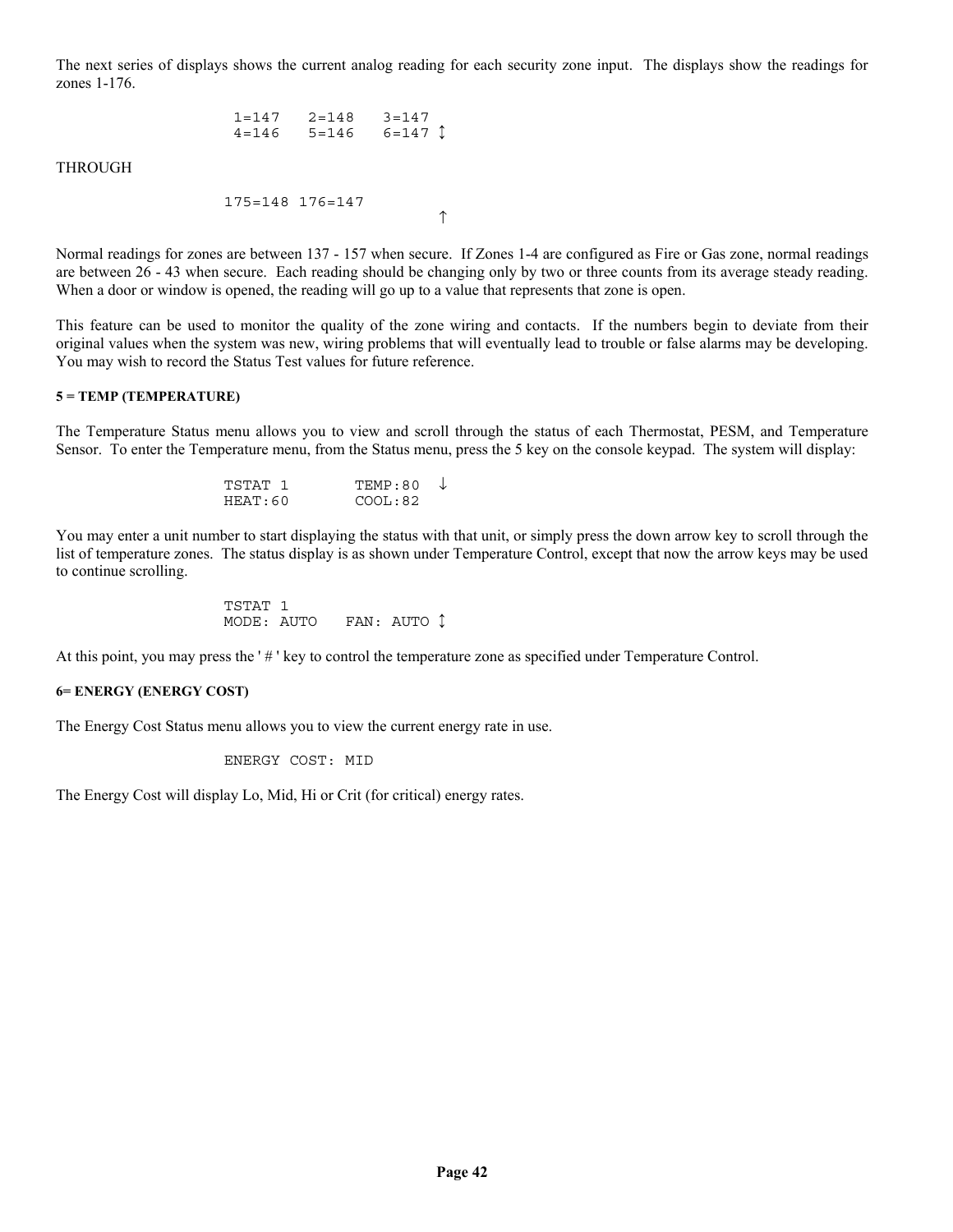## **Event Log**

The Event Log records the 250 most recent significant security system Events (happenings) and trouble conditions in the system. When a new event occurs, the oldest one is lost.

The following Events, along with the time and date of their occurrence are recorded in the Event Log when they occur:

- All Security system arming and disarming events (Off, Day, Night, Away, and Vacation), and user name.
- All zones bypassed or restored by the user, and user name.
- Any zone automatically bypassed by the system.
- Any zone shutdown by the system (Swinger Shutdown).
- Any zone tripped while the security system is armed.
- Any trouble condition (zone, battery, fuse, AC power, or phone).
- The restoration of any trouble condition (the trouble condition ceased to occur).
- Any Remote Telephone Access, Remote Access Denied, or Remote PC Access.

### **Show Events**

To view your event log, from the top-level display or from the main menu, press the 7 key, then enter your code. The arrow keys may be used to scroll through the event log, starting with the most recent event.

Each event log entry displays the time and date on the top line and a description of the event on the bottom line:

$$
\begin{array}{ccc} 7:15 & \texttt{PM} & 5/8 \\ \texttt{USER NAME} & & & \texttt{AWAY} \end{array}
$$

For trouble conditions, the event log will show the zone name or specific trouble condition and "TROUBLE":

$$
\begin{array}{ccccc}\n10:59 & AM & 5/8 \\
\hline\nBATTERY & & TROUBLE\n\end{array}
$$

For trouble restorations, the event log will show the zone name or specific trouble condition and "TRBL RST":

$$
\begin{matrix} 11:57\ \text{AM} & 5/8 \\ \text{BATTERY} & \text{TRBL RST} \end{matrix}
$$

The system records each remote access. A remote phone access is when someone calls into the system from an outside phone line. Remote phone access is also recorded if the system phones out in response to an alarm and the called party enters a code. The event log displays the code used to access the system and "REM ACCESS":

$$
\begin{array}{ccccc}\n 12:05 & PM & 5/8 \\
 \hline\n \text{USER NAME} & \text{REM Access}\n \end{array}
$$

An event is logged after three unsuccessful attempts are made to log into the system from a remote phone, the OmniPro II will lock out remote telephone access for 1 hour to discourage any further attempts to access the system - **See** *Telephone Control*.

Local access of the system using an in-house telephone is not recorded.

The event log will also record each time the PC Access software is used to access the system. The event log displays the code used to access the system and "PC ACCESS".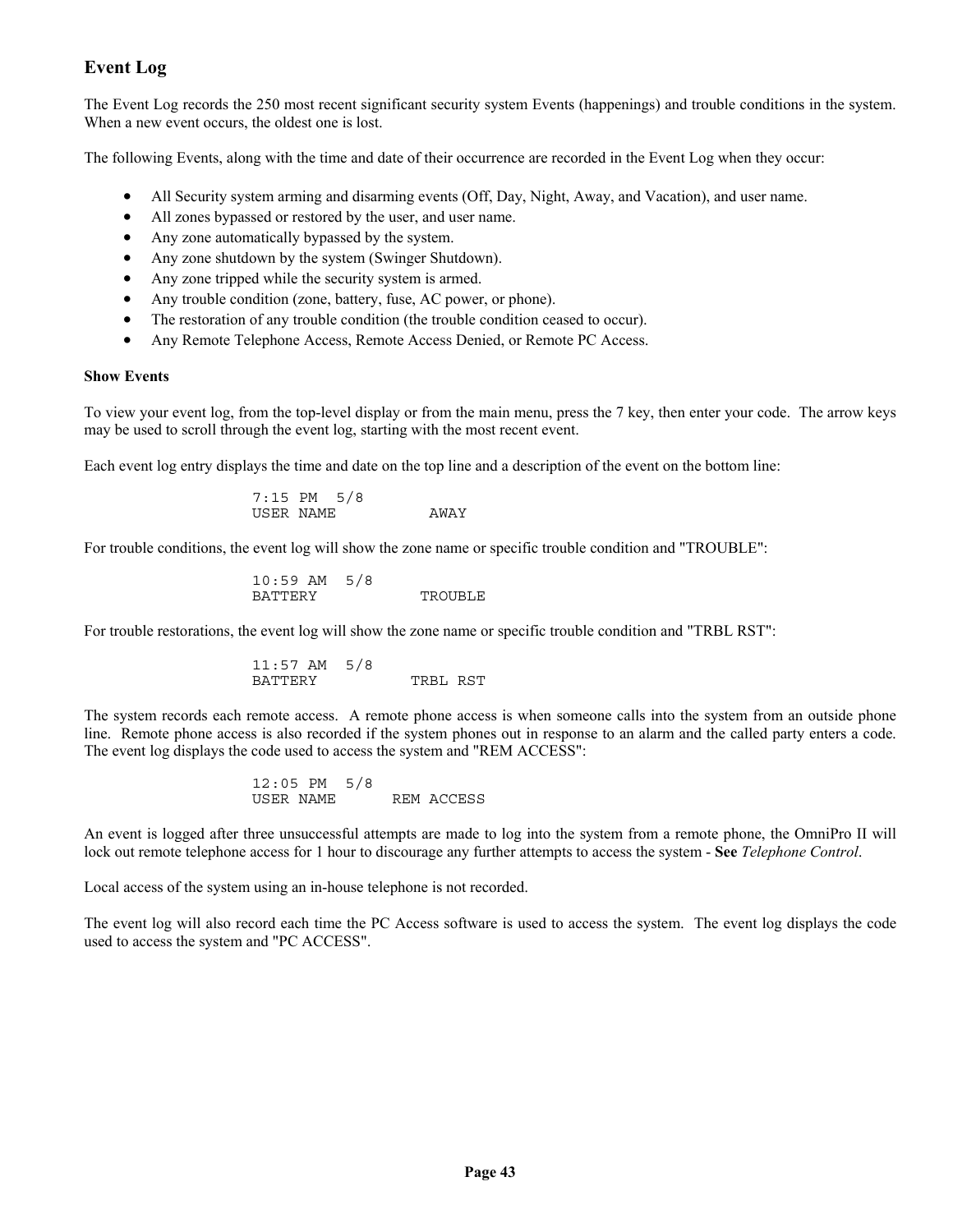## **Messages**

The Message menu is used to play and record the memo message and to quickly clear all text messages. The memo message is an eight-second voice message. It's like an "electronic notepad" for a family member to leave a handy message. After a message is recorded, it can automatically be played back when someone returns and disarms the security system.

The Message menu is also used to show, log, clear, and send text messages, and to say and phone (dial out) your voice messages.

To enter the Message menu, from the top-level display or from the main menu, press the 8 (MESSAGE) key on the console.

 MESSAGE 1=PLAY 2=RECORD 3=CLEAR¦ 8=MESSAGE  $\uparrow$ 

### **Record Memo Message**

**Note:** To *Record* the memo message using this key, the HAI Two-Way Audio Module (with a microphone) must be installed.

To record a new voice memo message, press the 2 (RECORD) key.

OmniPro II will say, "Record Message". At the beep, record your eight-second message. OmniPro II will beep a second time at the end of the eight seconds, which signifies the end of the record process.

After a new message is recorded, the display will show "CHECK MESSAGE".

#### **Play Memo Message**

**Note:** To *Play* the memo message using this key, the HAI Two-Way Audio Module (with a speaker) must be installed.

To play the voice message, press the 1 (PLAY) key.

Over the speaker, OmniPro II will say, "Message is" - OmniPro II will then play your eight-second message.

- OmniPro II will automatically play a new memo message when the security system is disarmed.
- After the message has been played, the display will no longer show "CHECK MESSAGE".

#### **Clear Text Messages**

If any text messages are currently being displayed on the console, they can be deleted by pressing the 3 (CLEAR) key.

When you press the 3 (CLEAR) key, all messages are cleared from the console display.

#### **Message**

To show, log, clear, and send text messages, and to say and phone (dial out) your voice messages, press the 8 (MESSAGE) key:

 MESSAGE 1=SHOW 2=LOG 3=CLEAR↓  $4 = SAY$  5=PHONE 6=SEND  $\uparrow$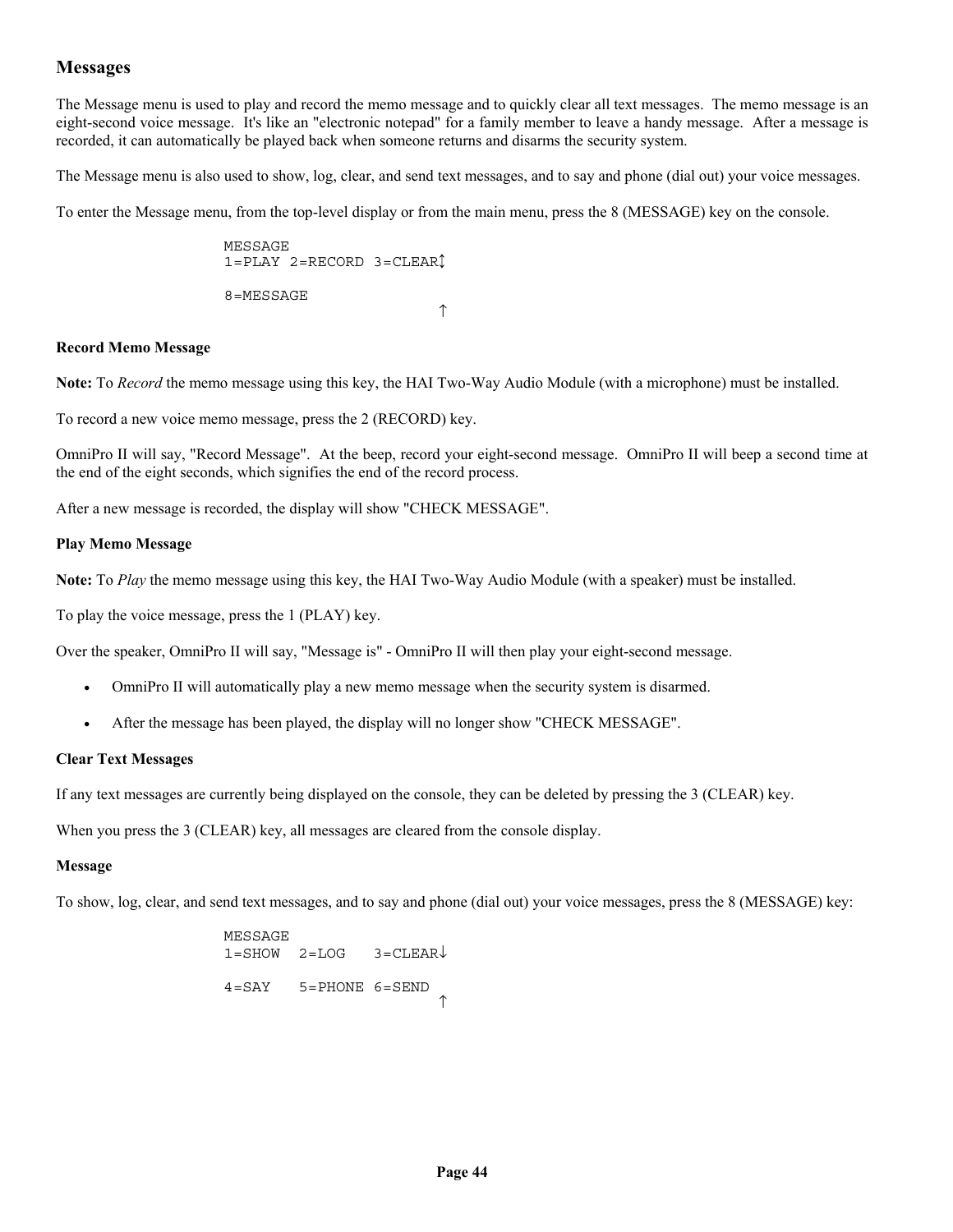#### **Show Message**

The 1 (SHOW) key allows you to display the selected text message(s) on the console's top-level display. This can be a helpful reminder of special events and occasions.

> TRASH NIGHT ENTER MESSAGE ↓

You may enter the message number followed by the '#' key to display that message, or simply press the down arrow key to scroll through a list of messages. Press the ' # ' key to display the selected message:

> Thu Oct 04, 01 4:06 PM TRASH NIGHT

When the message is displayed, the console will beep 4 times and the console LED will flash continuously. You may press the ' \* ' key to acknowledge seeing the message. This will cause the LED to stop flashing, however, the message will remain on the display until it is manually cleared, or cleared by a program.

### **Log Message**

The 2 (LOG) key allows you to store the selected text message(s) in the Event Log. This can be a helpful to keep track of the times and dates of events and occurrences.

You may enter the message number followed by the '#' key to log that message, or simply press the down arrow key to scroll through a list of messages. Press the ' # ' key to log the selected message.

#### **Clear Message**

The 3 (CLEAR) key allows you to clear the selected text message, or all text messages from the console's display.

 TRASH NIGHT ENTER MESSAGE  $0=ALL$   $\downarrow$ 

You may enter the message number followed by the '#' key to clear that message, or simply press the down arrow key to scroll through a list of messages. Press the '#' key to clear the selected message, or press 0, then '#' to clear all messages.

#### **Say Message**

**Note:** To *Say* a message, the HAI Two-Way Audio Module (with a speaker) must be installed.

The 4 (SAY) key allows the controller to say the selected voice message over a speaker. This voice message can be an audible reminder of special events and occasions.

You may enter the message number followed by the '#' key to say that message, or simply press the down arrow key to scroll through a list of messages. Press the ' # ' key to say the selected message.

#### **Phone Message**

The 5 (PHONE) key allows the controller to call the selected phone number and say the selected voice message.

```
 PHONE NUMBER:
1 - 8
```
Select a phone number  $(1-8)$  from the dial menu, then press ' $#$ ':

| SECURITY OFF  |  |
|---------------|--|
| ENTER MESSAGE |  |

You may enter the message number followed by the '#' key, or simply press the down arrow key to scroll through a list of messages. Press the '#' key to dial the number and say the selected voice message.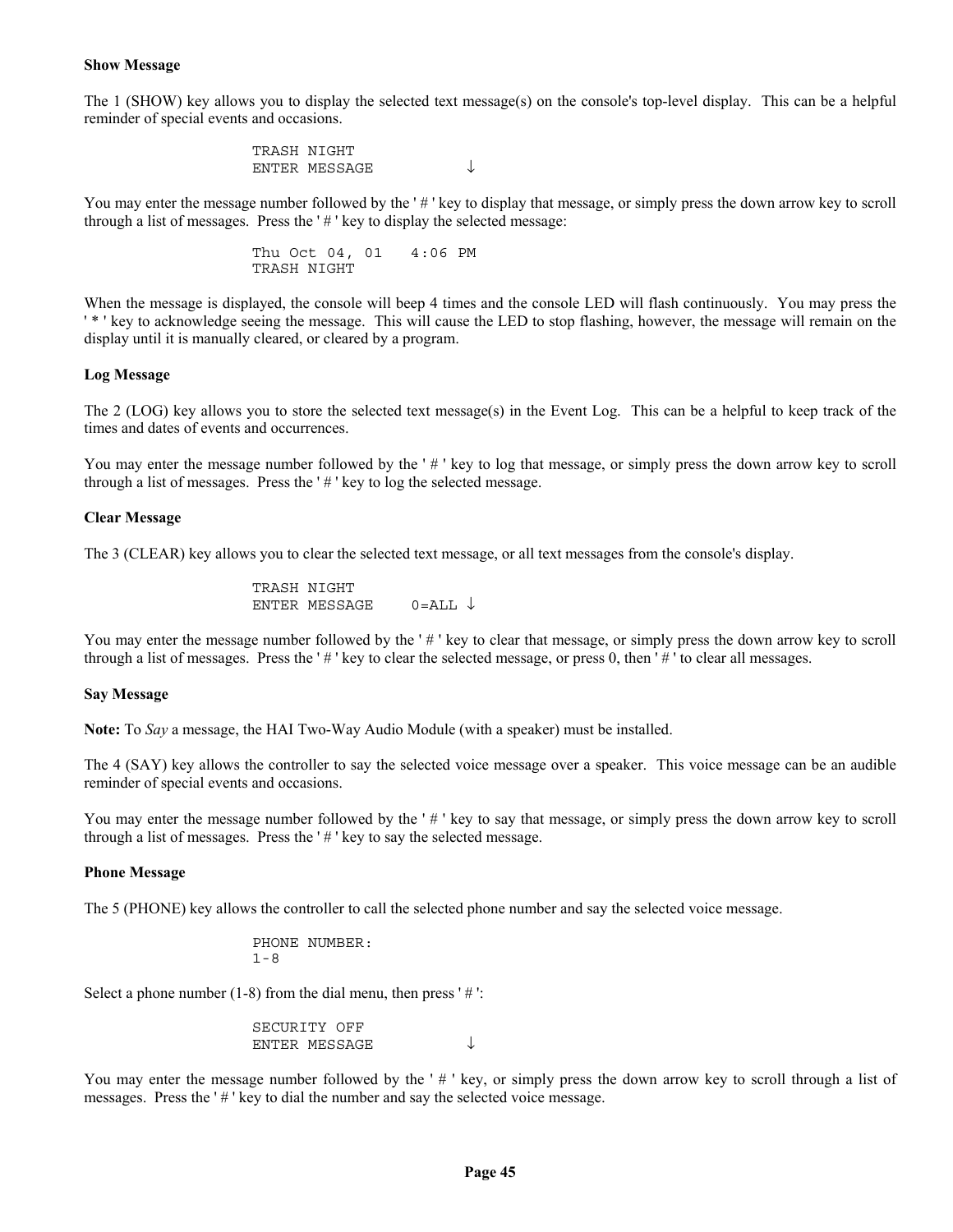### **Send Message (Pro-Link)**

The 6 (SEND) key allows you to send any of the text messages through the Pro-Link serial port. You are first prompted to specify the desired serial port.

> SERIAL PORT:  $1 - 6$

The built-in serial ports (J1-J5) on the controller are assigned to Serial Port 1 - Serial Port 5, respectively. Serial port 6 is a Serial Interface Module connected to the Expansion port on the controller.

Next, select the message to be sent. You may enter the message number followed by the '#' key to send that message, or simply press the down arrow key to scroll through a list of messages. Press the ' # ' key to send the selected message:

> MSGNAME ENTER MESSAGE: ↓

The message is sent out through the specified Pro-Link port exactly as the message was entered in *Setup | Names | Message*.

Carriage returns and line feed characters are not automatically appended to the end. To send ASCII control as part of the message, use the caret "<sup>^</sup>" character in the message. This character specifics that the next character is to be interpreted as an ASCII control character, such as "^M" to represent a carriage return.

Other useful sequences would be "^J" for a line feed character and "^G" for a bell character. To include an actual "^" character in the message, enter it twice as in " $\wedge$ ".

Each message can be up to 15 characters long. To send a longer message, simply program two messages to be sent one after the other.

Pro-Link also has the capability to monitor the serial port for incoming text messages. When a text message is received, Pro-Link searches through all 128 messages for a matching message. If one is found, the Program Command (macro) corresponding to the matching message is activated.

When receiving an ASCII message that is over 15 characters, OmniPro II only processes the last 15 characters of the message.

Pro-Link determines that a message has been received when:

- One or more characters have been received followed by 100 ms of silence
- One or more characters followed by a carriage return character are received
- One or more characters followed by a line feed character are received

It is not necessary to enter the terminating carriage return or line feed character as part of the message name.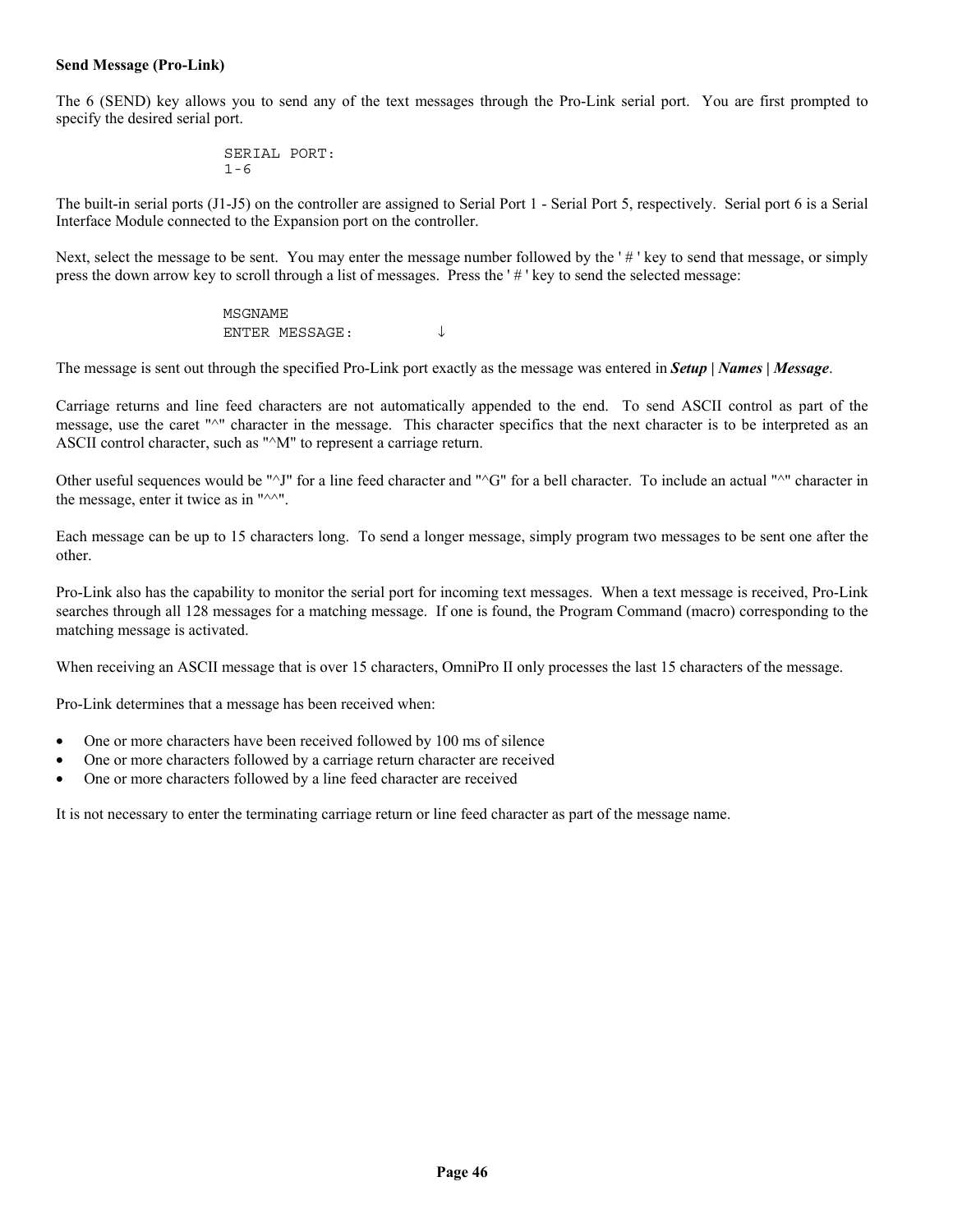# **TELEPHONE CONTROL**

## **Telephone Interface**

Your OmniPro II is equipped with a built-in telephone response feature that allows you to control and access the status of your system from any Touch-Tone phone.

The OmniPro II actually talks to you using a digital recording of an actual human voice, so the sound is incredibly life like. You send commands to the OmniPro II using the keys of your Touch-Tone telephone. There are no tapes, discs, or other moving parts associated with the speech and control features, so there is no maintenance or parts to wear out.

Only Touch-Tone phones will work with the OmniPro II. Some phones have switches that allow you to select Pulse or Tone. Set them to Tone to work with the OmniPro II.

**NOTE:** There are two keys on your Touch-Tone telephone that are special. The '#' key (pound key, to the right of the zero), and the '<sup>\*</sup>' key (star key, to the left of the zero). You will be using these keys.

## **In-House Phones**

Each time you pick up your telephone at home, the OmniPro II will also pick up the line and listen for a # (pound) key. If OmniPro II does not hear the # key within 5 seconds, it hangs up and does not listen in again until the next time you pick up your phone. If the OmniPro II hears any key other than the # key while it is listening in, it disconnects itself immediately.

If the OmniPro II does hear the # key within 3 seconds of your picking up the receiver, it disconnects your phones from the phone company lines and connects your phones to itself, and begins talking to you. When you hang up, your phones are immediately reconnected to the phone company.

You will hear a slight click on your phone when the OmniPro II picks up or hangs up. This is normal. To access your OmniPro II from an in-house phone: Pick up the receiver of any Touch-Tone phone in your house. Pause for just a moment (about a second), then press the  $#$  key on the phone.

You will hear the voice read the menu, which tells you what commands are available over the telephone.

**NOTE:** If your system is in High Security Mode, you must also enter your code following the # key - **See** *High Security Mode*. In UL Listed Installations, High Security Mode is enabled.

If the alarm system is tripped, the in-house phones will be disconnected when the OmniPro II begins to dial out, to preclude a burglar from jamming the line by shorting out an in-house phone. In this case, you will have to turn the system off at the console.

## **Remote Phones**

You may call your system from any Touch Tone phone and "talk" to your OmniPro II, exactly as if you were at home, except that you must enter your code (Master or Manager) to gain access to the OmniPro II.

To call your system from any touch tone phone, call your number. After 8 rings (or whatever you have "Rings Before Answer" set to) your OmniPro II will answer and "beep" - See *Set Up Dial*. Press the digits of your code on the phone. The first digit must be pressed within 3 seconds of the beep. You will hear the menu.

If you hear three beeps after entering the code, you have entered the wrong code. Try again. If you make a mistake while entering the code, press the  $\#$  key and then enter the code again. You only have three tries to enter a valid code.

A successful remote access is logged in the event log as a Remote Phone Access, along with the time, date of its occurrence, and the code number used.

There are a number of setup items that control what you can do from a remote phone when you or anyone else calls into your home - **See** *Set Up, Dial.*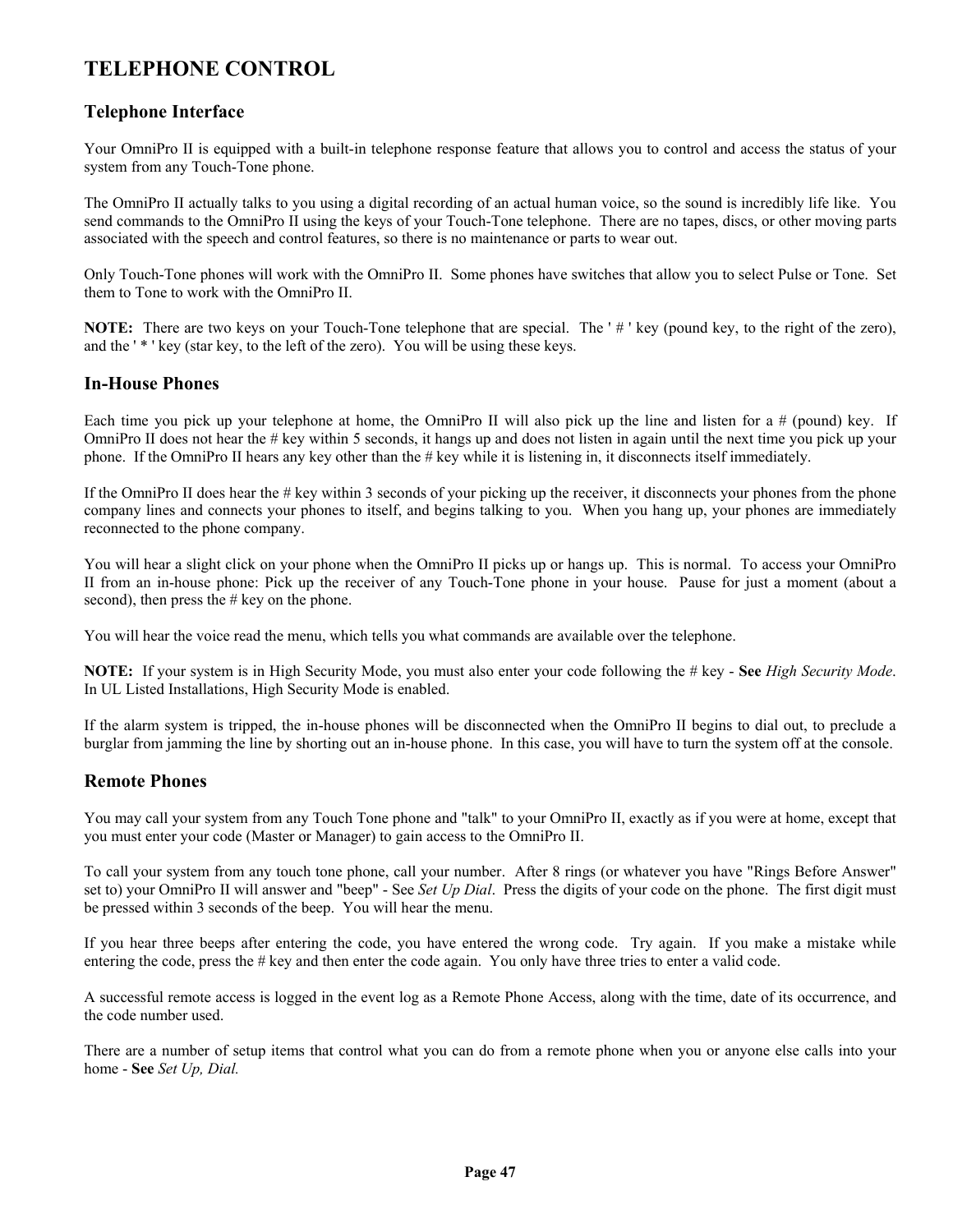## **Phone Access Denied - Remote Lockout**

The OmniPro II has a remote lockout feature to discourage youngsters (and adults who act that way) from trying to access your system. If four invalid codes are entered, the system will hang up and a one-hour lockout period will begin. During the lockout period, the OmniPro II will not answer a call after any number of rings, which should discourage the caller.

If a lockout occurs, the event Phone Access Denied is entered into the event log, along with the time and date of its occurrence.

The one-hour lockout does not apply to in-house phones. The lockout is cleared immediately if the OmniPro II is accessed using an in-house phone.

## **Alternate Method**

The OmniPro II has an alternate access method that may be more effective, especially when calling long distance.

- 1. Call the system and allow the phone to ring once or twice.
- 2. Hang up.
- 3. Wait about 10 seconds, but within 60 seconds, call the system again. It will answer on the first ring and beep.
- 4. Enter your code.

## **Main Menu**

Once you have successfully logged into your OmniPro II, it will read you a menu of commands, as follows:

WELCOME TO OMNIPRO [AREA 1] PLEASE CHOOSE:

- 1: CONTROL 2: SECURITY 3: BUTTON 4: ALL 5: TEMPERATURE 6: STATUS 7: EVENT 8: PHONE 9: GOOD-BYE<br>\*: CANCEL CANCEL
- 0: REPEAT

This means that you press '1' for Control functions, '2' for Security, '3' for Button, etc. Pressing one of the keys on the phone will move you to another menu. These menus are the same as the menus on the console. Words in brackets [ ] are only spoken if that feature is in use.

You do not have to wait for the OmniPro II to finish talking. Once you are familiar with the menus, you can simply punch the numbers on the phone without waiting. Whenever you press a number, the OmniPro II stops talking and goes on to the function that you have selected. If you press a key that is not on the current menu, you will hear 3 beeps and the menu will be repeated.

So that the OmniPro II does not tie up your phone, there is a 10 to 15 second time-out that starts after the OmniPro II stops talking. If it does not hear any numbers from your phone in 10 to 15 seconds after it stops talking, the OmniPro II will hang up. If you are on a remote phone and the OmniPro II hangs up, you must call the OmniPro II again. If you are on an in-house phone, hang up, wait a few seconds, then pick up and press the  $\#$  key.

To hear the main menu again, press 0 on your phone. To cancel an operation, press ' \* ' for Cancel. You will hear "CANCEL" and one beep for a cancel operation.

If you make a mistake, you will hear 3 beeps, then the OmniPro II will re-read whichever menu you are in.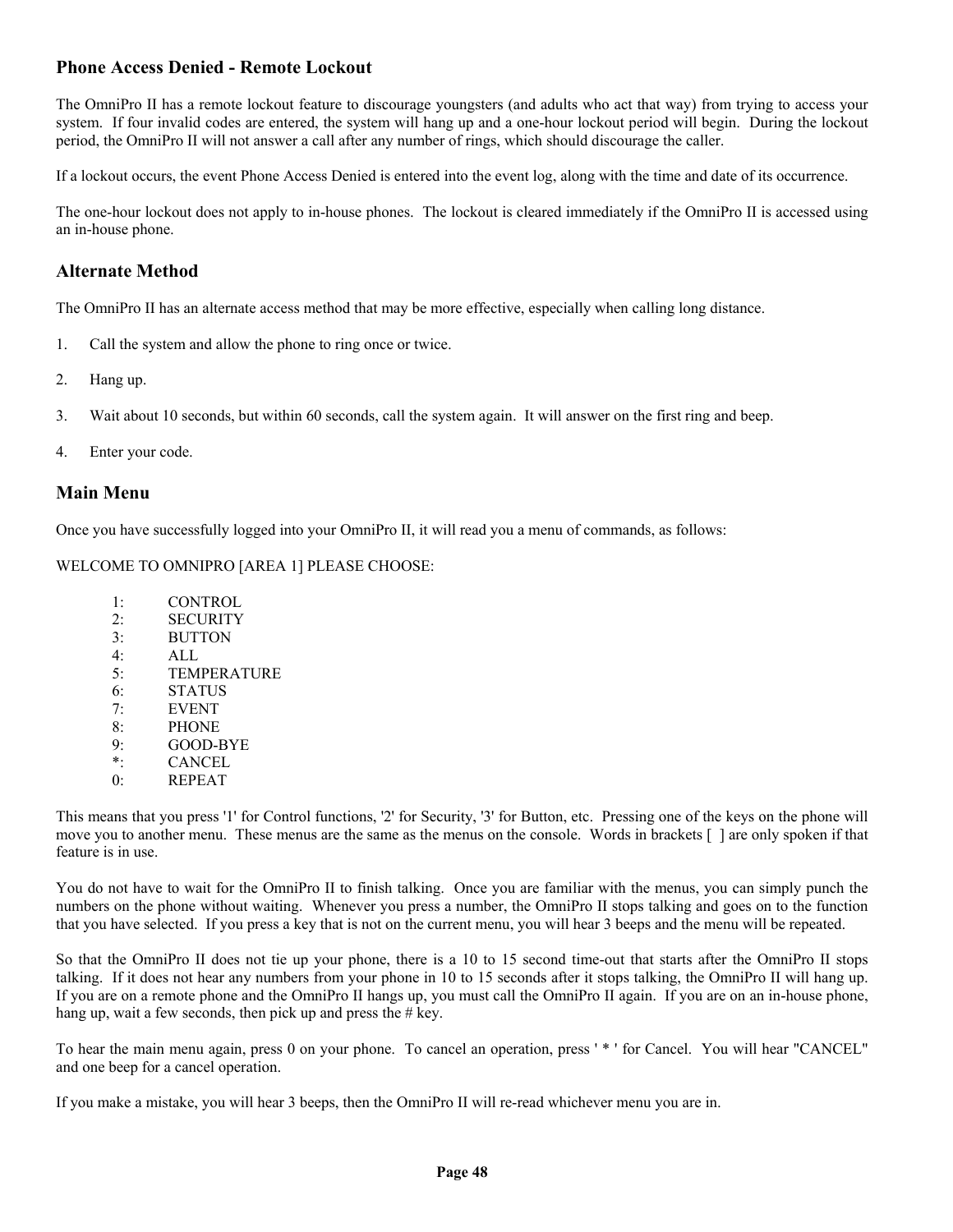## **1 - Control**

*Press 1 from the MAIN MENU to get to the CONTROL menu.* 

If voice descriptions have been programmed, after a three-second delay, the system will begin reading from the list of units (OmniPro II will say the unit number then its description). The OmniPro II will read three units, then say,

"PRESS POUND TO CONTINUE."

If the ' # ' key is pressed, OmniPro II will read the next three unit numbers and descriptions (if programmed).

## **2 - Security**

*Press 2 from the MAIN MENU to get to the SECURITY menu.*

From the Security menu you can arm your system (Day, Night, Away, Vacation, Day Instant, and Night Delayed), disarm you system, bypass and restore zones, and go to a different area.

When bypassing and restoring a zone, if voice descriptions have been programmed, after a three-second delay, the system will begin reading from the list of zones. If the '#' key is pressed, OmniPro II will read the next three descriptions (if programmed).

## **GOTO Area**

*Press the # key to GOTO a different area.* OmniPro II will say:

 "GOTO AREA: ENTER AREA THEN #." "ENTER CODE, \*: CANCEL" "WELCOME TO OMNIPRO II, AREA 2."

## **3 - Button**

*Press 3 from the MAIN MENU to get to the BUTTON menu*.

If button voice descriptions have been programmed, after a three-second delay, the system will begin reading from the list of buttons (OmniPro II will say the button number then its description).

User buttons 1 - 128 are available from the phone, for the current area.

## **4 - All**

*Press 4 from the MAIN MENU to get to the ALL menu*.

 "ALL: PLEASE CHOOSE:" 0: ALL OFF 1: ALL ON 2: LIGHT SETTING (Leviton Scene)

## **5 - Temperature**

Press 5 from the MAIN MENU to get to the TEMPERATURE menu. The OmniPro II will say,

"TEMPERATURE: ENTER TEMPERATURE NUMBER, THEN POUND."

After a three second delay, the system will begin reading from the list of Thermostats and Energy Savers (if voice descriptions have been programmed, OmniPro II will say the temperature zone then its description). The OmniPro II will read three temperature zones, then say,

"PRESS POUND TO CONTINUE."

If the ' # ' key is pressed, OmniPro II will read the next three temperature zones and descriptions (if programmed).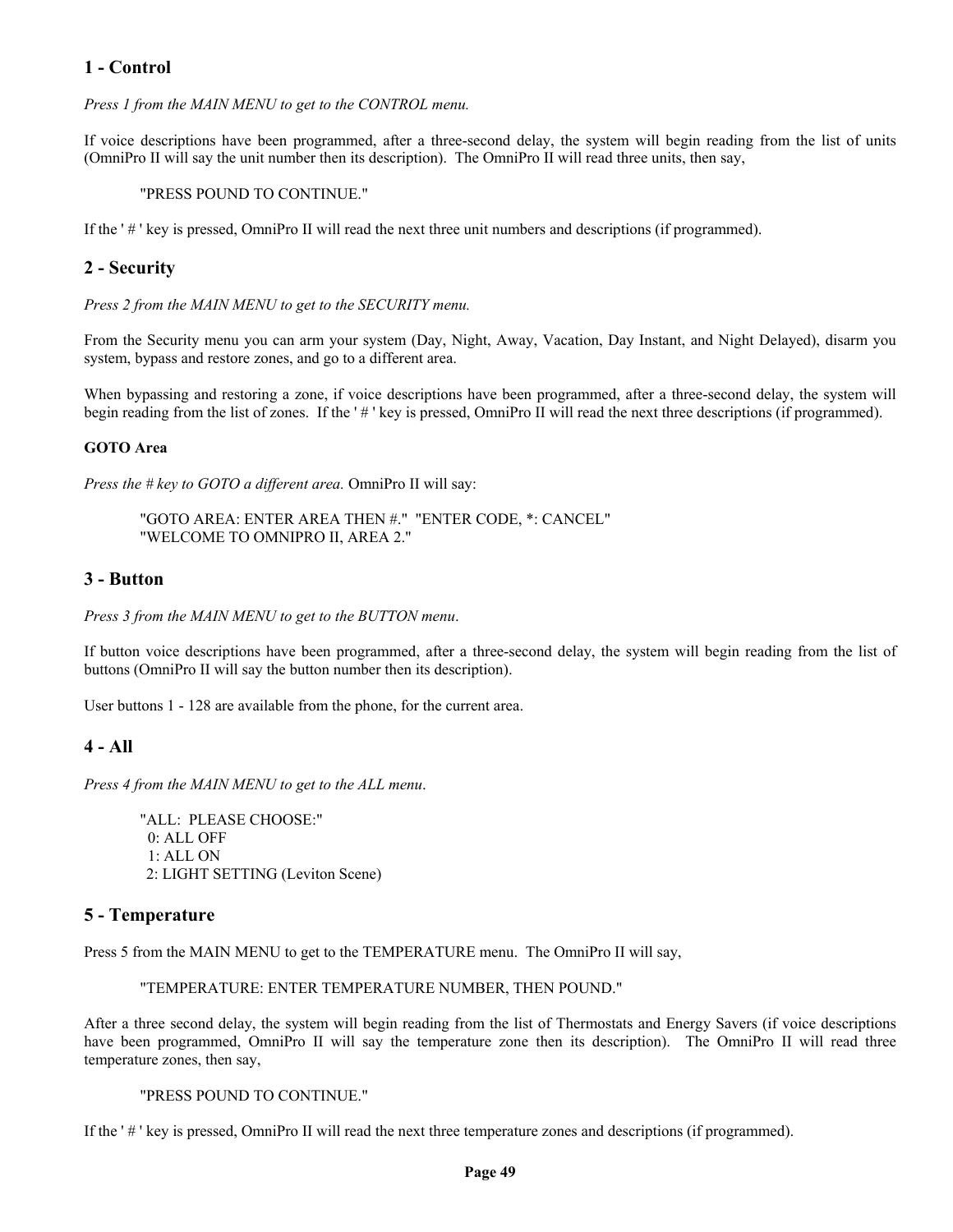*Press the temperature zone you wish to control, then press #.* 

Press the '0' key to select all HAI Thermostats. This is a simple way to broadcast the new Heat or Cool setting or change the system mode, fan mode, or hold mode of all HAI thermostats in your system.

## **When an HAI Communicating Thermostat is entered:**

"THERMOSTAT 1 - THERMOSTAT 1 - TEMPERATURE IS (TEMP)."

 "PLEASE CHOOSE: 1: MODE 2: HEAT SETTING 3: COOL SETTING 4: FAN 5: HOLD #: STATUS \*: CANCEL

If the # (STATUS) key is selected, OmniPro II will read the current status of the thermostat. For instance:

 "TEMPERATURE IS (80), HEAT SETTING IS (60), COOL SETTING IS (75), MODE IS (COOL), FAN IS (AUTO), HOLD IS (OFF)."

## **When a Programmable Energy Saver (PESM) is entered:**

"ZONE 9 ENERGY SAVER - ENERGY SAVER IS (ON/OFF). TEMPERATURE IS (TEMP)."

 "PLEASE CHOOSE: 0: OFF 1: ON 2: HEAT SETTING 3: COOL SETTING 9: TIMED #: STATUS \*: CANCEL

If the # (STATUS) key is selected, OmniPro II will read the current status of the PESM. For instance:

"ENERGY SAVER IS (ON/OFF): TEMPERATURE IS (80), HEAT SETTING IS (60), COOL SETTING IS (75)."

## **6 - Status**

*Press 6 from the MAIN MENU to get to the STATUS menu*.

From the Status menu, OmniPro II will report the Security Mode (for the current Area).

If all zones are secure and there are no troubles with the system, OmniPro II reports "System OK".

If any zones are currently not ready, in trouble, or bypassed, OmniPro II will report the current status of those zones. Any system troubles are also reported.

Finally, OmniPro II will report the current Outdoor Temperature (if part of the system) and the current time and date.

## **7 - Events**

*Press 7 from the MAIN MENU to get to the EVENT menu*.

The OmniPro II will read the 3 latest events. Press the '7' key for OmniPro II to read 3 more events, or ' \*' to cancel.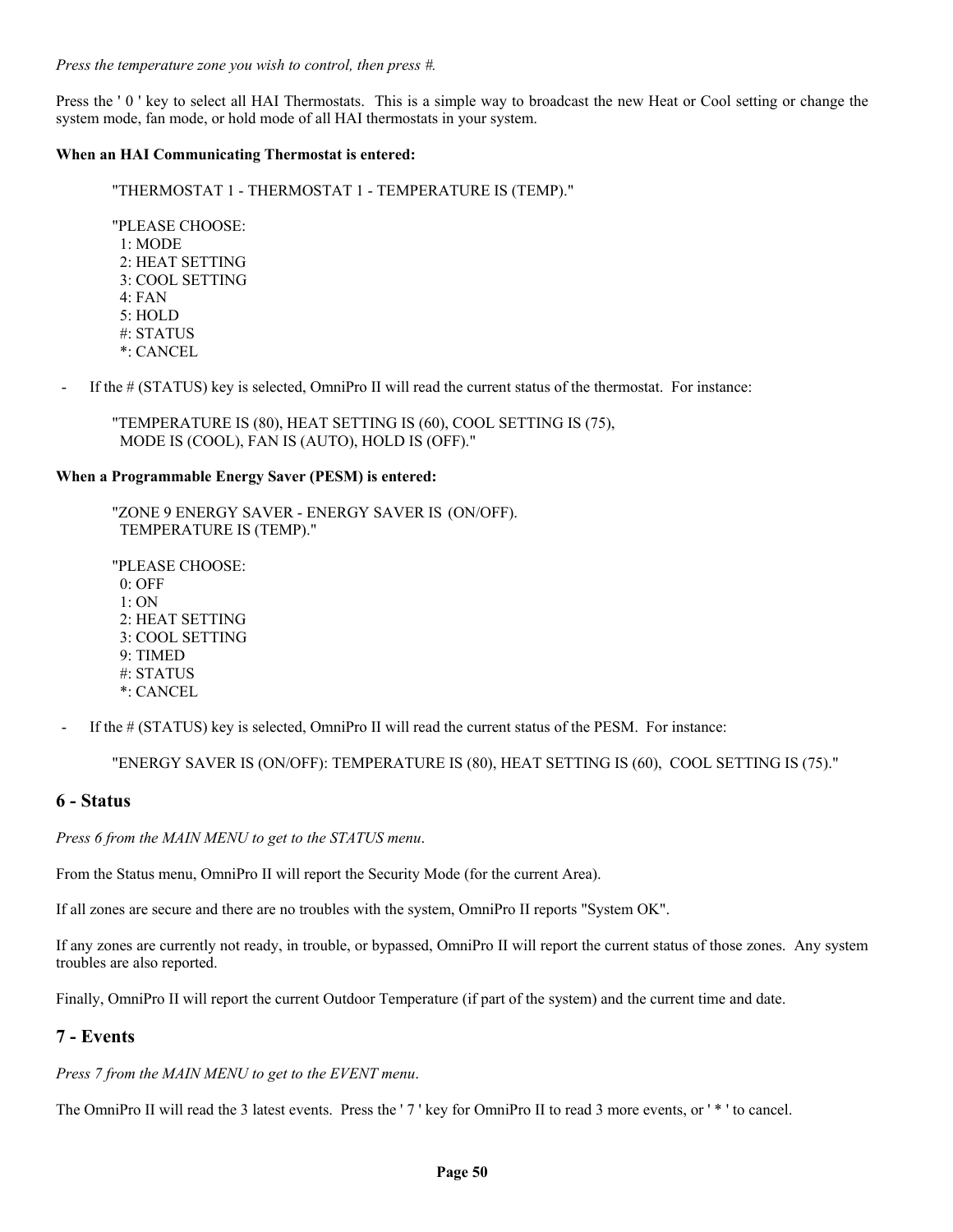## **8 - Message**

This command allows you to record and verify the voice memo message, allows you to record and play custom messages (phrases), and allows you to record and verify your address. If an optional HAI Two-Way Audio Module is being used, this command also allows paging and listening to the premises.

*Press 8 from the MAIN MENU to get to the MESSAGE menu*.

"MESSAGE - PLEASE CHOOSE: 1 PLAY MESSAGE, 2 RECORD MESSAGE, 3 INTERIOR, 6 PLAY PHRASE, 7 RECORD PHRASE, 8 PLAY ADDRESS, 9 RECORD ADDRESS, \*: CANCEL."

*To play the current address, press the 8 key.* 

### **Playing and Recording a Message**

*To play the current message, press the 1 key.* 

"MESSAGE IS: (OMNIPRO II PLAYS MESSAGE)."

Note: When OmniPro II is playing the message or the address, it does not listen for Touch-Tones.

*To record the memo message, press the 2 key.*

"RECORD MESSAGE - [BEEP]

At the [BEEP], record your message...

At the second [BEEP]:

"MESSAGE IS: (OMNIPRO II PLAYS MESSAGE)."

#### **Paging and Listening**

### **When the HAI Two-Way Audio Module is being used:**

*To talk or listen to the premises, press the 3 key.*

"PLEASE CHOOSE: 2 TALK, 8 LISTEN, \*: CANCEL."

If no key is pressed, OmniPro II will automatically switch to listen mode.

*To talk to someone at the premises, press the 2 key.*

*To listen to the premises*, press the 8 key.

• You cannot talk to anyone on premises in listen mode and you cannot listen to the premises while in the talk mode.

## **Playing and Recording a Custom Phrase**

When you can't find a word you need to complete a voice description or voice message, you have the ability to record a custom phrase in OmniPro II. This phrase can then be used as part of your voice description and spoken over the telephone along with the item number that is normally spoken. It can also be part of your voice descriptions for a message that is spoken over a speaker in your home or business.

Phrases 1-32 are unique two-second phrases. Phrases 33-48 are four-second phrases that are made up of 2 two-second phrases. Phrases 49-56 are eight-second phrases that are made up of 4 two-second phrases. Phrases 57-60 are sixteen-second phrases that are made up of 8 two-second phrases.

For a complete list of Phrases and Voice Descriptions, including a complete description of Custom Phrases *- See Appendix C Voice Description Codes* and *Notes on Custom Phrases* in this manual.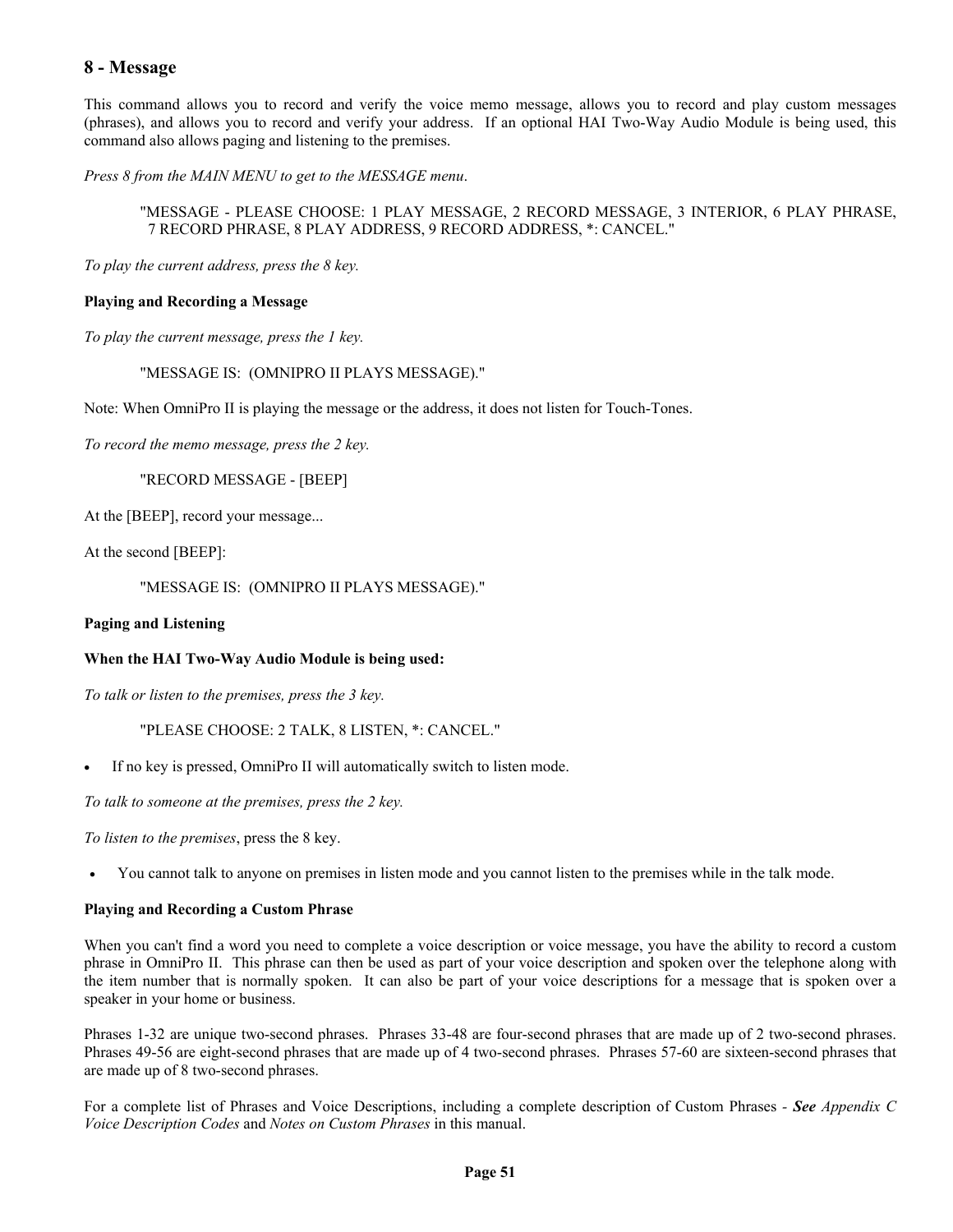*To play one of the custom phrases, press the 6 key.* 

## " PLAY PHRASE: ENTER PHRASE NUMBER, THEN POUND."

*Press the phrase number (1-60) you wish to play, then press #.* 

## "PHRASE IS: (OMNIPRO II PLAYS PHRASE)."

*To record one of the custom phrases, press the 7 key.* 

" RECORD PHRASE: ENTER PHRASE NUMBER, THEN POUND."

*Press the phrase number (1-60) you wish to record, then press #.* 

"RECORD PHRASE - [BEEP]"

At the [BEEP], record your custom phrase…

At the second [BEEP]:

"PHRASE IS: (OMNIPRO II PLAYS PHRASE)."

## **Playing and Recording the Address**

*To record the address, press the 9 key and enter the Master code.*

"RECORD ADDRESS - [BEEP]

At the [BEEP], record your name and address.

"ADDRESS IS: (OMNIPRO II PLAYS ADDRESS)."

**Note:** The address is used only for the VOICE dial out feature.

## **9 - Good-Bye**

*Press 9 from the MAIN MENU*.

The OmniPro II will say, "GOOD-BYE" and hang up.

From an in-house phone, the dial tone will return. From a remote phone, you will hear a click as the OmniPro II hangs up. It is recommended that you press 9 to terminate a remote call. If you don't, the OmniPro II will hang up anyway after about 15 seconds.

## **Panic Button over the Phone (# # # # # #)**

On an in-house phone only, you can activate the Police Emergency keys by picking up the phone and pressing the # key 6 times. This activates the sounder immediately.

The first # that you press logs you in, as usual, then the next 5 presses of the # key activate the alarm. If you are already logged into your system, then it takes only 5 presses of the # key to activate the emergency alarm. To prevent accidental activation of the panic feature over the phone, you must press the # key 5 times, all at once. If you pause for more than 2 seconds, or press any other key, the panic activation is canceled. The OmniPro II will say "CANCEL".

**Note** that the Panic Button over the Phone feature only works if you are logged into the system. In an emergency, if you wish to set off the alarm, simply pick up the phone and repeatedly press the # key until the alarm sounds. Be aware that, under some circumstances, it may be smarter to dial 911 or your police department directly. Also be aware that your telephone will be unusable while the OmniPro II dials out.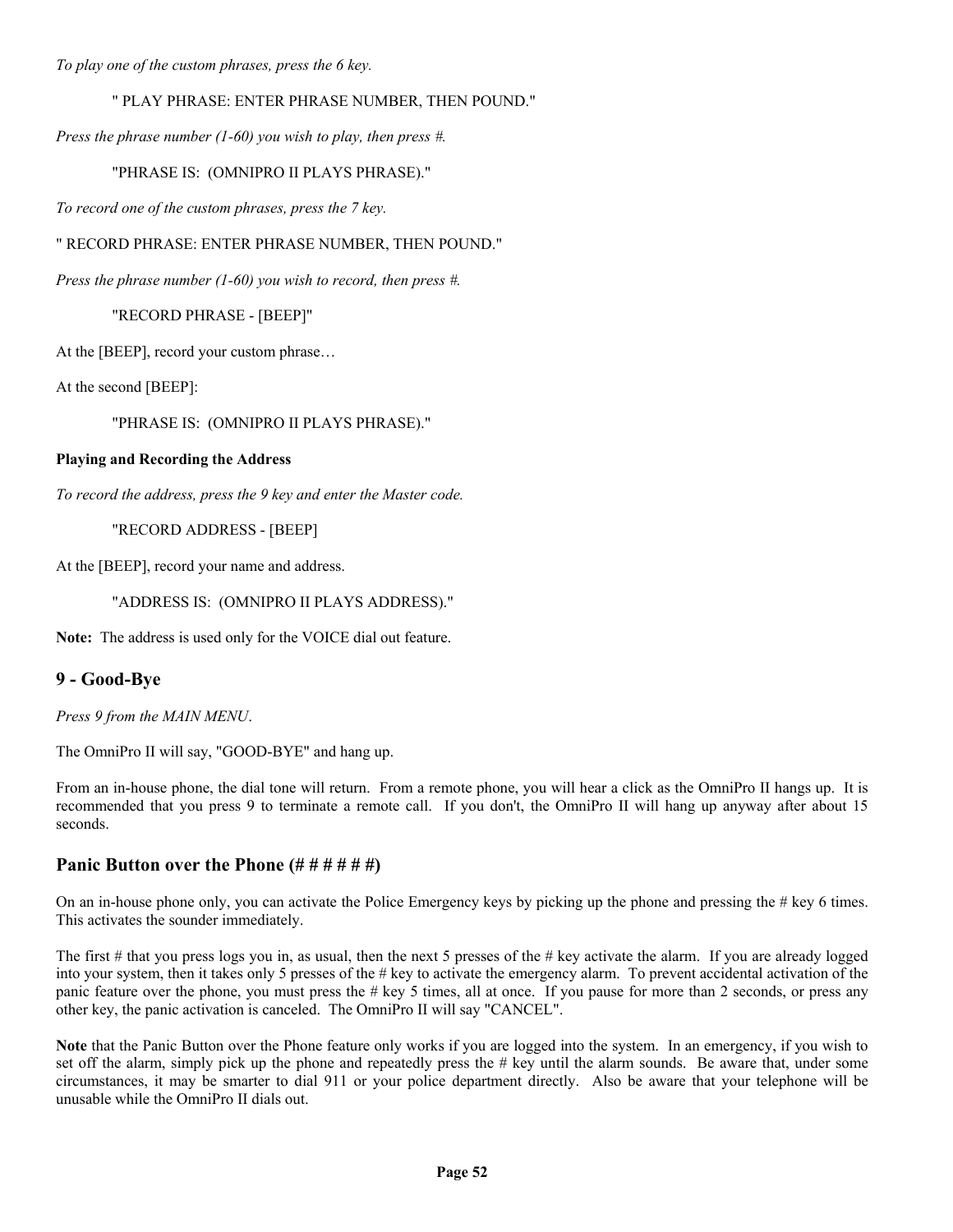## **Emergency Dial-Out**

Emergency dial out consists of two distinct parts: the "digital dialer" and the "voice dialer".

## **Digital Dialer**

The digital dialer (also called a "digital communicator") reports alarm events to a central station monitoring center. The digital dialer sends a digitally coded message to the central station's receiver and computer. The computer in the central station presents your name, address, and other information to a human operator who notifies the appropriate authorities.

Digital communications to a central station are generally superior to voice communications because the central station is always staffed with trained professionals and there is virtually no chance for misinterpretation.

The digital communicator will not dial out until the Dial Out Delay has expired. By default, there is a communicator delay of 30 seconds. The delay can be removed or increased up to 45 seconds. Please consult your installer about the Dial Out Delay.

When enabled, if the alarm is canceled prior to the expiration of the Dial Out Delay, no transmission will take place. If the alarm is canceled after the Dial Out Delay has expired, all alarm trips will be transmitted followed by a Cancel code.

The communicator may be set up to automatically send a test code to the central station on a daily or weekly basis. This verifies proper operation of the entire monitoring system on a periodic basis.

When the digital communicator is used, all voice dial outs will be delayed for five minutes after the expiration of the Dial Out Delay to allow time for the central station to call the premises.

*If the HAI Two-Way Audio Module is being used, after the transmission of the alarm to the central station, the operator can talk and listen to people and sounds at the premises.*

If the digital communicator is unable to successfully communicate with the central station, the console will display a *Communicator Trouble* condition.

## **Voice Dialer**

In UL Listed Installations, the Voice Dialer is supplementary to the Digital Dialer described above.

The voice dial-out feature of the OmniPro II is a sophisticated system that can notify you at the office, on vacation, on a pocket pager, or notify your neighbor, a relative, and in some cases, local authorities.

**See** *What Happens When the Alarm is Activated*, **also** *Set Up Dial*.

## **How the OmniPro II Voice Dialer Works**

When a Burglar Alarm, fire alarm, police emergency keys, fire emergency keys, auxiliary emergency keys, gas alarm, water alarm, Temperature alarm, or duress alarm is activated, the voice dialer looks at the Dial Order to determine which numbers to dial and in what order. A Dial Order can have up to 8 entries, allowing the dialer to make up to 8 calls. If you want it to try a number twice, it can be entered twice in the dial order.

The dial order numbers can be chosen from Dial Out Numbers 1 - 8.

## **What the OmniPro II Voice Dialer Does**

When an alarm is activated, the OmniPro II will wait the Dial Out Delay. If your system is monitored by a central station, it will be notified first. Then the voice dialer will dial out to the numbers as described above.

If the alarm is turned off at the console while a voice dial-out is in progress, the dial-out will be canceled immediately and the voice dialer will hang up. If the number dialed is busy, or if all lines are busy, the dialer will immediately hang up and go to the next number in the Dial Order. The dialer will wait up to 45 seconds after it finishes dialing for a voice to answer the call. If it doesn't hear a voice in that time, it goes on to the next number. The voice dialer will respond to answering machines.

After it has dialed the last number in the dial order, the OmniPro II stops dialing and reconnects the in-house phones.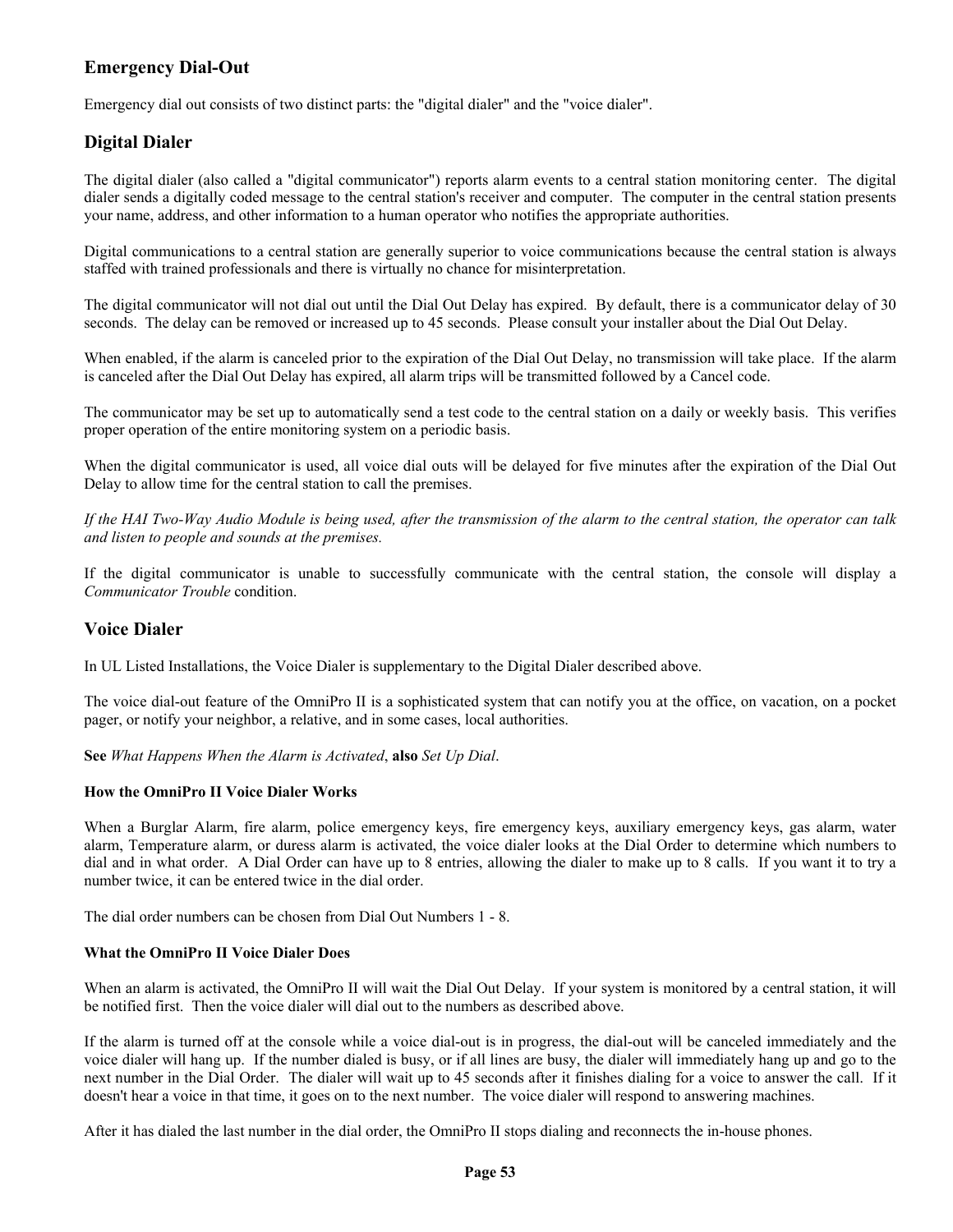## **What You Hear - If Your OmniPro II Calls You**

When you pick up the phone and say something, the OmniPro II will say one of the following, depending on type of alarm:

- BURGLAR ALARM
- FIRE ALARM
- AUXILIARY ALARM
- TEMPERATURE ALARM
- WATER ALARM
- GAS ALARM
- SILENT ALARM

## AND

- ADDRESS: (Your address here)
- PHONE NUMBER (your phone number here)

The OmniPro II will repeat this message twice.

## **Entering the Code**

At any time during the message you can enter the Master or Manager code, simply by pressing the digits on the keypad of a Touch-Tone phone. The OmniPro II will stop talking when it hears *any digit* from a touch tone phone. (When it is saying the address, the OmniPro II completes the entire address before it stops talking.)

If you enter the correct Master or Manager code, you will then be logged in (a remote phone access is logged in the event log) and further dial outs are canceled.

You will hear the status of the system, which will describe the type of alarm and the zones tripped, for example:

BURGLAR ALARM ACTIVATED: ZONE 1 - ENTRY EXIT - TRIPPED; ZONE 3 - DAY INTERIOR - TRIPPED:

Then the OmniPro II will read the Main Menu as described in Telephone Control. You can press 0 to hear the menu. At this point, you are in control, just as if you had called your system.

A strategy to follow if you are called by your system is to check the Status (6 on the telephone) to see what mode the system is in, and which zones were tripped. Press \* to cancel out of the status mode. You may wish to check the Event Log (7) to see when each event happened. Then, press \* to exit the event log.

Now press 9 (good-bye) to make the OmniPro II hang up. Hang up your phone and call your premises to be sure that it wasn't someone who has forgotten their code. If not, call the police.

If someone properly disarms the system while the called party is logged in, then the status message will go back to "SECURITY MODE IS OFF - SYSTEM OK" as described in Telephone Control.

If a reportable event (an alarm, cancel, etc.) occurs while you are talking to your OmniPro II, it will hang up on you to communicate the event to the central station.

## **PC Access**

OmniPro II is capable of communicating with an IBM compatible personal computer (PC). The PC can be local (in-house) or remote. The PC must be equipped with a modem or serial port and running PC Access software. The OmniPro II has a built-in modem and can be accessed over the telephone or over a direct serial connection (RS-232/RS-485 through either a built-in or optional serial interface module). If you wish to use your PC to configure, program, and check the status of your OmniPro II, contact your dealer for the appropriate software for your PC.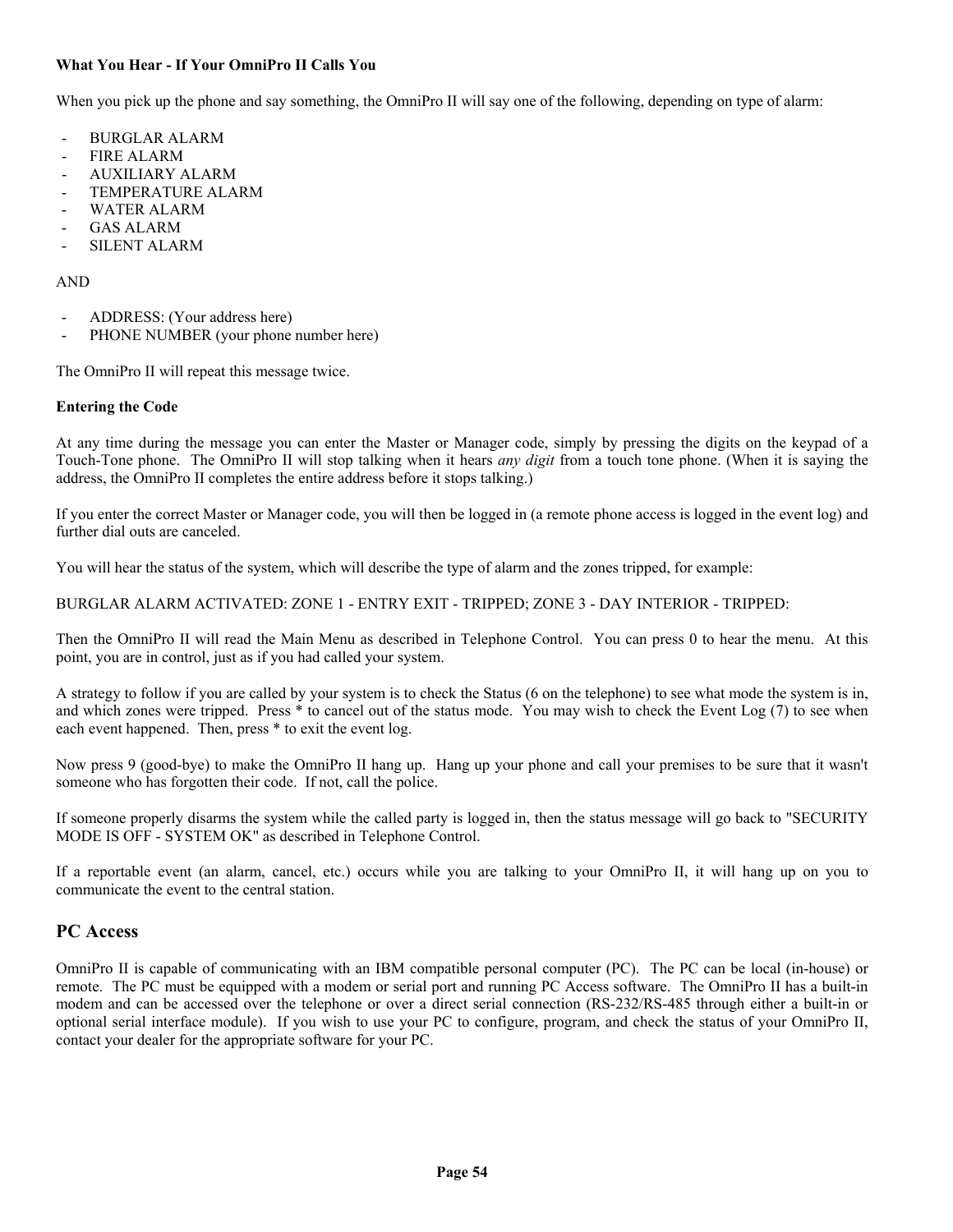## **Built-In Ethernet Port**

The built-in Ethernet port (J6) allows a device to connect to the OmniPro II controller via a network (i.e. Ethernet, Internet) using a secure, encrypted communication link. The Ethernet port transports HAI application-level packets containing Omni-Link serial protocol messages over IP. The controller supports 3 unique client "sessions" which means 3 devices may actively be connected and communicating with the controller simultaneously over the Ethernet port.

## **Controller IP Address, Port Number, and Encryption Key**

The controller's local IP address and port number set the local network parameters for the OmniPro II controller. The encryption key is used to establish a private, secure connection with the connected device.

These Setup items can only be assigned and changed from an HAI console. These items can not be assigned or changed via PC Access; although the IP address and port number may be viewed via PC Access - **See** *Set Up Miscellaneous*.

## **OmniPro II Ethernet Connections**

Use a standard network cable to connect the controller to a hub, switch, or router. Use a network crossover cable when connecting the controller directly to the NIC card on a computer.

When connected to a switch or router, port forwarding must be configured. Port forwarding sets up public services on your network. The OmniPro II controller listens for all IP/UDP communications addressed to it on the specified UDP port number. The router will forward all communications on the specified port to the OmniPro II controller.

## **Connecting to Network via PC Access**

To access the controller over the network via PC Access:

- 1. Open an OmniPro II account file.
- 2. Click *Configure >> Network*.
	- $\triangleright$  If you are connecting from the local network, enter the controller's IP address under "Network IP Address or Domain Name".
	- $\triangleright$  If you are connecting from the Internet, enter either the public IP address (the way to reach your local network via the Internet) or domain name (e.g. www.homeauto.com).
- 3. Enter the port number that is configured for the controller.
- 4. Select the *Encryption* tab. Enter the two part encryption key as it is displayed on the console.
- 5. Select *OK*.
- 6. Click *Connect >> Network >> Connect*. PC Access should change from "*Off-Line*" to "*On-Line*".

The "Modem" item on the main menu has been replaced with the "Connect" item. The submenu under "Connect" then allows selection of "Modem", "Serial" or "Network". When an account file is opened, the connection type will default to "Serial".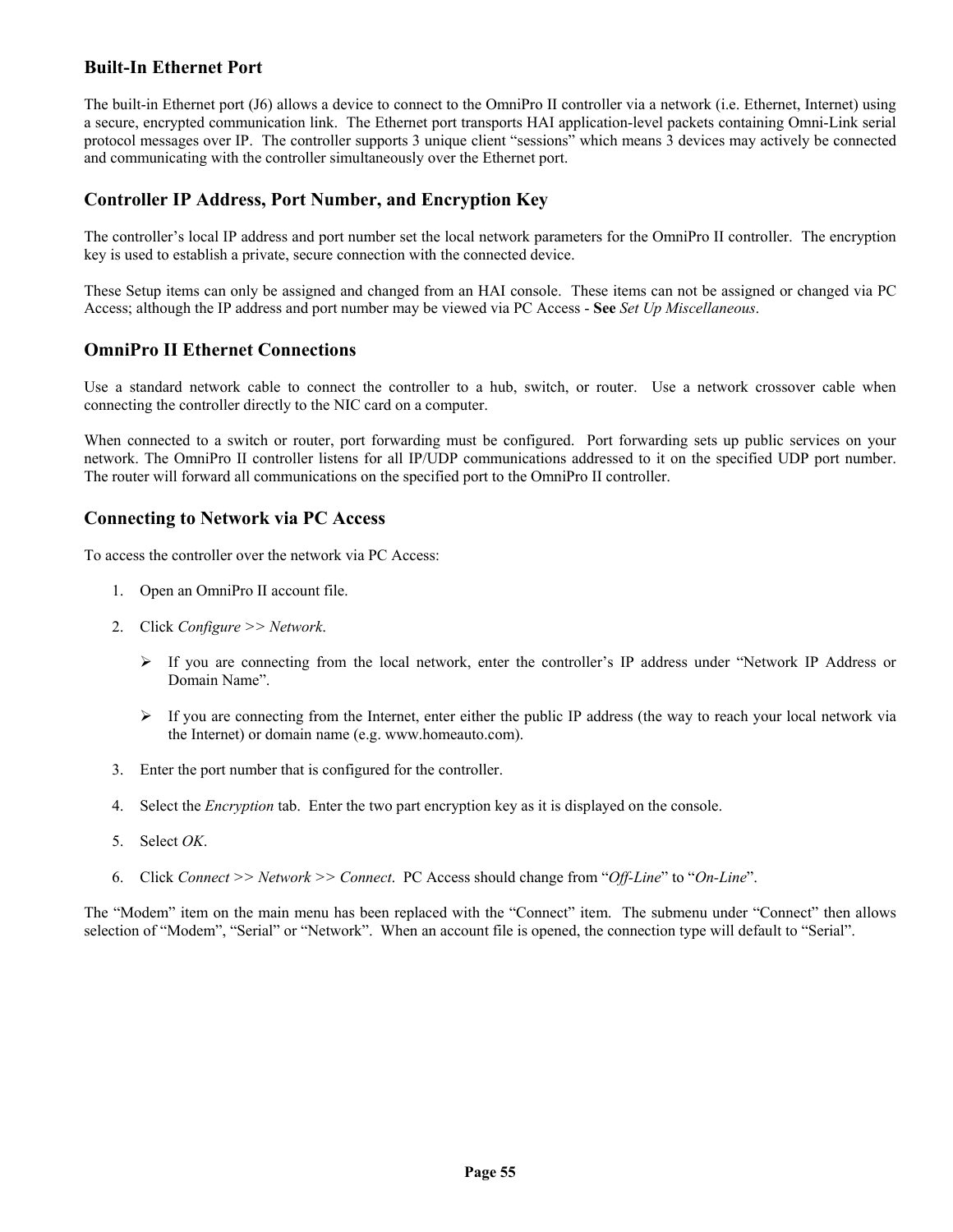

# **Local Network**

## **Dynamic DNS**

If the controller is connected to the Internet via a dynamic IP address, to locate and communicate with the controller from remote locations over the Internet using HAI PC Access, you must subscribe to a Dynamic DNS (Domain Name Service). Dynamic DNS is a service that maps your dynamic (changing) IP address to a static (permanent) hostname, allowing you to access your OmniPro II controller over the Internet using your static hostname instead of an IP address.

A "client" program (typically provided by the Dynamic DNS provider) runs on a PC on your local network and is used to automatically update your Dynamic DNS provider with your current IP address. Several router/switch manufacturers have embedded a Dynamic DNS client into their router firmware. These devices work with several of the Dynamic DNS providers, including both free and commercial services. These devices are especially beneficial because the router can be powered up all the time, so the dynamic update is always current and is handled by a single device (the router/switch) in the local network. This allows you to locate and connect to the OmniPro II controller without having a computer on the local network powered up and running.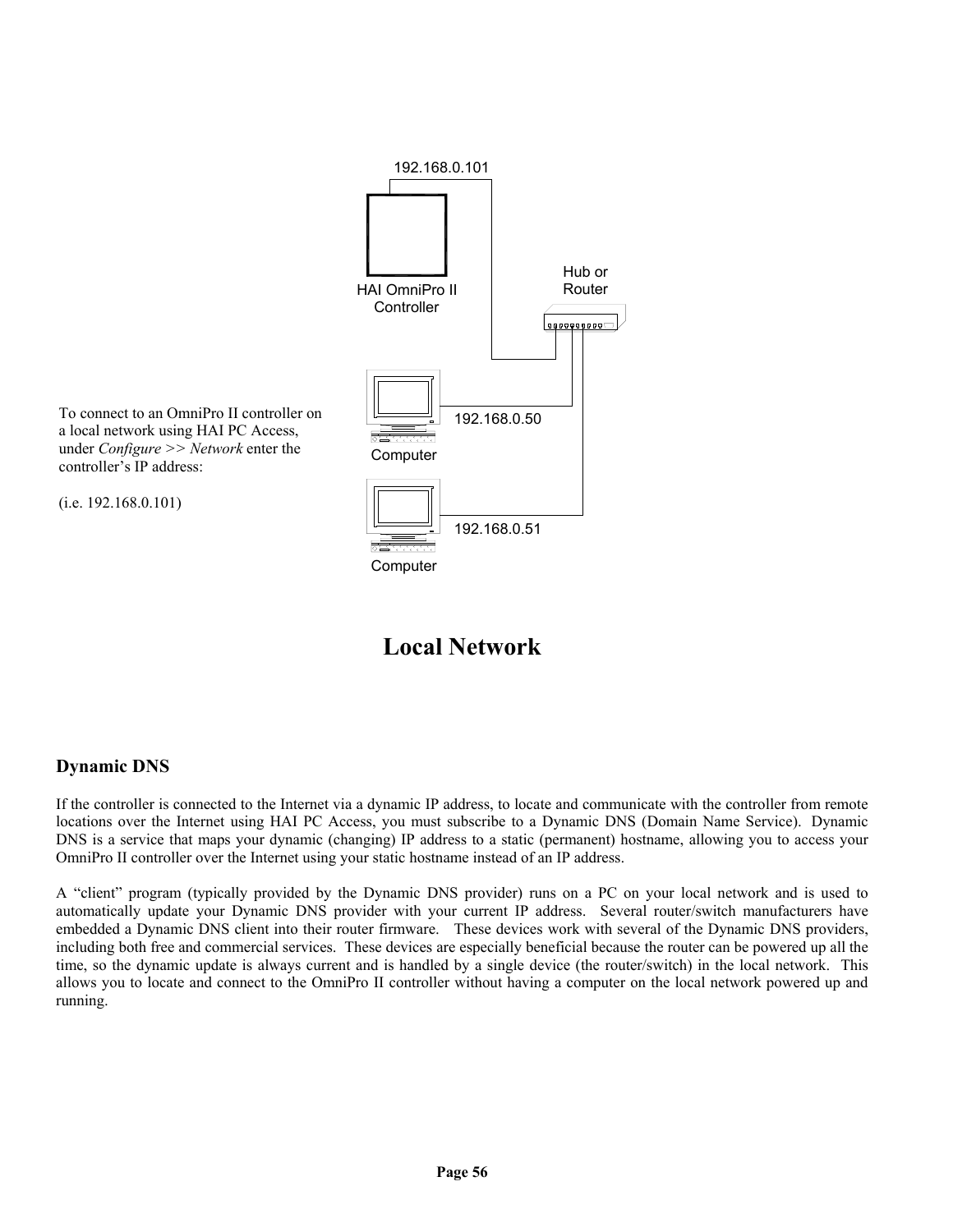

(i.e. 10.0.0.230)

# **Local / Wide Area Network**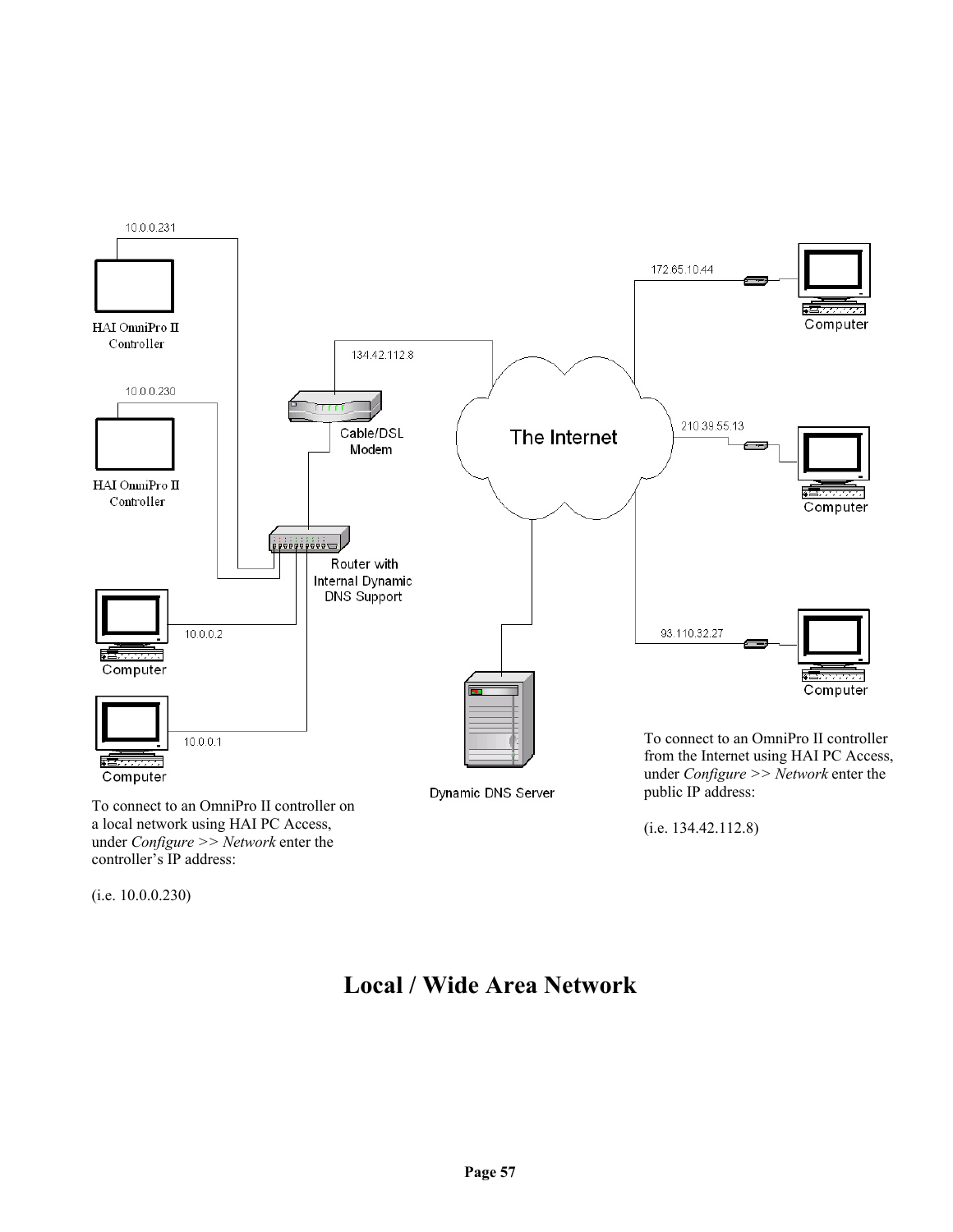## **SETUP**

## **Configuration and Advanced Control Programming (ACP)**

The Setup menu is used to configure operating parameters, program your system to do its automated control and security functions using ACP, and give text and voice descriptions to all of your zones, units, buttons, codes, temperatures, and messages. To enter the Setup menu, from the top-level display or from the main menu, press the 8 (SETUP) key on the console keypad.

Upon entry to the Setup mode, you will first be prompted to enter a security code:

 SET UP ENTER CODE:

A Master code is required to enter the Setup mode.

 SET UP  $1=$ CODES 2=TIME 3=PROG  $\downarrow$  4=DIAL 5=ARM 6=MISC  $7 = \text{NAMES}$  8=VOICE 1

## **Set Up Codes**

OmniPro II has 99 user codes that you may assign to users of the system. All OmniPro II security codes are 4 digits in length (0001 to 9999) and must be unique. The controller will not allow the duplication of any user code including the Duress Code. You may, however, enter "0000" to disable a code.

User Code 1 is always set to a Master code. All other user should be assigned a security code with an authority level, areas that can be accessed (if area arming is being used), and times in which the code is valid.

To set up a code, from the Setup menu, press the 1 (CODES) key. Use the arrow keys to scroll through the codes.

 $CONF 2 \cdot$ 0000-9999 0000=DISABLE

The existing code number is not shown on the display. To change the code, enter a four-digit number, and then press the '#' key. Remember the code number. It will not be redisplayed.

When entering a new code, if the code that you enter already exists, the console will beep three times and display: "\*\*\* INVALID CODE \*\*\* ". Enter a different code.

## **Authority Level**

Press the  $(\downarrow)$  key. You will then be prompted for an authority level for that code:

CODE 2 AUTHORITY: 3<br>1=MSTR 2=MGR 3=USER 1 1=MSTR 2=MGR 3=USER ¦

### **1 = Master**

Master codes have complete access to the entire system.

## **2 = Manager**

Manager codes can arm and disarm areas that they have access to, during assigned times. Managers can access the Main Menu if the system is in High Security Mode, and have telephone access privilege.

## **3 = User**

User codes can only arm and disarm the system in assigned areas, during assigned times. Telephone access is not a privilege.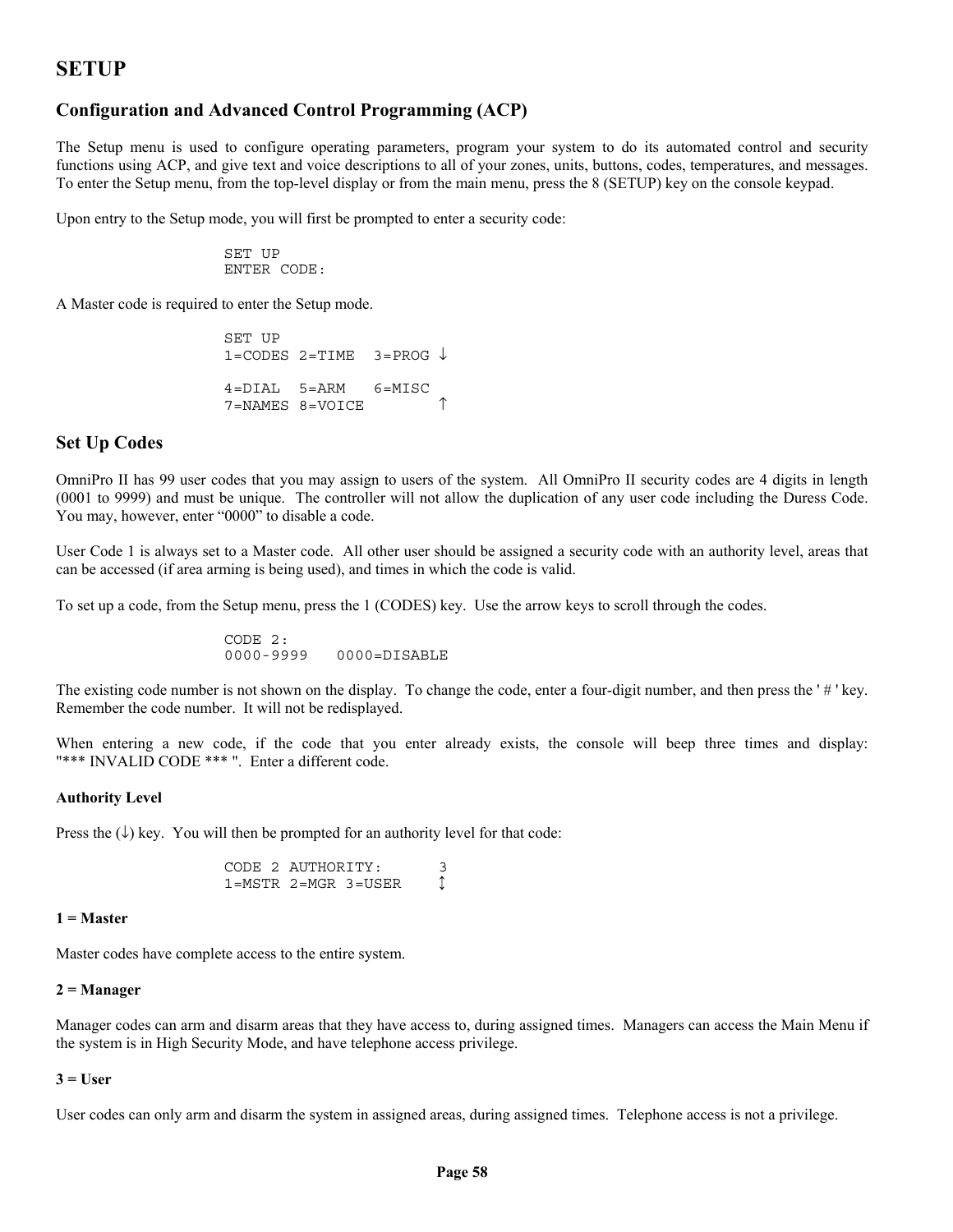#### **Access Areas**

After an authority level has been entered, you will be prompted for access areas for the user. Specify which area(s) (if part of your system) the user has access to by pressing the number for each area.

The display will show all areas that have been enabled for that user. After the area(s) is/are selected, press the '#' key.

 CODE 2 AREAS:  $1 2 0 = CLR$ 

You can specify the access (on/off) times for the code; this is, the time periods during which the code is valid.

 CODE 2 ON TIME: 8:00 AM MTWTF-- #=CHNG¦ CODE 2 OFF TIME 5:00 PM MTWTF-- #=CHNG¦

The times and days are changed by pressing the '#' key. Choose the 1 (TIME) key to change the On or Off times. You will be prompted to enter the new time. AM/PM must be specified for the time if the AM/PM format is being used, otherwise the entered time should be 13:00-23:59. Each item defaults to its current value. Press the up arrow key to select Sunrise and press the down arrow key to select Sunset.

> CODE 2(ON/OFF)TIME: 1=TIME 2=DAYS TIME: 8:00 AM HHMM ↑=RISE/AM ↓=SET/PM

To change days, press the '#' key, then press the 2 (DAYS) key. You will be prompted to enter the day(s) that the code will be valid. Press 1-7 for Monday - Sunday, 0 for Never, 8 for Weekdays, and 9 for Weekends.

> DAY(S): MTWTFSS 1-7=MON-SUN 0=NEVER

### **Duress Code**

If you are forced to disarm the system against your will by an intruder, disarm it as you normally would, but use the Duress Code instead of your normal code. The system will disarm normally. No sirens will sound, no lights will flash, but the OmniPro II will perform a silent dial out and say that this is a silent alarm.

To stop a silent dial out, turn your security system off by pressing OFF, then your code.

 DURESS CODE: 0000-9999 0000=DISABLE↑

## **Set Up Time**

To set up time and date, from the Setup menu, press the 2 (TIME) key.

 TIME: HHMM  $\uparrow$ =AM  $\downarrow$ =PM

You will be prompted to enter the new time and date. AM/PM must be specified for the time if that format is being used, otherwise the entered time should be 13:00-23:59.

Next, you are then prompted with a question that asks if Daylight Savings Time is currently being observed:

 DAYLIGHT SAVINGS TIME?  $0=NO$   $1=YES$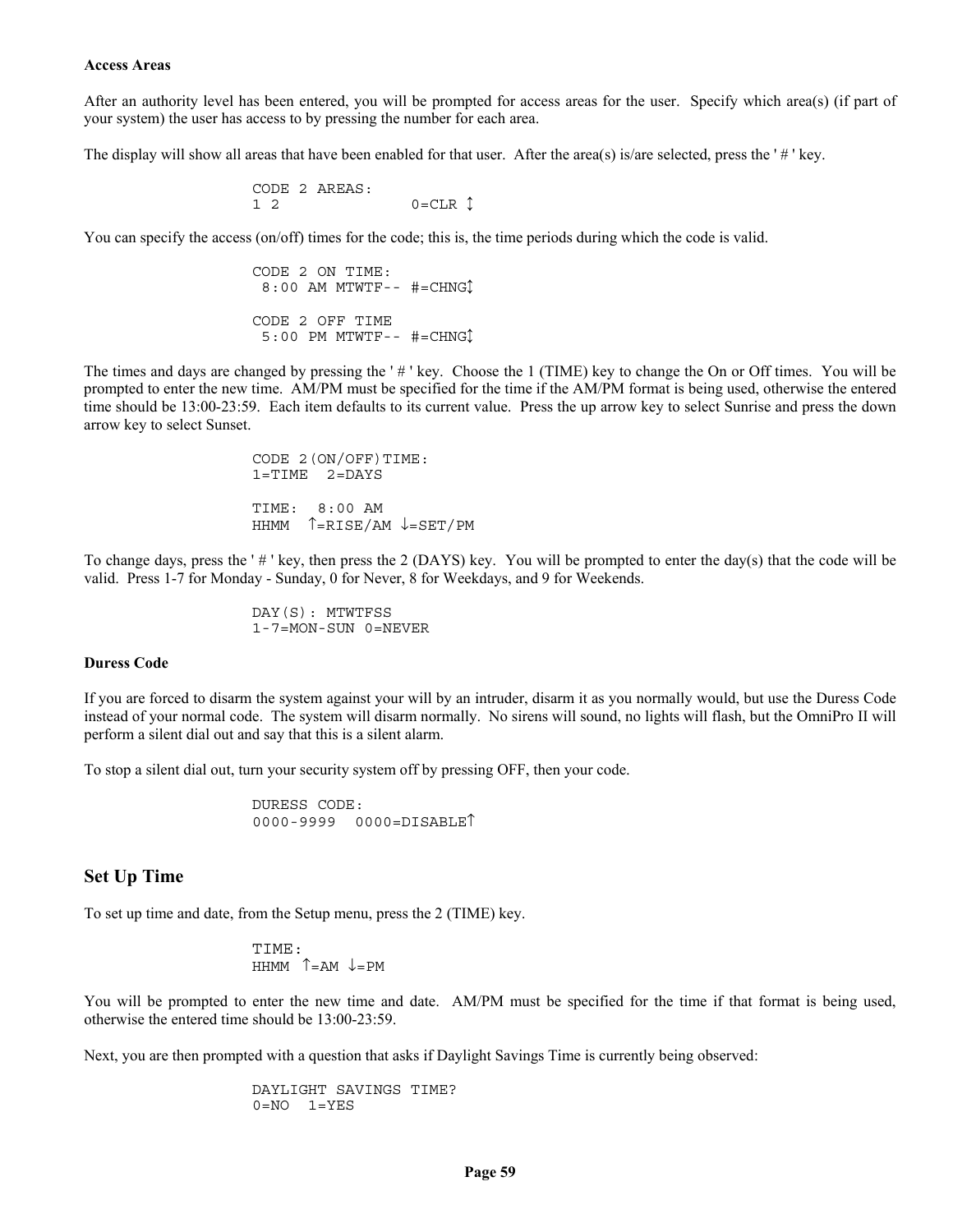If Daylight Savings Time is currently being observed (between spring and fall), set this item to "Yes". If Daylight Savings Time is not currently being observed (between fall and spring) or is not observed in your geographic location, set this item to "No". This item is used to correctly calculate the times for sunrise and sunset.

You are only asked this question when you set the time. Once the time is set, OmniPro II will automatically adjust the "time of day" each time daylight savings time begins and ends.

Finally, you are prompted to enter the current date:

 ENTER DATE: MMDDYY

Enter the current date. If the current date is February 8, 2006, enter it as "0 2 0 8 0 6".

## **Advanced Control Programming (ACP)**

Your OmniPro II can be programmed to do automated control and security functions on a time schedule or in response to an event occurring in the system. You may program the following items:

- Unit Numbers: On, Off, On for time, Off for time, Dim, Brighten, Dim for time, Brighten for time, Level, and Scene
- Settings for HAI Communicating Thermostats
- PESM control: On, Off, On for time, Off for time, and Heat and Cool setback temperatures
- Temperatures: Low and High temperatures
- All lights On, All Off
- Security modes Off, Day, Night, Away, Vacation, Day(Instant), and Night(Delay) and bypass and restore zones
- Buttons (Events)
- Messages: Show, Log, Clear, Say, Phone, and Send

The OmniPro II executes programs:

- Once at a certain time on a certain date (One-Time Program)
- On a certain date every year (Yearly Program)
- Repeatedly (Repeating Programs)
- In response to an event (Button Programs)

You can also specify 2 conditions in each program, so that they only run under certain circumstances.

Every line of programming in the OmniPro II controller consists of three pieces. Each line **must** have at least an event (when) and a result (command). The "&IF" statement (condition) is optional in all programming lines.

The program may specify up to 2 conditions that must be true for the program to execute. When programming from the console, only 1 condition can be selected. If 2 conditions must be specified for a single program line, it must be entered using the PC Access Software.

Each program can be set up to execute at a certain time of day or on the occurrence of a particular event in the system. When this time or event occurs, the programmed action will be taken if, and only if, the specified condition(s) is also true at that time.

The Program menu allows you to add, review, change, and delete automation programs. To enter the Program menu, from the Setup menu, press the 3 (PROG) key.

> SET UP PROGRAMS 1=ADD 2=SHOW 3=DELETE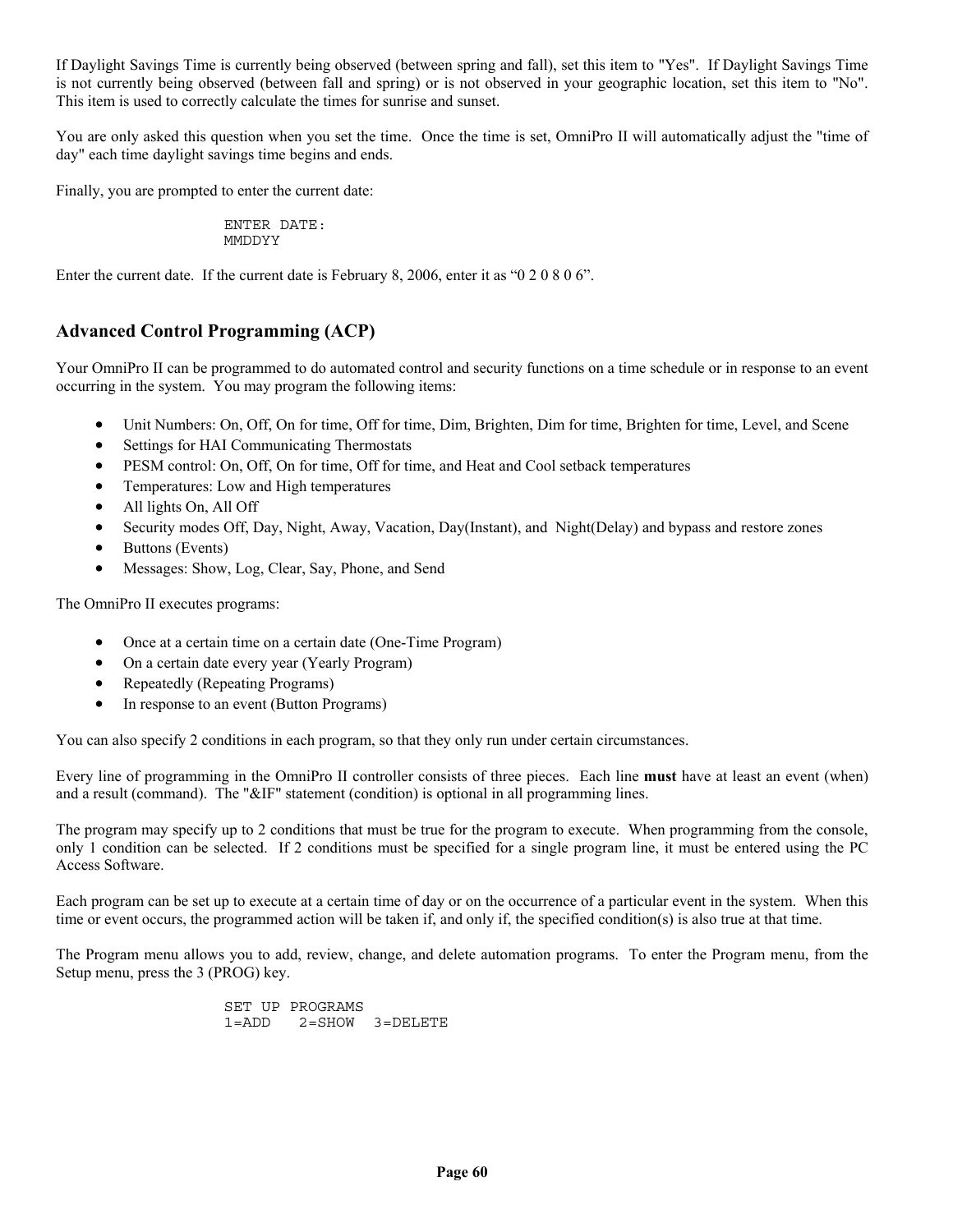### **1 = Add Programs**

The 1 (ADD) key is used to add new automation programs to the system. When you press the 1 (ADD) key, the *Edit Program* menu is displayed which allows the various parts of a program to be specified - **See** *Edit Program*. You may edit each part of the program as specified under *Edit Program*. Press the ' # ' key at the *Edit Program* menu to show the newly entered program. Press the '#' key again to save the program, or press the '\*' key to return to the *Edit Program* menu to cancel entry of the new program and return to the Set Up Programs menu.

Once the new program is entered, the display will return to the Set Up Programs menu.

#### **2 = Show Programs**

The 2 (SHOW) key is used to review, edit, and delete existing programs. From the Set Up Program menu, press the 2 (SHOW) key. The display prompts you to specify which program to be reviewed.

|  | $1 = CTRL$ $2 = SEC$ $3 = BTTN$ |                                   |
|--|---------------------------------|-----------------------------------|
|  |                                 | $4 = ALL$ $5 = TEMP$ $\# = EVERY$ |

| Menu $1 -$ | Programs for a particular control unit number |
|------------|-----------------------------------------------|
| Menu $2 -$ | All Security related programs                 |
| Menu $3 -$ | Programs for a particular macro button        |
| Menu $4 -$ | Programs for All On/Off functions             |
| Menu $5 -$ | Programs for a particular Temperature zone    |
| Menu $# -$ | Displays every program                        |

Selecting the 1 (CTRL) or 5 (TEMP) key will prompt you to specify the desired unit or temperature zone. These can be specified by entering the number, followed by the '#' key or by using the arrow keys to scroll through a list of items.

> UNIT: ENTER UNIT  $\downarrow$  TEMPERATURE ZONE ENTER TEMPERATURE ZONE ↓

Selecting the 3 (BTTN) key will prompt you to specify the desired button number. These can be specified by entering the number, followed by the '#' key or by using the arrow keys to scroll through a list of items.

> BUTTON: ENTER BUTTON  $#=MENU \downarrow$

Pressing the '#' key first will bring up a menu of event button types to select from:

 BUTTON TYPE  $1=$ CTRL  $2=$ SEC  $3=$ ZONE  $\downarrow$  4=ALL 5=ALARM 6=X-10  $7 = MISC$  ↑

If there are no programs for the specified item, the console will beep three times and will display:

\*\*\* NO PROGRAMS \*\*\*

Otherwise, a help screen is displayed:

```
 Press # to delete or
 edit displayed program.↓
```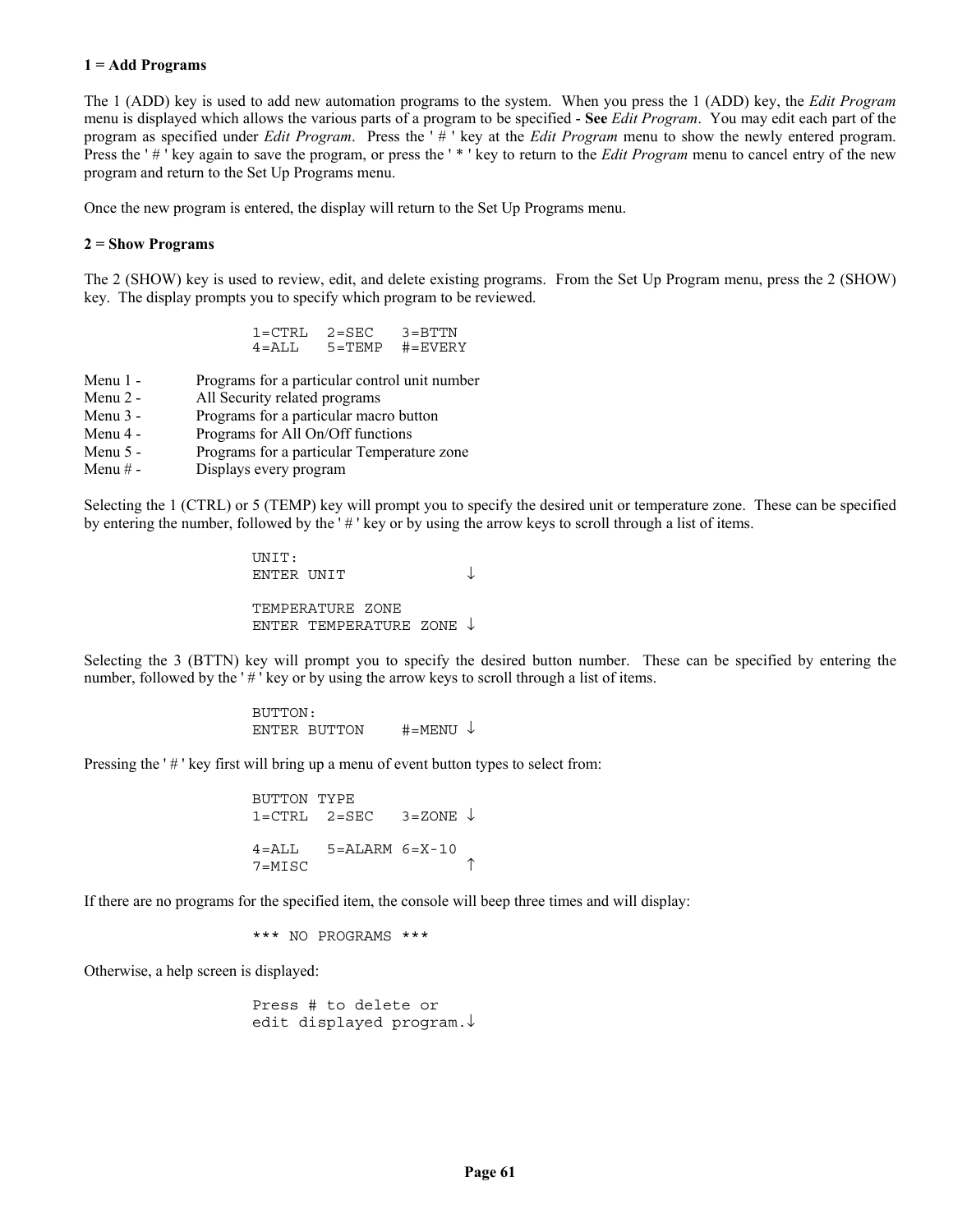The first program is displayed once the down arrow is pressed. The top line displays the time or button/event that activates the program and any condition that must be true for the program to activate. The bottom line shows the command to execute when the program is activated.

> 10:00 PM MTWTFSS &AWAY Living Rm Lt ON 6:00 AM 10/10 &NIGHT PROGRAM DAY WHEN AWAY: ALL OFF

When 2 conditions are part of a single program, the conditions are not displayed on the console. Instead, "&MULTI" is displayed to let you know that this program line contains 2 conditions. To view or edit the program, you must use the PC Access Software.

> WHEN ZONE 1 NR: &MULTI FOYER LIGHT ON

The arrow keys are used to scroll through the programs. Pressing the '#' key while a particular program is displayed will allow that program to be edited or deleted. The display shows:

> SHOW PROGRAM 1=EDIT 2=DELETE

- ¾ Press the **1 (EDIT)** key to edit the selected program. The *Edit Program* menu is displayed which allows the various parts of the program to be changed - **See** *Edit Program*. Edit each part of the program as specified under *Edit Program*. Press the ' # ' key at the *Edit Program* menu to show the newly edited program. Press the ' # ' key again to save the program, or press the '\*' key to cancel edit of this program and return to reviewing the programs.
- ¾ Press the **2 (DELETE)** key to delete the selected program.

### **3 = Delete All Programs**

To delete All automation programs, from the Set Up Program menu, press the 3 (DELETE) key. The display will prompt you to confirm the deletion.

> DELETE ALL PROGRAMS?  $0=NO$   $1=YES$

Select 1 (YES) to delete all automation control programs in the system. Select 0 (NO) or press the '\*' key to return to the Set Up Program menu.

#### **NOTE: IF YOU CHOOSE THIS OPTION, ALL OF YOUR PROGRAMS WILL BE LOST PERMANENTLY.**

## **Edit Programs**

The *Edit Program* menu is used to specify each part of an automation program.

 EDIT PROGRAM  $1=WHEN$   $2=CMD$   $3=&COND$ 

- Selecting **1 (WHEN)** allows the time or event that activated the program to be specified.
- Selecting **2 (CMD)** allows you to specify the action to be taken when the program is executed.
- Selecting **3 (&COND)** allows a condition to be specified that must be true for the program to be executed at the specified time.

Each of these items defaults to its current setting for an existing program that is being edited, or to a default value for a new program. For each program, it is only necessary to specify the time or event and the action to be taken. It is not necessary to specify a condition on the program if the action should be taken whenever the specified time or event occurs.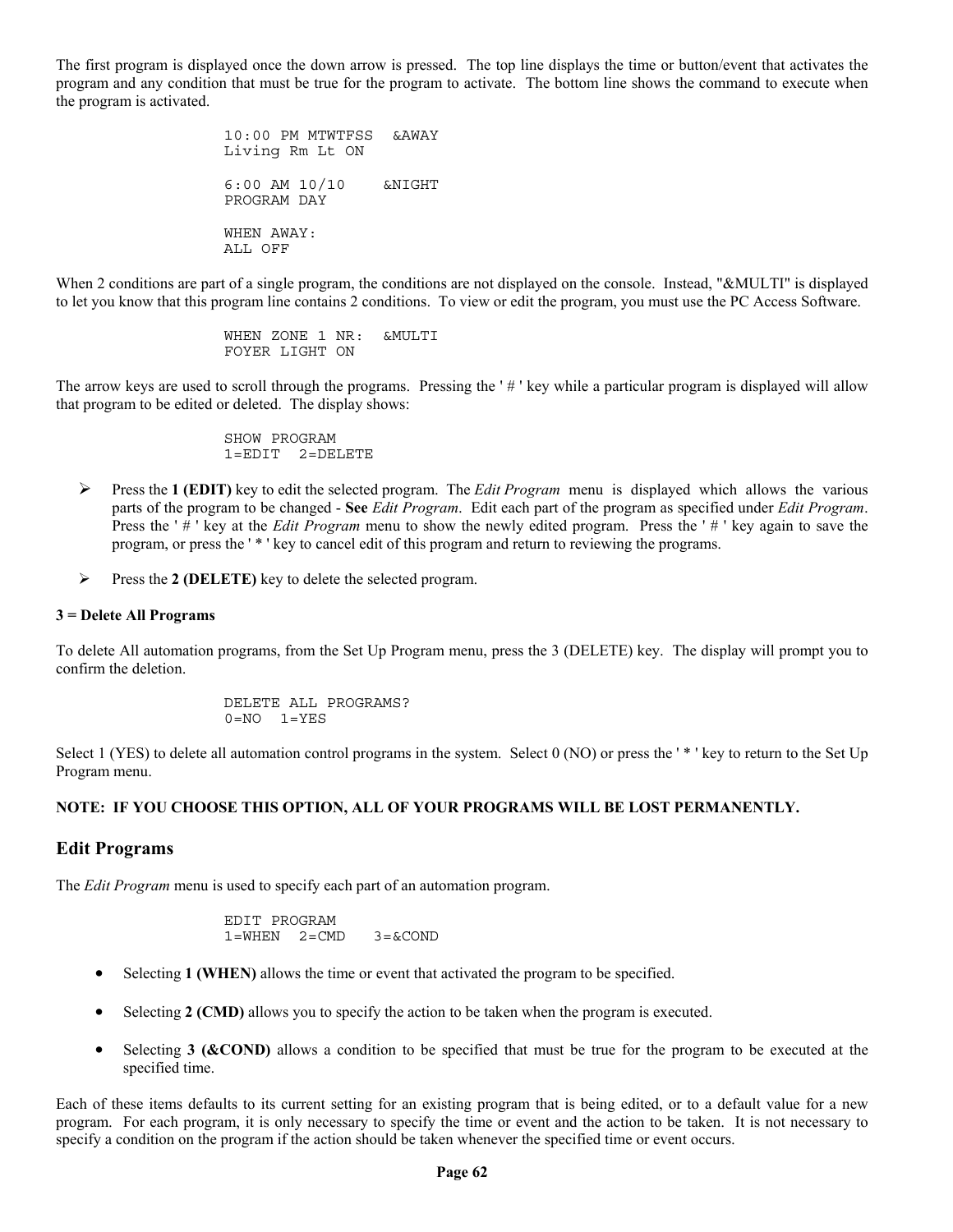## **Edit Programs When**

Selecting the 1 (WHEN) key, from the *Edit Program* menu, allows the time or button/event that activates the program to be changed. The display shows:

> EDIT WHEN 1=TIMED 2=BUTTON

#### **Times Programs**

Selecting 1 (TIMED) sets the program to be activated at a specific time of day. You are prompted to enter the time and date or days of week. The current default value is shown for each item. Press '#' to accept the default.

> 12:00 AM 5/17 1=TIME 2=DATE/DAY

Select 1 (TIME) to enter the new time. If the desired time is the time in which sunrise or sunset will occur, press the up arrow key for sunrise, or the down arrow key for sunset before entering a time.

> TIME: 12:00 AM HHMM  $\uparrow$ =RISE/AM  $\downarrow$ =SET/PM

You may also choose to have the program execute up to 120 minutes before or after the time of sunrise or sunset.

**SUNSET** 1=BEFORE 2=AFTER #=AT

If the 1(BEFORE) or 2(AFTER) key is selected, you will be prompted to select the amount of minutes:

 ENTER OFFSET: 0-120 MINUTES

When entering a time of day, AM/PM must be specified for the time if the AM/PM format is being used. Otherwise the entered time should be 13:00-23:59.

> TIME: 8:00 AM HHMM  $\uparrow$ =RISE/AM  $\downarrow$ =SET/PM

Select 2 (DATE/DAY) to enter a new date or days of week.

 DATE: 10/15 MMDD ↓=DAY

Next, specify if the program will run once (on the specified date and then be deleted) or if the program will run every year on the specified date (yearly).

> RUN PROGRAM 1=ONCE 2=YEARLY

To change days, press the down arrow (DAY) key. You will be prompted to enter the day(s) that the program will be activated. Press 1-7 for Monday - Sunday, 0 for Once, 8 for Weekdays, and 9 for Weekends, then ' # '.

> $DAY(S): M-W-F--$ 1-7=MON-SUN 0=ONCE

Press the '#' key and the display will then return to the *Edit Program* menu:

 EDIT PROGRAM 1=WHEN 2=CMD 3=&COND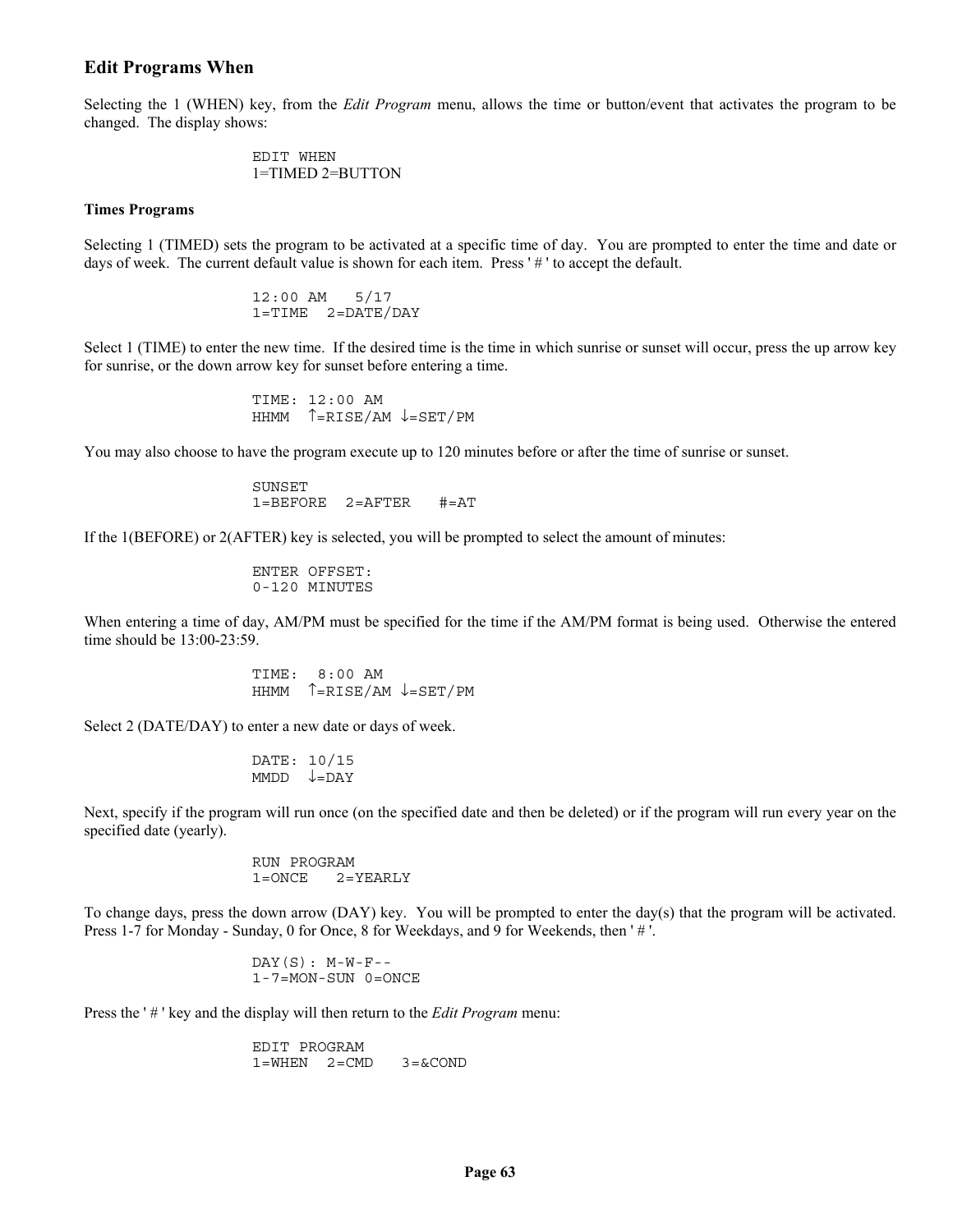## **Button and Event Programs**

Selecting 2 (BUTTON), from the "Edit When" menu, sets up a program to be activated when a macro button is executed or an event occurs. The user is prompted to specify the button/event that activates the program:

> BUTTON: ENTER BUTTON  $#=MENU \downarrow$

A specific macro button may be activated by entering the button number followed by the ' # ' key, or by using the arrow keys to scroll through a list of buttons.

To program specific event buttons (i.e. Front Door Opens, Security Armed Away, Porch Light Turns On, etc.), press the ' # ' key to bring up a menu of event button types:

> BUTTON TYPE  $1=CTRL$   $2=SEC$   $3=ZONE \downarrow$  4=ALL 5=ALARM 6=X-10 7=MISC 8=MSG 9=SWITCH ↑

After the event button is specified, the display returns to the *Edit Program* menu.

### **Control Unit / Switch Press Event Buttons**

This Event Button is activated upon the following:

- When the specified Unit is turned on or off
- When the top-rocker or bottom-rocker is pressed on a UPB, RadioRA, or ALC switch
- When a button is pressed on a UPB 6-Button or 8-Button Keypad
- When a button is pressed on a RadioRA Master Control
- When a button is pressed on a ALC 4-Button Scene Switch Module
- When a button is pressed on a CentraLite StarLite Keypad

Press the 1 (CTRL) key to select the "When Command" for a control unit event.

 UNIT: ENTER UNIT  $\downarrow$ 

The unit may be selected by entering the unit number followed by the '#' key or by using the arrow keys to scroll through a list of unit names. Select the desired unit. Next, you are prompted to specify the event that activates the program:

> WHEN Porch Light: 0=OFF 1=ON 2=SWITCH

Press the 0 (OFF) key to select when the unit turns off or press the 1 (ON) key to select when the unit turns on (this program is executed whenever the unit is turned off or on).

Press the 2 (SWITCH) key to select only when the top-rocker or bottom-rocker is pressed at a UPB, RadioRA, or ALC Switch (locally at the Switch) or when a button is pressed on a keypad.

> SWITCH: 0=OFF 1=ON 2-11=SW1-SW10

Press "0" to select only when the bottom-rocker (off) is pressed on the Switch. Press "1" to select only when the top-rocker (on) is pressed on the Switch. Press "2-9" (see the Corresponding Switch Table) to select when that button is pressed on a keypad.

Press the '#' key to enter your selection.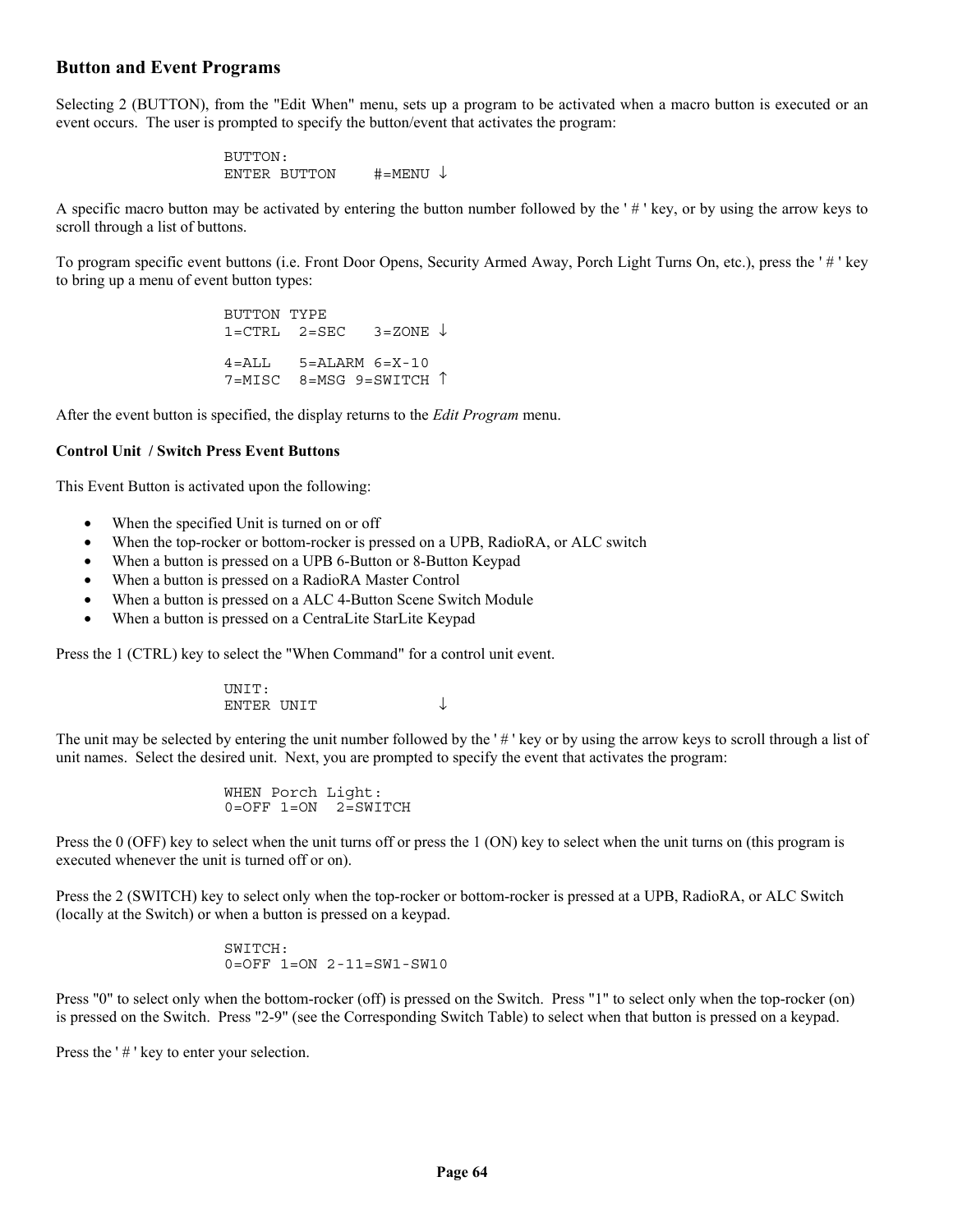# **Corresponding Switch Table**

| Switch | OmniPro II | <b>UPB 6-Button</b><br>Keypad | <b>UPB 8-Button</b><br>Keypad | <b>RadioRA</b><br><b>Master Control</b> | <b>ALC</b> 4-Button | <b>StarLite</b><br>Keypad |
|--------|------------|-------------------------------|-------------------------------|-----------------------------------------|---------------------|---------------------------|
|        |            | On Button                     | 1 or E                        |                                         |                     |                           |
|        |            | Off Button                    | $2$ or $F$                    |                                         |                     |                           |
|        |            | A                             | 3 or G                        |                                         |                     |                           |
| 4      |            | B                             | 4 or H                        |                                         |                     |                           |
|        |            |                               | $5$ or I                      |                                         |                     |                           |
|        |            |                               | 6 or J                        |                                         |                     |                           |
|        |            |                               | $7$ or K                      |                                         |                     |                           |
| 8      |            |                               | 8 or L                        |                                         |                     |                           |
|        | 10         |                               |                               |                                         |                     |                           |
| 10     |            |                               |                               | 10                                      |                     |                           |

#### **Security Mode Event Buttons**

Pressing the 2 (SEC) key allows you to select the event button that will be activated when a security mode changes:

 0=OFF 1=DAY 2=NIGHT 3=AWAY 4=VACATION ¦

After the security mode is selected, an additional menu appears which allows you to further specify the event button. For example, you would like to activate an event button when you arm the system into the 3 (AWAY) mode:

> WHEN AWAY: 1=DELAY 2=CODE 3=AREA

Any of these may be selected alone or in combination. As each item is specified, the menu is redisplayed with the updated event button description. Press the '#' key when done.

Selecting 1 (DLY) allows the user to specify whether the event button is activated at the start or end of the exit delay:

 WHEN ACTIVATED? 1=START EXIT 2=END EXIT

When you specify that the event button is activated at the start of the delay by pressing the 1 (START EXIT) key, the mode is prefixed by "A-" for "arming into".

| WHEN AWAY:  | (END OF DELAY)   |
|-------------|------------------|
| WHEN A-AWY: | (START OF DELAY) |

When the system is armed in the Day (instant) or Night (delay) mode, event buttons for the Day and Night modes are executed, respectively.

Selecting 2 (CODE) allows you to specify that the event button is activated only when a particular code is used. You will be prompted to enter the code:

> ENTER USER CODE:  $1-16$  0=ALL  $\downarrow$

You should enter the user code by entering the code number followed by the '#' key or by using the arrow keys to scroll through a list of code names.

> WHEN C1 AWAY: 1=DELAY 2=CODE 3=AREA

Selecting 3 (AREA) allows you to specify that the event button is activated only when the specified area is armed or disarmed. You will be prompted to enter the area: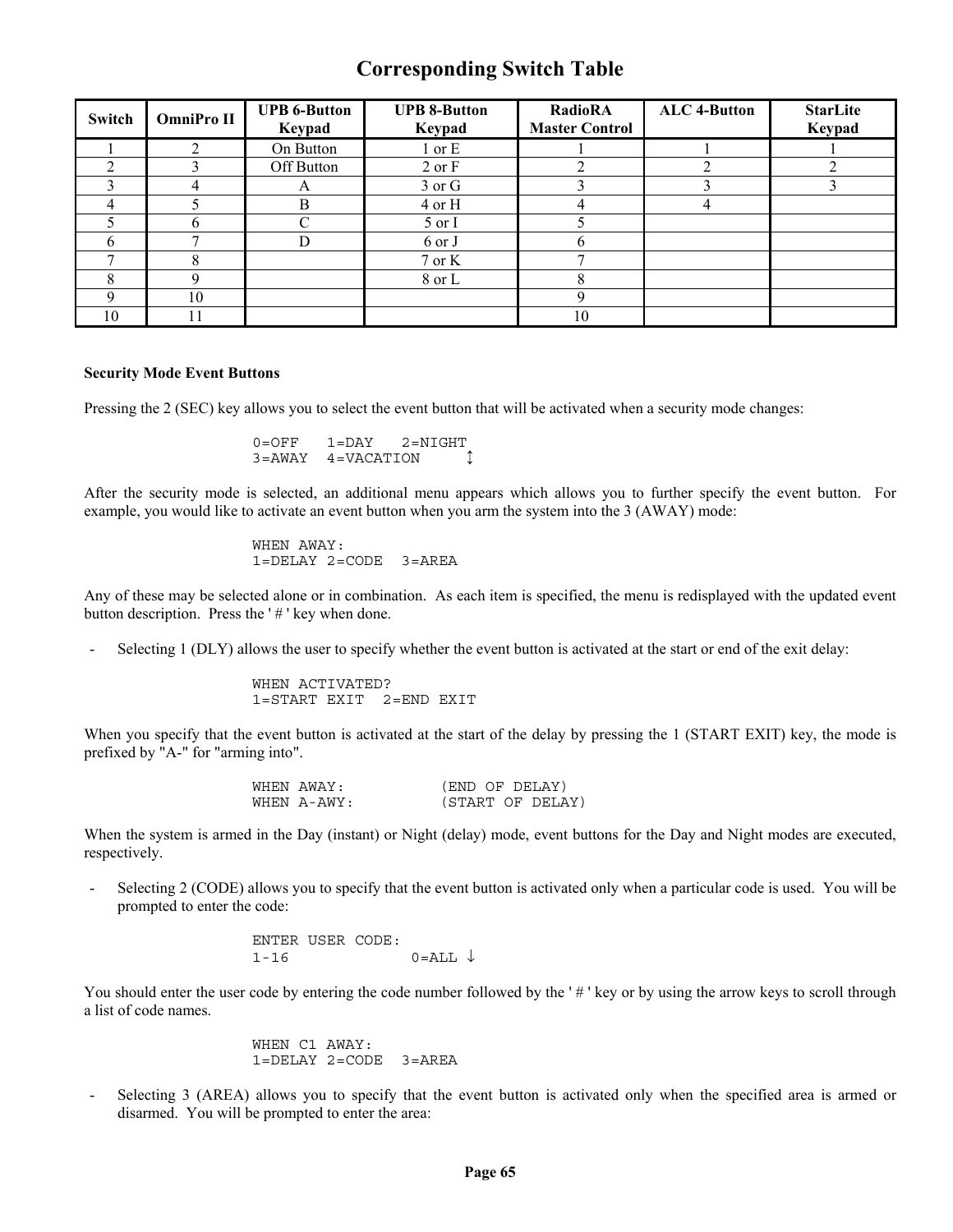AREA: ENTER AREA  $0=$ ALL  $\downarrow$ 

The area number should be entered followed by the '#' key, or the arrow keys may be used to scroll through a list of areas.

 WHEN C1 A1 AWAY: 1=DELAY 2=CODE 3=AREA

## **Zone Event Buttons**

Pressing the 3 (ZONE) key allows you to select the event button for a zone activation event. You are first prompted to enter the desired zone number:

> ZONE: ENTER ZONE ↓

The zone number should be entered followed by the '#' key, or the arrow keys may be used to scroll through a list of zones. The desired zone is then displayed and you are prompted to specify the state that activates the event button:

> WHEN Front Door:<br>0=SECURE 1=NO 1=NOT RDY

## **All On/Off Event Buttons**

Pressing the 4 (ALL) key allows you to specify an event button activated by issuing an All On or an All Off command, issuing a Leviton Scene command, or issuing a UPB Link command. You are first prompted to specify whether the event button is for All Lights On, All Off, Leviton Scene, or UPB Link:

> ALL  $0=$ OFF  $1=$ ON  $2=$ SCN  $3=$ LINK $\downarrow$

If area arming is being used, you will be prompted to specify the desired area:

 AREA: ENTER AREA  $0=$ ALL  $\downarrow$ 

If Leviton Scene is selected, you must first specify the scene number:

 ENTER SCENE: 1-256

Then select the specified command Off, On, or Set.

If UPB Link is selected, you must first specify the link number:

 ENTER LINK: 1-250

Then select the specified command Off, On, or Set.

#### **UPB Link Event Buttons**

When a program is created that uses "When Link On" as the trigger, the program will execute when a "Link Activate", "Link" Goto" (as long as the result of the Goto command is not "0"), or "Link Fade Start" (as long as the result to the Fade command is not "0") message is received.

When a program is created that uses "When Link Off" as the trigger, the program will execute when a "Link Deactivate" or "Link" Goto" (where the result of the Goto command is "0") message is received.

Using HAI PC Access Software, you can create a program that uses "When Link Fade Stop" as the trigger. When this trigger is used, the program will execute when the "Link Fade Stop" message is received.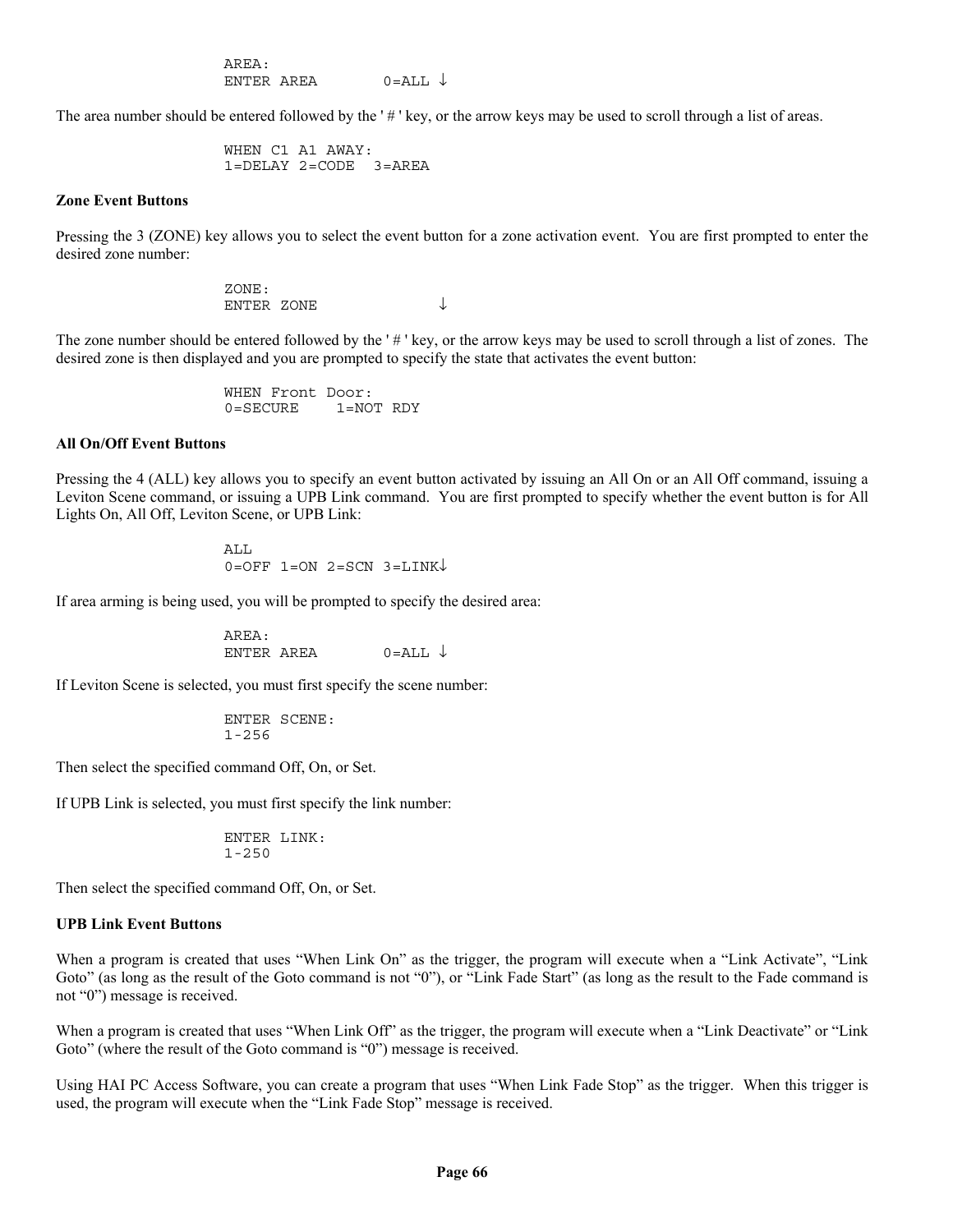#### **Alarm Event Buttons**

Pressing the 5 (ALARM) key allows you to specify an event button activated upon the occurrence of an alarm. You are first prompted to select the type of alarm:

> SELECT ALARM TYPE ANY TYPE  $\downarrow$

The arrow keys are used to select from a list of alarm types:

- ANY ALARM
- BURGLARY ALARM
- FIRE ALARM
- GAS ALARM
- AUXILIARY ALARM
- FREEZE ALARM
- WATER ALARM
- DURESS ALARM
- TEMPERATURE ALARM

Press the '#' key when the desired alarm type is shown. You are then prompted to specify the area, if area arming is being used:

$$
\begin{matrix} \text{AREA}: \\ \text{ENTER} & \text{AREA} \\ \end{matrix} \hspace{.5in} \begin{matrix} 0 = \text{ALL} \end{matrix} \downarrow
$$

T he area number should be entered followed by the '#' key, or the arrow keys may be used to scroll through a list of areas.

### **X-10 Event Buttons**

Pressing the 6 (X-10) key allows you to specify an event button activation upon receipt of an X-10 command from a source external to OmniPro II. The OmniPro II can also respond to scene changes initiated at Compose keypads and dimmers. When a scene change is initiated, OmniPro II can activate an event button program. You are first prompted to enter the X-10 house code:

$$
\begin{array}{rr}\nX-10 & \text{HOUSE } \text{CODE:} \\
1-16=A-P\n\end{array}
$$

You are then prompted to enter the X-10 unit code:

$$
\begin{array}{c} \tt X-10 \quad \tt UNIT \quad \tt CODE: \\ \tt 1-16 \qquad \qquad 0=ALL \end{array}
$$

Finally, you are prompted to specify the command that activates the event button:

WHEN X-10 A1:

\n
$$
0 = \text{OFF} \quad 1 = \text{ON} \quad 2 = \text{SCENE}
$$

After specifying the X-10 House Code and X-10 Unit Code, select 0 for Off, 1 for On, or 2 for Scene.

"Off" events will be activated whenever the selected device is turned off. "On" events will be activated whenever the selected device is turned on. "Scene" events will be activated whenever the selected device is set to the specified scene. "On" events will also be activated whenever the selected device is set to a scene other than off.

#### **Miscellaneous Event Buttons**

Pressing the 7 (MISC) key allows you to select an event button from a list of other event buttons. You are first prompted to select the event button:

> SELECT BUTTON: WHEN PHONE DEAD  $\downarrow$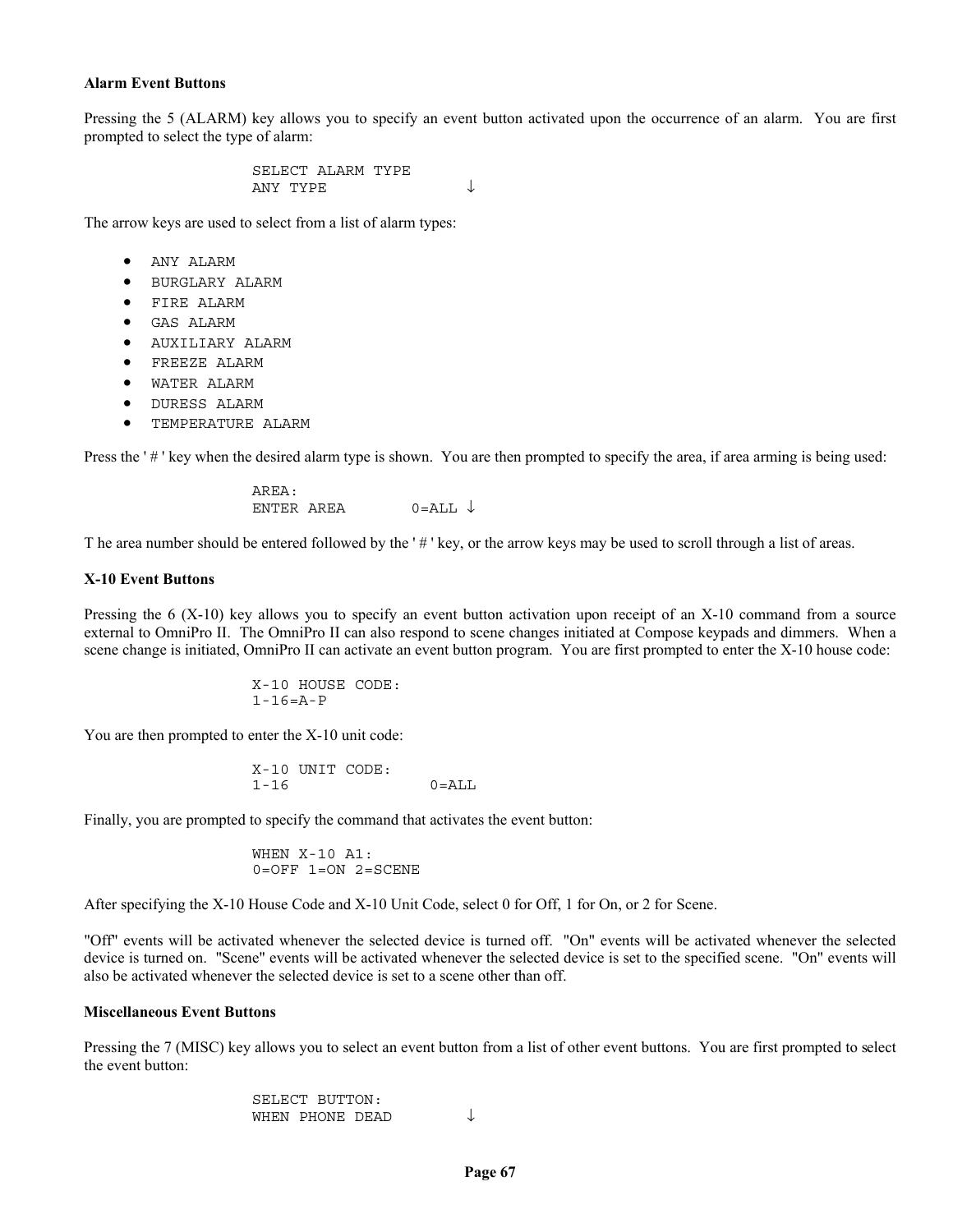The arrow keys are used to select from a list of event buttons:

- WHEN ENERGY LO
- WHEN ENERGY MID
- WHEN ENERGY HI
- WHEN ENERGY CRIT
- WHEN PHONE DEAD
- WHEN PHONE RING
- WHEN PHONE OFFHK
- WHEN PHONE ONHOOK
- WHEN AC PWR OFF
- WHEN AC PWR ON
- WHEN BATTERY LOW
- WHEN BATTERY OK
- WHEN DCM FAIL
- WHEN DCM OK
- $\bullet$  WHEN CAMERA  $(1-6)*$

\*When a camera input (1-6) is pressed on an OmniTouch with Video.

## **Message Event Buttons (Pro-Link)**

Pressing the 8 (MSG) key allows you to select an event button from a list of the 64 text messages. You are first prompted to select the message:

> MESSAGE: ENTER MESSAGE ↓

The message may be entered by entering the message number followed by the ' # ' key or by using the arrow keys to scroll through the list of messages.

Pro-Link also has the capability to monitor the serial port for incoming text messages. When a text message is received, Pro-Link searches through all 128 text messages for a matching message. If one is found, the *When Message Received* event button corresponding to the matching message is activated.

Pro-Link determines that a message has been received when:

- One or more characters have been received followed by 100 ms of silence
- One or more characters followed by a carriage return character are received
- One or more characters followed by a line feed character are received

It is not necessary to enter the terminating carriage return or line feed character as part of the message name.

## **Switch Press Event Buttons (CentraLite)**

When a button is pressed on a CentraLite keypad, the "When Switch" program is activated.

Pressing the 9 (SWITCH) key allows you to select the "When Command" for a switch pressed activated event.

You are first prompted to enter the switch number:

$$
\begin{array}{ll}\texttt{SWITCH NUMBER:} \\ 1-127 & \downarrow \end{array}
$$

Enter the switch number followed by the  $'$  # ' key.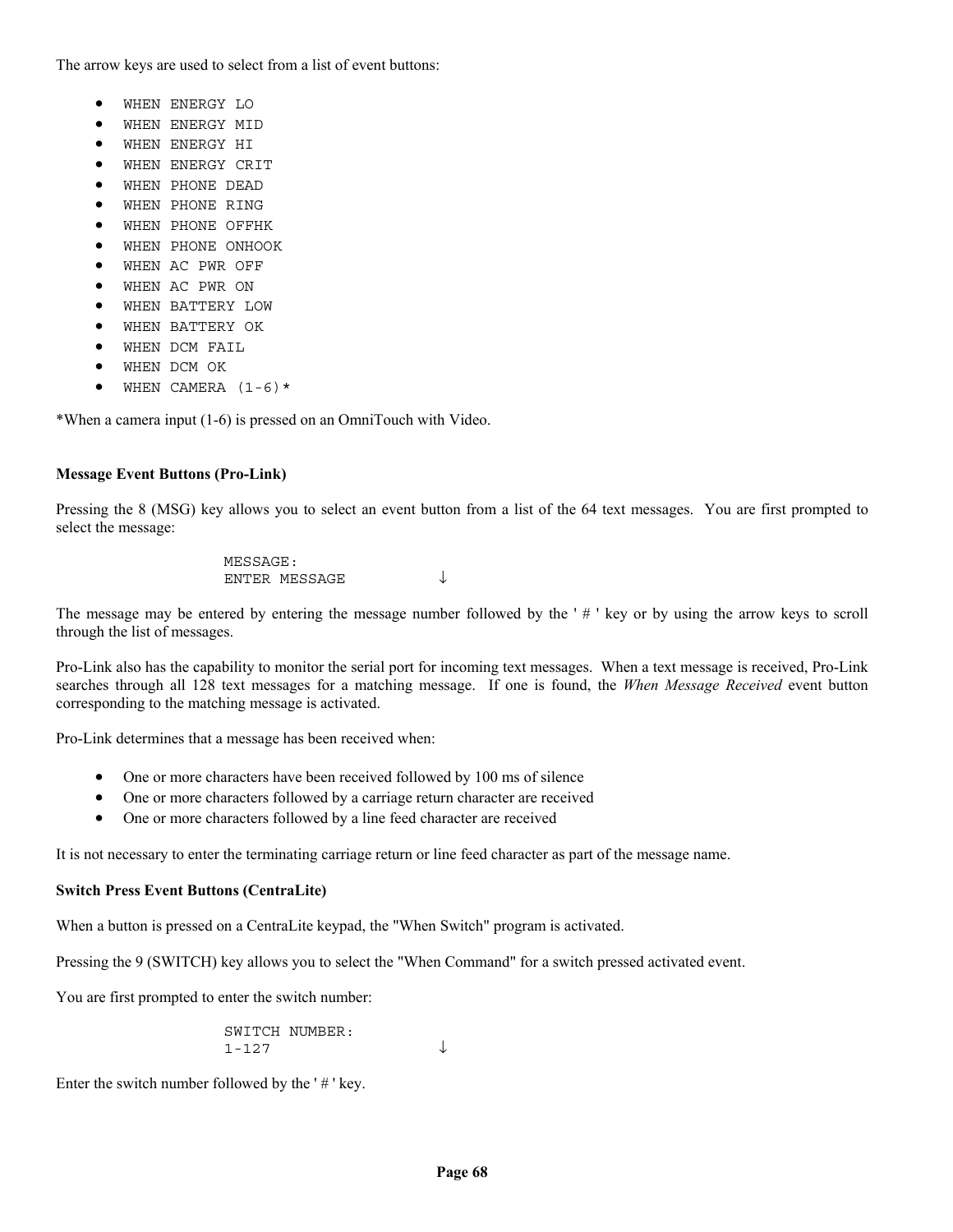# **Edit Program Command**

Selecting 2 (CMD), from the *Edit Program* menu, allows the commanded action for the program to be specified. The following menu is displayed:

```
 1=CONTROL 2=SECURITY
3 = BUTTON 4 = ALL ↓
5=TEMP 6=ENERGY 
8=MESSAGE ↑
```
After the command is specified, the display returns to the *Edit Program* menu:

#### **Program Control Commands**

Press the 1 (CONTROL) key to command lights and appliances. Specify the desired command - See *Control*.

```
 Porch Light (Unit Name) 
0=OFF 1=ON 2=DIM 3=BRT \downarrow Porch Light (Unit Name)
 4=LVL 5=RMP 9=TIM #=STA↑
```
If the selected unit is part of a House Code that is configured to use the Compose Format, the second page of the menu is modified to allow Scene commands. Consequentially, the Level and Ramp Commands are removed from the menu.

> Entry Lights (Unit Name)  $4 = SCN$  9=TIM  $# = STA$ <sup>↑</sup>

If the selected unit is not capable of dim and bright commands, only a single menu is shown.

 Porch Light (Unit Name) 0=OFF 1=ON 9=TIM #=STA

If the selected unit is UPB, press 6 (LED) to control an LED on a UPB Keypad.

On the 6-Button Keypad: LED 1 is behind the "On" button, LED 2 is behind the "Off" button, and LED 3-6 is behind the A-D buttons, respectively. On the 8-button Keypad: LED 1-8 is behind the 1-8 buttons, respectively. For example:

> WHEN U1 SW 3: UNIT 1 LED 3 ON

This program illuminates the "A" button (on a 6-Button Keypad) when the "A" button on that keypad controller is pressed. This program can also be used to illuminate the "3" button (on an 8-Button Keypad) when the "3" button is pressed.

If the selected unit is UPB, the # (STA) key is used to request the status form the specified UPB device.

 WHEN LINK 1 ON: Porch Light STATUS

When "Link 1 On" is received on the UPB network, OmniPro II sends a status request message to the UPB Wall Switch (named Porch Light) to acquire its current status.

This "Status Request" program is particularly beneficial to keep the current state of UPB devices that are altered by a "lighting scene" (Link On or Link Off) command. When the Link On or Link Off command is transmitted by a 6-Button or 8-Button Keypad Controller, each device that has that Link pre-configured will respond to its preset levels. At this point, OmniPro II no longer knows the exact state of the units that responded to the specified Link command until the switch is pressed locally, the controller sends a command message to the device, or a Status Request message is issued to the device.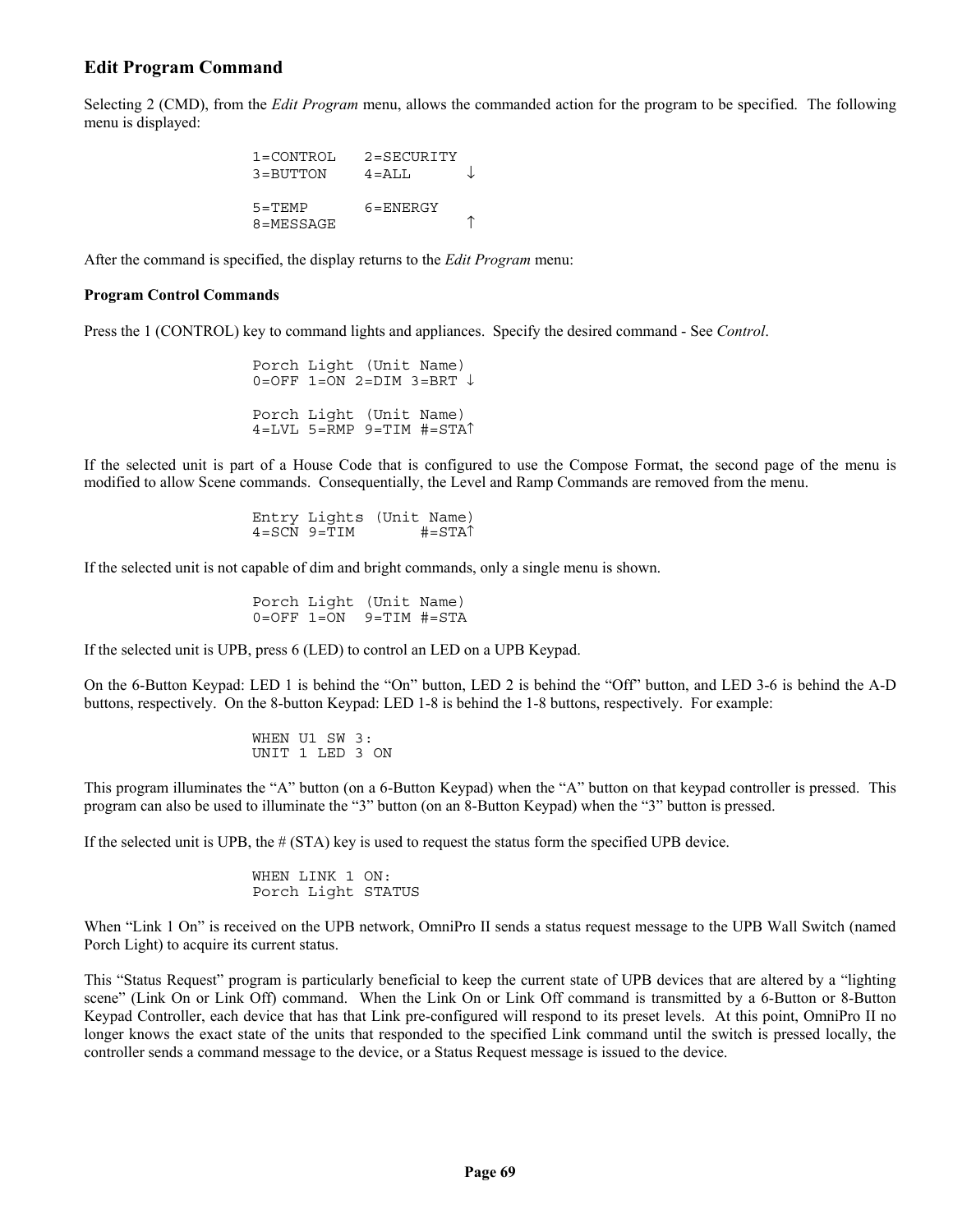## **Unit Toggle Command**

Using HAI PC Access Software, you can create programs to toggle any unit (1-511) from its current state to the opposite state. When the program is executed, the unit will toggle to Off if the unit is currently in a non-off state (On, On for time, Level 1-100, Scene A-L, Dimmed Steps, Dimmed for time, Brightened Steps, or Brightened for time). When the program is executed, the unit will toggle to On if the unit is currently Off.

Note: If a unit is currently timed (On for time, Dimmed for time, Brightened for time, or Off for time), when the toggle program is executed, the unit will toggle to the opposite state and will defeat the timer.

This programming feature will simplify programming when using a button on a UPB, Compose, ALC, or RadioRA keypad to toggle a light on and off with the push of a single button. For example:

WHEN FRONT FOYER SW1 PRESSED: FRONT FOYER TOGGLE

#### **UPB Blink Command**

Using HAI PC Access Software, you can create programs to blink any UPB device. If you are using HLC, you can not blink an HLC room (i.e. the 1<sup>st</sup> or 9<sup>th</sup> unit in an HLC house code); you can however blink all of the devices within the HLC room, individually.

When setting up the blink program, you will be asked to select one of four blink rates (0.25sec, 0.5sec, 1sec, or 2sec). When the program is executed, the unit will begin blinking either indefinitely or for a specified period of time. If timed, the unit will return to its previous state once the timer has expired.

Note: If a unit is currently timed (On for time, Dimmed for time, Brightened for time, or Off for time), when the blink program is executed, the unit will begin blinking and the previous timer is disabled.

This programming feature will simplify programming when attempting to have a unit blink for a certain event such as an alarm. For example:

WHEN ANY ALARM: HALLWAY LIGHT BLINK (1.00SEC) FOR 5 MINUTES

#### **Timed Level Command**

Using HAI PC Access Software, you can create programs to set the light level for a specified time. For example, when the Front Door opens and it is dark outside, you can have the Foyer Light illuminate at 50% for 5 minutes with a single program line.

WHEN FRONT DOOR NOT READY &IF DARK: FOYER LIGHT TO 50% FOR 5 MINUTES

At the end of the timer duration, the light will return to its previous state. For example if the light level of the Foyer Light was at 25% prior to the Front Door opening, the light level will return to 25% five minutes after the door opens.

#### **Program Security Commands**

Press the 2 (SECURITY) key to arm and disarm the security system, or to bypass and restore an individual zone. The following menu is displayed:

> 0=OFF 1=DAY 2=NIGHT  $3 = AMAY$   $4 = VACATION$  ↓ 5=DAY INST 6=NIGHT DLY 8=BYPASS 9=RESTORE

Select (0-6) to arm the system into the desired mode or select the 8 key to Bypass and the 9 key to Restore a security zone. If area arming is being used, the display will then prompt you for the area to be armed:

> AREA ENTER AREA  $0=$ ALL  $\downarrow$

Enter the area number followed by the '#' key, or use the arrow keys to scroll through a list of areas. Press the '#' key first to specify all areas.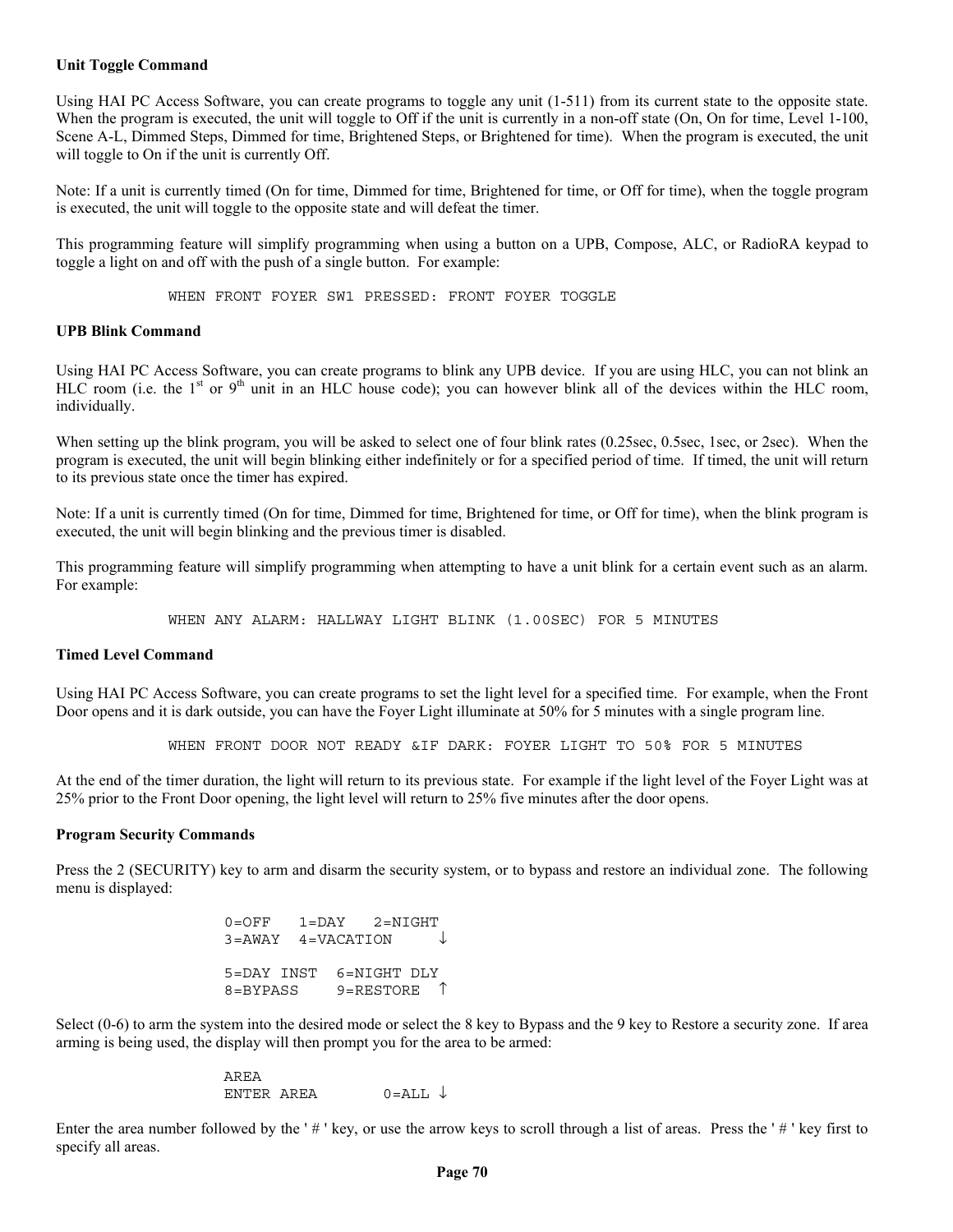#### **Program Button Commands**

Select the 3 (BUTTON) key to program a macro button. Specify the macro button to be executed - **See** *Button Programs*.

 BUTTON: ENTER BUTTON  $#=MENU \downarrow$ 

#### **Program All On / All Off Commands**

Select the 4 (ALL) key to program All Lights On and All Units Off commands. It is also used to program Leviton Scenes, UPB Link, RadioRA Phantom Button, or CentraLite Scene.

 ALL  $0=$ OFF 1=ON 2=SCN 3=LINK $\downarrow$  ALL  $4 = PHANTOM 5 = CENTIT 7$ 

If area arming is being used, the display will then prompt you for the area to control. Enter the area number followed by the '#' key, or use the arrow keys to scroll through a list of areas. Press the '#' key first to specify all areas.

#### **Program Video Commands**

Using HAI PC Access Software, you can create programs to display a camera automatically on an OmniTouch with Video touchscreen when an event occurs.

You can specify which camera and which touchscreen(s) will display the video when the event takes place. When the event takes place, it switches each of the specified touchscreens to full screen video.

#### **Program Temperature Commands**

Select the 5 (TEMP) key to control HAI Communicating Thermostats, energy saver modules, and temperature sensors. Specify the desired command - **See** *Temperature.* 

> TEMPERATURE: ENTER TEMP ZONE  $0=$ ALL  $\downarrow$

#### **Raise or Lower Temperature Command**

Using HAI PC Access Software, you can create programs to raise or lower temperatures by a specified number of degrees (between 1-45 degrees Fahrenheit or 0.5 – 25.0 degrees Celsius). When using this command, specify either raise or lower the heat or cool temperature setpoint and number of degrees.

This feature will allow you to raise or lower the temperature from its current (comfortable) setting when you change the security mode (e.g. you leave the house) and have it return to that temperature when you return home.

> WHEN AWAY: DOWNSTAIRS RAISE COOL SETPOINT 5 WHEN OFF: DOWNSTAIRS LOWER COOL SETPOINT 5

#### **Program Energy Cost**

Select the 6 (ENERGY) key to command the energy cost rate. Specify the desired energy cost rate:

ENERGY COST: 0=LO 1=MID 2=HI 3=CRIT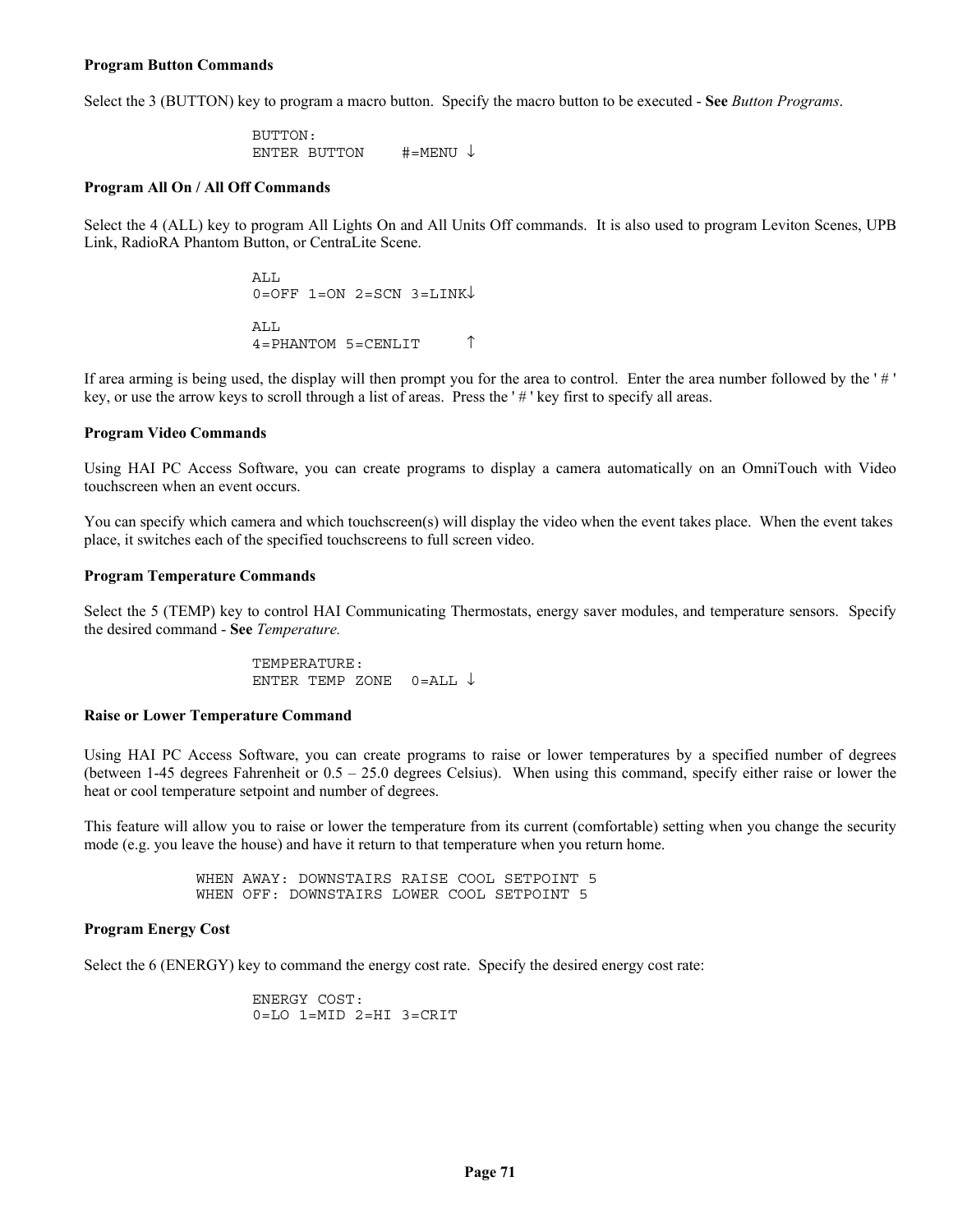#### **Program Message Commands**

Select the 8 (MESSAGE) key to show, log, clear, say, phone, or send a message. Specify the desired command - **See** *Message.*

```
 MESSAGE
           1 =SHOW 2 =LOG 3 =CLEAR↓
            4=SAY 5=PHONE 6=SEND
\uparrow
```
The 1 (SHOW) key allows you to display the selected text message(s) on the console's top-level display. This can be a helpful reminder of special events and occasions.

The 2 (LOG) key allows you to store the selected text message(s) in the Event Log. This can be a helpful to keep track of the times and dates of events and occurrences.

The 3 (CLEAR) key allows you to clear the selected text message, or all text messages from the console's display.

The 4 (SAY) key allows the controller to say the selected voice message over a speaker. This voice message can be an audible reminder of special events and occasions (i.e. "Front Door Open" when the front door is opened).

The 5 (PHONE) key allows the controller to call the selected phone number and say the selected voice message.

The 4 (SEND) key allows you to send any a text messages through the Pro-Link serial port.

#### **Display Message without Beeping / Without Beeping or Flashing the LED**

Using HAI PC Access Software, when creating programs to display a message on a console or touchscreen, you can specify if the message will be displayed "With Beep" (the console will beep 5 times), "No Beep" (the console will not beep, but the LED will flash), or "No Beep or LED" (the message will be displayed on the console but the console will not beep or flash the LED).

When a message is displayed and "No Beep" is selected, the LED on the console will continue to flash until you acknowledge it by pressing "\*" key. Furthermore, on a touchscreen, the message will be displayed in the center of the screen until you acknowledge it by pressing the "OK" button.

When a message is displayed and "No Beep or LED" is selected, the message will simply be displayed on the status line of the console or touchscreen; no audible or visual indication is given.

SUNSET M--T---: SHOW TRASH NIGHT NO BEEP OR LED

#### **Beep Command**

Using HAI PC Access Software, you can create programs to beep a console (or touchscreen) or all consoles (or touchscreens).

You can program the console(s) to beep once per second indefinitely, to turn off a previous "beeper on" command, or a single beep 1-5 times.

WHEN POOL DOOR NOT READY: ALL CONSOLES BEEP 5

#### **Enable or Disable Beeper Programmatically**

Using HAI PC Access Software, you can create programs to either enable or disable the console or touchscreen beeper; individually or all devices. When the beeper is disabled, no audible beeps are emitted from the device, except for alarm conditions. All other beeps (i.e. entry and perimeter chimes, audible exit delay, entry pre-alarm, error beeps, confirmation beeps, trouble beeps, etc.) will not be emitted from the respective console or touchscreen.

This may be used to disable the beeper in a bedroom at night.

WHEN NIGHT: CONSOLE 5 DISABLE BEEPS WHEN OFF: CONSOLE 5 ENABLE BEEPS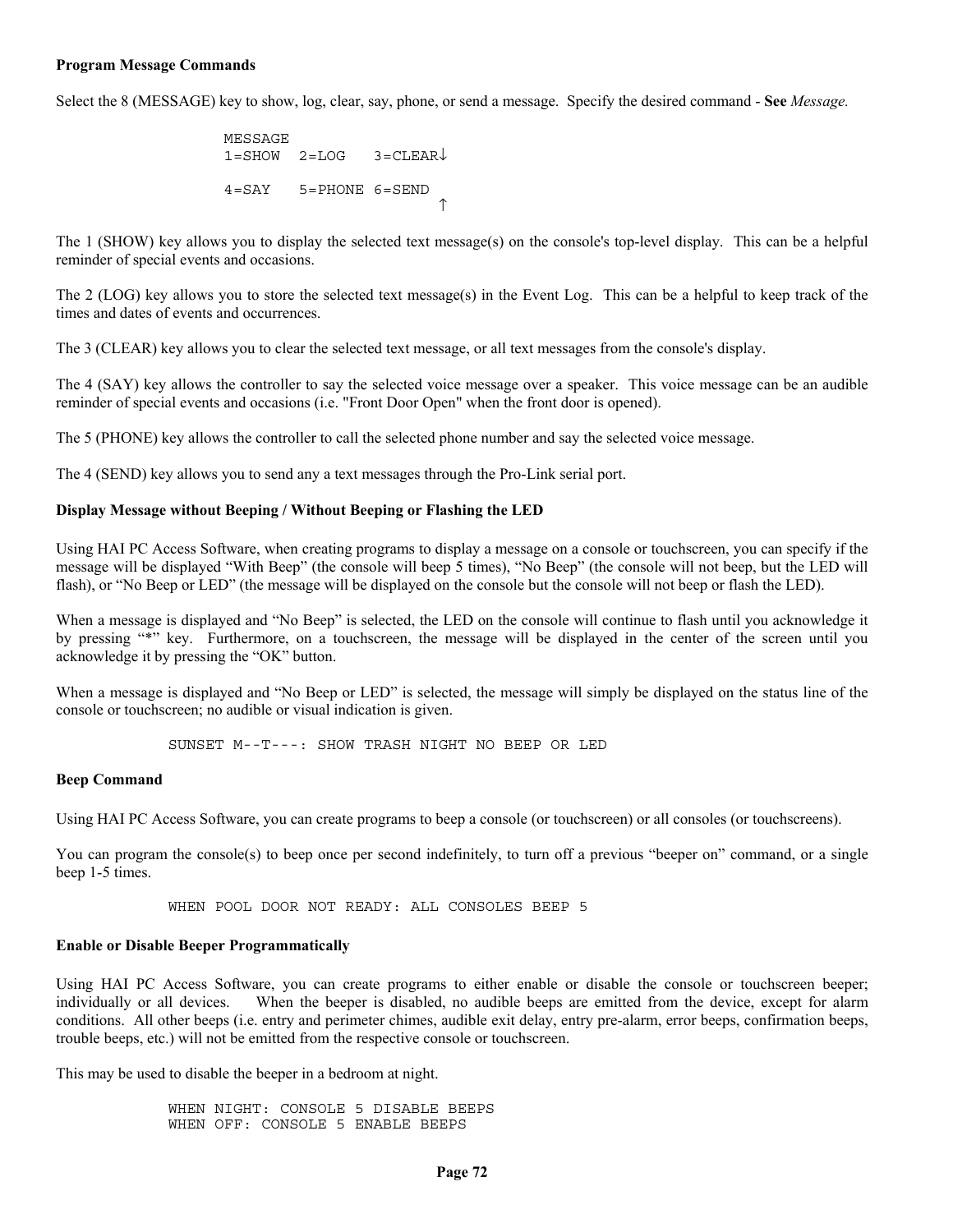# **Edit Program Condition**

Selecting the 3 (&COND) key, from the *Edit Program* menu, allows the condition for the program to be specified. The condition is optional in all program lines. This condition must be true when the program time or event occurs for the program to executed.

**Note:** Two (2) conditions can be specified in each program line; however, when programming from the console, only 1 condition can be selected. If 2 conditions must be specified for a single program line, it must be entered using the PC Access Software. When 2 conditions are part of a single program, the conditions are not displayed on the console. Instead, "&MULTI" is displayed to let you know that this program line contains 2 conditions. To view or edit the program, you must use the PC Access Software.

The following menu is displayed:

 SELECT CONDITION  $1=CTRL$   $2=SEC$   $3=ZONE \downarrow$  $9 = TIME$   $\qquad$   $\qquad$   $\qquad$   $\qquad$   $\qquad$   $\qquad$   $\qquad$   $\qquad$   $\qquad$   $\qquad$   $\qquad$   $\qquad$   $\qquad$   $\qquad$   $\qquad$   $\qquad$   $\qquad$   $\qquad$   $\qquad$   $\qquad$   $\qquad$   $\qquad$   $\qquad$   $\qquad$   $\qquad$   $\qquad$   $\qquad$   $\qquad$   $\qquad$   $\qquad$   $\qquad$   $\qquad$   $\qquad$   $\qquad$   $\qquad$   $\qquad$  $\uparrow$ 

After the condition is specified, the display returns to the *Edit Program* menu.

### **Program Control Conditions**

Press the 1 (CTRL) key to specify that the program should only execute if a specified control unit is either On or Off.

The display prompts for the unit number:

 UNIT: ENTER UNIT  $\downarrow$ 

Enter the unit number followed by the '#' key, or use the arrow keys to select the unit.

The unit is displayed and the display prompts for the state of the unit:

 IF Porch Light:  $0=$ OFF  $1=$ ON

### **Program Security Mode Conditions**

Press the 2 (SEC) key to specify that the program should only execute if the security system is armed in a particular mode. Select the security mode from the following menu:

> 0=OFF 1=DAY 2=NIT 3=AWY 4=VAC 5=DYI 6=NTD

Next, select whether the system is considered in the specified mode during the exit delay:

$$
\begin{array}{cl}\texttt{INCLUDE} & \texttt{EXIT} & \texttt{DELAY?}\\ \texttt{0=NO} & \texttt{1=YES} \end{array}
$$

If area arming is being used, the display will then prompt you to specify the area.

#### **Program Zone Conditions**

Select the 3 (ZONE) key to specify that the program should only execute if a specified security zone is either **Secure** or **Not Ready**. The display prompts you for the zone number:

> ZONE: ENTER ZONE  $\downarrow$

Enter the zone number followed by the '#' key, or use the arrow keys to select the zone.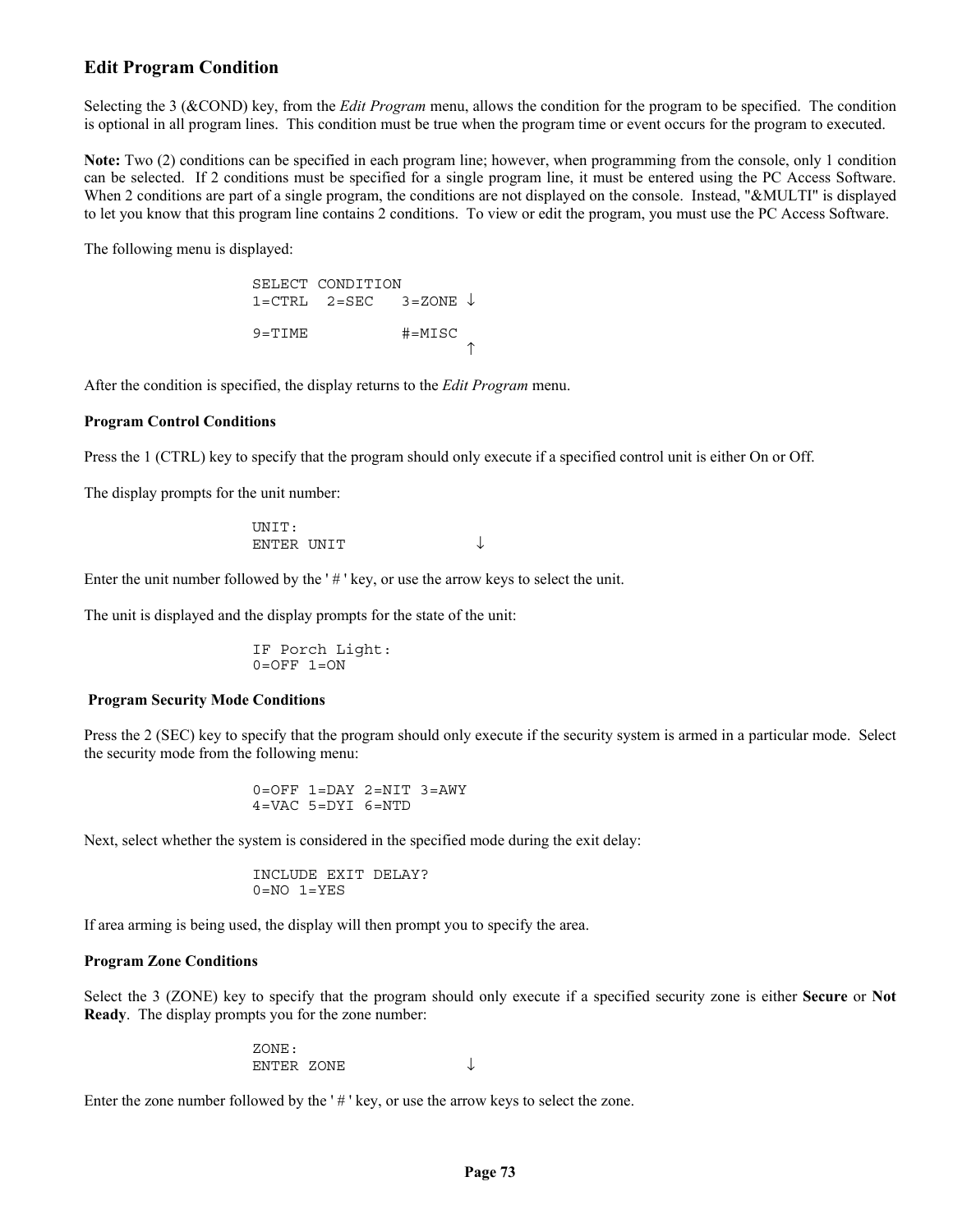The zone will be displayed and you will be prompted for the state of the zone:

 IF Front Door: 0=SECURE 1=NOT RDY

## **Program Time Clock Conditions**

Select the 9 (TIME) key to specify that the program should only execute if a specified Time Clock is either On or Off. The display prompts you for the Time Clock number:

> ENTER TIME CLOCK: 1-3

Enter the Time Clock number followed by the '#' key.

Next, specify the state of the time clock:

 IF TIME CLOCK 1: 0=OFF 1=ON

## **Program Other Conditions**

Select the # (OTHER) key to select a condition from a list of other conditions.

 SELECT CONDITION: NONE  $\downarrow$ 

Choose "NONE" when editing a program and choose not to conditionalize the program.

 SELECT CONDITION: NEVER  $\updownarrow$ 

Choose "NEVER" if you wish to temporarily deactivate a program without deleting it.

Other conditions include:

- IF LIGHT
- IF DARK
- IF ENERGY LO
- IF ENERGY MID
- IF ENERGY HI
- IF ENERGY CRIT
- IF PHONE DEAD
- IF PHONE RING
- IF PHONE OFFHK
- IF PHONE ONHOOK
- IF AC PWR OFF
- IF AC PWR ON
- IF BATTERY LOW
- IF BATTERY OK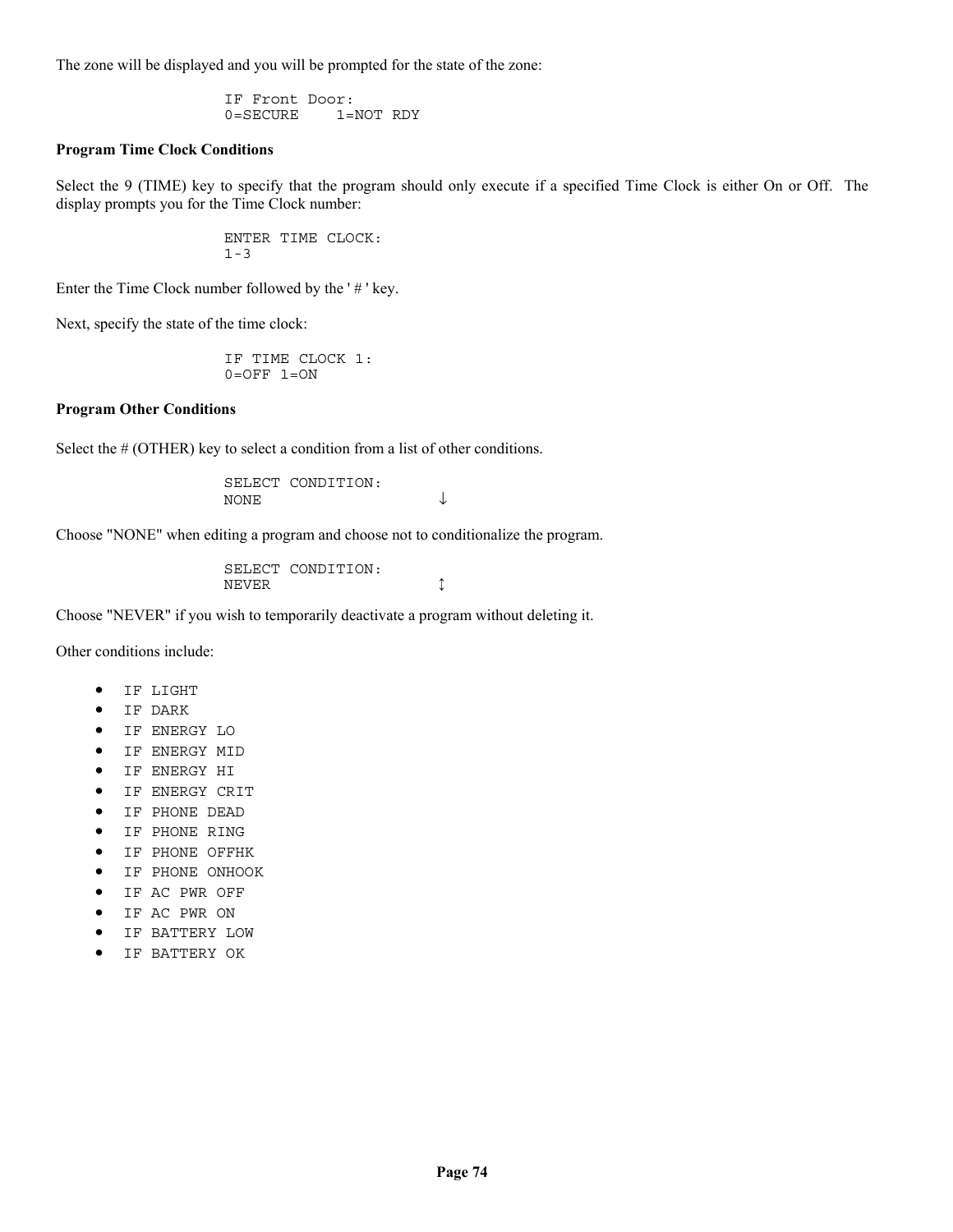# **Set Up Dial**

The *Set Up Dial* menu is used to configure all of the telephone related items for the OmniPro II. To enter the *Set Up Dial* menu, from the Setup menu, press the 4 (DIAL) key. Use the arrows to scroll through the items. For each item, the top line displays a description of the item and its current setting. The bottom line shows the available ranges for your selections.

Phone numbers can be up to 24 characters long. The number is shown on the bottom line of the display. Press the OFF key to enter a ' - ' into the number. Press the DAY key to specify a pause of 2 seconds (shown as a "T" on the display). Press the NIGHT key to enter a ' $\#$ ' into the number. Enter a single ' - ' for no number.

## **Telephone Access**

The *Telephone Access* item allows you to turn the local (in-house) and remote telephone control feature on and off.

If set to On, the OmniPro II will allow local and remote telephone access as described in Telephone Control. If set to Off, the OmniPro II will not answer incoming calls ever, and will not work on the in house phones. Dial outs will still occur, and the system will operate normally when the OmniPro II dials out.

If you do not have your OmniPro II connected to a phone line, set *Telephone Access* to Off to keep the system from displaying "PHONE LINE DEAD". The default setting for *Telephone Access* is On.

### **Answer Outside Call**

If you do not want your system to *Answer Outside Call*, set this item to No. The local (in-house) telephone control features will still work, but the system will never answer an incoming call.

The default setting for *Answer Outside Call* is Yes.

#### **Remote Commands**

The *Remote Commands Ok* item allows you to prevent any commands from being issued from a remote telephone.

If *Remote Commands Ok* is set to Yes, the OmniPro II will allow all commands to be executed when called from a remote telephone. If *Remote Commands Ok* is set to No, then lights, appliances, and the security system cannot be controlled from a remote telephone that dials into your home.

You can issue commands from a local (in-house) phone with *Remote Commands Ok* set to Yes or No. The default setting is Yes.

#### **Rings Before Answer**

Your phone must ring this number of times before the OmniPro II will answer an incoming call to your phone.

To change *Rings Before Answer*, enter the new number from 1 to 15, then press the '#' key. The factory default setting is 8.

## **Dial Type**

The *Dial Type* specifies the type of dialing used when the OmniPro II dials out. If you do not have Touch-Tone service, then *Dial Type* must be set to Pulse.

The default *Dial Type* is Tone.

#### **My Phone Number**

*My Phone Number* is the phone number that will be announced when the OmniPro II dials out in the event of an alarm. It should be set to the phone number of the premises where your system is installed.

To enter phone numbers, press the keypad keys 0 - 9. You can put in a dash (-) for legibility by pressing the Off key.

Press the '#' key after you have pressed all of the digits in the phone number. For example, to enter the number 555-1234, press 555 "OFF" 1234 #.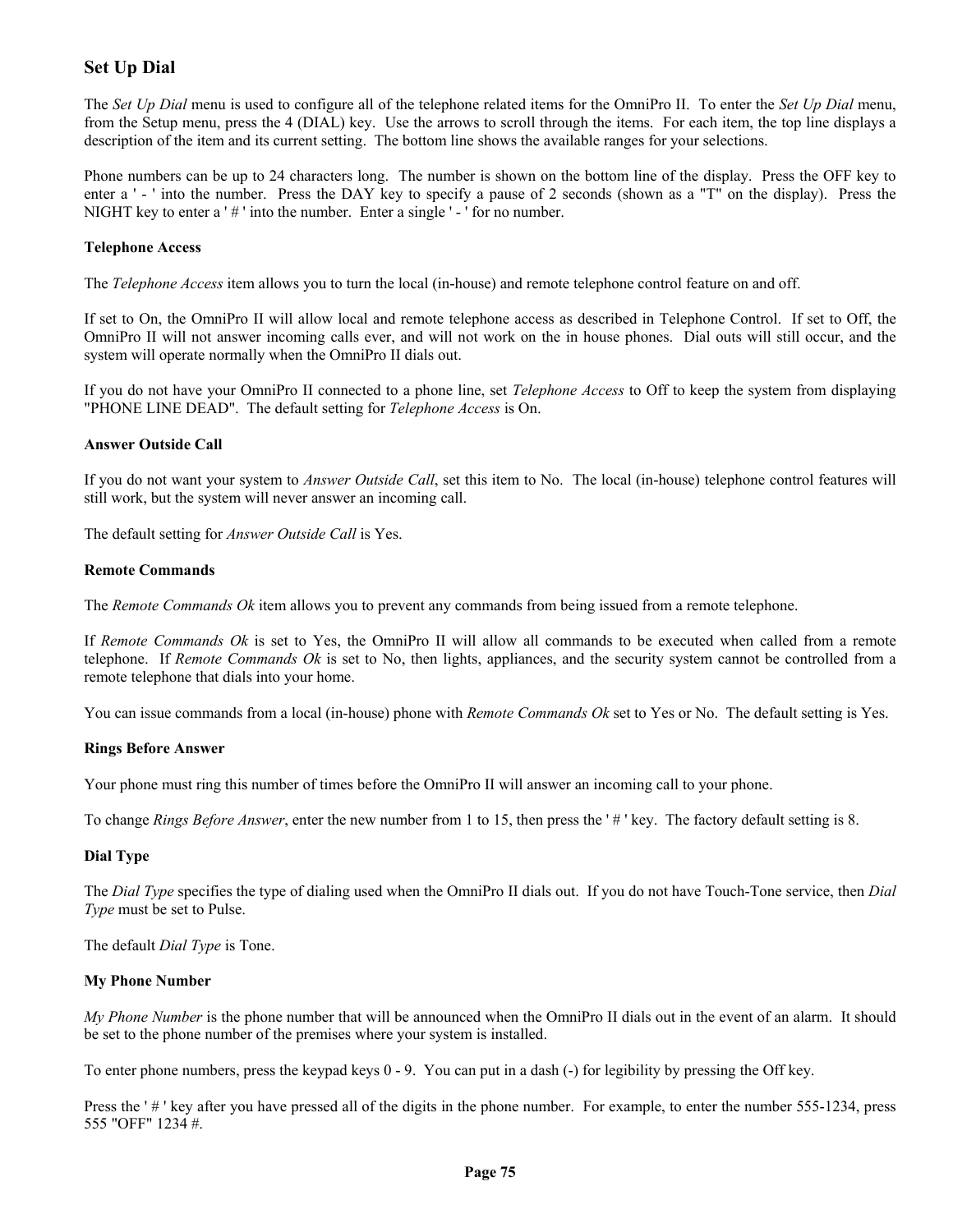## **Dial Out Number 1**

*Dial Out Number 1* is one of the 8 numbers that are stored in the system. In the event of an alarm, these numbers are dialed in the order that is set up in the *Dial Out Order* for the particular type of alarm. Dial out numbers 1 - 8 have On and Off times and days, so that no time is wasted calling you at the office at night or on a Sunday if the alarm is activated.

For dial out number 1, you should enter your office number where you can be reached during working hours.

*Enter the phone number the same way as described for My Phone Number.*

You can cause the system to pause for two seconds between digits of the number by pressing the DAY key, which puts a T in the number. Multiple Ts for longer pauses are allowed. You can also press the NIGHT key (\*) and the AWAY key (#) for symbols to get through some types of telephone or pocket beeper/pager systems.

To prevent a call waiting line from interfering with the dial out, you may use the call waiting cancel sequence at the beginning of the number. The call waiting sequence is typically '  $*$  7 0 T ' (T = pause); however this may vary depending on your region.

If you wish to remove a phone number for a particular dial out number, press OFF then ' # ' (with the display showing a *Dial Out Number*) to enter a single dash (-).

Phone numbers can be up to 24 digits.

DIAL OUT 1 ON DIAL OUT 1 OFF

*Dial Out Number 1* has two times associated with it, an On and Off time. The OmniPro II will only call this number if the time and days are between the Dial Out 1 On and Dial Out 1 Off times and dates.

Press # to change the On and Off times - **See** *Set Up Codes*.

 DIAL OUT 1 ON: 12:00 AM MTWTFSS #=CHNG¦ DIAL OUT 1 OFF:  $# = CHNG$ 

For example, if your normal work hours are 8 to 5 Monday through Friday, then set Dial Out 1 On to 8:00 AM MTWTF and Dial Out 1 OFF to 5:00 PM MTWTF. With these settings, the system will call *Dial Out Number 1* only if the alarm is activated on weekdays between the hours of 8:00 AM to 5:00 PM.

The default for *Dial Out 1 On* is 12:00 AM MTWTFSS, and the default for *Dial Out 1 Off* is Never, so that *Dial Out Number 1* is always active.

The Time that was entered before setting an On or Off time to Never is saved, and will be redisplayed when a day is set in place of Never. Setting both the *Dial Out 1 On* and the *Dial Out 1 OFF* times to Never will make Dial Out Number 1 never active.

## **Dial Out Numbers 2-8**

The default Dial Out On and Off times are the same as *Dial Out Number 1*.

## **Dial Order**

The dial order is the order in which call all will be placed if an Alarm is activated.

You can have the system make up to 8 calls in the event of an alarm. You may chose from *Dial Out Numbers 1 - 8*. You can have the system dial a number twice (or more) which is suggested if you don't have a direct dial number at work, so that your company operator can find you, if you aren't at your desk, and have you alerted for the next call.

Up to eight numbers may be entered. Enter the *Dial Out Order* by pressing the keypad digits 1, 2, 3, 4, 5, 6, 7, or 8 for *Dial Out Numbers 1, 2, 3, 4, 5, 6, 7, or 8,* respectively. When you have entered the dial order of your choice, press '#'. Enter a single '0' if no dial out is desired. The default *Dial Order* is 1 2 3 4 5 6 7 8.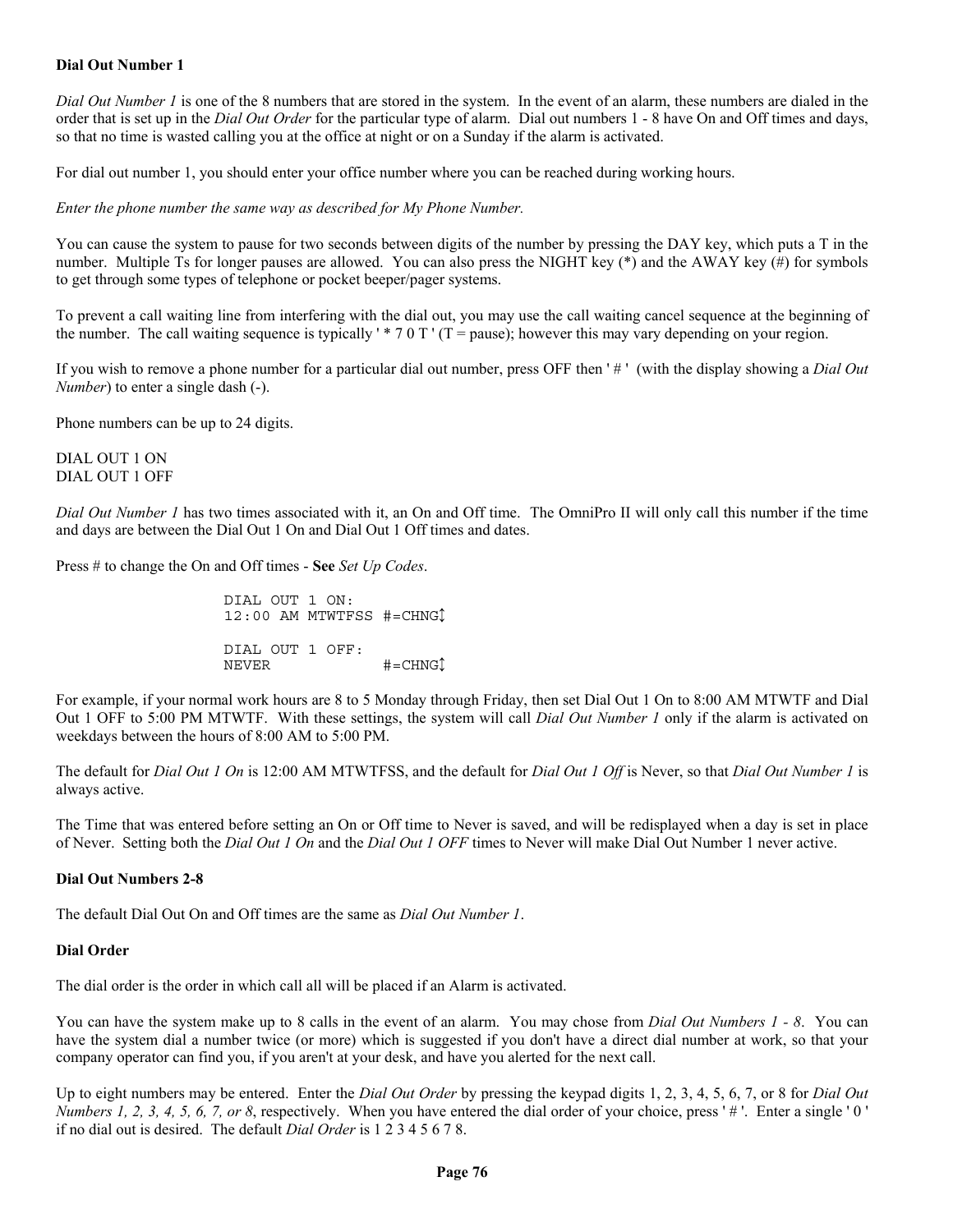# **Set Up Arming**

To configure different arming and disarming options, from the Setup menu, press the 5 (ARM) key.

### **Entry Delay**

The *Entry Delay* is the time, in seconds, that you have to disarm the alarm system after entering your home. The *Entry Delay* **only** applies to the entry/exit zone (e.g. your entry doors). If you (or someone else) come in through a window, there will be no entry delay and the alarm will sound immediately.

When you come in through a door on an entry/exit zone, the other zones are delayed too. This allows you to get to your phone or console to turn off the security system, even if you have to go through a room protected by a motion detector.

Some doors (a back door or garage door) may be configured as a *Double or Quadruple Entry Delay*. If so, that door has two times or four times the entry delay shown on the display.

> ENTRY DELAY: 30  $30-60$  SECONDS  $\downarrow$

The default *Entry Delay* is 30 seconds. You may change it from 30 to 60 seconds.

#### **Exit Delay**

The *Exit Delay* is the time, in seconds, that you have to leave your house when you turn on the system. When arming the system in Day, Night, Away, or Vacation modes, the system will wait this amount of time before arming.

| EXIT DELAY:    |  |
|----------------|--|
| 45-180 SECONDS |  |

The default *Exit Delay* is 60 seconds. You may change it from 45 to 180 seconds.

#### **Exit Time Restart**

When *Exit Time Restart* is set to Yes, the Exit Delay will restart if the same exit zone is violated twice within the original exit delay. For example, after arming the system if you open the front door to leave, close the front door behind you, and then reenter through the front door while the exit delay is still in effect, the exit delay will be restarted. This is designed to give you additional time to exit without causing an alarm. The exit time will only be restarted once within a given arming period.

To configure Exit Time Restart, from the Set Up menu, press the 5 (ARM) key.

EXIT TIME RESTART: 1<br>0=NO 1=YES 1  $0=NO 1=YES$ 

The default setting for *Exit Time Restart* is "Yes".

#### **Unvacated Premises**

When *Unvacated Premises* is set to Yes, if the alarm is armed in Away or Vacation mode and no exit zone is violated during the exit delay (i.e. the premises was not vacated), the system will automatically arm to Day mode at the expiration of the exit delay.

To configure Unvacated Premises, from the Set Up menu, press the 5 (ARM) key.

| UNVACATED PREM:    |  |
|--------------------|--|
| $0 = NO$ $1 = YES$ |  |

The default setting for *Unvacated Premises* is "Yes".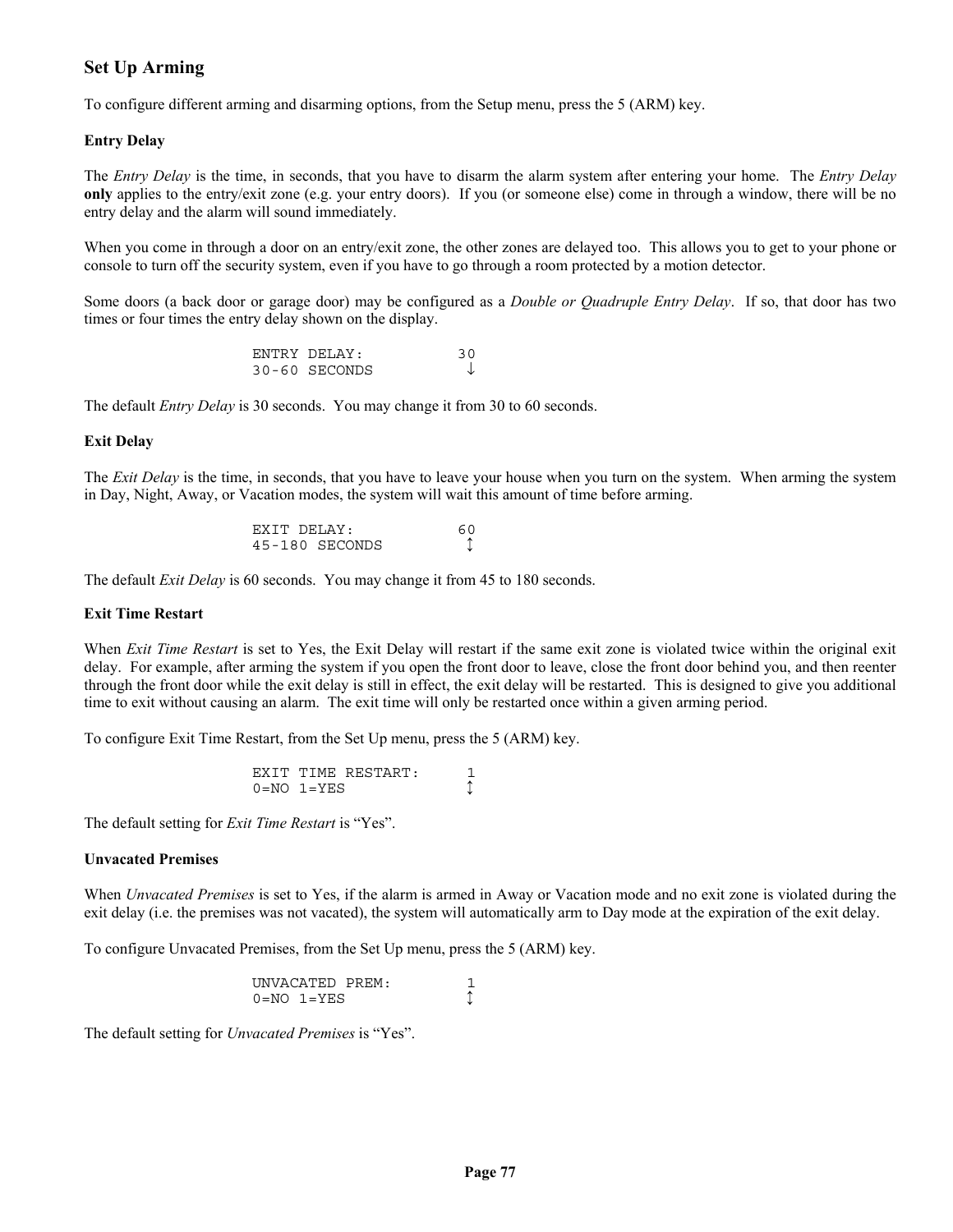# **Entry/Exit Chime**

When *Entry/Exit Chime* is set to Yes, the console(s) will beep once when a door on an entry/exit zone is opened, even if the alarm system is off. This lets you know when someone enters and leaves.

The default setting for *Entry/Exit Chime* is Yes.

### **Perimeter Chime**

When *Perimeter Chime* is set to Yes, the console(s) will beep once when a window or any other perimeter zone is opened, even if the alarm system is off.

The default setting for *Perimeter Chime* is Yes.

## **Enable Quick Arm**

The *Quick Arm* feature allows the security system to be armed by pressing the desired mode key twice instead of having to enter your code.

The default setting for *Enable Quick Arm* is No.

### **Enable Auto Bypass**

The *Auto-Bypass* feature allows the system to automatically bypass an open zone when the system is armed, rather than setting off the alarm. In some applications, it may be preferable to allow arming **only** if all zones are secure (READY).

With *Auto-Bypass* set to "No", all zones to be armed must be secure when the system is armed. Otherwise, the console will beep three times and display "ZONE NOT RDY". If the system is armed and a zone is open when the Exit Delay expires, the alarm will sound.

The default for *Enable Auto Bypass* is No.

#### **All On For Alarm**

This option will instruct OmniPro II to execute an X-10 All On command in the event that any type of alarm occurs.

## **Beep On Trouble**

If the OmniPro II detects any troubles with itself or one of the zones connected to it, it will display a message on the screen and beep the console twice per second, continuously (i.e. beep beep...beep beep...). You can silence this sound by pressing the '\*' key. However, if the trouble occurs again, the beeper will start beeping again.

If you do not wish to hear the beeping sound when a trouble occurs, set *Beep On Trouble* to No.

The default setting for *Beep On Trouble* is Yes.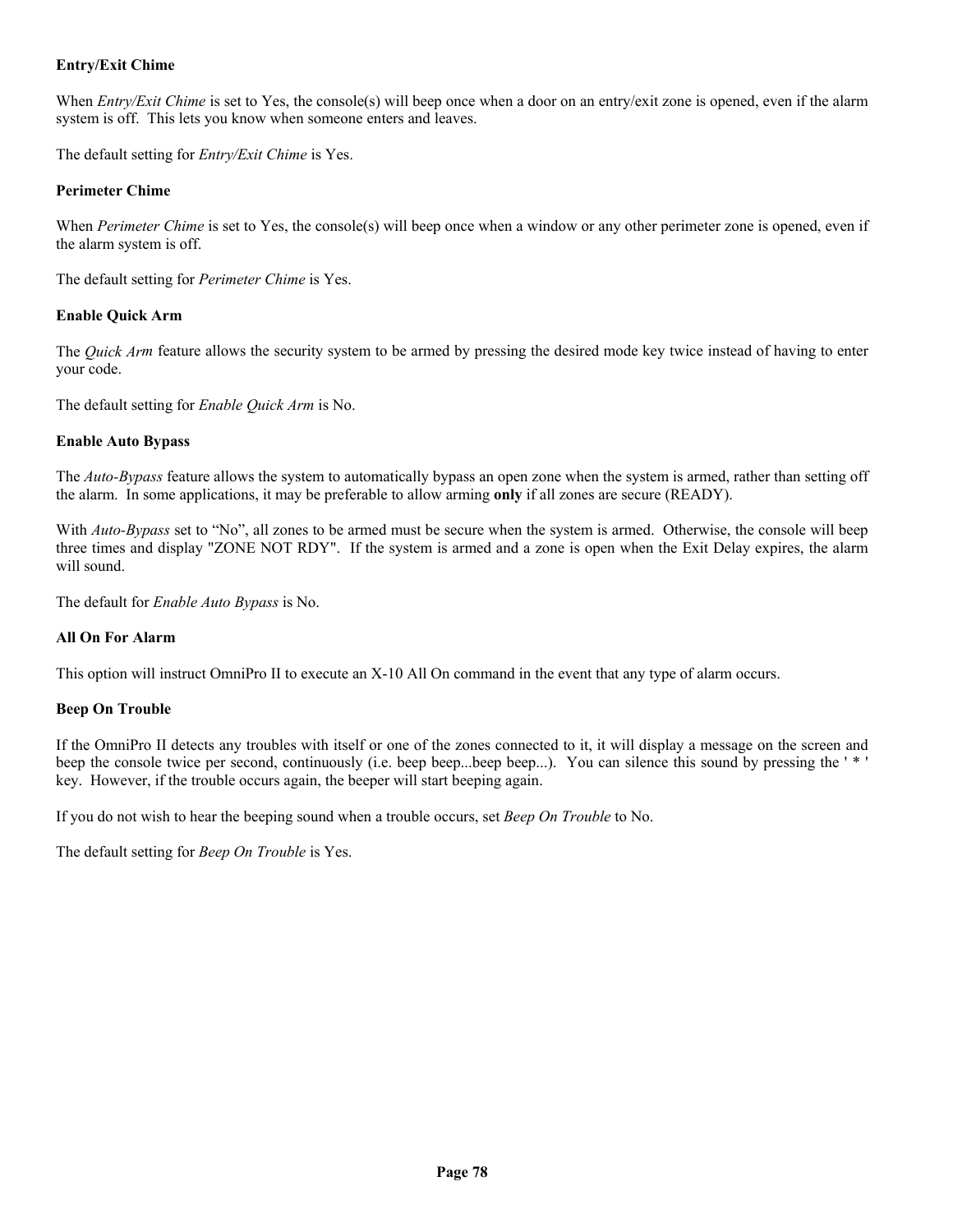# **Set up Miscellaneous**

To configure Miscellaneous items in the system, from the Set Up menu, press the 6 (MISC) key.

## **High Security Mode**

In *High Security Mode*, the Master or Manager code is always required to do the following functions:

- Any Control functions
- Any Temperature Control
- View the Event Log
- Access the system from a local phone

With *High Security Mode* Off, no code is required to access a local telephone.

If your system is set up with *High Security Mode* On, the display will request the Master or Manager code whenever you select one of these functions, even if the security system is Off. Simply enter your Master or Manager code.

Your system was shipped from the factory with *High Security Mode* Off, which allows you to view the event log and access the local phones without having to enter a code. In most residential applications, this is appropriate. If you have a commercial installation, or would like added protection from unauthorized access to the system, you may wish to turn on *High Security Mode*.

### **Announce Alarms**

If a Two-Way Audio Module is being used in a system, this item enables the system to speak the type of alarm and zone over a speaker on premises. When an alarm first occurs, the siren is activated. After a few seconds, the siren is turned off and the type of alarm is announced. The siren is then reactivated.

The default for *Announce Alarms* is No.

## **Enable Freeze Alarm**

If there are one or more Thermostat or PESM in a system, they can also be used to detect a freeze condition - **See** *Freeze Alarm*.

The default for *Enabled Freeze Alarm* is No.

## **Flash For Alarm**

You may enter one unit number that will flash on and off continuously when the alarm is activated. This should be an outside light to alert neighbors and police to your property if the alarm is activated.

The default *Flash For Alarm* is Unit 2. You may enter one number for the unit number you wish to have flash, or ' 0 ' for none.

## **Console 1-16 Audible Exit Delay**

Consoles (and touchscreens) 1-16 can be configured to beep while the exit delay is in effect. During the last 10 seconds of the exit delay, the audible indication will beep twice as fast to let you know that you must leave at once.

Press the 0 key to select "No" (this console will not beep during the exit delay) or the 1 key to select "Yes" (this console will beep during the exit delay). After selecting, press the down-arrow key to change this option for the next console.

> CONSOLE 1 AUD EXT:  $1 \atop 0=NQ$   $1=YES$  $0=NO$   $1=YES$

The default setting for *Console 1-16 Audible Exit Delay* is Yes.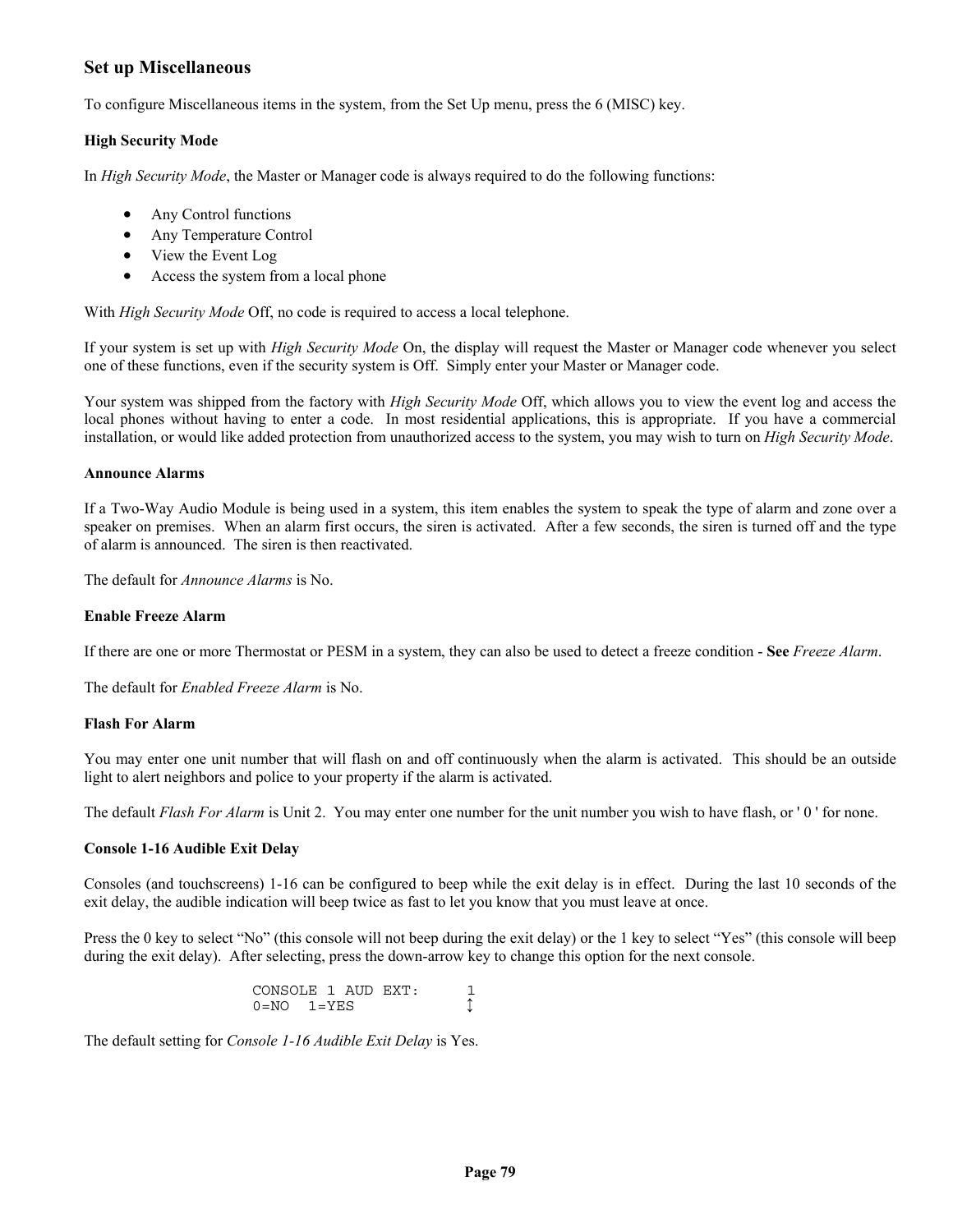#### **House Codes 1-16 Format**

House Codes 1-16 can be configured to use the Standard (Preset Dim Command), Extended Code (Level Command), Lightolier's Compose Mode, UPB (open transmission format), Lutron's RadioRA transmission format, HAI Lighting (HLC), and CentraLite transmission format.

> HC 1 FORMAT: 5<br>HAI LIGHTING #=CHNG Î HAI LIGHTING

To change format for House Code 1, press the '#' key, and then use the arrow keys to scroll through the list of formats. Press the ' # ' key to select the desired format. After selecting, press the down-arrow key to change format for the next House Code.

| <b>FORMAT</b>       | <b>NUMBER</b> | <b>DESCRIPTION</b>                                      |
|---------------------|---------------|---------------------------------------------------------|
| <b>STANDARD</b>     | $\theta$      | Preset Dim Command (X-10, X-10 Pro, Leviton, PCS, etc.) |
| <b>EXTENDED</b>     |               | Extended Code Level Command (Leviton)                   |
| <b>COMPOSE</b>      | 2             | Compose Mode (Lightolier's Compose)                     |
| <b>UPB</b>          | 3             | Universal Powerline Bus (open format)                   |
| <b>RADIO RA</b>     | 4             | Lutron RadioRA                                          |
| <b>HAI LIGHTING</b> | 5.            | HAI Lighting Control (HLC)                              |
| <b>CENTRALITE</b>   | 6             | CentraLite Lighting                                     |
| VIZIA RF Z-WAVE     |               | Vizia RF Z-Wave                                         |

The default setting for *HC 1-16 Format* is 5 (HLC).

#### **House Codes 1-16 All Off**

This feature allows you to choose if House Code 1-16 will respond to the "All Off" command. Press the 0 key to select "No" and the 1 key to select "Yes". After selecting, press the down-arrow key to change this option for the next House Code. The default setting for *HC 1-16 All Off* is Yes.

| HC 1 ALL OFF:      |  |
|--------------------|--|
| $0 = NO$ $1 = YES$ |  |

#### **Notes:**

- 1. When configured, each House Code will affect 2 rooms of HLC or Vizia RF Z-Wave lighting (i.e. HC 1 ALL OFF affects Room 1 and 2).
- 2. When the House Code is configured as UPB, RadioRA, or CentraLite, "House Code All Off" does not affect the state of the installed devices; however, if this setup item is set to "Yes", OmniPro II will change the status of all units on that House Code to "Off" (even though it doesn't explicitly send an All Off command to those units). If the "House Code All Off" setup item is set to "No", OmniPro II will not change the status of units on that House Code.

## **House Codes 1-16 All On**

This feature allows you to choose if House Code 1-16 will respond to the "All On" command. Press the 0 key to select "No" and the 1 key to select "Yes". After selecting, press the down-arrow key to change this option for the next House Code. The default setting for *HC 1-16 All On* is Yes.

| HC 1 ALL ON:       |  |
|--------------------|--|
| $0 = NO$ $1 = YES$ |  |

#### **Notes:**

- 1. When configured, each House Code will affect 2 rooms of HLC or Vizia RF Z-Wave lighting (i.e. HC 1 ALL ON affects Room 1 and 2).
- 2. When the House Code is configured as UPB, RadioRA, or CentraLite, "House Code All On" does not affect the state of the installed devices; however, if this setup item is set to "Yes", OmniPro II will change the status of all units on that House Code to "On" (even though it doesn't explicitly send an All On command to those units). If the "House Code All On" setup item is set to "No", OmniPro II will not change the status of units on that House Code.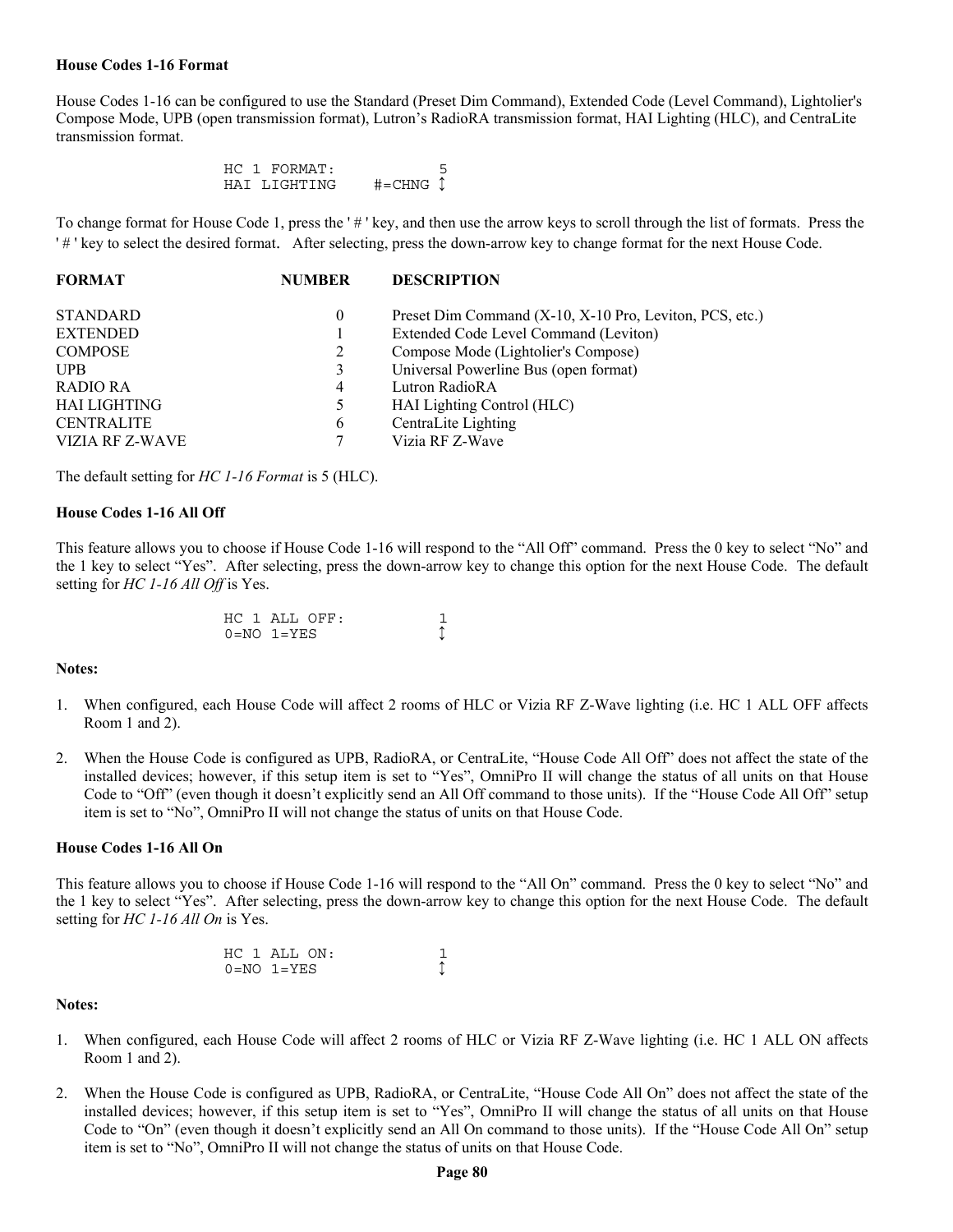## **Time Clocks**

There are three *Time Clocks* in the system are used to conditionalize programs. They are used solely to define time periods during the week when certain programs should be enabled or disabled to execute.

## TIME CLOCK 1 ON TIME CLOCK 1 OFF

Specify the on and off times for each *Time Clock* - **See** *Set Up Codes.* 

 TIME CLOCK 1 ON TIME: 12:00 AM MTWTFSS #=CHNG¦ TIME CLOCK 1 OFF TIME -- NEVER #=CHNG¦

For example, it may be desirable to conditionalize certain programs to execute only during a normal Monday - Friday 9:00 AM - 5:00 PM work week.

The default for *Time Clock 1* ON is 12:00 AM MTWTFSS, and the default for *Time Clock 1 OFF* is Never, so that *Time Clock 1* is always Enabled.

TIME CLOCK 2 ON TIME CLOCK 2 OFF

TIME CLOCK 3 ON TIME CLOCK 3 OFF

*Time Clocks 2 and 3* is entered into the system and set for time and dates exactly like the settings for *Time Clock 1*.

#### **Latitude, Longitude, and Time Zone**

The system automatically calculates the time of sunrise and sunset each day. Sunrise/sunset can be specified as the time a scheduling command is executed, as an enable/disable time, or as a darkness condition on a scheduling command or event button.

To enable the system to properly calculate sunrise and sunset times, you must enter your latitude, location north or south of the equator, longitude, location east or west of the Prime Meridian, and time zone.

These items should be set to the proper values for the location where the OmniPro II is installed. The latitude and longitude for a particular location may be obtained from an almanac or map of the area. These values should be entered to the nearest degree.

The value entered for the time zone is the number of hours difference between local standard time at the OmniPro II location and Greenwich Mean Time. The following values should be used for the standard time zones in North America:

| <b>ZONE</b>    | NAME            |
|----------------|-----------------|
|                | <b>ATLANTIC</b> |
| $\overline{5}$ | <b>EASTERN</b>  |
| 6              | <b>CENTRAL</b>  |
| 7              | <b>MOUNTAIN</b> |
| 8              | <b>PACIFIC</b>  |
| 9              | YUKON           |
| 10             | ALASKA-HAWAII   |
| 11             | <b>BERING</b>   |

The value specified for longitude may be adjusted to correct for areas, such as Nova Scotia, where the local time differs from Greenwich Mean Time by a non-hourly amount. The calculated time of sunrise/sunset will change by four minutes for every degree change in longitude. To cause the calculated sunrise/sunset to occur later, enter a larger value for longitude. Enter a smaller value for longitude to cause the time to occur earlier.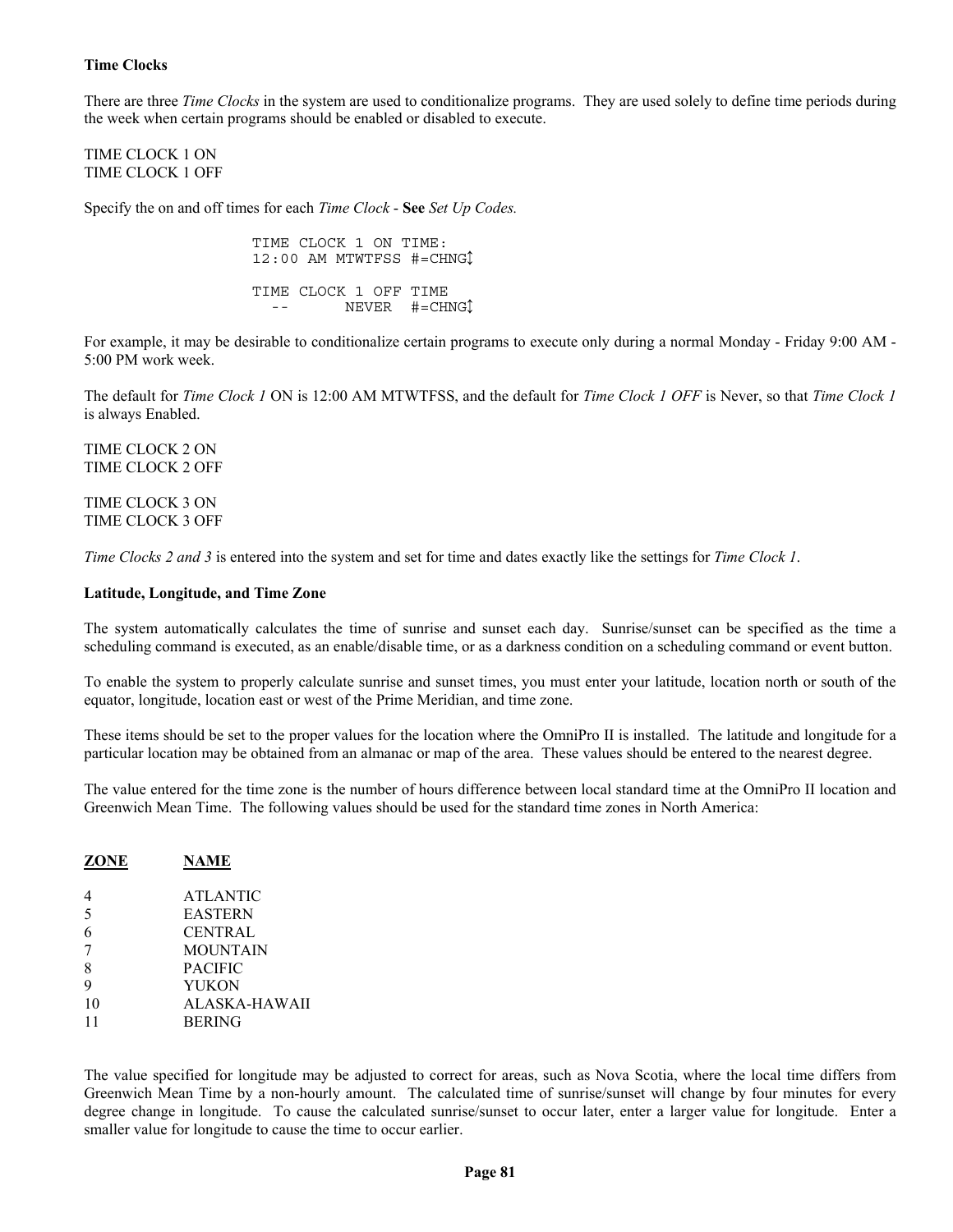It is not necessary to alter the time zone to compensate for daylight savings time, the OmniPro II will automatically adjust its calculations for sunrise and sunset, and time when daylight savings time begins and ends.

| LATITUDE:<br>$0 - 60$                       | 30                 |
|---------------------------------------------|--------------------|
| LATITUDE N/S:<br>$1 = \text{NORTH}$ 2=SOUTH |                    |
| LONGITUDE:<br>$0 - 180$                     | 90                 |
| LONGITUDE E/W:<br>$1 = EAST 2 = WEST$       | $\frac{2}{1}$      |
| TIME ZONE:<br>$0 - 12$                      | $6$ $\updownarrow$ |
| TIME ZONE E/W:<br>$1 = EAST 2 = WEST$       |                    |

#### **Daylight Savings**

The OmniPro II automatically calculates the day of daylight savings time each year. It also adjusts the "time of day" each time daylight savings time begins and ends.

To enable the system to properly calculate daylight savings time, a start month, start weekend, end month, and end weekend is set-up at the factory. You may change or disable this function if desired.

> DST START MONTH: 3<br>1-12 0=DISABLE 1 1-12 0=DISABLE ¦ DST START WEEKEND: SECOND SUNDAY #=CHNG ¦ DST END MONTH: 11<br>1-12 0=DISABLE 1 1-12 0=DISABLE ¦ DST END WEEKEND:<br>FIRST SUNDAY #=CHNG ^ FIRST SUNDAY

Set the value for DST Start and End Months to "0" if Daylight Savings Time does not apply to your region, or to disable this automatic time update feature.

The DST Start and End Weekend takes place on the specified Sunday (1-7) at 2:00 AM.

To change the DST Start or End Weekend, press the '#' key, then use the arrow keys to scroll through the list. Press the '#' key to make the new selection.

| <b>NUMBER</b> | <b>DESCRIPTION</b>     |
|---------------|------------------------|
|               | <b>First Sunday</b>    |
| 2             | Second Sunday          |
| 3             | Third Sunday           |
| 4             | Fourth Sunday          |
| 5             | Last Sunday            |
| 6             | Next to Last Sunday    |
|               | Third from Last Sunday |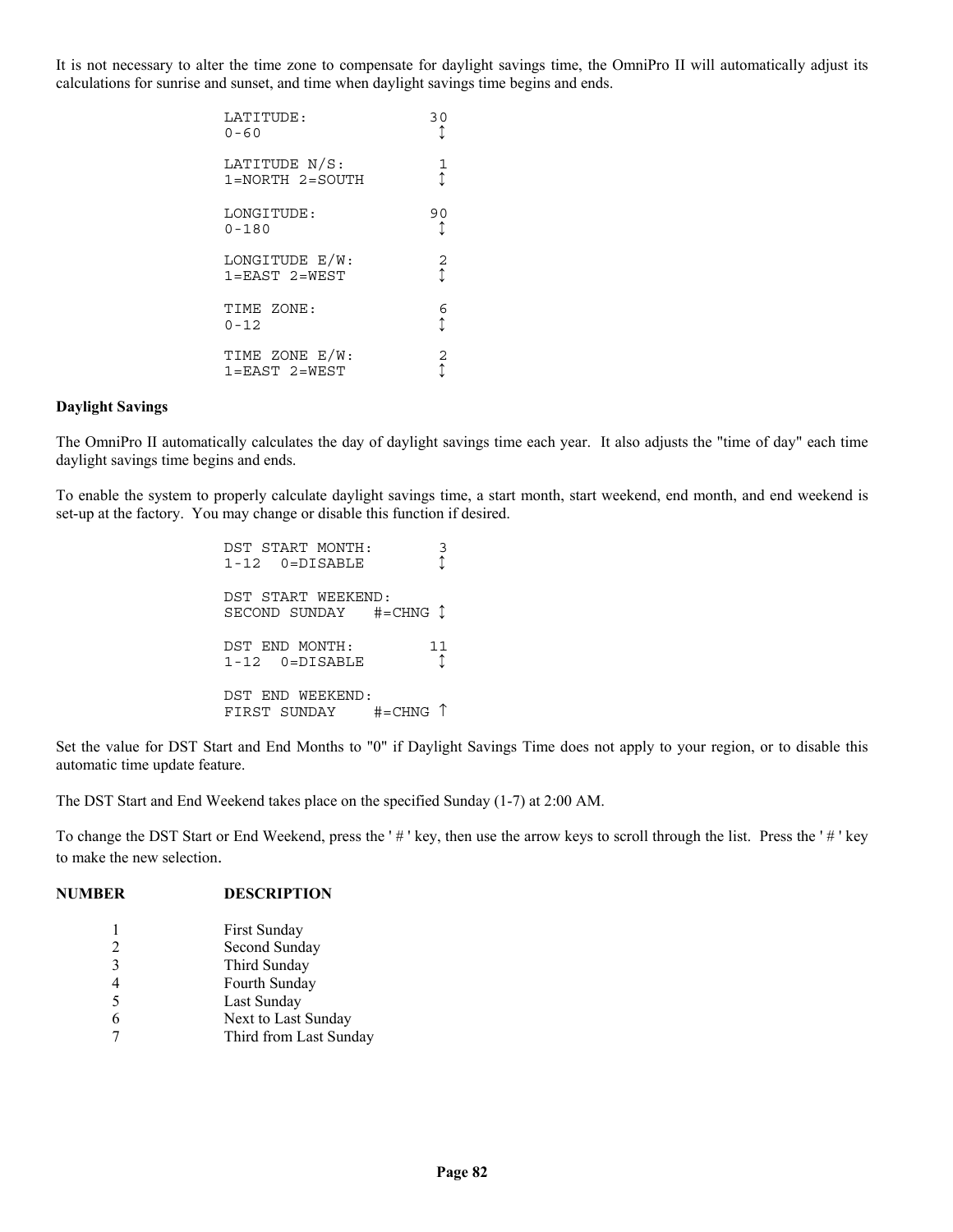## **Controller IP Address**

The controller's local network IP address is used to identify the OmniPro II controller on the network. To view and assign the controller's local network IP address, from the Set Up menu, press the 6 (MISC) key. Using the down arrow key  $(\downarrow)$ , scroll to the following menu item:

$$
\begin{matrix} \text{IP ADDRESS} \\ 192.168.0.101 \end{matrix}
$$

The format of the IP address is a 32-bit numeric address written as four numbers separated by periods. An IP address has two components, the network address, and the host address. The first two numbers (e.g. 192.168) represent the Class B network address and must be the same as the first two numbers of your local network. The second two numbers (e.g. 0.101) identify a particular host on the local network and may be assigned at random as long as each device on the local network has a unique address. Each number can be 0 to 255. Enter the 1, 2, or 3 digit number followed by the "#" key to move to the next number. After the  $4<sup>th</sup>$  number has been entered, press the "#" key to store the IP address.

### **Controller Port Number**

The controller's local network port number identifies the logical channel to the OmniPro II controller. For example, port 80 is used for HTTP traffic; the controller's local network port number is used for Omni-Link traffic. To view and assign the controller's local network port number, from the previous Setup item (IP ADDRESS), press the down arrow key  $(\downarrow)$ .

> PORT NUMBER 4369<br>0-65535  $0 - 65535$

In most installations, the default port number can remain the same. Port numbers range from 0 to 65535. To change the port number, enter the new port number followed by the "#" key to store the port number. Port numbers 0 to 1024 are reserved for designated services and should not be used.

### **Encryption Key**

Encryption and decryption of data between the OmniPro II controller and the connected device is based on the Advanced Encryption Standard (AES) using a 128-bit cryptographic key. A unique encryption key is randomly assigned to each OmniPro II controller at the factory (no records of these keys are kept at the factory). It may be left the same (recommended) or it may be changed as desired. To view and assign the encryption key, from the previous Setup item (PORT NUMBER), press the down arrow key  $(\downarrow)$ .

> ENCRYPTION KEY PT 1: 6F-1B-26-A2-FF-D9-E4-12¦

This key consists of 16 bytes (that is 16 2-digit values from 0-9 and/or the letters A-F). It is entered into the controller in two parts (PT 1 and PT 2) consisting of 8 bytes each. Enter the 2 digit value. To enter the digits A-F, first press the "OFF" key, then press the 0-5 key respectively (i.e. A1 = OFF 0 1 and CB = OFF 2 OFF 1). After the last digit (16<sup>th</sup> digit) has been entered, press the "#" key to store "PT 1" of the encryption key. Press the down arrow key  $(\downarrow)$  to enter "PT 2" of the encryption key.

> ENCRYPTION KEY PT 2: DC-67-48-8F-D1-3A-EF-70↑

After the last digit ( $16<sup>th</sup>$  digit) has been entered, press the "#" key to store "PT 2" of the encryption key.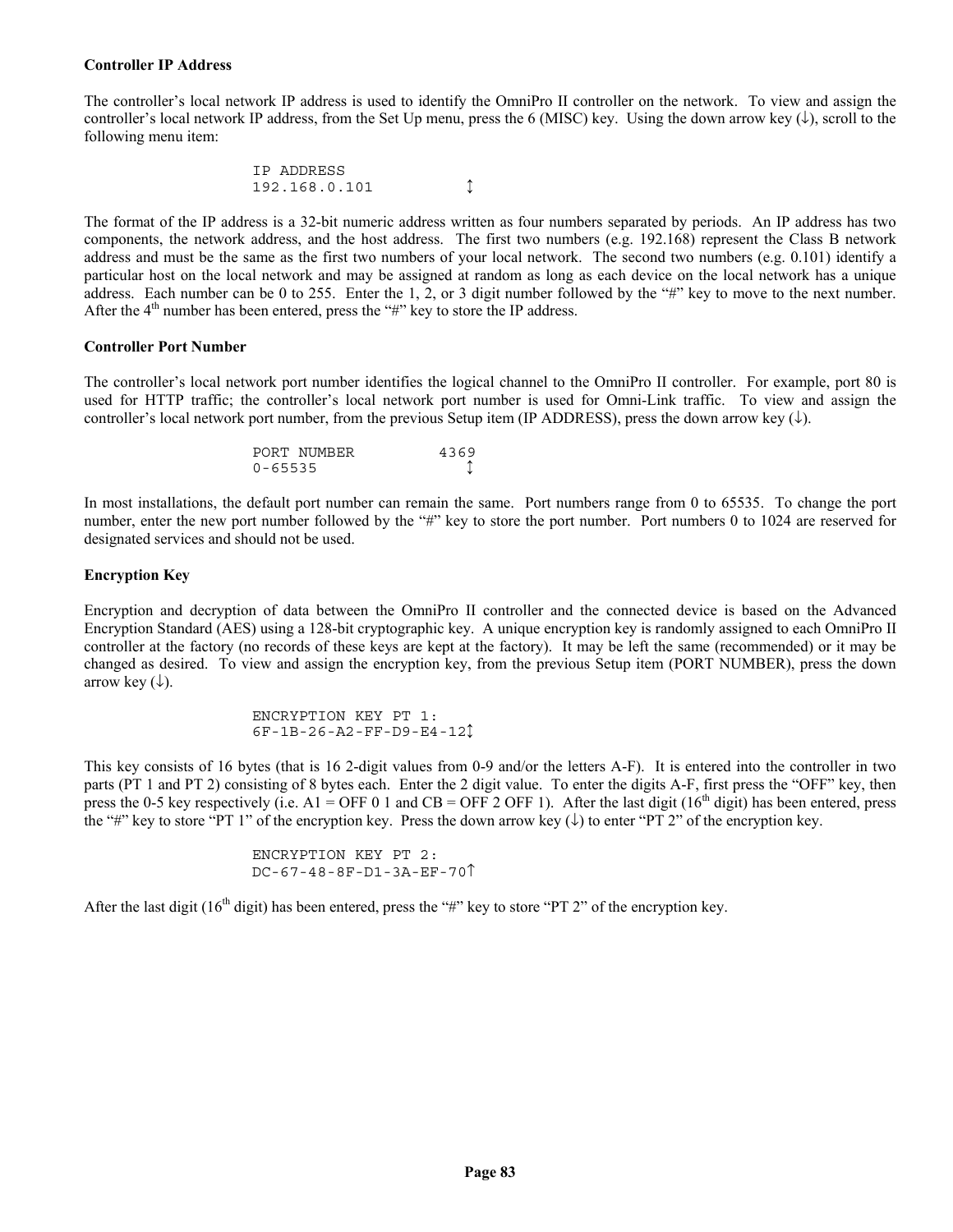# **Set Up Names**

The system can be set up to display descriptive names such as "FRONT DOOR", "JOHN'S BEDROOM", or "PORCH LIGHT" for zones, units, buttons, codes, temperatures, areas, and messages. These names are displayed instead of the unit, zone, button, code, temperature, area, and message number that is normally displayed. Zone and Message names may be up to 15 characters long. Each of the other names may be up to 12 characters long.

To enter the *Set Up Names* menu, from the Setup menu, press the 7 (NAME) key.

 SET UP NAME  $1=$ CTRL  $2=$ ZONE  $3=$ BTTN  $\downarrow$  4=CODE 5=TEMP 6=AREA 8=MSG ↑

The 6 (AREA) choice will only be displayed if area arming is being used.

Select the item that you would like to name by pressing one of the keys (1-6, and 8). The current name for the first item (unit, zone, button, code, temperature, area, and message) is then displayed. Use the arrow keys to scroll through the list of names.

To enter a name, enter the two digit code shown in Appendix B for each character in the name, then press the '#' key. Use the up arrow key to delete the most recently entered character.

 ZONE 1:  $00-95$  ZONE 1: FRONT DOOR------  $00 - 95$  ZONE 1: FRONT DOOR  $00-95$ 

## **Set Up Voice**

The OmniPro II can be set up to speak descriptive names such as "FRONT DOOR" for control zones, units, buttons, codes, temperatures, areas, and messages. These names will be spoken over the telephone along with the item number that is normally spoken. Voice descriptions for messages can be spoken over a speaker when used with a Two-Way Audio Module.

To enter the *Set Up Voice* menu, from the Setup menu, press the 8 (VOICE) key.

```
 SET UP VOICE
1=CTRL 2=ZONE 3=BTTN \downarrow 4=CODE 5=TEMP 6=AREA
 8=MSG ↑
```
Select the item that you would like to give a voice description. Use the arrow keys to scroll through the list of names.

To enter a voice description, enter the code shown next to the voice description in Appendix C for each description (word or group of words), then press the ' # ' key. After you have entered the complete description for each item (unit, zone, button, code, temperature, area, and message), press the ' # ' key twice. You may enter up to six (6) descriptions (word or group of words) for each unit, zone, button, code, temperature, area, and message.

| UNIT 1 VOICE:            |  |
|--------------------------|--|
| UNIT 1 VOICE:<br>144 109 |  |

When Unit 1 is spoken over the phone, the OmniPro II will say, "UNIT 1 - PORCH LIGHT".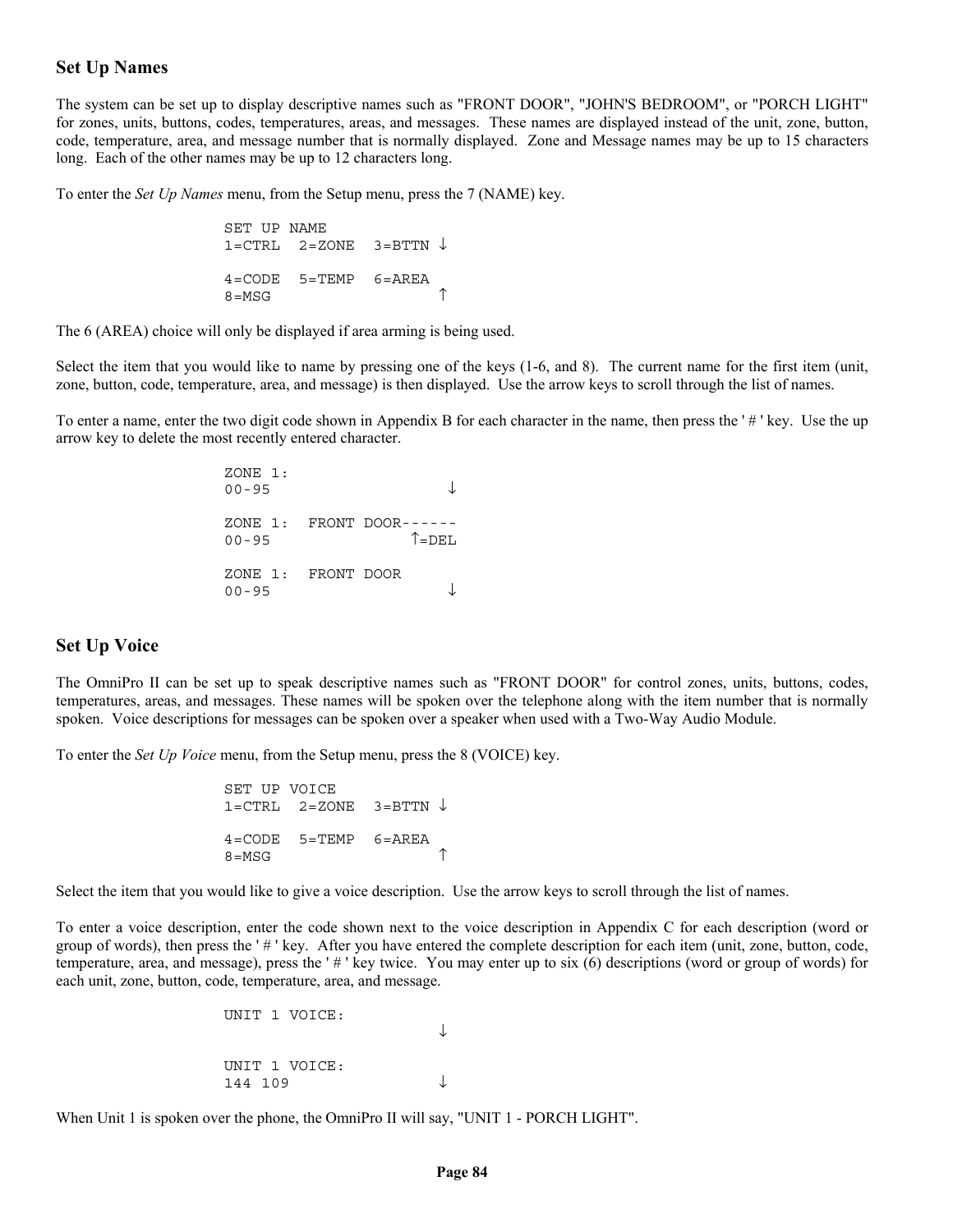# **Set Up Address**

The final setup item is accomplished over the telephone. This is the address that the system says when it dials out in an emergency. Your voice will be recorded on computer chips in the OmniPro II controller and saved to be played back in the emergency message when the system dials out for an alarm.

Pick up an inside phone and press the '#' key on the telephone within 5 seconds of picking up the phone. The OmniPro II will respond with a menu. Press 8 on the telephone keypad, then 8. The unit will say "ADDRESS IS:" then the OmniPro II will play back the message stored in the Address memory if one has been entered by your installer.

To record your address, Press 9, then enter the Master code. The OmniPro II will say "RECORD ADDRESS", then BEEP. In a normal tone of voice, say your name and address and any helpful information for locating your house.

"THE JONES RESIDENCE, 1234 JOHNSON STREET, CORNER OF JOHNSON AND THIRD STREET"

The unit will beep after 8 seconds, then play the address back to you. If you are not happy with the sound, re-record by pressing 9 and the Master code. If you would like to hear the address again, press 8 for Play Address.

If you accidentally press 9 but have not entered your Master code and do not wish to record a new address, simply hang up the phone. The address can be recorded from a local (in house) phone or a remote phone. We suggest using a local phone for higher sound quality.

- ¾ When the OmniPro II says "record address beep" any previous address recorded on your system is erased. Always verify that you have your name and address in your system if you have entered this function.
- $\triangleright$  When recording the address, do not press any touch-tone keys on your phone until the second beep, indicating that recording is complete. This will cause improper operation when the system dials out. The OmniPro II will think that the tone is a code being entered by the called party and it will stop talking.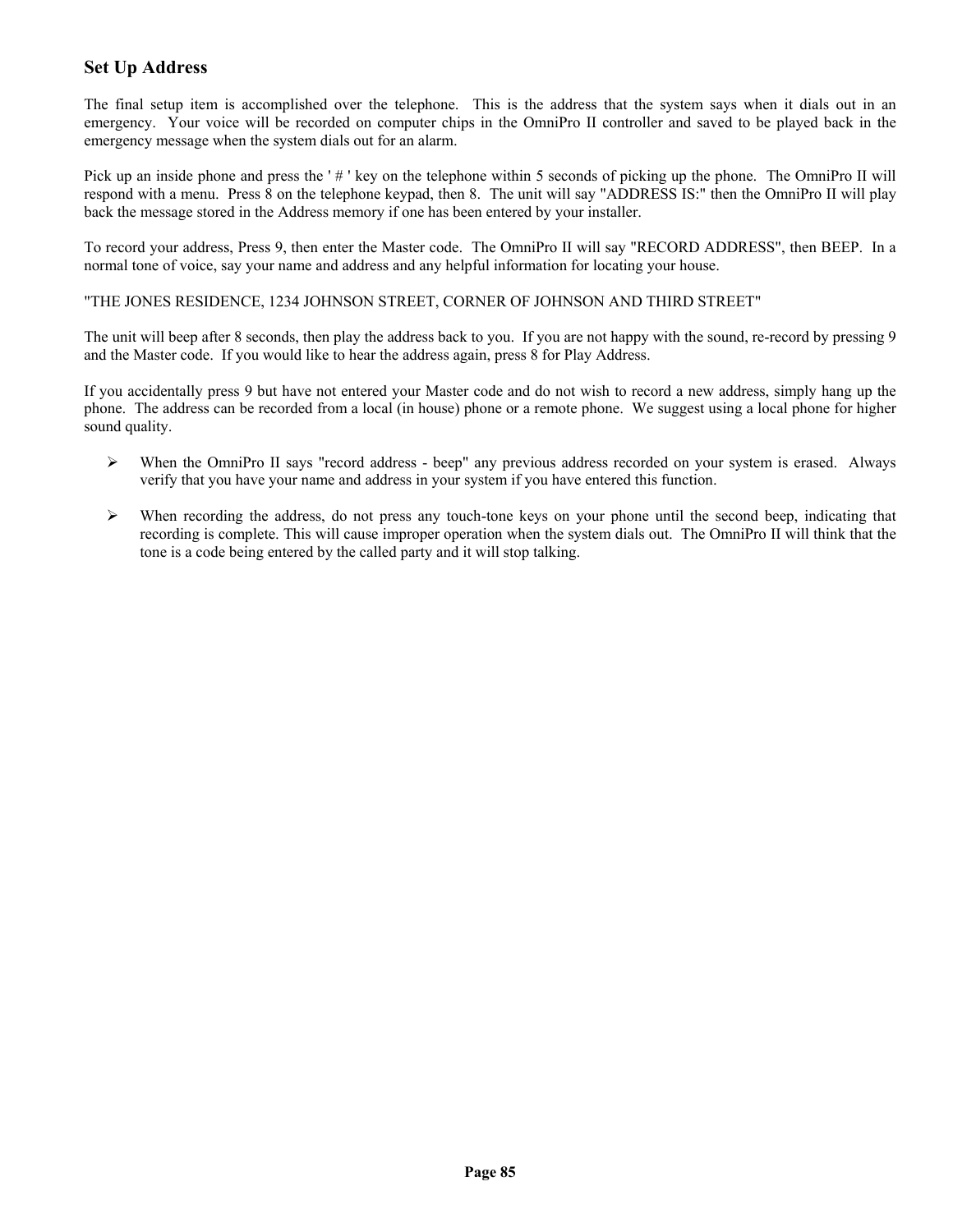# **AUDIO CONTROL**

Once configured by your installer, from any OmniTouch touchscreen, you can control on/off, volume, muting, transports, Audio Source (up to 8 Audio Sources), and many other functions for each of the Audio Zones (up to 36 Audio Zones) on your audio distribution system. The touchscreen will emulate the keypad for the respective audio distribution system; although not all of the features and commands for the audio distribution keypad may be accessible from the OmniTouch touchscreen interface.

To control the audio distribution system from an OmniTouch touchscreen, press the "Audio" icon on the Home page. By default, the interface will emulate a keypad in Audio Zone 1 of the audio distribution system. The Audio Zone can be changed using the "Zone" button on the touchscreen interface. Once the Audio Zone has been changed, it becomes the new default Audio Zone for that OmniTouch touchscreen. If desired, each OmniTouch touchscreen can be configured to default to a different Audio Zone.

The top line on the display will show the Audio Zone name (e.g. Living Room), followed by: ON (the Audio Zone is currently on), OFF (the Audio Zone is currently off), or MUTE (the Audio System is currently muted). Justified to the right of the display on the top line is the current volume level for the Audio Zone, displayed as a percentage (0%-100%).

The second line on the display will show the Audio Source name (e.g. AM/FM TUNER), followed by applicable information for the selected Audio Source (i.e. AM or FM Frequency, Station Name, Channel Number, Artist, Song Name, etc.).

Once completed, press the Exit icon to return to OmniTouch Home page.

# **Changing Audio Source**

To select a new Audio Source for the current Audio Zone, press the "Source" button on the touchscreen interface. Select the desired Audio Source from the Source list box. Once selected, you will be able to control the new Audio Source from the touchscreen interface.

# **Changing Audio Zone**

To select a new Audio Zone, press the "Zone" button on the touchscreen interface. Select the desired Audio Zone from the Zone list box. Once selected, you will be able to control that Audio Zone from the touchscreen interface. The selected Audio Zone will be the default for that OmniTouch touchscreen until a different Audio Zone is selected.

# **Configuring Source and Zone Names**

The names that are displayed on the OmniTouch touchscreen interface for Audio Source and Audio Zone must be configured in the OmniPro II controller. A name must be given to each Audio Source and Audio Zone to make it available in the respective list box when changing the Audio Source or Audio Zone.

When your OmniPro II is configured to control an audio distribution system, certain unit numbers (currently flag units) are allocated for Audio Source or Audio Zone names. This means that the allocated unit numbers may no longer be used as flag units and they will no longer be displayed in the unit list.

Unit numbers 457-464 are allocated for the Audio Source names. These names should match the names of each Audio Source in your audio distribution system. For example:

| <b>Audio Distribution System</b> |                    | HAI OmniPro II  |                  |  |
|----------------------------------|--------------------|-----------------|------------------|--|
| Source 1                         | <b>AM/FM Tuner</b> | Unit 457        | AM/FM Tuner      |  |
| Source 2                         | XM Tuner           | Unit 458        | XM Tuner         |  |
| Source 3                         | Home Theater       | <b>Unit 459</b> | Home Theater     |  |
| Source 4                         | CD Plaver          | Unit 460        | CD Player        |  |
| Source 5                         | <b>Satellite</b>   | Unit 461        | <b>Satellite</b> |  |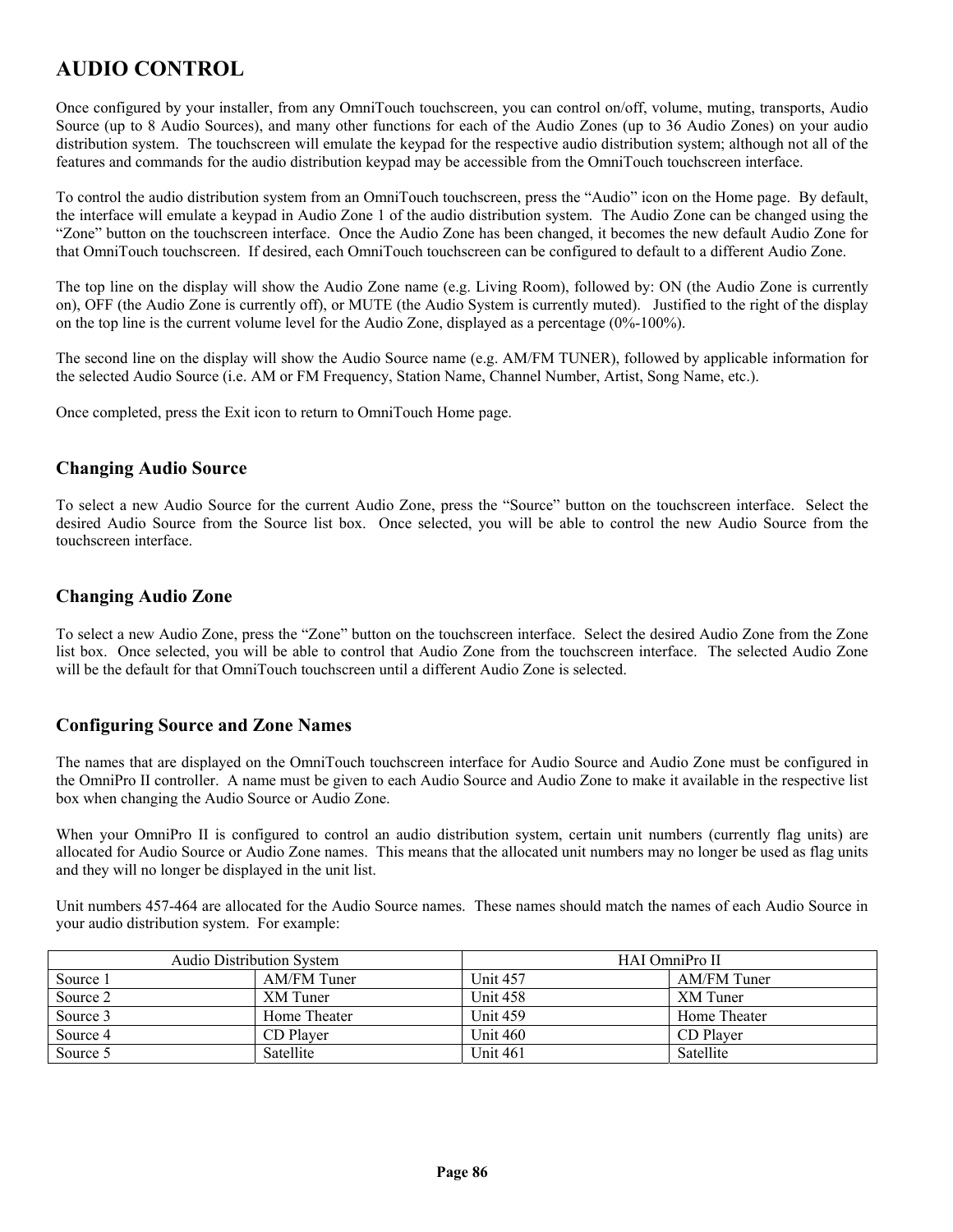Unit numbers 473-508 are allocated for the Audio Zone names. These names should match the names of each Audio Zone in your audio distribution system. For example:

|        | <b>Audio Distribution System</b> | HAI OmniPro II  |              |  |
|--------|----------------------------------|-----------------|--------------|--|
| Zone 1 | Living Room                      | <b>Unit 473</b> | Living Room  |  |
| Zone 2 | Den                              | Unit 474        | Den          |  |
| Zone 3 | Kitchen                          | <b>Unit 475</b> | Kitchen      |  |
| Zone 4 | Patio                            | Unit 476        | Patio        |  |
| Zone 5 | Master Bedroom                   | <b>Unit 477</b> | Master BedRM |  |
| Zone 6 | Master Bathroom                  | Unit 478        | Master Bath  |  |

# **Programming Audio Commands**

Using HAI PC Access Software, you can create programs to control *Audio Zones, Volume, Audio Sources*, and simulate *Key Presses* on the audio system keypad or remote control.

- ¾ The *Audio Zone Command* allows you to create programs to select Off, On, Mute Off, and Mute On for individual Audio Zones or for All Audio Zones.
- ¾ The *Volume Command* allows you to create programs to set the volume from 0% to 100% for the specified Audio Zone.
- ¾ The *Audio Source Command* allows you to create programs to select an Audio Source for the specified Audio Zone.
- ¾ The *Key Press Command* allows you to create programs to simulate key presses for the respective audio system.

(**See** – *Table 1 – Audio Commands*) for all applicable audio commands for each of the supported audio systems.

# **Example Programming of Audio Commands**

You can create programs in your OmniPro II to customize your music experience. For example, you can create programs to play your favorite music when you return home and disarm your system.

When the security system is disarmed by Bob, execute the "Bob Is Home" macro:

WHEN Bob OFF: RUN Bob Is Home

When the "Bob Is Home" macro is executed, turn the Living Room Audio Zone on, set the volume of the Living Room Audio Zone to 50%, set the Living Room Audio Source to "CD Player", and press the "Play" key to start the CD:

WHEN Bob Is Home: Living Room AUDIO ON *(Audio Zone Command)* WHEN Bob Is Home: Living Room AUDIO VOLUME 50% *(Volume Command)* WHEN Bob Is Home: Living Room AUDIO SOURCE CD Player *(Audio Source Command)*  WHEN Bob Is Home: Living Room AUDIO KEY PRESS PLAY *(Key Press Command)*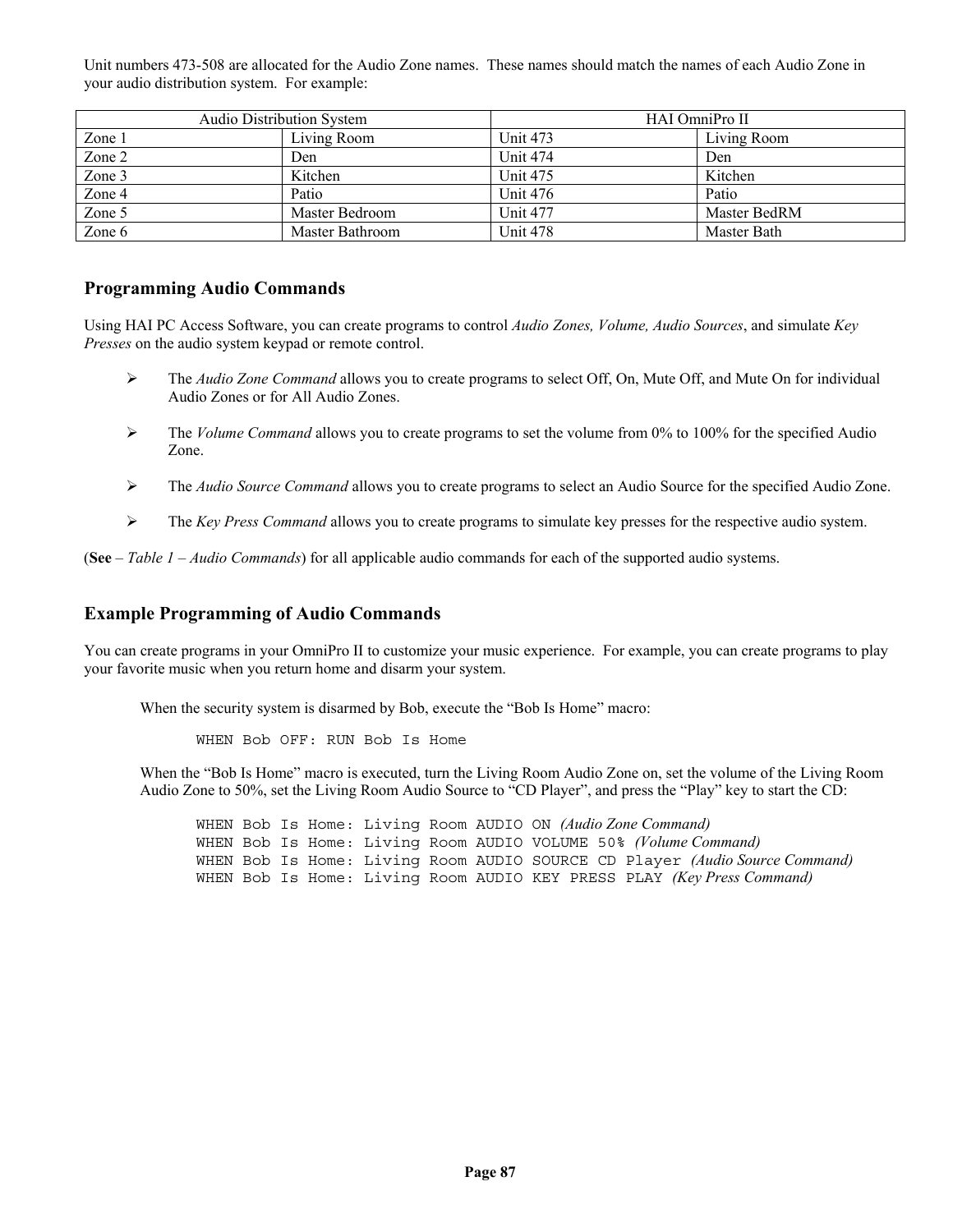# **Table 1 - Audio Commands**

| Code                    | HAI Hi-Fi   | Russound <sup>1</sup> | NuV <sub>0</sub> <sup>2</sup> | <b>NuVo Grand Concerto</b> | Xantech <sup>3</sup>   | Speakercraft <sup>4</sup> |
|-------------------------|-------------|-----------------------|-------------------------------|----------------------------|------------------------|---------------------------|
| $\mathbf{1}$            | Power       | Power                 | Power                         | Power                      | Power                  | Source select 1           |
| $\overline{2}$          | Source step | Source step           | Source step                   | Source step                | Source select 1        | Source select 2           |
| $\overline{\mathbf{3}}$ | Vol up      | Vol up                | Vol up                        | Vol up                     | Source select 2        | Source select 3           |
| $\overline{4}$          | Vol down    | Vol down              | Vol down                      | Vol down                   | Source select 3        | Source select 4           |
| 5                       | Mute        | Mute                  | Mute                          | Mute                       | Source select 4        | Source select 5           |
| 6                       |             | Play                  | Play                          | Play / Pause               | Source select 5        | Source select 6           |
| $\overline{7}$          |             | Stop                  | Stop                          | Stop (not used)            | Source select 6        | Source select 7           |
| $\,8\,$                 |             | Pause                 | Pause                         | Pause (not used)           | Source select 7        | Source select 8           |
| $\mathbf{9}$            |             | Minus                 | Rewind                        | Previous                   | Source select 8        | Mute                      |
| 10                      |             | Plus                  | Forward                       | Next                       | Channel up             | Vol Up                    |
| $11\,$                  |             | Previous              | Fast rewind                   | Favorite 1                 | Channel down           | Power                     |
| 12                      |             | Next                  | Fast forward                  | Favorite 2                 | Mute                   | Vol Down                  |
| 13                      |             | Record                | Continuous                    | Favorite 3                 | Play                   | One                       |
| 14                      |             | Channel up            | Shuffle                       | Favorite 4                 | Stop                   | Two                       |
| 15                      |             | Channel down          | Group                         | Favorite 5                 | Pause                  | Three                     |
| 16                      |             | Zero                  | Disc                          | Favorite 6                 | Rewind                 | Four                      |
| 17                      |             | One                   | Zero                          | Favorite 7                 | Forward                | Five                      |
| 18                      |             | Two                   | One                           | Favorite 8                 | Vol up                 | Six                       |
| 19                      |             | Three                 | Two                           | Favorite 9                 | Vol down               | Seven                     |
| $20\,$                  |             | Four                  | Three                         | Favorite 10                | Tier 2 power           | Eight                     |
| 21                      |             | Five                  | Four                          | Favorite 11                | Tier 2 source select 1 | Nine                      |
| 22                      |             | Six                   | Five                          | Favorite 12                | Tier 2 source select 2 | Track                     |
| 23                      |             | Seven                 | Six                           | Ok button down             | Tier 2 source select 3 | Zero                      |
| 24                      |             | Eight                 | Seven                         | Ok button up               | Tier 2 source select 4 | Disc                      |
| 25                      |             | Nine                  | Eight                         | Play / Pause button down   | Tier 2 source select 5 | Random                    |
| $\overline{26}$         |             | Plus ten              | Nine                          | Play / Pause button up     | Tier 2 source select 6 | Repeat                    |
| 27                      |             | Enter                 | Plus ten                      | Previous button down       | Tier 2 source select 7 | <b>Bass</b>               |
| 28                      |             | Last                  | Enter                         | Previous button up         | Tier 2 source select 8 | Treble                    |
| 29                      |             | Sleep                 | Hotkey zero                   | Next button down           | Tier 2 channel up      | Guide                     |
| 30                      |             | Guide                 | Hotkey one                    | Next button up             | Tier 2 channel down    | Menu                      |
| 31                      |             | Exit                  | Hotkey two                    | Power / Mute button down   | Tier 2 mute            | Up                        |
| 32                      |             | Info                  | Hotkey three                  | Power / Mute button up     | Tier 2 play            | Left                      |
| 33                      |             | Menu                  | Hotkey four                   | Menu button down           | Tier 2 stop            | Select                    |
| 34                      |             | Menu up               | Hotkey five                   | Menu button up             | Tier 2 pause           | Right                     |
| 35                      |             | Menu right            | Hotkey six                    | Up button down             | Tier 2 rewind          | Down                      |
| 36                      |             | Menu down             | Hotkey seven                  | Up button up               | Tier 2 forward         | Escape                    |
| 37                      |             | Menu left             | Hotkey eight                  | Down button down           |                        | Info                      |
| 38                      |             | Select                | Hotkey nine                   | Down button up             |                        | Rewind                    |
| 39                      |             | Favorite 1            |                               |                            |                        | Forward                   |
| 40                      |             | Favorite 2            |                               |                            |                        | Pause                     |
| 41                      |             |                       |                               |                            |                        | Play                      |
| 42                      |             |                       |                               |                            |                        | Stop                      |

1: Applies to Russound CAM and CAV audio systems.

2: Applies to NuVo Concerto, Essentia, and Simplese audio systems (Essentia and Simplese responds to Key Codes 1-5 only).

3: Applies to Xantech MRC-88 audio system.

4: Applies to Speakercraft MZC and Proficient M4 and M6 audio systems.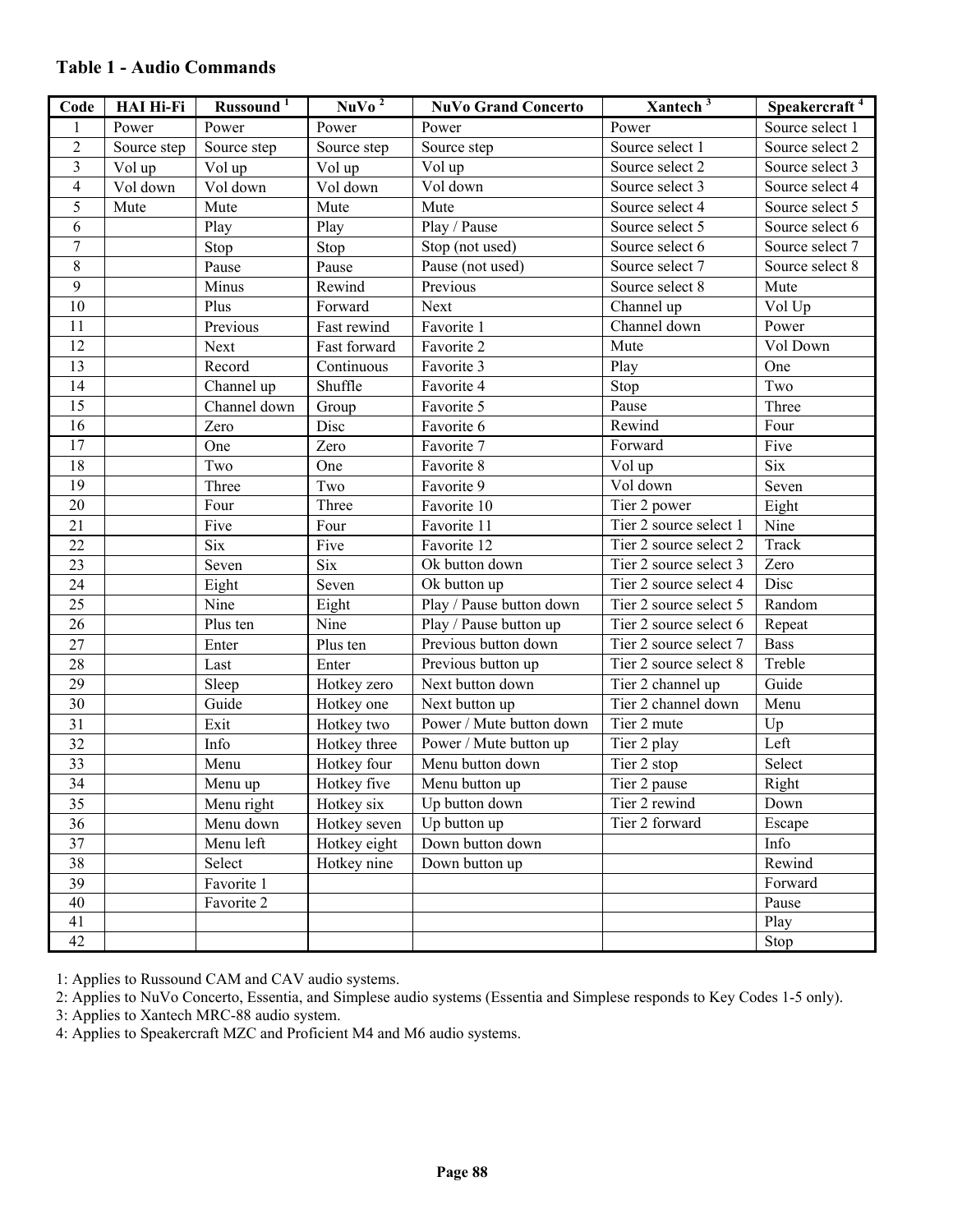# **UNDERWRITER'S LABORATORIES REQUIREMENTS**

For a complete list of requirements and restrictions when installing the OmniPro II panel in a UL Listed system, refer to the Underwriter's Laboratories Requirements section of the Installation Manual (20I00-2).

## **When used in UL Listed Installations, the following items apply:**

- 1. The "High Security Mode" must be ON.
- 2. The "Enable Auto Bypass" feature must be OFF.
- 3. The "Entry Delay" shall not exceed 45 seconds for residential applications; 60 seconds for commercial applications.
- 4. The "Exit Delay" shall not exceed 60 seconds.
- 5. Double Delay and Quad Delay zone types shall not be used.
- 6. For residential applications the sounding device may be mounted indoors. If, however, the sounding device is connected to the "EXT HORN" terminals of the OmniPro II, then the "Outside Siren Delay" shall be set to 0.
- 7. The "Dial Out Delay" shall not exceed 30 seconds.
- 8. The "Beep On Trouble" feature must be ON, and CONSOLE SOUNDER must be ON.
- 9. The "Swinger Shutdown" feature for each zone must be NO.
- 10. The "Cross Zoning" feature for each zone must be NO.
- 11. The "Exit Time Restart" feature must be NO.

Installer:

NAME:

NUMBER: \_\_\_\_\_\_\_\_\_\_\_\_\_\_\_\_\_\_\_\_\_\_\_\_\_\_\_\_\_\_\_

# **FIRE ESCAPE PLANNING**

Your fire protection system is designed to provide warning in the event of a fire. It is your responsibility to plan your escape routes in the event of a fire alarm. Your family should practice "fire drills" periodically to ensure that everyone is familiar with the plan.

- 1. Draw a floor plan of your home, showing location of fire and smoke detectors**.** Show two exit routes from each room: The primary exit and an alternate escape route.
- 2. Be sure that your family knows what the fire alarm signal sounds like.
- 3. In the event of a fire alarm, DO NOT open a closed door. First, touch the door. If it is hot to the touch, use the alternative escape route.
- 4. Since smoke tends to rise, keep low to the floor during your escape, crawling if necessary. If you encounter any smoke, hold your breath.
- 5. During a fire alarm, do not stop to pack or gather belongings. Exit immediately and meet at a designated spot outside the house.
- 6. DO NOT return to a burning house.
- 7. Notify the fire department using a neighbor's telephone.
- 8. Review your escape plan and rehearse a fire alarm periodically with your family.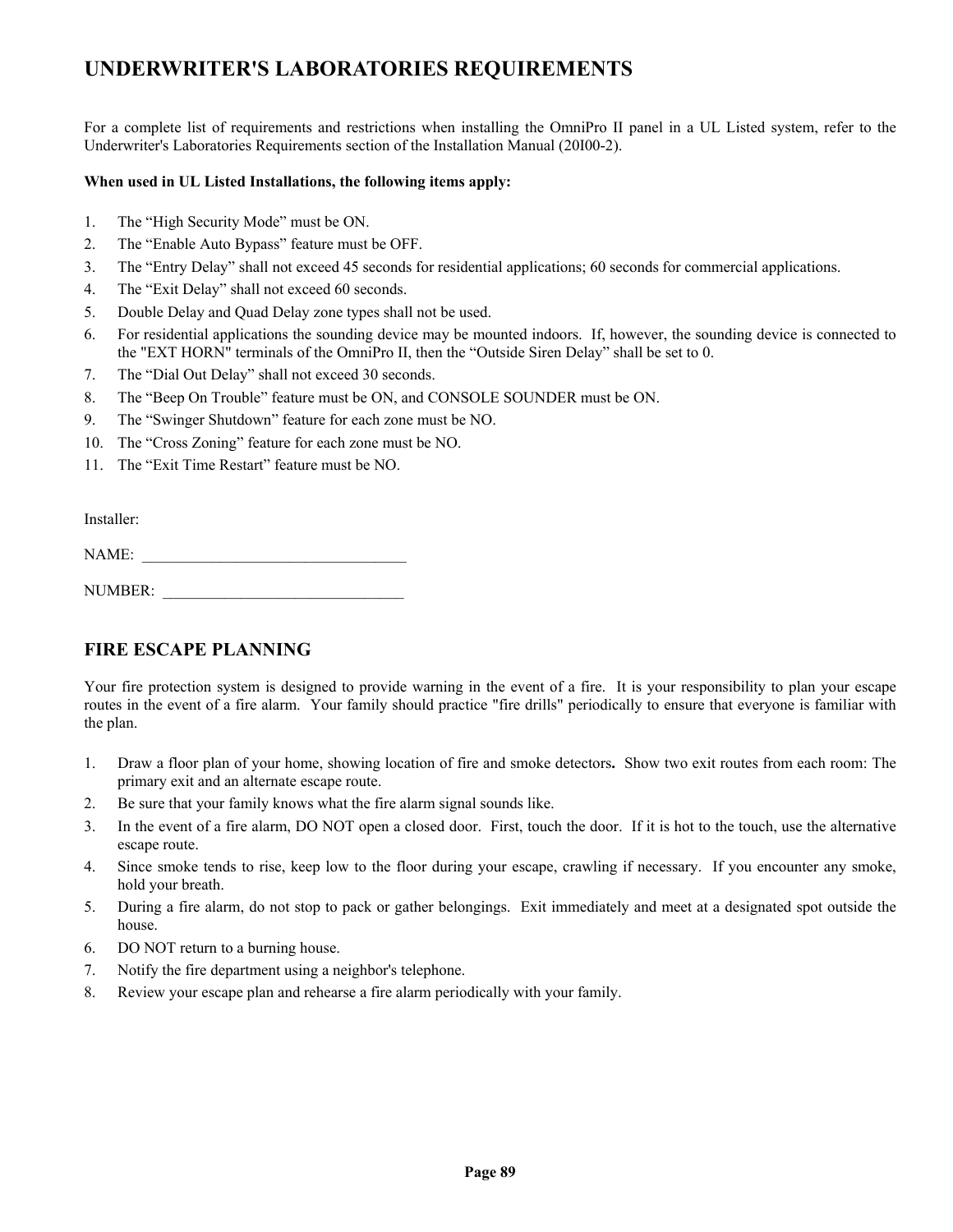# **FEDERAL COMMUNICATION COMMISSION NOTICE:**

- 1. This equipment complies with Part 68 of FCC Rules. On the door, inside of the OmniPro II enclosure, is a label that contains, among other information, the FCC registration number and Ringer Equivalence Number (REN) for this equipment. If requested, provide this information to your telephone company.
- 2. An FCC compliant telephone cord and modular plug is provided with this equipment. This equipment is designed to be connected to the telephone network or premises wiring using a compliant modular jack which is Part 68 compliant. See installation instructions for details.
- 3. The REN is useful to determine the quantity of devices you may connect to your telephone line and still have those devices ring when your number is called. In most, but not all areas, the sum of RENs of all devices should not exceed five (5). To be certain of the number of devices you may connect to your line, as determined by the REN, you should call your telephone company to determine the maximum REN for your calling area.
- 4. If your OmniPro II system causes harm to the telephone network, the telephone company may disconnect you service temporarily. If possible, they will notify you in advance. You will be advised of your right to file a complaint with the FCC.
- 5. Your telephone company may make changes in it's technical operations, facilities, equipment, or procedures; if such changes affect the compatibility or use of this device, the telephone company is required to give adequate notice of changes so as to give you an opportunity to maintain uninterrupted service.
- 6. In the event of equipment malfunction, all repairs should be made by our company or an authorized agent. It is the responsibility of users requiring service to report the need for service to our Company or to one of our authorized agents.

Service can be obtained at:

## **HAI 4330 Michoud Blvd. New Orleans, LA 70129**

- 7. This equipment may not be used on coin service provided by the telephone company. Connection to party lines is subject to state tariffs. (Contact your state public utility commission or CORPORATION commission for information.)
- 8. This equipment generates and uses radio frequency energy and if not installed and used properly, that is, in strict accordance with the manufacturer's instructions, may cause interference to radio and television reception. This device complies with Part 15 of the FCC Rules. Operation is subject to the following two conditions:
	- 1. This device may not cause harmful interference, and
	- 2. This device must accept any interference, including interference that may cause undesired operation.

Part 15 of FCC Rules are designed to provide reasonable protection against such interference in a residential installation. However, there is no guarantee that interference will not occur in a particular installation. If this equipment does cause interference to radio or television reception, the user is encouraged to try to correct the interference by one or more of the following measures:

- 1. Reorient the receiving antenna.
- 2. Plug the receiver into a different outlet. If necessary, the user should consult the dealer or an experienced radio/television technician for additional suggestions.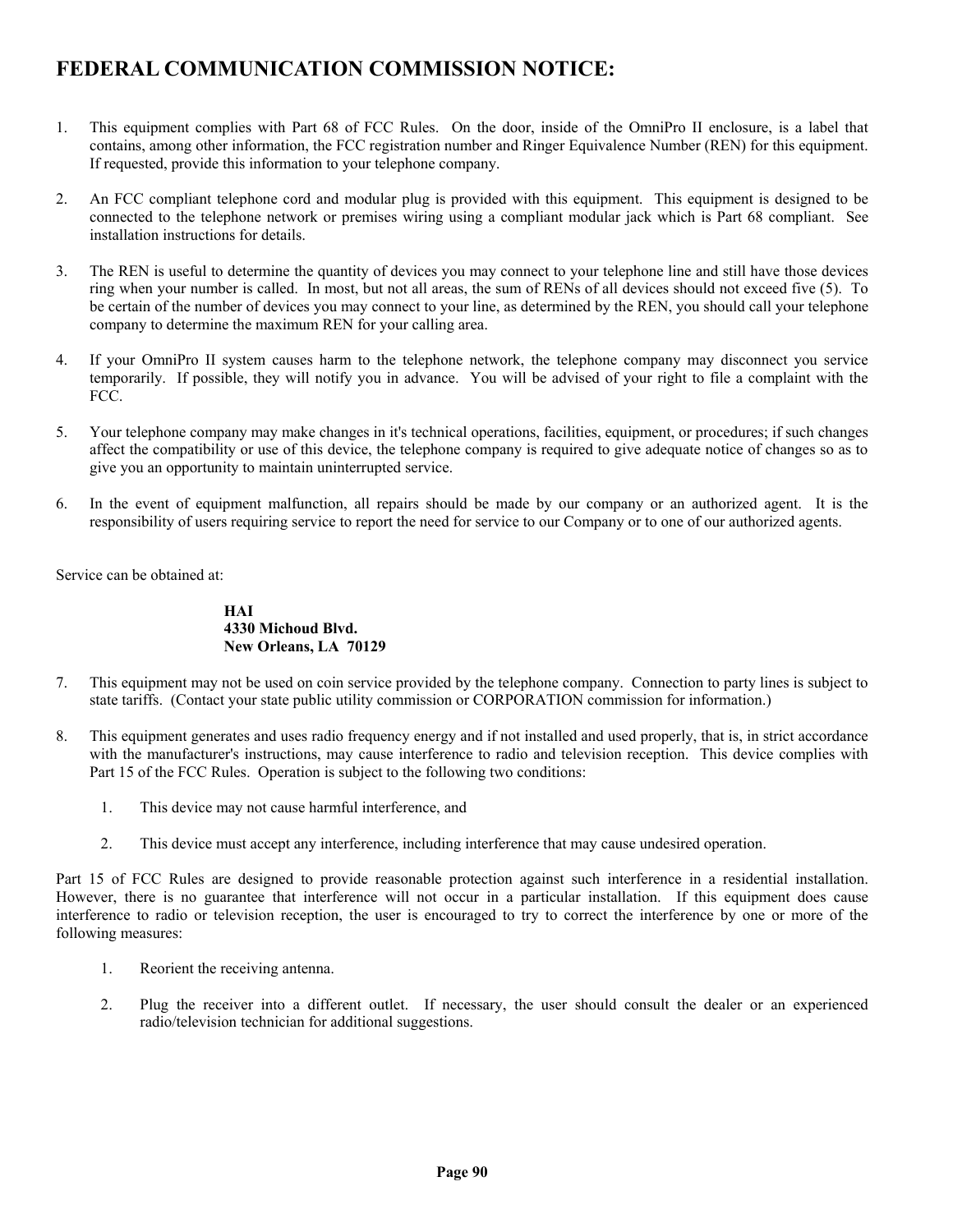# **CANADIAN INDUSTRY CANADA NOTICE**

**Notice: The Industry Canada label identifies certified equipment. This certification means that the equipment meets certain telecommunications network protective, operational and safety requirements. The Industry Canada does not guarantee the equipment will operate to the user's satisfaction.** 

**Before installing this equipment, users should ensure that it is permissible to be connected to the facilities of the local telecommunications company. The equipment must also be installed using an acceptable method of connection. In some cases, the company's inside wiring associated with a single line individual service may be extended by means of a certified connector assembly (telephone extension cord). The customer should be aware that compliance with the above conditions may not prevent degradation of service in some situations.** 

Repairs to certified equipment should be made by an authorized Canadian maintenance facility designated by the supplier. **Any repairs or alterations made by the user to this equipment, or equipment malfunctions, may give the telecommunications company cause to request the user to disconnect the equipment.** 

**Users should ensure for their own protection that the electrical ground connections of the power utility, telephone lines and internal metallic water pipe system, if present, are connected together. This precaution may be particularly important in rural areas.** 

Caution: Users should not attempt to make such connections themselves, but should contact the appropriate electric inspection authority, or electrician, as appropriate.

**Notice:** The **Ringer Equivalence Number** (REN) assigned to each terminal device provides an indication of the maximum number of terminals allowed to be connected to a telephone interface. The termination on an interface may consist of any combination of devices subject only to the requirement that the sum of the Ringer Equivalence Numbers of all the devices does not exceed 5.

This digital apparatus does not exceed the Class B limits for radio noise emissions from digital apparatus set out in the Radio Interference Regulations of the Canadian Department of Communications.

Le present appareil numerique n'emet pas de bruits radioelectriques depassant les limites applicables aux appareils numeriques de la class B prescrites dans le Reglement sur le brouillage radioelectrique edicte par le ministere des Communications du Canada.

# **IF YOU HAVE TROUBLE WITH YOUR PHONES**

...and you suspect that your OmniPro II is causing the trouble, disconnect the Controller from the phone lines by removing the PHONE LINE cable from BOTH THE PROCESSOR BOARD AND THE RJ31X JACK INSIDE THE CONTROLLER ENCLOSURE.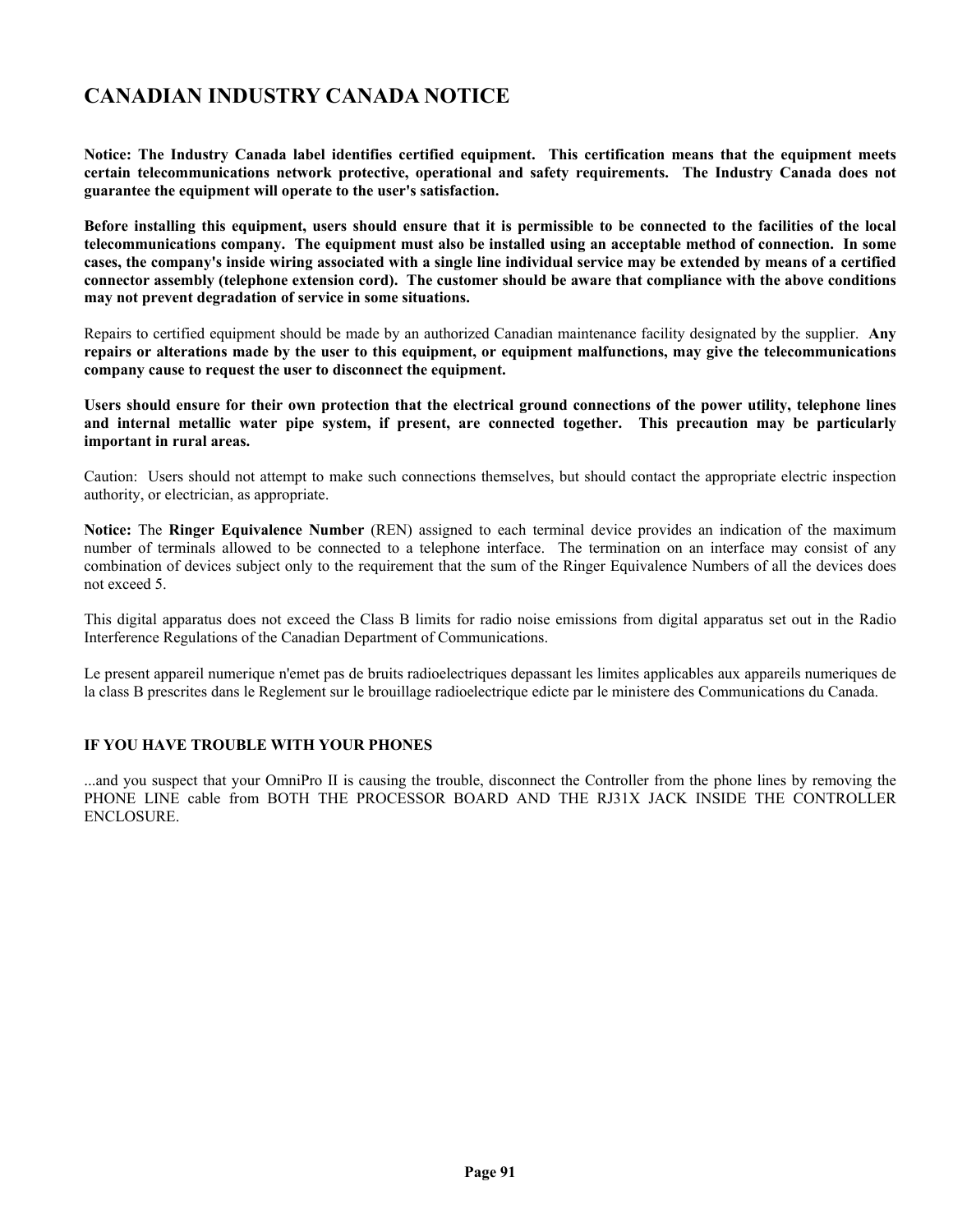# **APPENDIX A - DIAL OUT PLANNER**

Use the following dial-out planner to help you set-up the voice dial-out numbers:

# **OmniPro II Voice Dial-Out Planner**

|                                   | DIAL OUT 4 ON: TIME: DAYS: |  |
|-----------------------------------|----------------------------|--|
|                                   |                            |  |
|                                   |                            |  |
|                                   |                            |  |
|                                   |                            |  |
|                                   | DIAL OUT 5 ON: TIME: DAYS: |  |
|                                   |                            |  |
|                                   |                            |  |
|                                   |                            |  |
|                                   | DIAL OUT 6 ON: TIME: DAYS: |  |
|                                   |                            |  |
|                                   |                            |  |
|                                   |                            |  |
|                                   | TIME: DAYS:                |  |
| DIAL OUT 7 ON:<br>DIAL OUT 7 OFF: |                            |  |
|                                   |                            |  |
|                                   |                            |  |
| DIAL OUT 8 ON:<br>DIAL OUT 8 OFF: |                            |  |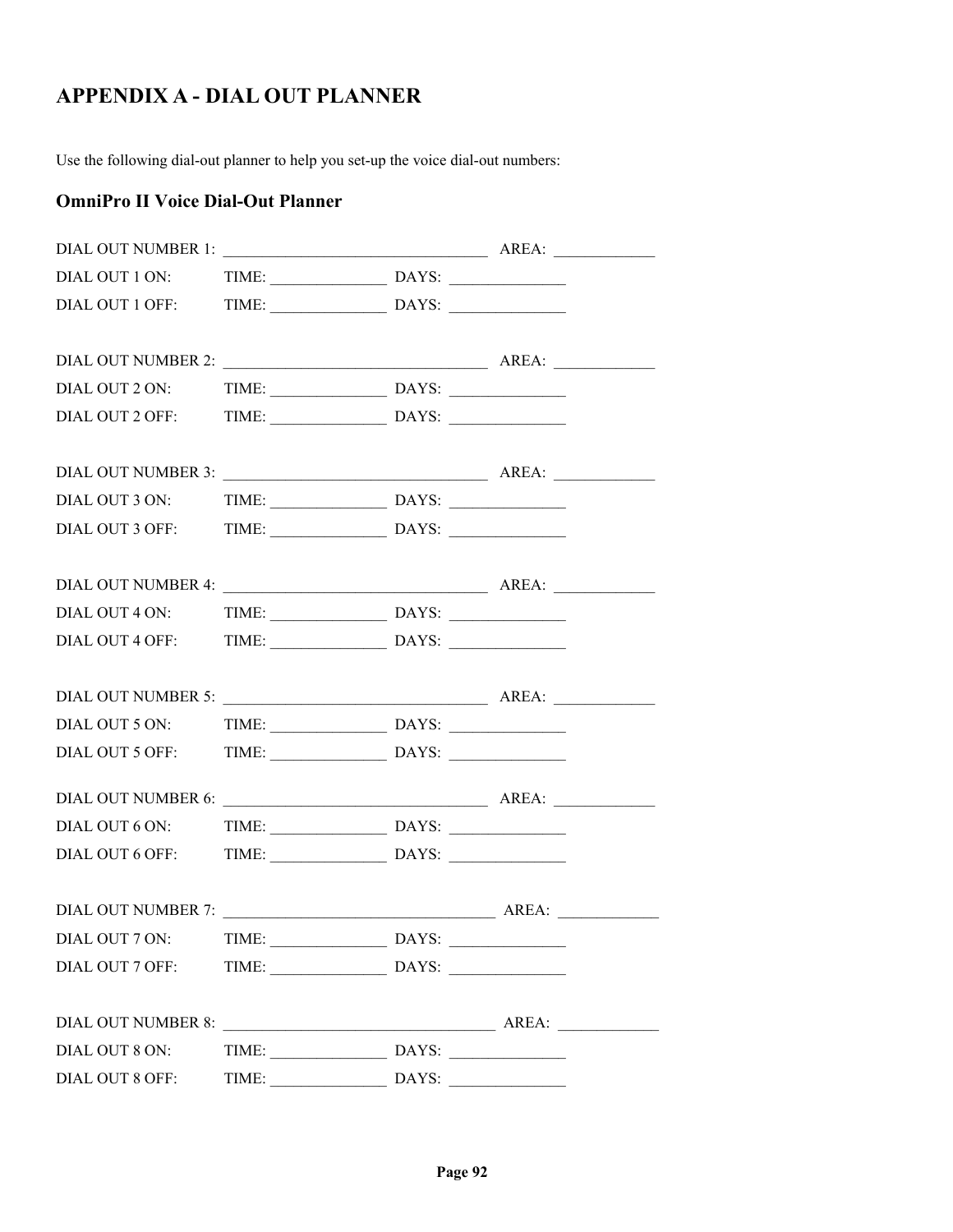# **INSTRUCTIONS TO CALLED PARTY**

Dear zero and the set of the set of the set of the set of the set of the set of the set of the set of the set of the set of the set of the set of the set of the set of the set of the set of the set of the set of the set of I have programmed my OmniPro II Home Automation system to call you if my alarm is activated. If it is activated, it will call and say: "Emergency... Emergency... The (burglar or fire) alarm has been activated at the following address:  $\_$  , and the set of the set of the set of the set of the set of the set of the set of the set of the set of the set of the set of the set of the set of the set of the set of the set of the set of the set of the set of th  $\_$  , and the set of the set of the set of the set of the set of the set of the set of the set of the set of the set of the set of the set of the set of the set of the set of the set of the set of the set of the set of th Phone Number **Please respond immediately.**" This message will be repeated 2 times. At any time during the message, please dial my code, which is: *(If you make a mistake, press # then enter the code again.)* This will stop the system from making any further calls. The system will tell you what zone caused the alarm. *Press 9. The system will say "Good-bye" and hang up.* Hang up, then call me at: If no one answers, please hang up, then call the police, fire, or emergency departments. NOTE: IF THE SYSTEM SAYS "THIS IS A SILENT ALARM", please call the police immediately and tell them that a silent alarm has been activated at my address! Thank you very much.

HOME PHONE: \_\_\_\_\_\_\_\_\_\_\_\_\_\_\_\_\_\_\_ OFFICE PHONE: \_\_\_\_\_\_\_\_\_\_\_\_\_\_\_\_\_\_\_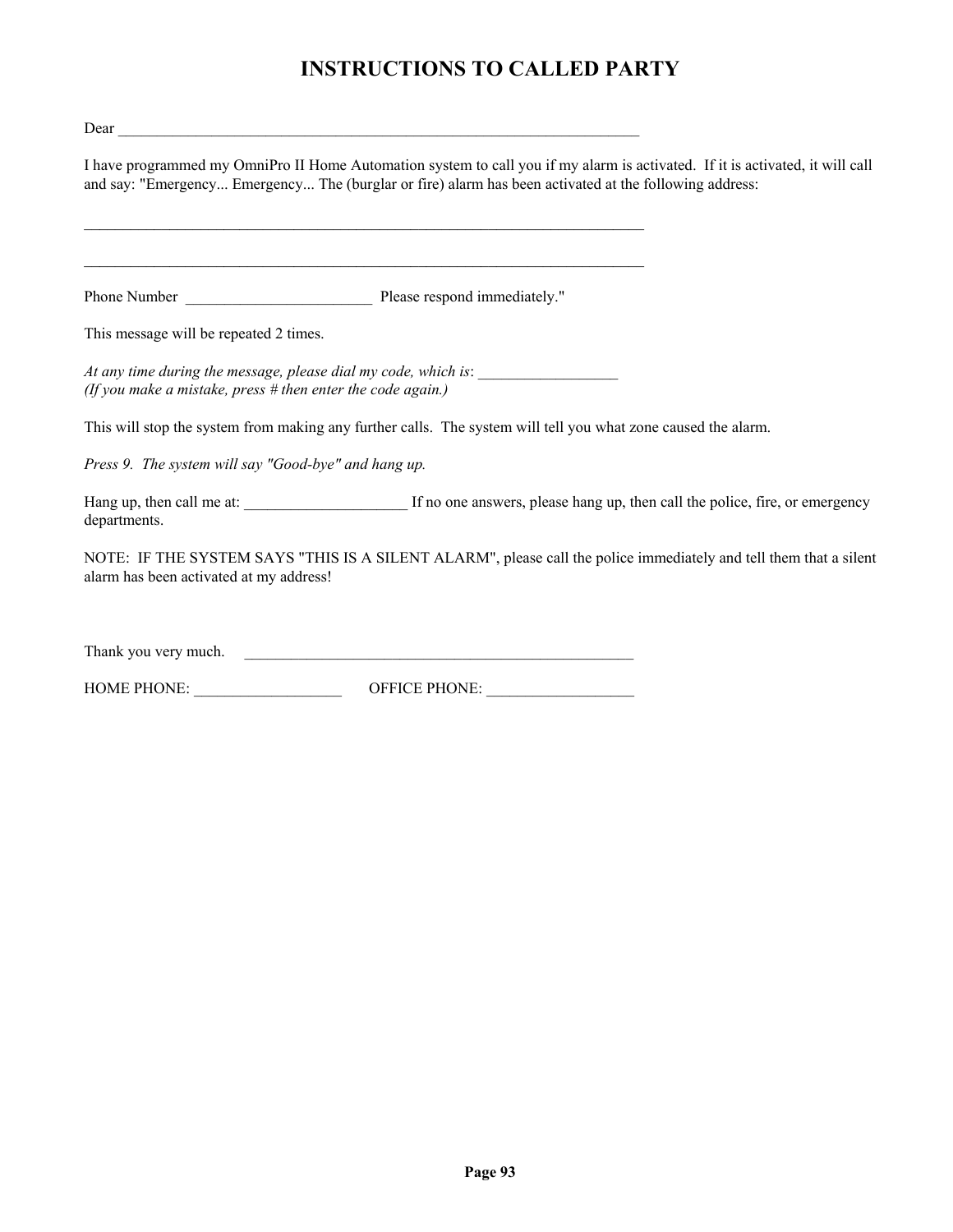# **APPENDIX B - TEXT DESCRIPTION CHARACTER CODES**

|            | <b>CODE CHAR</b>         |    | <b>CODE CHAR</b>                  |        | <b>CODE CHAR</b>                  |        | <b>CODE CHAR</b>     |
|------------|--------------------------|----|-----------------------------------|--------|-----------------------------------|--------|----------------------|
| ${\bf 00}$ | <b>SPACE</b>             | 24 | $8\,$                             | 48     | $\, {\bf P}$                      | $72\,$ | $\,h$                |
| 01         | $\mathop{!}\nolimits$    | 25 | $\mathbf{9}$                      | 49     | Q                                 | 73     | $\rm i$              |
| $02\,$     | $\mathbf{H}$             | 26 | $\ddot{\cdot}$                    | 50     | $\mathbf R$                       | 74     | $\mathbf{j}$         |
| 03         | $\#$                     | 27 | $\vdots$                          | 51     | ${\bf S}$                         | 75     | $\mathbf k$          |
| 04         | $\mathbb S$              | 28 | $\,<$                             | 52     | $\mathbf T$                       | 76     | $\mathbf{1}$         |
| 05         | $\frac{0}{0}$            | 29 | $\hspace{1.6cm} = \hspace{1.6cm}$ | 53     | $\mathbf U$                       | 77     | m                    |
| 06         | $\&$                     | 30 | $\label{eq:1} \quad$              | 54     | $\mathbf V$                       | 78     | $\mathbf n$          |
| 07         | $\pmb{\mathfrak{r}}$     | 31 | $\overline{?}$                    | 55     | W                                 | 79     | $\mathbf 0$          |
| ${\bf 08}$ | $\overline{(\ }$         | 32 | @                                 | 56     | $\mathbf X$                       | 80     | $\, {\bf p}$         |
| 09         | $\mathcal{E}$            | 33 | $\mathbf{A}$                      | 57     | $\mathbf Y$                       | 81     | $\mathbf{q}$         |
| $10\,$     | $\ast$                   | 34 | $\, {\bf B}$                      | 58     | Z                                 | 82     | $\mathbf r$          |
| $11\,$     | $^{+}$                   | 35 | $\mathbf C$                       | 59     | $\overline{[}$                    | 83     | ${\bf S}$            |
| 12         | $\overline{\phantom{a}}$ | 36 | ${\rm D}$                         | 60     | ¥                                 | 84     | $\mathbf t$          |
| 13         | -                        | 37 | E                                 | 61     | $\mathbf{I}$                      | 85     | $\mathbf u$          |
| 14         |                          | 38 | ${\bf F}$                         | 62     | Λ                                 | 86     | $\mathbf{V}$         |
| 15         | $\sqrt{\phantom{a}}$     | 39 | $\mathbf G$                       | 63     |                                   | 87     | $\mathbf W$          |
| 16         | $\boldsymbol{0}$         | 40 | $\, {\rm H}$                      | 64     |                                   | 88     | $\mathbf X$          |
| 17         | $\,1$                    | 41 | $\rm I$                           | 65     | $\rm{a}$                          | 89     | $\mathbf{y}$         |
| $18\,$     | $\overline{2}$           | 42 | $\bf J$                           | 66     | $\mathbf b$                       | 90     | Z                    |
| 19         | $\overline{\mathbf{3}}$  | 43 | $\rm K$                           | 67     | $\mathbf c$                       | 91     | $\blacksquare$       |
| $20\,$     | $\overline{\mathbf{4}}$  | 44 | $\mathbf L$                       | 68     | d                                 | 92     | $\times$             |
| 21         | 5                        | 45 | $\mathbf M$                       | 69     | $\mathbf{e}% _{t}\left( t\right)$ | 93     |                      |
| $22\,$     | $\boldsymbol{6}$         | 46 | ${\bf N}$                         | $70\,$ | $\mathbf f$                       | 94     | à                    |
| 23         | $\boldsymbol{7}$         | 47 | $\mathcal O$                      | 71     | g                                 | 95     | $\boldsymbol{\beta}$ |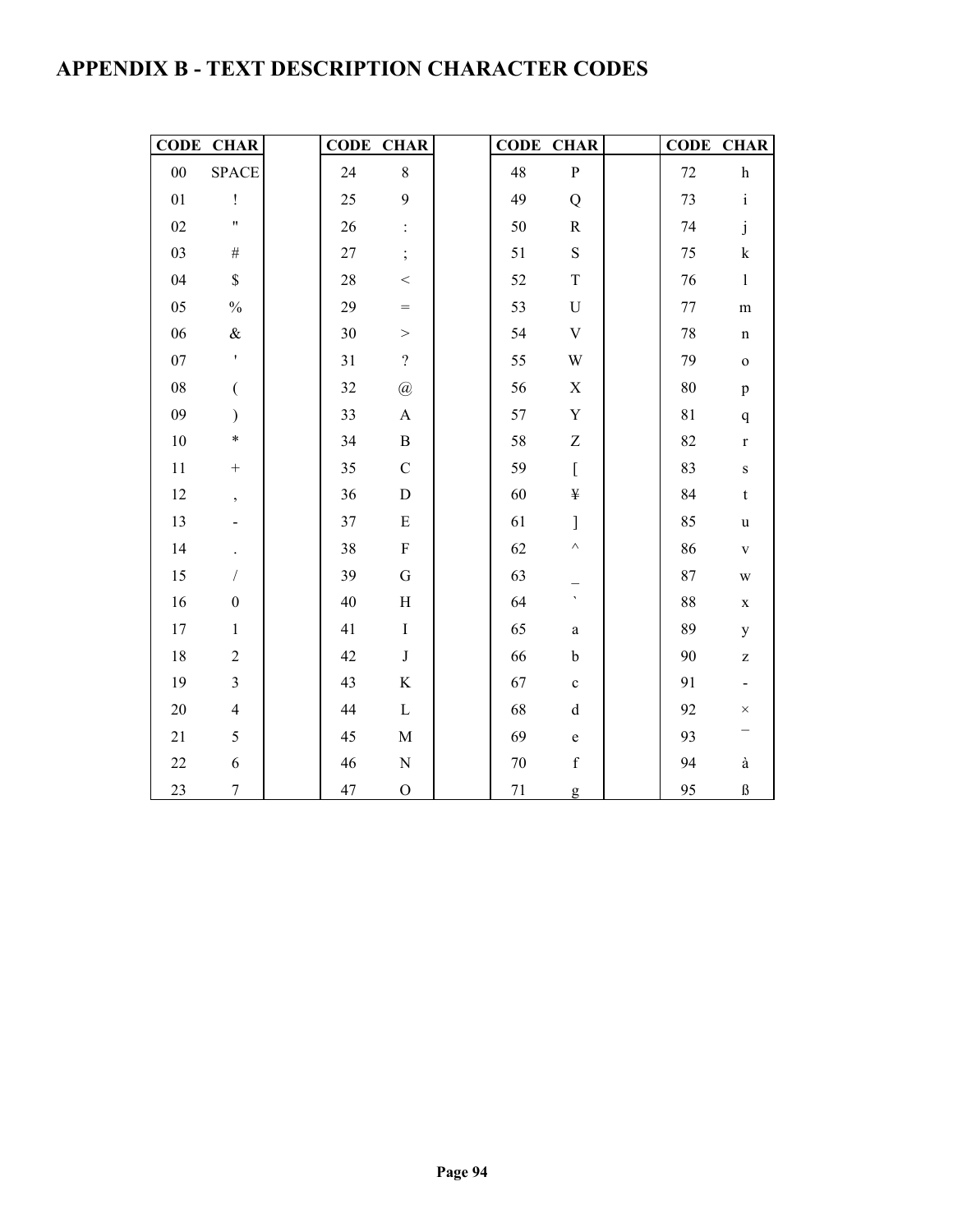# **APPENDIX C - VOICE DESCRIPTION CODES**

| <b>CODE</b> | <b>DESCRIPTION</b>             | <b>CODE</b> | <b>DESCRIPTION</b>              | <b>CODE</b>  | <b>DESCRIPTION</b>                |
|-------------|--------------------------------|-------------|---------------------------------|--------------|-----------------------------------|
| 255         | (ADDRESS MSG)                  | 286         | <b>BOAT</b>                     | 318          | <b>DANGER</b>                     |
| 58          | (BEEP)                         | 200         | <b>BOILER</b>                   | 61           | <b>DATE</b>                       |
| 254         | (MEMO MESSAGE)                 | 287         | <b>BOTTOM</b>                   | 62           | <b>DAY</b>                        |
| 29          | (PAUSE)                        | 288         | <b>BOUDOIR</b>                  | 319          | <b>DEAD</b>                       |
| 30          | (SHORT PAUSE)                  | 47          | <b>BOY'S</b>                    | 320          | <b>DECEMBER</b>                   |
| 26          | A. M.                          | 201         | <b>BREAK</b>                    | 208          | <b>DECK</b>                       |
| 256         | <b>ABOVE</b>                   | 289         | <b>BREAKFAST</b>                | 321          | <b>DECREASE</b>                   |
| 31          | <b>AC POWER</b>                | 48          | <b>BRIGHTER</b>                 | 63           | <b>DEGREES</b>                    |
| 32          | <b>ACCESS</b>                  | 49          | <b>BUILDING</b>                 | 64           | <b>DELAYED</b>                    |
| 257         | <b>ACTIVE</b>                  | 50          | <b>BURGLAR</b>                  | 65           | <b>DEN</b>                        |
| 33          | <b>ADDRESS</b>                 | 51          | <b>BUTTON</b>                   | 66           | <b>DENIED</b>                     |
| 258         | <b>AFTERNOON</b>               | 52          | <b>BYPASS</b>                   | 209          | <b>DESK</b>                       |
| 259         | AIR                            | 290         | <b>CABINET</b>                  | 322          | <b>DETECTED</b>                   |
| 34          | <b>ALARM</b>                   | 291         | <b>CABLE</b>                    | 210          | <b>DETECTOR</b>                   |
| 260         | <b>ALERT</b>                   | 292         | CALL                            | 323          | <b>DEVICE</b>                     |
| 35          | ALL                            | 202         | <b>CAMERA</b>                   | 324          | DIAL                              |
| 198         | <b>ALLEY</b>                   | 53          | <b>CANCEL</b>                   | 325          | <b>DIGIT</b>                      |
| 261         | <b>AMPLIFIER</b>               | 293         | CANS                            | 67           | <b>DIMMER</b>                     |
| 262         | <b>AND</b>                     | 294         | <b>CARPORT</b>                  | 68           | <b>DINING</b>                     |
| 263         | <b>ANNIVERSARY</b>             | 203         | CASE                            | 326          | <b>DISABLE</b>                    |
| 264         | <b>ANTIQUE</b>                 | 204         | <b>CCTV</b>                     | 327          | <b>DISARMED</b>                   |
| 195         | APARTMENT                      | 295         | CD                              | 211          | <b>DOCK</b>                       |
| 36          | <b>APPLIANCE</b>               | 205         | <b>CEILING</b>                  | 328          | <b>DOG</b>                        |
| 265         | APPROACHING                    | 296         | <b>CELLAR</b>                   | 69           | <b>DOOR</b>                       |
| 266         | <b>APRIL</b>                   | 54          | <b>CENTER</b>                   | 70           | <b>DOWN</b>                       |
| 37          | <b>AREA</b>                    | 297         | <b>CENTRAL</b>                  | 330          | <b>DRAPES</b>                     |
| 267         | <b>ARMED</b>                   | 206         | <b>CHANDELIER</b>               | 212          | <b>DRAWER</b>                     |
| 199         | <b>ART</b>                     | 298         | <b>CHANGE</b>                   | 331          | <b>DRESSING</b>                   |
| 268         | <b>ASLEEP</b>                  | 196         | <b>CHECK</b>                    | 71           | <b>DRIVEWAY</b>                   |
| 269         | <b>ASSISTANCE</b>              | 299         | CHILDREN'S                      | 72           | <b>DURESS</b>                     |
| 270         | AT                             | 300         | <b>CHRISTMAS</b>                | 332          | <b>DVD</b>                        |
| 271         | <b>ATRIUM</b>                  | 301         | <b>CIRCUIT</b>                  | 73           | <b>EAST</b>                       |
| 38          | <b>ATTIC</b>                   | 302         | <b>CLASS</b>                    | 333          | <b>ECONOMY</b>                    |
| 272         | <b>AUDIO</b>                   | 303         | <b>CLOSE</b>                    | 22           | <b>EIGHT</b>                      |
| 273         | <b>AUGUST</b>                  | 304         | <b>CLOSED</b>                   | 8            | <b>EIGHTEEN</b>                   |
| 39          | <b>AUTO</b>                    | 55          | <b>CLOSET</b>                   | 23           | <b>EIGHTY</b>                     |
| 274         | <b>AUTOMATIC</b>               | 56          | CODE                            | 334          | <b>ELEVATOR</b>                   |
| 275         | <b>AUTOMATION</b>              | 305         | <b>COFFEE</b>                   | $\mathbf{1}$ | <b>ELEVEN</b>                     |
| 40          | <b>AUXILIARY</b>               | 306         | <b>COLD</b>                     | 74           | <b>EMERGENCY</b>                  |
| 276         | <b>AWAKE</b>                   | 307         | <b>COMFORT</b>                  | 335          | <b>ENABLE</b>                     |
| 41          | <b>AWAY</b>                    | 308         | <b>COMMUNICATOR</b>             | 75           | <b>ENERGY</b>                     |
| 277         | <b>BABY'S</b>                  | 309         | <b>COMPANY</b>                  | 76           | <b>ENTER</b>                      |
| 42          | <b>BACK</b>                    | 194         | <b>COMPUTER</b>                 | 336          | <b>ENTERING</b>                   |
| 278         | <b>BANK</b>                    | 310         | CONSOLE                         | 337          | <b>ENTERTAINMENT</b>              |
| 279         | <b>BAR</b>                     | 207         | <b>CONTACT</b>                  | 77           | <b>ENTRY</b>                      |
| 280         | <b>BARN</b>                    | 57          | <b>CONTINUE</b>                 | 193          | <b>EQUIPMENT</b>                  |
| 43          | <b>BASEMENT</b>                | 59          | <b>CONTROL</b>                  | 338          | <b>EVENING</b>                    |
| 44          | <b>BATH</b>                    | 60          | COOL                            | 78           | <b>EVENTS</b>                     |
| 45          | <b>BATTERY</b>                 | 311         | <b>CORNER</b>                   | 213          | <b>EXECUTIVE</b>                  |
| 281         | <b>BAY</b>                     | 312         | <b>COUNTER</b>                  | 339          | <b>EXERCISE</b>                   |
| 46          | <b>BED</b>                     | 313         | <b>CRAFT</b>                    | 79           | <b>EXIT</b>                       |
| 282         | <b>BELL</b>                    | 314         | <b>CRITICAL</b>                 | 340          | <b>EXTENSION</b>                  |
| 283<br>284  | <b>BILL</b><br><b>BIRTHDAY</b> | 315<br>316  | <b>CURRENT</b>                  | 214<br>215   | <b>EXTERIOR</b><br><b>FACTORY</b> |
| 285         | <b>BOARD</b>                   | 317         | <b>CURTAIN</b><br><b>DAMPER</b> |              | 216 FAILURE                       |
|             |                                |             |                                 |              |                                   |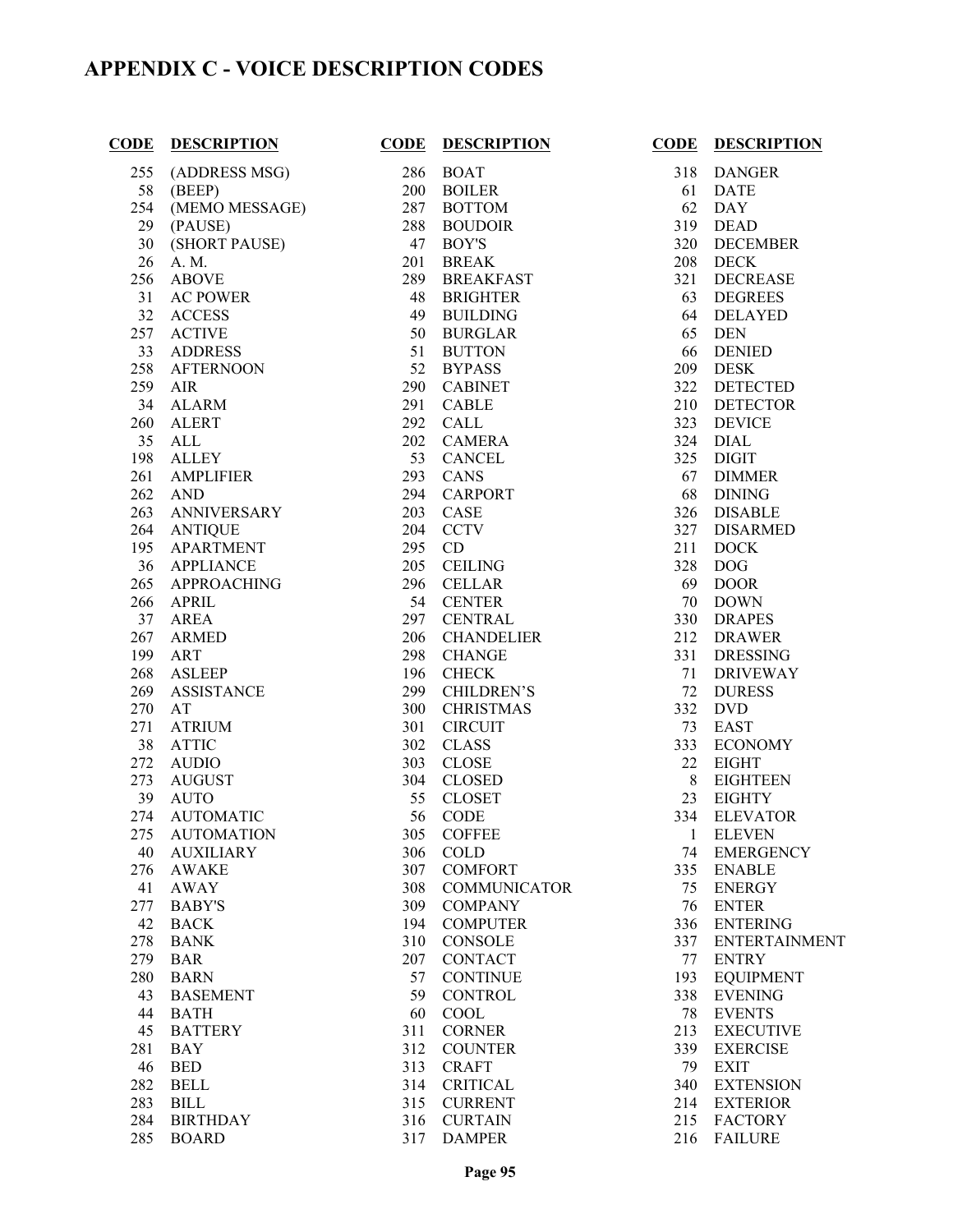| <u>CODE</u>    | <b>DESCRIPTION</b>              |
|----------------|---------------------------------|
| 341            | <b>FALL</b>                     |
| 80             | <b>FAMILY</b>                   |
| 81             | <b>FAN</b>                      |
| 342<br>343     | <b>FATHER'S</b><br><b>FAULT</b> |
| 344            | <b>FEBRUARY</b>                 |
| 217            | <b>FENCE</b>                    |
| 5 <sup>5</sup> | <b>FIFTEEN</b>                  |
|                | 17 FIFTY                        |
|                | 218 FILE                        |
|                | 345 FILTER<br>82 FIRE           |
|                | 219 FIRST                       |
|                | 16 FIVE                         |
| 346            | <b>FLAG</b>                     |
| 347            | <b>FLOOD</b>                    |
| 220<br>221     | <b>FLOOR</b>                    |
| 348            | <b>FLOW</b><br>FORCE            |
|                | 15 FORTY                        |
|                | 349 FOUNDATION                  |
|                | 350 FOUNTAIN                    |
|                | 14 FOUR                         |
|                | 4 FOURTEEN                      |
| 83<br>84       | <b>FOYER</b><br><b>FREEZE</b>   |
| 351            | <b>FREEZER</b>                  |
| 352            | <b>FRIDAY</b>                   |
| 353            | <b>FROM</b>                     |
| 85             | <b>FRONT</b>                    |
| 354<br>355     | <b>FULL</b><br><b>FUNCTION</b>  |
| 222            | <b>FURNACE</b>                  |
| 86 -           | <b>FUSE</b>                     |
| 223            | <b>GALLERY</b>                  |
|                | 356 GAME                        |
| 87<br>357      | <b>GARAGE</b><br><b>GARDEN</b>  |
| 88             | GAS                             |
| 224            | <b>GATE</b>                     |
| 89             | <b>GIRL'S</b>                   |
| 90             | <b>GLASS</b>                    |
| 358            | GO                              |
| 92<br>359      | GO TO<br>GOOD                   |
| 91             | <b>GOOD-BYE</b>                 |
| 360            | GOT                             |
| 361            | <b>GREAT</b>                    |
| 362            | <b>GROUNDS</b>                  |
| 363<br>364     | <b>GROUP</b><br><b>GUARD</b>    |
| 93             | <b>GUEST</b>                    |
| 94             | <b>GUN</b>                      |
| 365            | GYM                             |
| 95             | <b>HAD</b>                      |
| 96             | <b>HALL</b>                     |
| 366<br>367     | <b>HAPPY</b><br><b>HARBOR</b>   |
| 368            | <b>HAVE</b>                     |
| 97             | <b>HEAT</b>                     |

| <u>CODE</u> | <b>DESCRIPTION</b>                      |
|-------------|-----------------------------------------|
| 369         | <b>HELLO</b>                            |
|             | 370 HELP                                |
|             | 98 HIGH                                 |
|             | 371 HIGHER                              |
|             | 372 HOBBY<br>99 HOLD<br>373 HOLIDAY     |
|             |                                         |
|             | 374 HOME                                |
|             | 375 HOT                                 |
|             | 100 HOURS                               |
|             | 376 HOUSE                               |
|             | 377 HUMIDITY                            |
|             | 101 HUNDRED                             |
|             | 378 IMMEDIATELY                         |
| 379 IN      | 380 INCREASE                            |
|             |                                         |
|             |                                         |
|             | 225 INFRARED<br>381 INPUT<br>226 INSIDE |
|             | 102 INSTANT                             |
|             | 103 INTERIOR                            |
|             | 382 INTERNET                            |
|             | 227 INTRUSION                           |
|             | 104 INVALID                             |
| 105 IS      | 383 JACUZZI                             |
|             | 384 JANUARY                             |
| 385         | <b>JEWELRY</b>                          |
| 386         | JULY                                    |
| 387         | <b>JUNE</b>                             |
| 388         | <b>KEEPER</b>                           |
|             | 389 KENNEL                              |
|             | 390 KEY                                 |
|             | 106 KITCHEN<br>228 LAMP                 |
|             | 391 LANAI                               |
|             | 392 LAND                                |
| 393.        | LANDSCAPE                               |
| 394         | <b>LASER DISK</b>                       |
| 395         | LAST                                    |
| 396         | <b>LAUNCH</b>                           |
| 397         | <b>LAUNDRY</b>                          |
| 398<br>399  | <b>LAWN</b><br><b>LEAK</b>              |
| 400         | <b>LEAVE</b>                            |
| 107         | <b>LEFT</b>                             |
| 108         | <b>LEVEL</b>                            |
| 401         | <b>LIBRARY</b>                          |
| 402         | <b>LIFT</b>                             |
| 109         | <b>LIGHT</b>                            |
| 403         | <b>LIGHTING</b>                         |
| 404<br>110  | <b>LIGHTS</b><br><b>LISTEN</b>          |
| 405         | <b>LIVE</b>                             |
| 111         | <b>LIVING</b>                           |
| 229         | <b>LOADING</b>                          |
| 406         | <b>LOBBY</b>                            |
| 230         | <b>LOCK</b>                             |
| 407         | <b>LOFT</b>                             |
| 112         | LOW                                     |

| CODE       | <b>DESCRIPTION</b>          |
|------------|-----------------------------|
| 408        | <b>LOWER</b>                |
| 231        | <b>MACHINE</b>              |
| 409        | <b>MAID'S</b><br>410 MAIL   |
|            | 113 MAIN                    |
|            | 411 MANAGEMENT              |
|            | 412 MANAGER                 |
| 413        | <b>MARCH</b>                |
| 114        | MASTER                      |
| 414<br>415 | <b>MAT</b><br>MAX           |
| 416        | MECHANICAL                  |
| 115        | <b>MEDICAL</b>              |
|            | 417 MEDICATION              |
|            | 418 MEETING                 |
|            | 419 MENU                    |
|            | 197 MESSAGE                 |
|            | 420 METER<br>421 MID        |
|            | 422 MIDDLE                  |
| 423        | <b>MIDNIGHT</b>             |
| 116        | MINUS<br>MINUTES            |
| 117        |                             |
| 424        | <b>MOBILE</b>               |
| 118<br>425 | <b>MODE</b><br><b>MODEM</b> |
| 426        | <b>MODULE</b>               |
| 427        | <b>MONDAY</b>               |
|            | 232 MONITOR                 |
|            | 428 MONTH                   |
|            | 429 MORNING                 |
|            | 430 MOTHER'S                |
| 431        | 119 MOTION<br><b>MOVIE</b>  |
| 432        | MUD <sub>3</sub>            |
|            | 433 MUSIC                   |
|            | 434 MUTE                    |
| 435        | <b>NANNY</b>                |
| 436<br>120 | <b>NEXT</b>                 |
| 24         | <b>NIGHT</b><br><b>NINE</b> |
| 9          | <b>NINETEEN</b>             |
| 25         | <b>NINETY</b>               |
| 437        | NO                          |
| 438        | <b>NOOK</b>                 |
| 439<br>121 | <b>NOON</b><br><b>NORTH</b> |
| 122        | <b>NOT</b>                  |
| 440        | <b>NOVEMBER</b>             |
| 123        | NOW                         |
| 124        | <b>NUMBER</b>               |
| 125        | <b>NURSERY</b>              |
| 441        | <b>NURSE'S</b>              |
| 442<br>443 | O'CLOCK<br><b>OCTOBER</b>   |
| 126        | <b>OFF</b>                  |
| 127        | <b>OFFICE</b>               |
| 128        | OН                          |
| 129        | ON                          |
| 130        | <b>ONE</b>                  |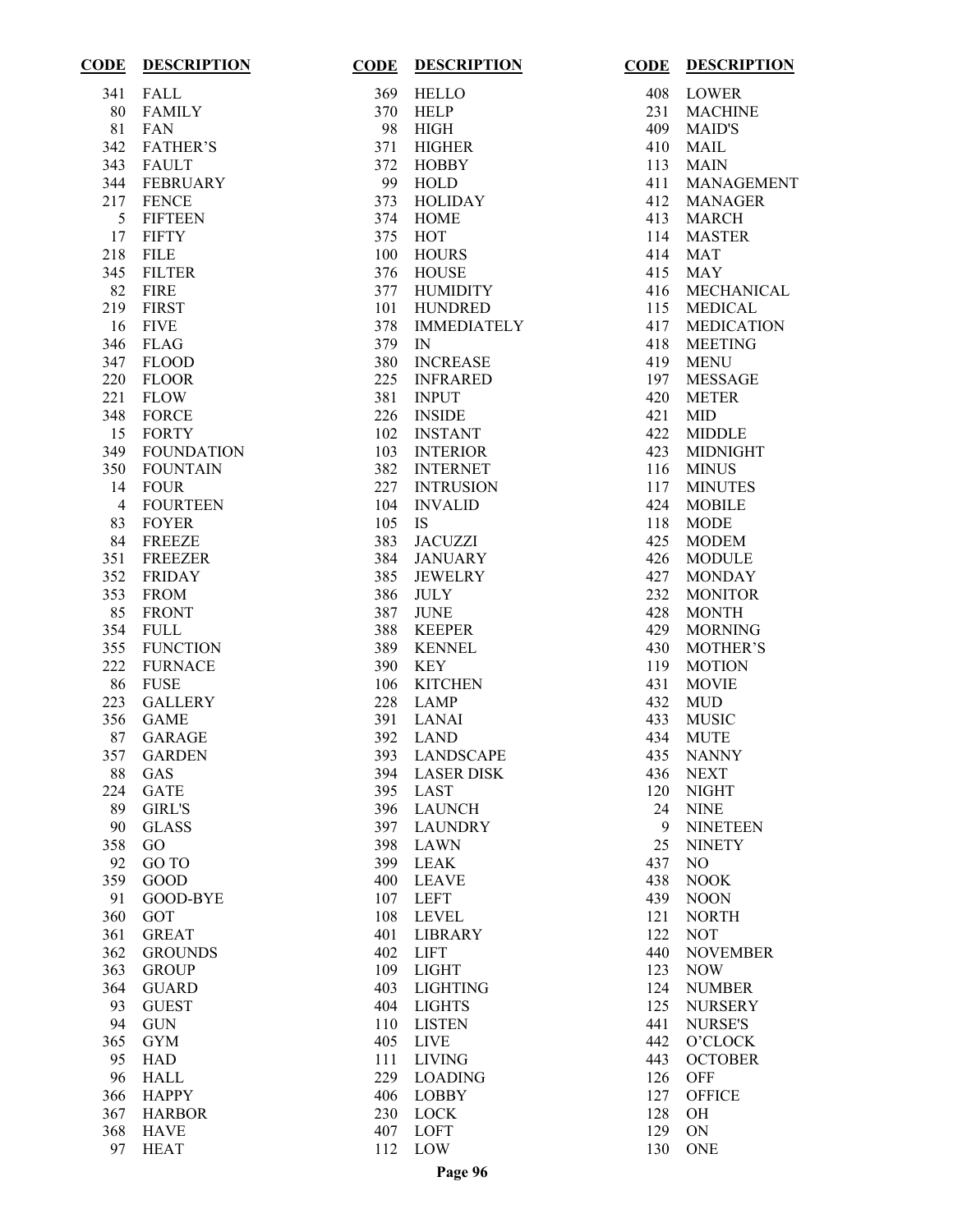| <b>CODE</b>      | <b>DESCRIPTION</b>              |
|------------------|---------------------------------|
| 444              | <b>ONLINE</b>                   |
| 445              | ONLY                            |
| 233              | <b>OPEN</b>                     |
| 446              | <b>OPTION</b>                   |
| 131              | <b>OR</b>                       |
|                  | 447 OTHER                       |
| 448 OUT<br>132   | <b>OUTDOOR</b>                  |
| 133              | <b>OUTLET</b>                   |
| 449              | <b>OUTSIDE</b>                  |
| 450              | <b>OVER</b>                     |
| 234              | <b>OVERFLOW</b>                 |
| 235              | <b>OVERHEAD</b>                 |
| 27               | P. M.                           |
|                  | 134 PANIC                       |
|                  | 451 PANTRY                      |
|                  | 452 PARKING                     |
|                  | 453 PARLOR<br>454 PARTY         |
|                  | 135 PATIO                       |
|                  | 455 PAUSE                       |
| 136              | PC                              |
| 137              | PERIMETER                       |
| 456              | <b>PERSONNEL</b>                |
| 457              | <b>PET</b>                      |
| 138              | <b>PHONE</b>                    |
|                  | 458 PHRASE                      |
| 459 PIER         |                                 |
|                  | 460 PLACE                       |
| 461<br>139       | <b>PLANTS</b><br><b>PLAY</b>    |
|                  | 140 PLEASE CHOOSE               |
|                  | 462 PLUS                        |
| 141              | POINT                           |
| 142              | POLICE<br>POOL<br>PORCH         |
| $\frac{1}{1}$ 43 |                                 |
| 144              |                                 |
|                  | 463 POSITION                    |
| 464              | POT                             |
| 145<br>465       | <b>POUND</b><br><b>PRECIOUS</b> |
| 146              | <b>PRESS</b>                    |
| 466              | <b>PRESSURE</b>                 |
| 467              | PROGRAM                         |
| 468              | <b>PROTECTED</b>                |
| 147              | <b>PUMP</b>                     |
| 469              | <b>QUARTERS</b>                 |
| 470              | <b>RAIN</b>                     |
| 471              | <b>RAISE</b>                    |
| 472              | <b>READING</b>                  |
| 148<br>236       | <b>READY</b><br><b>REAR</b>     |
| 149              | <b>RECORD</b>                   |
| 473              | <b>RECREATION</b>               |
| 474              | <b>RECYCLE</b>                  |
| 150              | <b>REMOTE</b>                   |
| 151              | <b>REPEAT</b>                   |
| 475              | <b>RESIDENCE</b>                |
| 152              | <b>RESTORE</b>                  |
| 476              | <b>RESTRICTED</b>               |

| CODE            | <b>DESCRIPTION</b>                                       |
|-----------------|----------------------------------------------------------|
|                 | 153 RIGHT                                                |
|                 | 154 RISE                                                 |
|                 | 477 ROMANTIC                                             |
|                 | 237 ROOF                                                 |
|                 | 155 ROOM<br>478 RUN                                      |
| 238             |                                                          |
| 479             | SAFE<br>SAFETY                                           |
| 239             | SATELLITE                                                |
|                 | 480 SATURDAY                                             |
|                 | 481 SAUNA<br>156 SAVER                                   |
|                 | 482 SCENE                                                |
|                 | 483 SCHOOL                                               |
|                 | 484 SCREEN                                               |
|                 | 240 SECOND                                               |
|                 | 157 SECONDS                                              |
|                 | 158 SECURE                                               |
|                 | <b>SECURITY</b><br>159 SECURIT<br>485 SEND<br>241 SENSOR |
|                 |                                                          |
|                 | 486 SEPTEMBER                                            |
|                 | 487 SERVICE                                              |
| 488 SET         |                                                          |
|                 | 160 SETTING                                              |
|                 | 20 SEVEN                                                 |
|                 | 7 SEVENTEEN                                              |
|                 | 21 SEVENTY                                               |
|                 | 489 SEWING                                               |
| 491             | 490 SHADES<br>SHED                                       |
| $492$<br>1/     | <b>SHOCK</b>                                             |
| $\frac{161}{1}$ | <b>SHOP</b>                                              |
|                 | 493 SHOW                                                 |
|                 | 494 SHUTTERS                                             |
|                 | 162 SIDE<br>163 SILENT                                   |
| 18              | SІX                                                      |
| 6               | <b>SIXTEEN</b>                                           |
| 19              | <b>SIXTY</b>                                             |
| 495             | <b>SKYLIGHT</b>                                          |
| 496             | <b>SLIDING</b>                                           |
| 497             | <b>SMART</b>                                             |
| 242<br>498      | <b>SMOKE</b><br><b>SNOW</b>                              |
| 164             | <b>SOUTH</b>                                             |
| 165             | <b>SPA</b>                                               |
| 499             | SPARE                                                    |
| 500             | <b>SPOT</b>                                              |
| 501             | <b>SPRING</b>                                            |
| 243             | <b>SPRINKLER</b>                                         |
| 502<br>166      | <b>STABLE</b><br><b>STAIRS</b>                           |
| 503             | <b>STAIRWELL</b>                                         |
| 167             | <b>STAR</b>                                              |
| 244             | <b>STATION</b>                                           |
| 168             | <b>STATUS</b>                                            |
| 169             | <b>STEPS</b>                                             |
| 191             | <b>STOCK</b>                                             |
| 170             | <b>STORAGE</b>                                           |

| <u>CODE</u>    | <b>DESCRIPTION</b>                     |
|----------------|----------------------------------------|
| 245            | <b>STORE</b>                           |
|                | 504 STUDIO                             |
|                | 505 STUDY                              |
|                | 506 SUITE                              |
| 507            | <b>SUMMER</b>                          |
| 508            | <b>SUMP</b>                            |
| 171            | <b>SUN</b>                             |
| 509            | <b>SUNDAY</b>                          |
| 510<br>172     | <b>SWITCH</b><br><b>SYSTEM OK</b>      |
| 511            | <b>TABLE</b>                           |
| 173            | TALK                                   |
|                | 174 TAMPER                             |
| 512            | <b>TAPE</b>                            |
| 513            | <b>TEEN</b>                            |
| 246            | <b>TELLER</b>                          |
| 175            | TEMPERATURE                            |
| 514            | <b>TEMPORARY</b>                       |
| 176            | <b>TEN</b>                             |
| 515            | <b>TENANT</b>                          |
| 516            | THANK YOU                              |
| 517            | <b>THEATER</b>                         |
| 177<br>178     | <b>THEN</b><br>THERMOSTAT              |
| 247            | THIRD                                  |
| 3              | <b>THIRTEEN</b>                        |
| 13             | <b>THIRTY</b>                          |
| 12             | <b>THREE</b>                           |
| 518            | THURSDAY                               |
| 179            | <b>TIME</b>                            |
| 180            | <b>TIMED</b>                           |
| 519            | <b>TIMER</b>                           |
| 181<br>520     | TO<br><b>TOOL</b>                      |
| 521            | <b>TOP</b>                             |
| 522            | <b>TOUCHSCREEN</b>                     |
| 523            | <b>TRACK</b>                           |
| 524            | <b>TRANSMITTER</b>                     |
| 248            | <b>TRAP</b>                            |
| 525            | <b>TRASH</b>                           |
| 526            | <b>TREE</b>                            |
| 183            | <b>TRIPPED</b>                         |
| 182            | <b>TROUBLE</b><br>TUB                  |
| 527<br>528     | <b>TUESDAY</b>                         |
| 529            | <b>TUNER</b>                           |
| 530            | TV                                     |
| $\overline{2}$ | <b>TWELVE</b>                          |
| 11             | <b>TWENTY</b>                          |
| 10             | TWO                                    |
| 531            | <b>TYPE</b>                            |
| 532            | <b>UNDER</b>                           |
| 184            | <b>UNIT</b>                            |
| 185<br>533     | $\mathbf{U}\mathbf{P}$<br><b>UPPER</b> |
| 534            | <b>USER</b>                            |
| 192            | <b>UTILITY</b>                         |
| 186            | <b>VACATION</b>                        |
| 249            | <b>VALVE</b>                           |
| 535            | <b>VANITY</b>                          |
|                |                                        |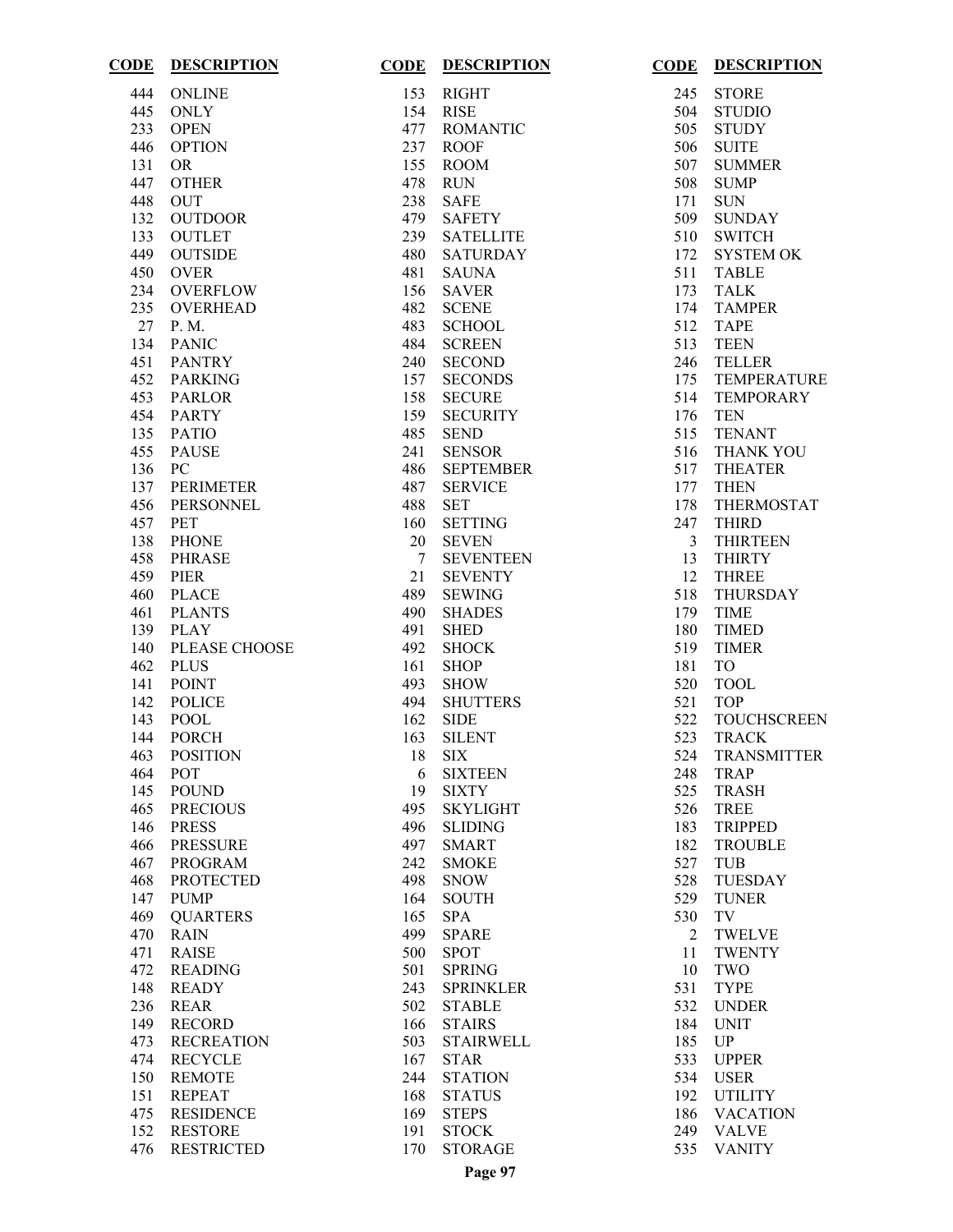| <b>CODE</b> | <b>DESCRIPTION</b> | <b>CODE</b> | <b>DESCRIPTION</b> | <b>CODE</b> | <b>DESCRIPTION</b> |
|-------------|--------------------|-------------|--------------------|-------------|--------------------|
| 250         | <b>VAULT</b>       | 605         | PHRASE 5           | 633         | PHRASE 33 (1&2)    |
| 536         | <b>VCR</b>         | 606         | PHRASE 6           | 634         | PHRASE 34 (3&4)    |
| 537         | <b>VIDEO</b>       | 607         | PHRASE 7           | 635         | PHRASE 35 (5&6)    |
| 538         | <b>VISITOR</b>     | 608         | PHRASE 8           | 636         | PHRASE 36 (7&8)    |
| 539         | <b>VOLUME</b>      | 609         | PHRASE 9           | 637         | PHRASE 37 (9&10)   |
| 540         | <b>WAITING</b>     | 610         | PHRASE 10          | 638         | PHRASE 38 (11&12)  |
| 541         | <b>WALK</b>        | 611         | PHRASE 11          | 639         | PHRASE 39 (13&14)  |
| 542         | WALKWAY            | 612         | PHRASE 12          | 640         | PHRASE 40 (15&16)  |
| 251         | <b>WAREHOUSE</b>   | 613         | PHRASE 13          | 641         | PHRASE 41 (17&18)  |
| 543         | <b>WARNING</b>     | 614         | PHRASE 14          | 642         | PHRASE 42 (19&20)  |
| 187         | <b>WATER</b>       | 615         | PHRASE 15          | 643         | PHRASE 43 (21&22)  |
| 544         | WEDNESDAY          | 616         | PHRASE 16          | 644         | PHRASE 44 (23&24)  |
| 28          | WELCOME TO OMNI    | 617         | PHRASE 17          | 645         | PHRASE 45 (25&26)  |
| 545         | WELCOME            | 618         | PHRASE 18          | 646         | PHRASE 46 (27&28)  |
| 188         | WEST               | 619         | PHRASE 19          | 647         | PHRASE 47 (29&30)  |
| 189         | <b>WINDOW</b>      | 620         | PHRASE 20          | 648         | PHRASE 48 (31&32)  |
| 546         | <b>WINE</b>        | 621         | PHRASE 21          | 649         | PHRASE 49 (1-4)    |
| 252         | <b>WING</b>        | 622         | PHRASE 22          | 650         | PHRASE 50 (5-8)    |
| 547         | <b>WINTER</b>      | 623         | PHRASE 23          | 651         | PHRASE 51 (8-12)   |
| 548         | <b>WOOD</b>        | 624         | PHRASE 24          | 652         | PHRASE 52 (13-16)  |
| 549         | <b>WORK</b>        | 625         | PHRASE 25          | 653         | PHRASE 53 (17-20)  |
| 253         | <b>YARD</b>        | 626         | PHRASE 26          | 654         | PHRASE 54 (20-24)  |
| 550         | YOU                | 627         | PHRASE 27          | 655         | PHRASE 55 (25-28)  |
| 190         | <b>ZONE</b>        | 628         | PHRASE 28          | 656         | PHRASE 56 (29-32)  |
| 601         | PHRASE 1           | 629         | PHRASE 29          | 657         | PHRASE 57 (1-8)    |
| 602         | PHRASE 2           | 630         | PHRASE 30          | 658         | PHRASE 58 (9-16)   |
| 603         | PHRASE 3           | 631         | PHRASE 31          | 659         | PHRASE 59 (17-24)  |
| 604         | PHRASE 4           | 632         | PHRASE 32          | 660         | PHRASE 60 (25-32)  |

# **NOTES ON CUSTOM PHRASES**

When you can't find a word that you need to complete a voice description or voice message, you have the ability to record a custom phrase in OmniPro II. This phrase can then be used as part of your voice description and spoken over the telephone along with the item number that is normally spoken. It can also be part of your voice descriptions for a message that is spoken over a speaker in your home or business. There is enough memory in OmniPro II for 64 seconds of voice data.

Phrases 1-32 are unique two-second phrases.

Phrases 33-48 are four-second phrases that are made up of 2 two-second phrases. If you have a need for a voice description or voice message to be longer than the two-second allotment for Phrases 1-32, then Phrases 33-48 can be used to simulate a foursecond phrase. For example, when you record Phrase 33 (which is a four-second phrase), the voice data is actually stored in Phrase 1 and Phrase 2. In this case, Phrase 1 and Phrase 2 are probably unusable individually because the first half of the voice data for Phrase 33 is stored in Phrase 1 and the second half is stored in Phrase 2.

Phrases 49-56 are eight-second phrases that are made up of 4 two-second phrases. For example, when you record Phrase 49 (which is an eight-second phrase), the voice data is stored in Phrases 1-4. In this case, Phrases 1-4 are probably unusable individually because the voice data for Phrase 49 is divided up and stored in those phrase locations.

Phrases 57-60 are sixteen-second phrases that are made up of 8 two-second phrases. For example, when you record Phrase 57 (which is a sixteen-second phrase), the voice data is actually stored in Phrases 1-8. In this case, Phrases 1-8 are probably unusable individually because the voice data for Phrase 57 is divided up and stored in those phrase location.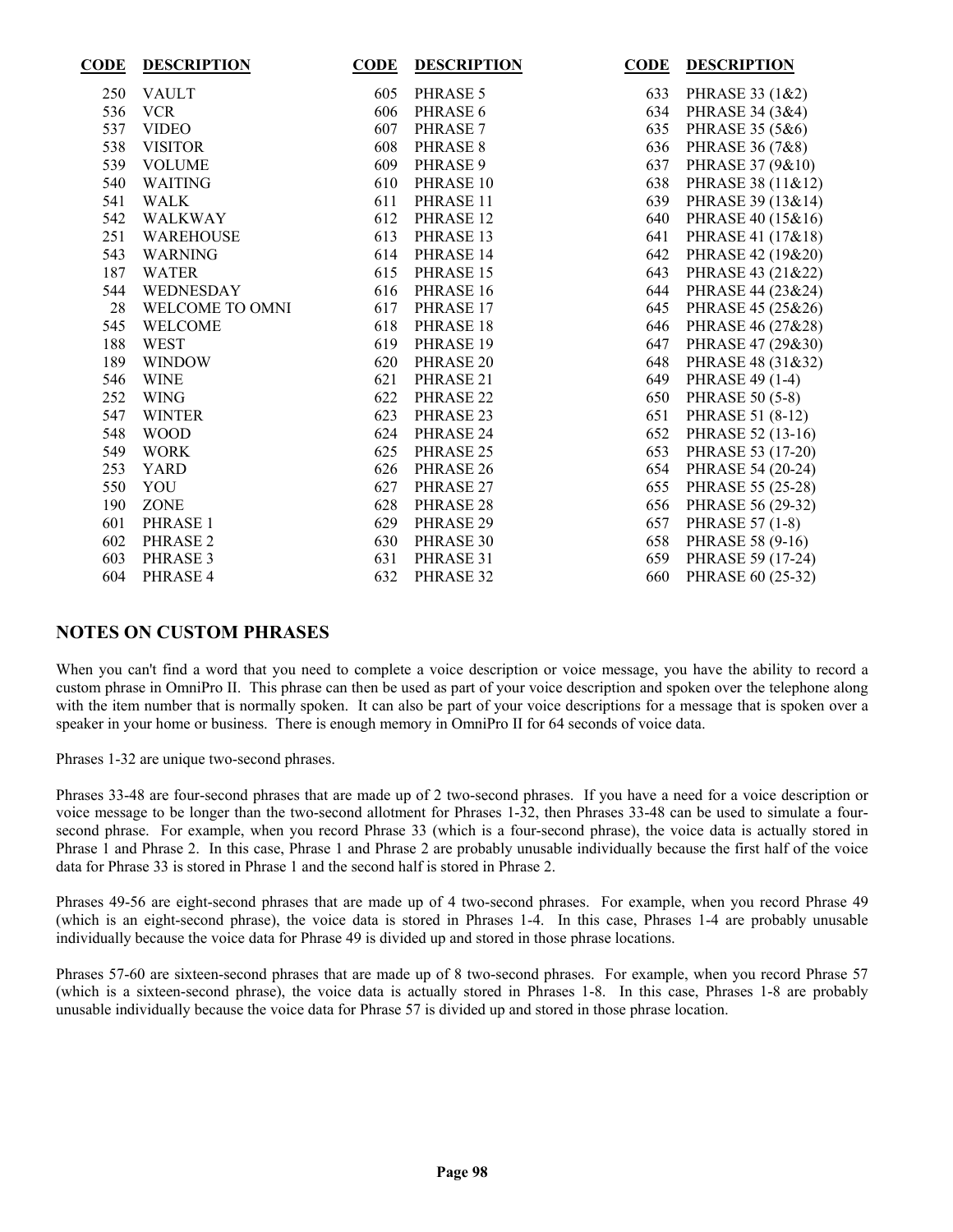# **APPENDIX D – FIRMWARE UPDATES**

# **Description**

The OmniPro II Version 3.2 firmware adds the following new features:

• Support for Clipsal C-Bus Lighting Control

The OmniPro II Version 3.1 firmware adds the following new features:

- Added HAI Trigger messages for simple integration with remote serial devices
- Support for Lutron HomeWorks Whole Home Lighting Control System
- Added Z-Wave Status Request Command
- Added automatic polling for Z-Wave Thermostats

The OmniPro II Version 3.0 firmware adds the following new features:

- User Settings
- Enhanced Programming
- Real-Time operation status of thermostats
- Support for Omnistat2 Thermostats
- OmniTouch support for real-time cool/heat/humidify/dehumidify status
- Automatic cycling of switched power when the system is disarmed
- OmniTouch menu operation support for the NuVo Grand Concerto and Essentia G audio systems
- OmniTouch support for Russound E-Series (Sphere) audio systems
- Third-Party Protocol Enhancements
- Support for HAI Access Control

**Note:** Loading new screens into each OmniTouch touchscreen may be necessary to support new features in Version 3.0 Firmware. Ensure that each OmniTouch is running "Screens Version "9". To check, press the "Setup" icon from the Home page. Next press the "Screen Setup" icon, followed by the "Next" button. The "Screens Version" should be displayed on the bottom left of the display. If the "Screens Version" is lower than "9" or if the text "Screens Version" is not displayed, the screens must be updated.

# **About Clipsal C-Bus**

Clipsal C-Bus uses a network of low voltage wires for communications between C-Bus lighting devices and also provides a small amount of power to operate each C-Bus lighting devices in your home. Each switch or dimmer controls one lighting load in a Clipsal C-Bus system. They are used in place of standard light switches and allow local control as well as remote control from any of the Clipsal C-Bus keypads, an OmniPro II interface, or via programming in the OmniPro II controller.

# **Clipsal C-Bus Format**

OmniPro II groups devices by "House Code", which consists of 16 consecutive unit numbers, starting at Unit 1. Each "House Code" can be configured to a different lighting protocol format such as: Standard X-10, Extended X-10, Lightolier Compose, UPB (open UPB format where you can use the programming capability in the OmniPro II controller to communicate with the UPB network), Lutron RadioRA, HAI Lighting Control (HLC), CentraLite, Vizia RF Z-Wave, Lutron HomeWorks, or Clipsal C-Bus.

Each HAI lighting unit can be associated with a corresponding C-Bus lighting group. OmniPro II supports 254 C-Bus lighting groups. HAI unit 1 corresponds to C-Bus lighting group address 1; HAI unit 2 corresponds to C-Bus lighting group address 2; and so on.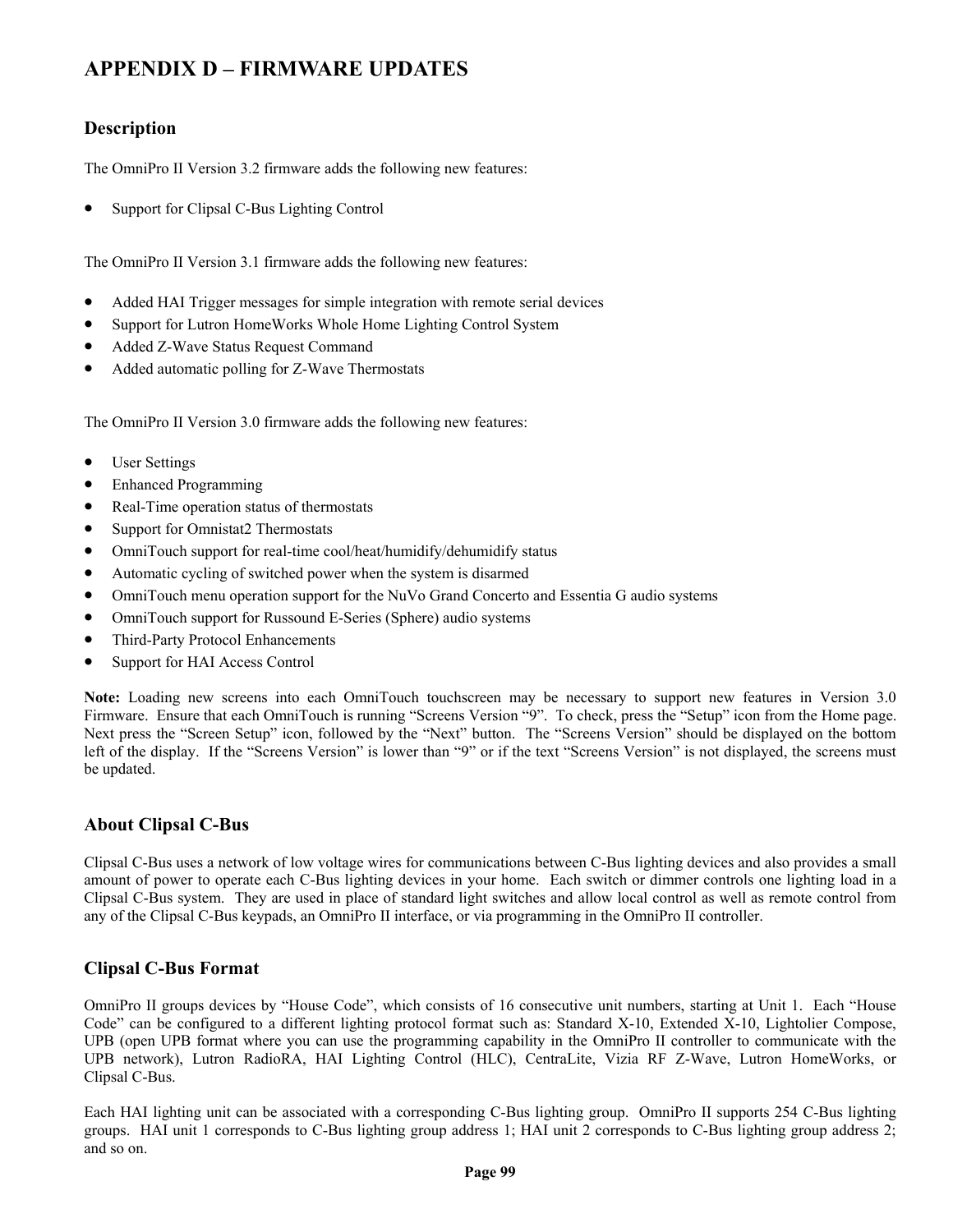C-Bus group address 0 is not supported. C-Bus lighting groups can be turned on, turned off, brightened, dimmed, set to a specific level, or toggled on/off. OmniPro II supports two-way integration with the Clipsal C-Bus lighting system. Individual lighting groups can be directly controlled and lighting scenes can be triggered by the HAI controller. OmniPro II monitors C-Bus lighting and can respond to changes.

# **Controlling Clipsal C-Bus from an Omni Console**

Use the Control menu to control lighting loads and Clipsal C-Bus devices. To enter the Control menu, from the top-level display or from the main menu, press the 1 (CTRL) key on the console keypad.

OmniPro II will automatically display the first named unit.

To control a lighting load or Clipsal C-Bus device, select it from the list of units, and then press the ' # ' key.

- $\triangleright$  Press 0 (OFF) to turn the selected lighting load off
- $\triangleright$  Press 1 (ON) to turn the selected lighting load on
- $\triangleright$  Press 2 (DIM) to dim the selected unit (1-9 steps, each step is 10% from its current level)
- $\triangleright$  Press 3 (BRT) to brighten the selected unit (1-9 steps, each step is 10% from its current level)
- $\triangleright$  Press 4 (LVL) to set the desired lighting level of the selected unit (0%-100%)
- $\triangleright$  5 (RMP) is not used with Clipsal C-Bus
- $\triangleright$  Press 9 (TIM) to time the selected unit (On, Off, Dim, Brighten)
	- Timed commands may be from 1-99 seconds, 1-99 minutes or 1-18 hours
- $\triangleright$  Press # (STA) to see the status of the device.

**Note:** When a Clipsal C-Bus signal is received over the network, OmniPro II will automatically update the status of the device.

# **Programming for Clipsal C-Bus Units**

**Note:** To take advantage of the controlling Clipsal C-Bus s devices via OmniPro II programming, programs must be written using the HAI PC Access Software, Version 3.2 or later.

OmniPro II can be programmed to execute commands when a unit is turned on or off.

Likewise, OmniPro II can be programmed to control Clipsal C-Bus switches and dimmers (on, off, toggle, dim, brighten, setting to a specific level) and to control scenes.

OmniPro II also allows C-Bus lighting scenes to be activated through the use of C-Bus "triggers". A C-Bus trigger command contains a Trigger/Scene Group and a Trigger/Scene Action. The combination of Trigger Group and Trigger Action is used to create scenes that may be considered mutually exclusive or scenes that are unrelated. Scenes that share the same Trigger Group number are considered mutually exclusive. Scenes that do not share the same Trigger Group number are considered unrelated. The Trigger Action is used to indicate what set of actions should be taken when the scene is triggered.

Mutually exclusive scenes may be used when it is desired that activating one of the scenes will cancel indicators for the other scenes. For example, there may be buttons on a keypad to select different lighting scenes in a room, such as OFF, ON, READ, and WATCH TV. Pressing one of the buttons will illuminate the indicator on the button and turn off the indicators on the other three buttons. These scenes share the same Trigger Group, but have different Trigger Actions to specify the desired scene.

HAI PC Access software may be used to create a Clipsal C-Bus scene command. This command includes the C-Bus Trigger/Scene Group (1-254) and Trigger/Scene Action (1-32). This command may then be included as part of a programming sequence or can be assigned to an HAI "button" for activation through an HAI user interface.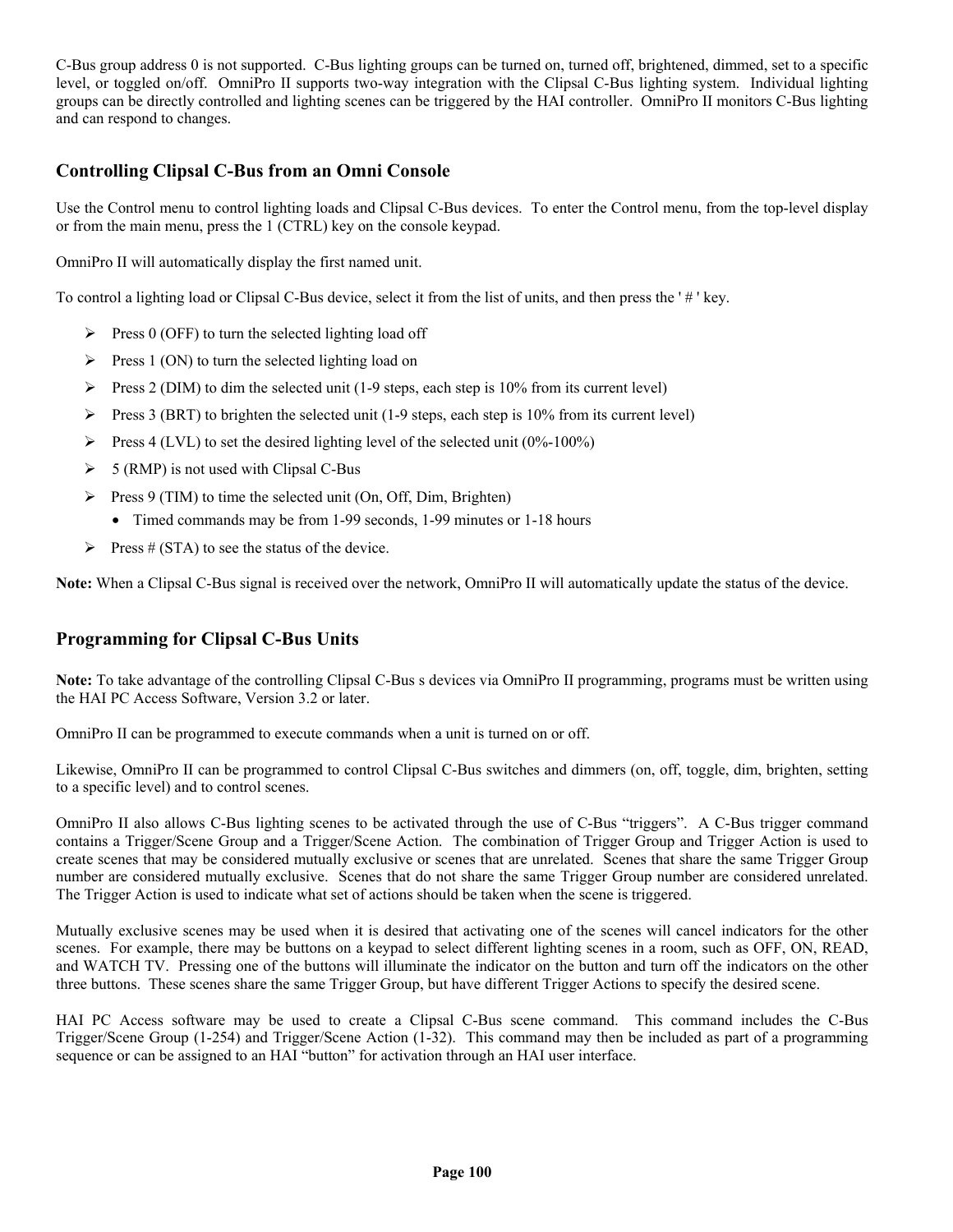## **About Lutron HomeWorks**

Lutron RadioRA uses a network of low voltage wires to communicate with and control HomeWorks lighting devices in your home. Each switch or dimmer controls one lighting load in a HomeWorks system. They are used in place of standard light switches and allow local control as well as remote control from any of the master keypads, an OmniPro II interface, or via programming in the OmniPro II controller.

Master keypads are preprogrammed to provide control of the other dimmers and switches on the system. The OmniPro II listens for when buttons are pressed on a master keypad and can run various programs when a button is pressed. OmniPro II can also be programmed to simulate pressing a button on a master keypad.

GRAFIK Eye lighting controls and Remote Dimming Panels can be used to connect several lighting loads together in a room in place of multiple switches. Scenes can be programmed in the GRAFIK Eye lighting control and Remote Dimming Panel to set a group or room of lighting to preset levels. Programming in the OmniPro II allows for controlling the preprogrammed scenes in the GRAFIK Eye lighting control or Remote Dimming Panel.

Lutron's line of Sivoia Quiet Electronic Drive roller shades, roman shades, and draperies can be controlled with an OmniPro II interface or via programming in the OmniPro II controller.

## **Lutron HomeWorks Format**

OmniPro II groups devices by "House Code", which consists of 16 consecutive unit numbers, starting at Unit 1. Each "House Code" can be configured to a different lighting protocol format such as: Standard X-10, Extended X-10, Lightolier Compose, UPB (open UPB format where you can use the programming capability in the OmniPro II controller to communicate with the UPB network), Lutron RadioRA, HAI Lighting Control (HLC), CentraLite, Vizia RF Z-Wave, or Lutron HomeWorks.

Each Lutron HomeWorks switch, dimmer, master keypad, and GRAFIK Eye lighting control, Remote Dimming Panel, and Sivoia shade and drapery control, hereafter referred to as HomeWorks devices, has its own Unit Number (1-256), which corresponds to the HomeWorks Address of the device. Each HomeWorks device has an Address consisting of 3-5 numbers (00-99) separated by a colon.

Using HAI PC Access Software 3.1 or later, enter the address for each Lutron HomeWorks device under the column labeled "Address/Node ID" for each Unit Number to be controller by the OmniPro II controller

## **Controlling Lutron HomeWorks from an Omni Console**

Use the Control menu to control lighting loads and HomeWorks devices. To enter the Control menu, from the top-level display or from the main menu, press the 1 (CTRL) key on the console keypad.

OmniPro II will automatically display the first named unit.

To control a lighting load or HomeWorks device, select it from the list of units, and then press the ' # ' key.

- $\triangleright$  Press 0 (OFF) to turn the selected lighting load off
- $\triangleright$  Press 1 (ON) to turn the selected lighting load on
- $\triangleright$  Press 2 (DIM) to dim the selected unit (1-9 steps, each step is 10% from its current level)
- $\triangleright$  Press 3 (BRT) to brighten the selected unit (1-9 steps, each step is 10% from its current level)
- $\triangleright$  Press 4 (LVL) to set the desired lighting level of the selected unit (0%-100%)
- $\geq$  5 (RMP) is not used with Lutron HomeWorks
- $\triangleright$  Press 9 (TIM) to time the selected unit (On, Off, Dim, Brighten)
	- Timed commands may be from 1-99 seconds, 1-99 minutes or 1-18 hours
- $\triangleright$  Press # (STA) to see the status of the device.

**Note:** When a HomeWorks signal is received over the network, OmniPro II will automatically update the status of the device.

## **Page 101**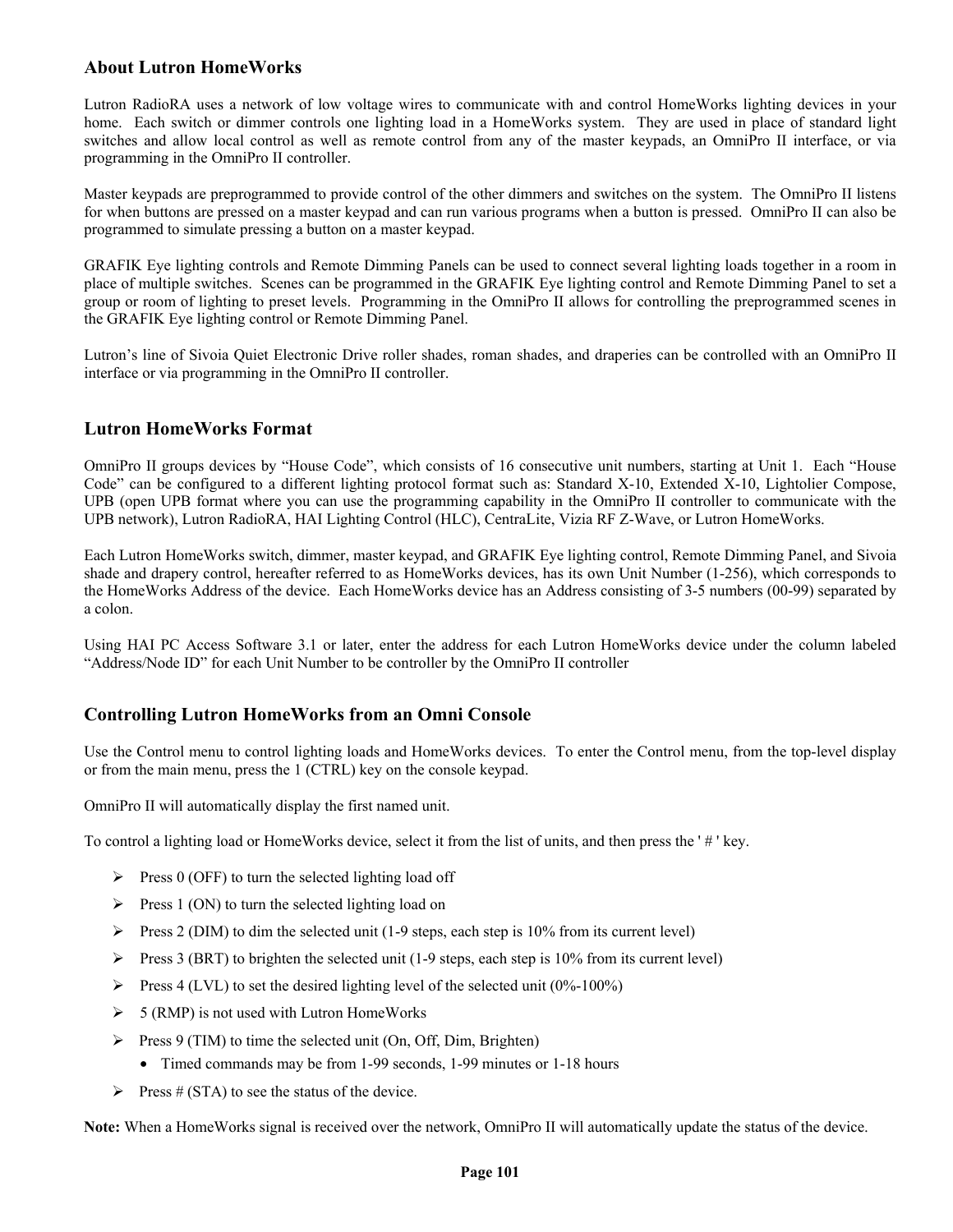## **Programming for Lutron HomeWorks Units**

**Note:** To take advantage of the controlling HomeWorks devices via OmniPro II programming, programs must be written using the HAI PC Access Software, Version 3.1 or later.

OmniPro II can be programmed to execute commands when a unit is turned on or off, or when a button (on/raise, off/lower, or 1- 10) is pressed on a master keypad.

Likewise, OmniPro II can be programmed to control HomeWorks switches and dimmers (on, off, toggle, dim, brighten, setting to a specific level, or request status), to control the LED indicators on a master keypad, and to simulate buttons being pressed on a master keypad.

## **House Code Setup**

To configure House Codes to the Clipsal C-Bus Format, from the Set Up menu, press the 6 (MISC) key.

### **House Codes 1-16 Format**

House Codes 1-16 can be configured to use the Standard (Preset Dim Command), Extended Code (Level Command), Lightolier's Compose Mode, UPB (open transmission format), Lutron's RadioRA transmission format, HAI Lighting (HLC) format, CentraLite format, Vizia RF Z-Wave, Lutron HomeWorks format, and Clipsal C-Bus lighting protocol.

> HC 1 FORMAT: 5<br>HAI LIGHTING #=CHNG 1 HAI LIGHTING

To change the format, press the '#' key, and then use the arrow keys to scroll to the desired format. Press the '#' key to select the desired format. Press the down-arrow key to change format for the next House Code.

| <b>FORMAT</b>        | <b>NUMBER</b> | <b>DESCRIPTION</b>                                      |
|----------------------|---------------|---------------------------------------------------------|
| <b>STANDARD</b>      | $\bf{0}$      | Preset Dim Command (X-10, X-10 Pro, Leviton, PCS, etc.) |
| <b>EXTENDED</b>      |               | Extended Code Level Command (Leviton)                   |
| <b>COMPOSE</b>       | 2             | Compose Mode (Lightolier's Compose)                     |
| <b>UPB</b>           | 3             | Universal Powerline Bus (open format)                   |
| RADIO RA             | 4             | Lutron RadioRA                                          |
| <b>HAI LIGHTING</b>  | 5             | HAI Lighting Control (HLC)                              |
| <b>CENTRALITE</b>    | 6             | CentraLite Lighting                                     |
| VIZIA RF Z-WAVE      |               | Vizia RF Z-Wave                                         |
| <b>HOMEWORKS</b>     | 8             | Lutron HomeWorks                                        |
| <b>CLIPSAL C-BUS</b> | 9             | Clipsal C-Bus                                           |

## **HAI Triggers**

The Pro-Link serial protocol has been enhanced by the inclusion of predefined ASCII serial messages called HAI Triggers. HAI Triggers can be used to activate or "trigger" programs in the OmniPro II controller when the specified ASCII serial message is received over a Pro-Link serial port. This is an easy way to interface with other serial devices (such as touchscreens, remote controls with a serial expander, etc.) that have a programmable ASCII protocol or that have HAI Trigger messages predefined in the device.

There are 127 HAI Triggers. Each HAI Trigger consists of ASCII characters starting with the characters "HAI" and ending with the number (1-127) of the trigger; hence, the triggers are HAI1 – HAI127.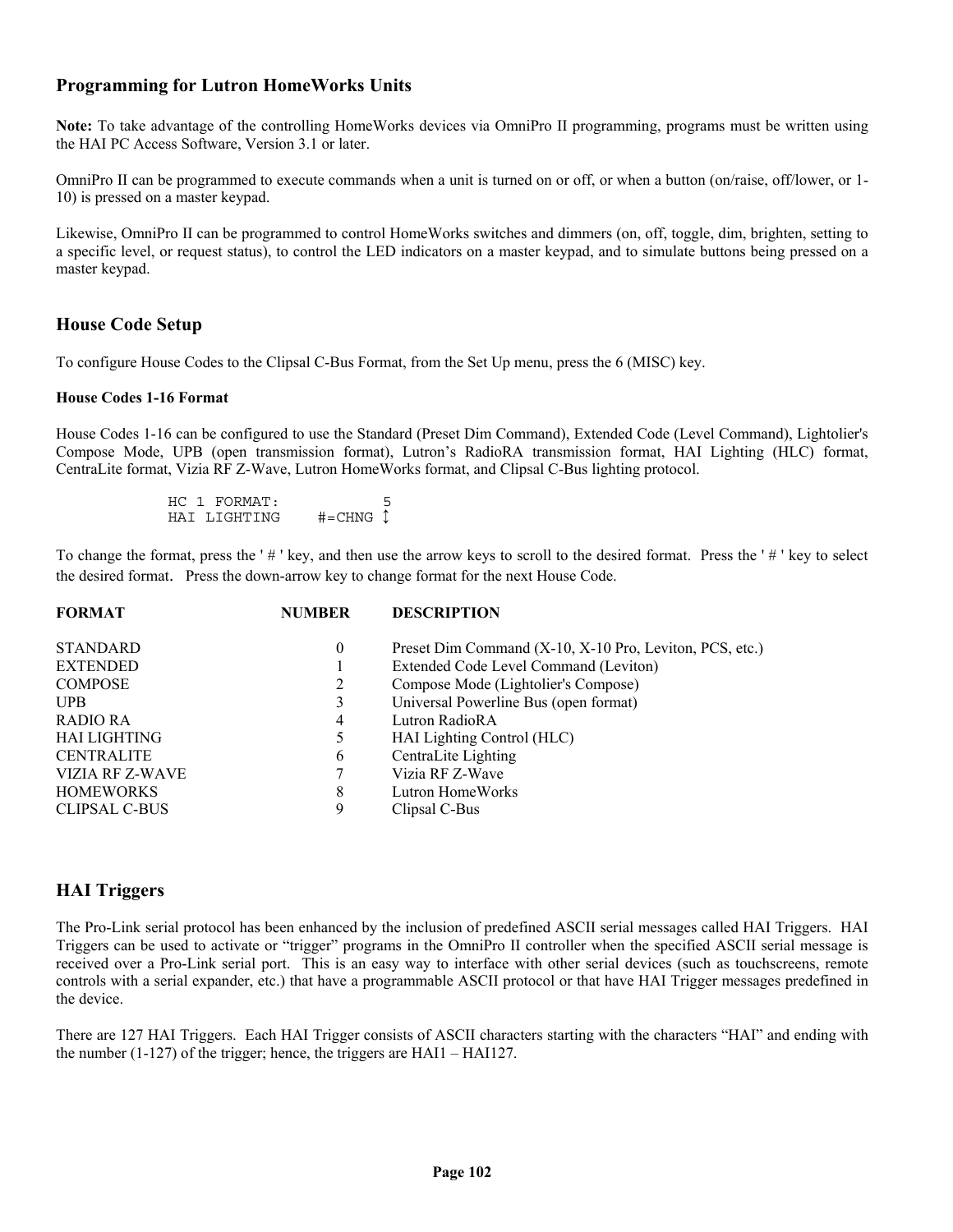## **User Settings**

User Settings consist of numbers, levels, times, dates, days of the week, durations, temperature settings, and humidity settings that can referenced in automation programs for a variety of uses. Each of these User Settings can then be easily modified by the user from a console or touchscreen, without any additional programming. User Settings can be used for programming wake-up times, lighting scenes, comfort temperatures when you are home, asleep, or away, sprinkler times, and much more.

OmniPro II has 25 User Settings which may be used. Once configured by your installer, you can name and assign values to each of the preconfigured User Settings. To assign names to User Settings, under *Setup | Names* select 9 (USET).

- ¾ To access User Settings from a console, press **6** (STATUS), and then **9** (USET):
- ¾ From a Touchscreen without Video, touch the **Setup** icon, and then **User Settings**.
- ¾ From a Touchscreen with Video, touch the **System** icon, then **Setup**, and then **User Settings**.

For example, a use of a "Time" and/or "Date" User Setting is for a daily "Wake Up" time. You can easily change this time and days from a console or touchscreen.

This program is written with the User Settings (Wake Up Time) and (Wake Up Days) as the trigger.

 TIMED WAKE UP TIME WAKE UP DAYS THEN BEDROOM LIGHTS ON THEN BEDROOM AUDIO ON THEN BEDROOM AUDIO VOLUME 50% THEN BEDROOM AUDIO SOURCE XM TUNER

The same program can be written with the User Setting (Wake Up Time) and (Wake Up Days) in the condition, rather than the trigger.

### EVERY 1 MINUTE AND IF TIME IS WAKE UP TIME AND IF DAY OF WEEK IS IN WAKE UP DAYS THEN BEDROOM LIGHTS ON THEN BEDROOM AUDIO ON THEN BEDROOM AUDIO VOLUME 50% THEN BEDROOM AUDIO SOURCE XM TUNER

You can also programmatically change a user setting. For example, if you sleep a little later on weekends, you can have a program that automatically changes the "Wake Up" time. For example:

## TIMED 12:00AM -----SS THEN SET WAKE UP TIME TO 8:00AM

## **Enhanced Programming**

**Note:** To take advantage of the Enhanced Programming features, programs must be written with HAI PC Access Version 3.0 or later.

Enhanced Programming consists of several new features and structures that allow you to take full advantage of the powerful programming capabilities of your OmniPro II controller. Enhanced Programming includes:

- Program block that may have multiple triggers, multiple conditions, and multiple actions
- Program block that can be triggered every so many minutes, seconds, or hours.
- Conditions can be created that utilize and/or/not logic and that utilize relational operators
- Conditions can reference properties of zones, units, thermostats, temperature/humidity sensors, messages, security status, time/date, audio, access control, as well as constants and user settings.
- Most information known by the controller can now be used in automation programming.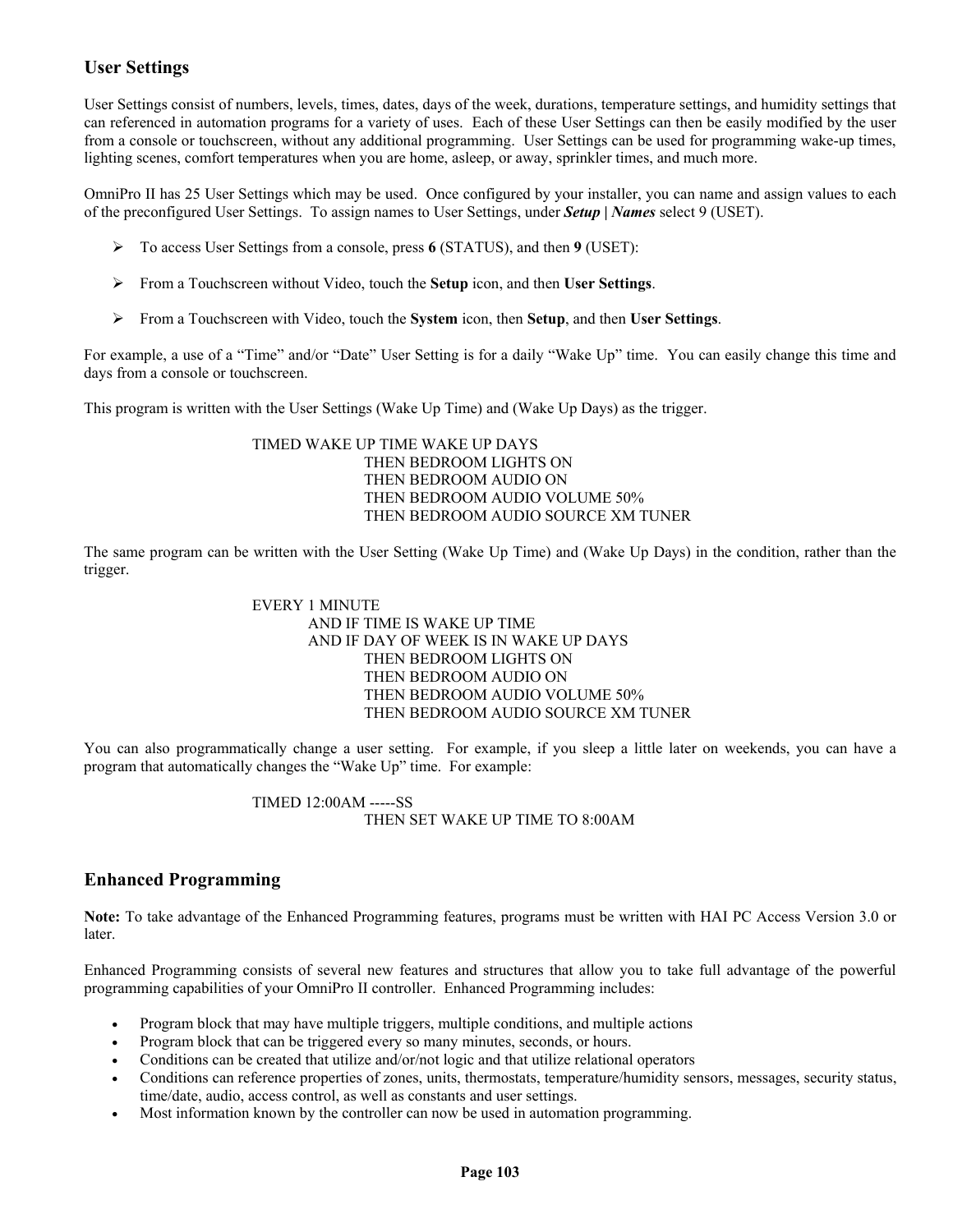### **Program Blocks**

In previous version of the controller firmware, each automation program was constructed of a single line that consisted of a trigger, one or two optional conditions, and a command. Enhanced automation programs are now constructed in blocks to create a simpler, yet more flexible programming environment. Each program block may contain multiple triggers, multiple conditions, and multiple commands.

### **"Every" Program Trigger**

A new program trigger has been added which allows a program block to be activated every so many seconds, minutes, or hours. This trigger is specified with an associated timer; when the timer expires, the program block is processed, and then the timer is reset.

This program trigger is used to evaluate conditions on an ongoing basis, by the length of the specified time. For example:

### EVERY 5 SECONDS AND IF THERMOSTAT 1 IS GREATER THAN 75 THEN BEDROOM FAN ON

### **Relational Operators in Conditions**

For each condition, you have the ability to utilize relational operators. Each condition includes an operator and one or two values to check. Relational operators include equal to, not equal to, less than, greater than, is even, is odd, is a multiple of, and set membership checks. Greater than and less than operators allow for an extra value to be specified to check if a certain item is greater than or less than another item by more than the specified amount. For example:

## WHEN ARM AWAY AND IF WINDOW FLAG CURRENT VALUE IS LESS THAN 10 THEN THERMOSTAT 1 OFF

### **"And/Or" Logic Operators in Conditions**

A program statement with "And" specifies a conditional expression that must be true for the remainder of the program block to be processed. A program statement with "Or" combines two or more groups of "And" statements, such that as long as all the "And" statements in one of the groups are true, the commands in the "Then" group is processed.

For example:

WHEN ARM AWAY AND IF LIVING ROOM ON AND IF DINING ROOM ON OR AND IF DARK THEN ALL HOUSE LIGHTS OFF

### **Enhanced Conditions**

Conditions can reference properties of units, security status, zones, thermostats, temperature and humidity sensors, time, date, audio, access control, messages, as well as constants and user settings. The condition can be evaluated by just about anything the HAI controller knows about.

- a. Units: current state, previous state, timer, and level.
- b. Security: security mode, current mode including exit delay, arming code, entry timer, exit timer, alarm status, horn (sounder) status, and digital communicator status for each security area.
- c. Zones: loop reading, current state, arming state, and alarm state.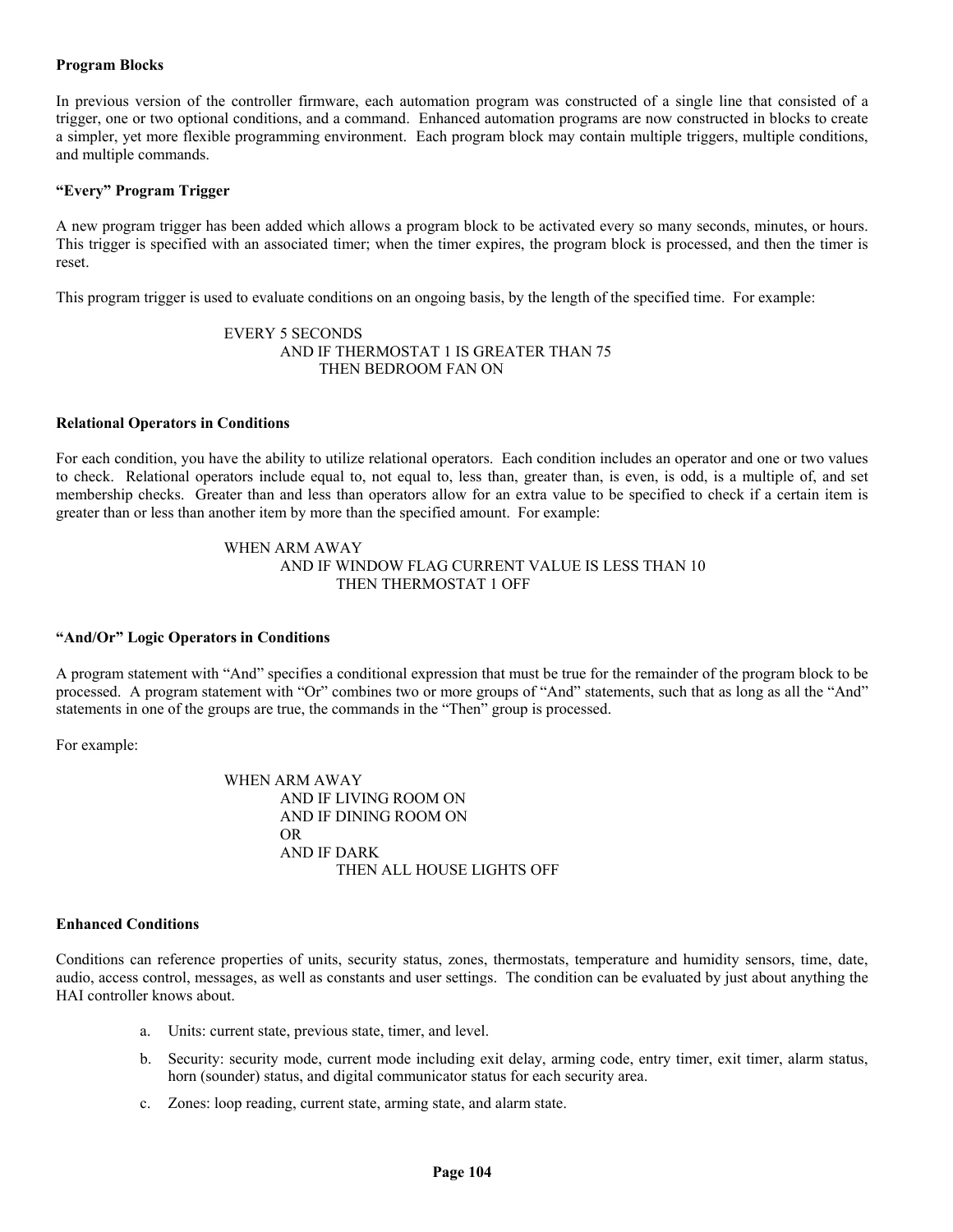- d. Thermostats: current temperature, heat setpoint, cool setpoint, heater currently running, air conditioning currently running, system mode, fan mode, hold mode, freeze alarm, communications error, current humidity, humidify setpoint, dehumidify setpoint, currently humidifying, currently dehumidifying, and outdoor temperature.
- e. Temperature Sensors: current temperature, low setpoint, high setpoint, freeze alarm, and output state.
- f. Humidity Sensors: current humidity, low setpoint, and high setpoint.
- g. Time: time (hour and minute), hour, minute, daylight saving time status, and time of sunrise and sunset.
- h. Date: date (month and day), year, month, day, and day of week.
- i. Audio: power state, source, volume, and mute status for each audio zone.
- j. Access Control: lock status, last user, and whether access was granted or denied for each access control reader.
- k. Messages: currently displayed message and if it has been acknowledged.
- l. System: current energy cost, phone line status, battery reading, ok to arm status, armed status, and outdoor temperature.

## **Real-Time Operation Status of Thermostats**

The current real-time heating and cooling status on an Omnistat or Omnistat2 is indicated on the Temperature Page on an OmniTouch Touchscreen. When the HVAC system is currently heating, a yellow block will appear around "Heat". When the HVAC system is currently cooling, a yellow block will appear around "Cool"

The current real-time humidifying and dehumidifying status of an Omnistat2 is indicated on the Humidity Page, for the respective Omnistat2, on the OmniTouch Touchscreen. When the thermostat is calling for humidification, a yellow block will appear around "Hmfy". When the thermostat is calling for dehumidification, a yellow block will appear around "Dfhy".

The current real-time status for heating, cooling, humidifying, and dehumidifying can also be used in automation programming logic.

## **Omnistat2 Features**

There are several features on Omnistat2 thermostats that are supported by the OmniPro II controller. These features include:

- $\triangleright$  Fan Cycle Mode
- ¾ Vacation Hold
- $\blacktriangleright$  Humidity Display
- $\blacktriangleright$  Humidity Setpoints
- ¾ Outdoor Temperature
- ¾ Occupancy Status
- $\triangleright$  Time and Date
- $\triangleright$  Energy Status

### **Fan Cycle Mode**

In *Fan Cycle* mode on an Omnistat2 thermostat, the fan is cycled on and off in 20 minute cycles to circulate the air.

The fan control may be switched between auto, on, and cycle by selecting 4 (FAN) from the temperature menu of the selected Omnistat2 thermostat:

Upstairs FAN 0=AUTO 1=ON 2=CYCLE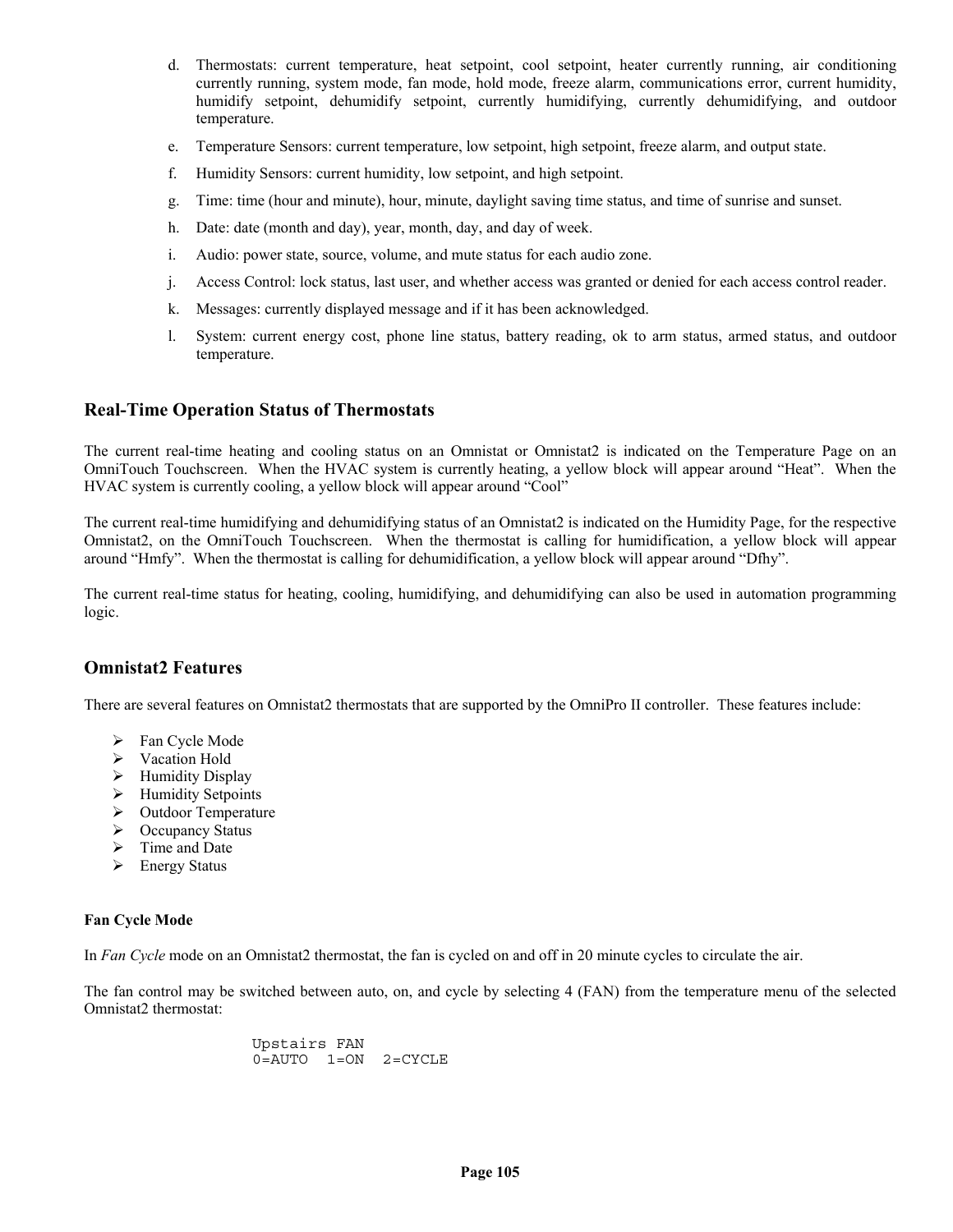### **Vacation Hold**

In *Vacation Hold* mode, the thermostat ignores program schedule and remote system temperature setting changes for the duration of your scheduled time away. *Vacation Hold* can only be initiated at the Omnistat2 thermostat.

When an Omnistat2 thermostat is in *Vacation Hold*, the temperature display on the console or touchscreen for the selected Omnistat2 thermostat will display "Vacation" in the place it would normally display the status of Hold. You can not initiate a *Vacation Hold* command from the controller, but you are able to switch from *Vacation Hold* to *Hold On* or *Hold Off*.

### **Humidity Display**

If your Omnistat2 is equipped with a humidity sensor, from a console or touchscreen, you can view the current relative humidity.

### **Humidity Setpoints**

Humidity Setpoints are used to control connected equipment used for humidification and dehumidification.

The Humidify setting is used to control a stand alone humidifier.

The Dehumidify setting is used to control: a) the Fan Speed of an HVAC system with a variable speed fan, used to augment the dehumidification process, or b) a stand alone dehumidifier.

These humidify and dehumidify settings can be modified from a console, touchscreen, or automation program. The humidify setting may be adjusted at a console by selecting 6 (HMFY) from the temperature menu of the selected Omnistat2 thermostat:

> Upstairs HUMIDIFY ENTER HUMIDITY:

Enter the desired humidity level, and then press ' # ' to save setting. If the humidity level falls below this setting, the output connected to the humidifier (if applicable) is activated.

The dehumidify setting may be adjusted at a console by selecting the 7 (DFHY) from the temperature menu of the selected Omnistat2 thermostat:

> Upstairs DEHUMIDIFY ENTER HUMIDITY:

Enter the desired humidity level, and then press '#' to save setting. If the humidity rises above this setting, the output connected to the HVAC fan control or dehumidifier (if applicable) is activated.

### **Outdoor Temperature**

If your Omnistat2 is equipped with an external outdoor temperature sensor, you can view the outdoor temperature from a console or touchscreen. The outdoor temperature can also be used as a condition in an automation program.

#### **Occupancy Status**

When the Program Mode of your Omnistat2 is configured for "Occupancy", the program setpoints are based on the occupancy status of OmniPro II controller. Whenever the security mode changes on the OmniPro II, it will send the current occupancy mode (Day, Night, Away, or Vacation) to Omnistat2 thermostat. When configured in the manner, you can easily adjust the heat and cool settings for each occupancy mode on the Omnistat2 without ever having to create or edit automation programs stored in the controller.

### **Time and Date**

The OmniPro II now sends the current time of day and the date to the Omnistat2. As long as the time and date is correct on the OmniPro II, there is no need to set the time or date on the Omnistat2.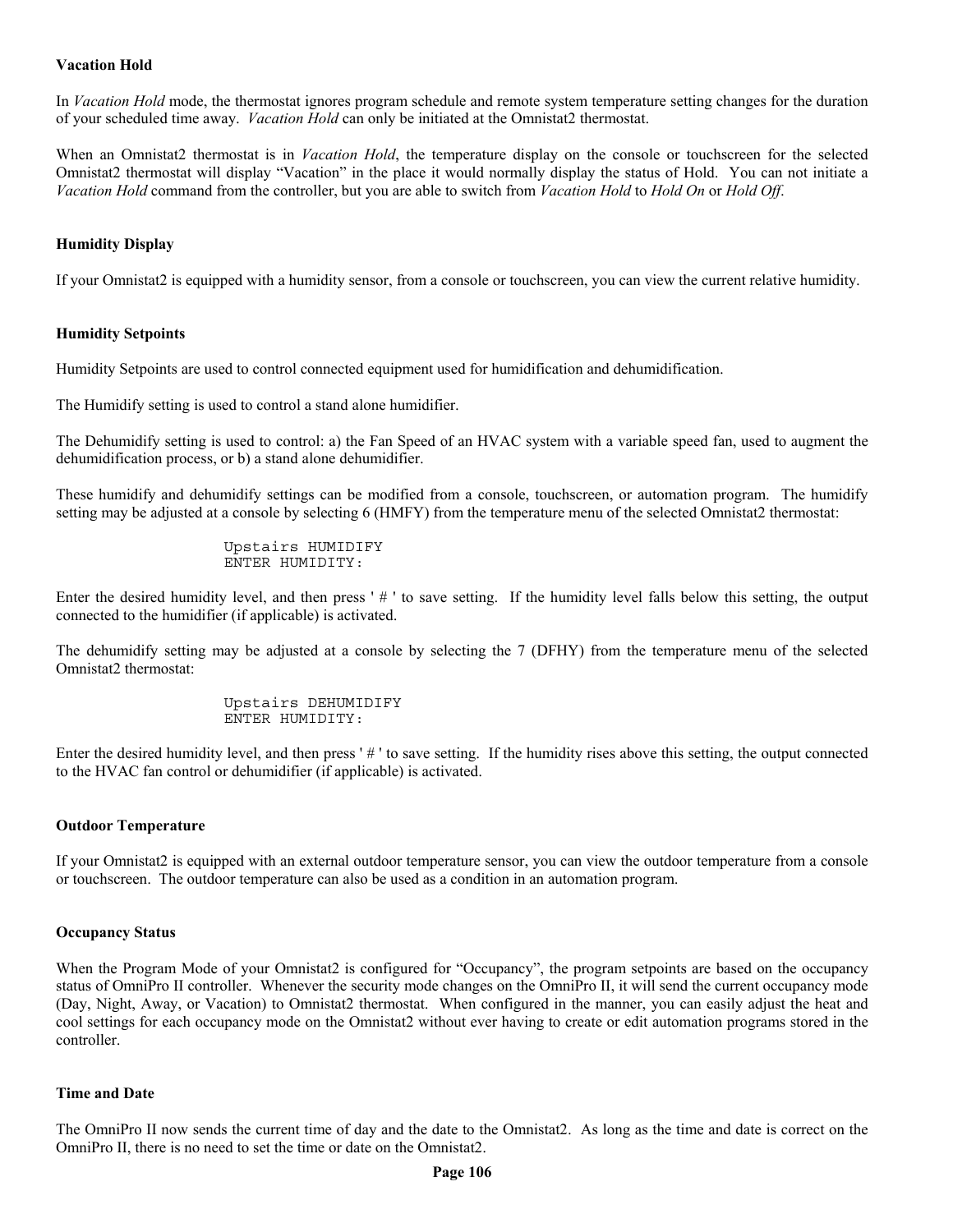## **Energy Status**

When OmniPro II sends the time and date to the Omnistat2, it also sends the current Energy Level. When the Energy Level changes, the Omnistat2 will display the current "Energy Level" in the Message Bar and will change the backlight color on the Omnistat2 display so that you will know the current energy status at a glance.

## **Automatic Cycling of Switched Power when the System is Disarmed**

Whenever the OmniPro II security system is disarmed, the controller will cycle power to the SWITCH 12V or a Switched Power Output to reset smoke detectors and other latching devices. In previous versions of controller firmware, the SWITCH 12V or Switched Power Outputs were only cycled with the security system was armed.

This feature allows smoke detectors to be silenced and reset without having to arm the security system.

## **NuVo Grand Concerto and Essentia G Audio Systems**

The OmniTouch menu operation support for the NuVo Grand Concerto and Essentia G audio systems include:

- (a) Emulation of functionality on NuVo display pads
- (b) Browsing of music by artist, album, track, genre, playlists, and favorites
- (c) Display of complete metadata from NuVonet sources
- (d) Control of zone, source, and system settings
- (e) Control through automation logic

## **Russound E-Series (Sphere) Audio Systems**

The OmniTouch support for Russound E-Series (Sphere) audio systems include:

- (a) Emulation of Russound Uno S2 keypad
- (b) Limited music selection via favorites, presets, and transport controls
- (c) Display of metadata feedback from R-Net sources
- (d) Control of zone power, source, volume, and source transport controls
- (e) Control through automation logic

## **Third-Party Protocol Enhancements**

Numerous enhancements have been made to the Omni-Link and Omni-Link II protocols to increase functionality and ease thirdparty integration with HAI controllers. Omni-Link II provides for secure non-polling communication over IP networks. To access the protocols, please join our Developer Support Program at<http://www.homeauto.com/Support/Developers/Developers.asp>.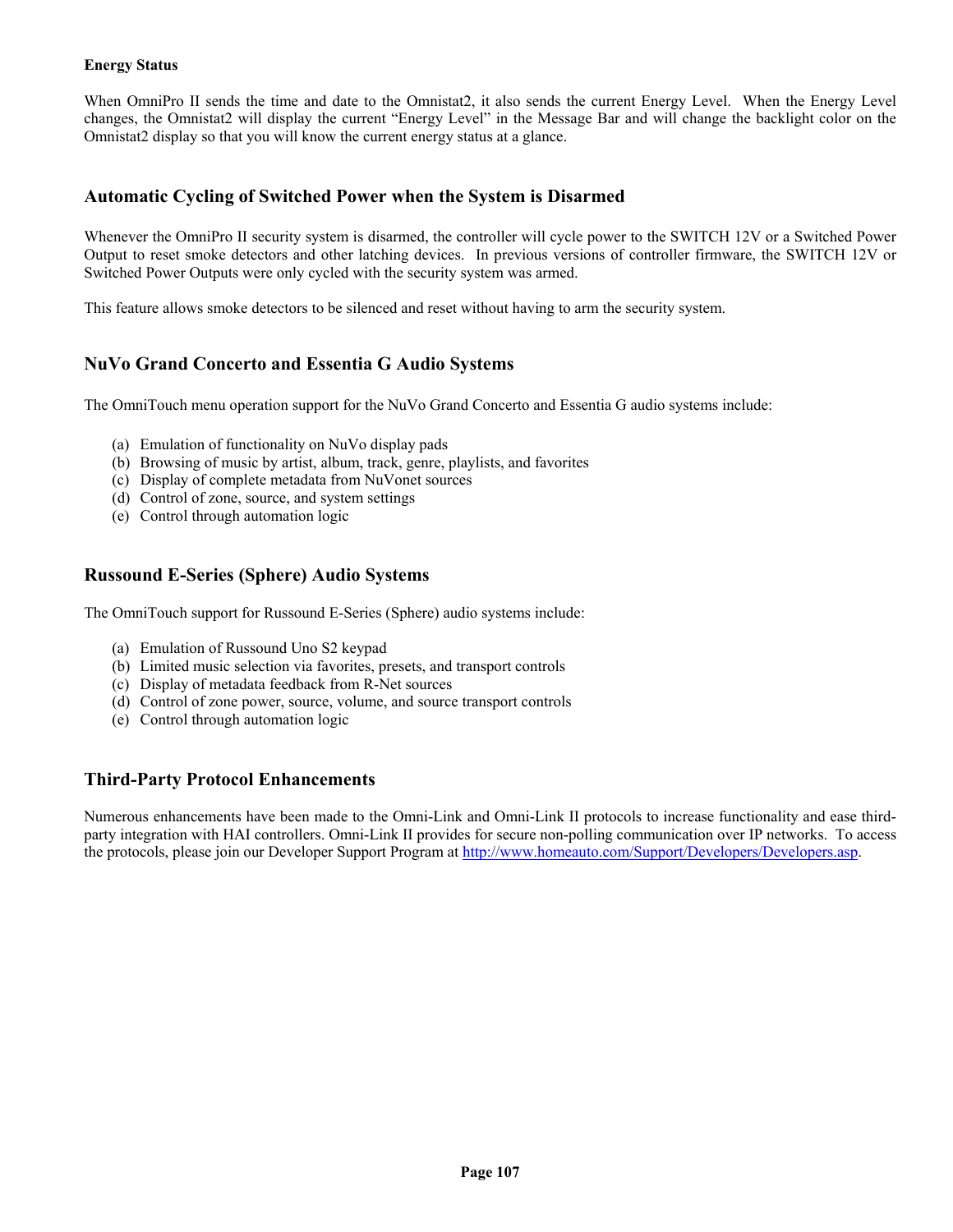# **HAI Access Control**

HAI Access Control allows you to access doors by opening an electric or magnetic lock, arm and disarm the security system, and achieve many home automation functions such as controlling lighting, energy management, surveillance, and audio. The Access Control Reader is a 125 KHz high security, digitally encrypted, 26-bit proximity card reader. It has durable and scratch resistant polycarbonate housing and full epoxy potting which ensures successful operation even in harsh environments.

Users can utilize either a standard credit card sized Access Control Card or the convenient Access Control Key Tag to access the system. Each card is attached to a user code in the controller which can be managed with several privileges. Users can be granted privileges based on time of day and day of week as well as any other desired events.

The HAI Access Control Card Reader can be used for:

- ¾ Validating HAI Access Control Cards or Key Tags
- ¾ Logging of Users assigned to Access Control Cards or Key Tags
- $\triangleright$  Activating an Electric or Magnetic Lock
- ¾ Arming or Disarming of the Security System in the respective Area
- $\triangleright$  Activating Automation Programs

## **Validating HAI Access Control Cards and Key Tags**

In its normal state (i.e. the lock output is in the locked state), a single LED indicator at the bottom of the Access Control Card Reader is illuminated red. When an Access Control Card or Key Tag is presented at an Access Control Card Reader:

### If a valid card or key tag is presented:

When a valid card or key tag is presented at the reader, the Access Control Card Reader will beep once and all 9 LED indicators will illuminate the color of the current security arming state for that area.

- $\triangleright$  LED indicators illuminate red: The security system in the respective area is currently armed
- $\triangleright$  LED indicators illuminate green: The security system in the respective area is currently disarmed

**Note:** The LED indicators will remain illuminated until the "Door Unlock" time expires. The "Door Unlock" time is the amount of time configured for the door to remain unlocked when a valid card or key tag is presented at an Access Control Reader.

### If an invalid card or key tag is presented:

If an invalid card is presented, the Access Control Card Reader will not beep or change the color or pattern of the LED indicators.

## **Logging of the User assigned to the Access Control Card or Key Tag**

When a card or key tag is presented at the reader and if the card that was presented is configured to log activity, the HAI controller will log that the user presented their card at the respective Access Control Card Reader. The HAI controller will log:

- ¾ The Access Control Card Reader where the card was presented
- $\triangleright$  The User that presented the card
- $\triangleright$  If the card was accepted or declined
- $\triangleright$  The time and date in which the card was presented

## **Activating an Electric or Magnetic Lock**

The HAI Access Control Card Reader has an output for an electric or magnetic door lock. When a valid card or key tag is presented at the reader, all 9 LED indicators will illuminate indicating that the door is currently unlocked (the color of the LED indicators signifies the current security arming state for that area). The LED indicators will stay illuminated while the lock is unlocked. The lock will remain unlocked until the "Door Unlock" time expires. The "Door Unlock" time is configured in the setup of the reader.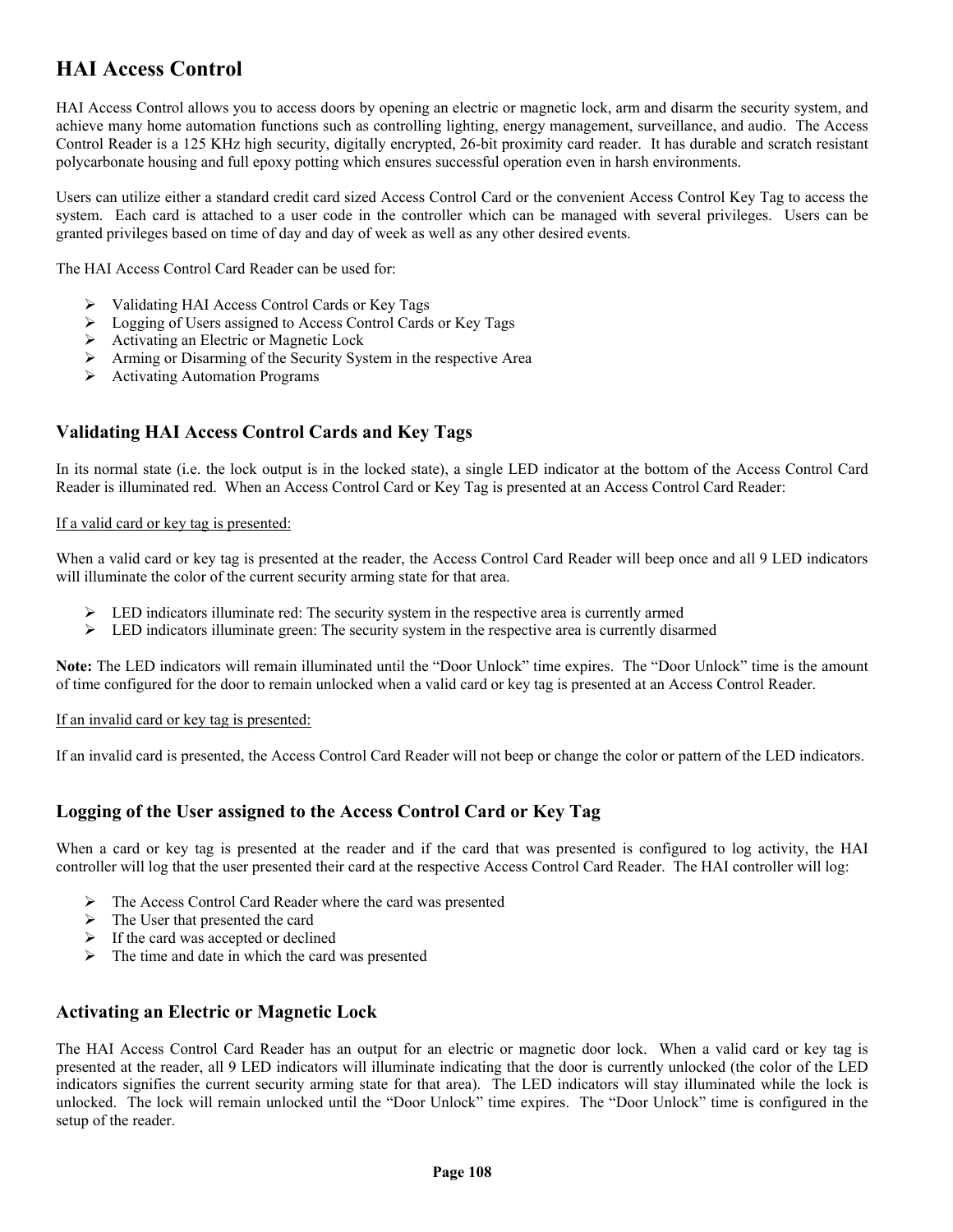**Note:** When a valid card or key tag is presented at the reader, all 9 LED indicators will illuminate and remain illuminated until the "Door Unlock" time expires, even if there is not a physical lock connected to the reader.

## **Arming or Disarming of the Security System in the Respective Area**

Each HAI Access Control Card Reader is assigned to an Area. When a valid card or key tag (a card or key tag that is valid for the current time of day and day of week, that is assigned for the respective reader, and that has arming and disarming privileges for the respective reader) is presented at the reader 3 times, each presentation within 5 seconds of the previous presentation of the card, the security system will:

- (a) Arm to the Away mode (in the respective area) if the security system is currently disarmed, OR
- (b) Disarm the security system (in the respective area) if the security system is currently armed in any security mode

When a valid card is first presented, the Access Control Card Reader will produce a single short beep and all 9 LED indicators will illuminate the color of the current security arming state for that area. If the card is presented 2 more times within 5 seconds of the previous presentation of the card, the Access Control Reader will produce a single long beep and the mode of the security system will toggle between Off (disarmed) and Away. Whenever the security mode changes, the color of the 9 LED indicators will also change to indicate the new arming state of the area: Red to indicate Away or Green to indicate Disarmed.

## **Activating Automation Programs**

Automation programs can be activated when a card is presented at an Access Control Card Reader. Programs can be activated when a card is presented at a reader by any user or by a specific user and can be executed if the card was accepted or declined. For example, swiping a card can disarm the alarm, release the door lock, light a pathway into the house, change the temperature, and turn on several zones of a whole home audio system, and select their volume and source.

## **User Setup**

Each Access Control Card and Key Tag used is assigned to a code in the HAI controller. The Access Control Card or Key Tag is governed by the validation times/days set for the code (i.e. the Access Control Card or Key Tag is only valid when the code is valid).

**Note:** An Access Control Card or Key Tag may be assigned to a code even if the code is disabled (i.e. the user code is set to 0000). Even if the code is disabled, the Access Control Card or Key Tag may be used if it is currently valid.

Each Access Control Card and Key Tag can be:

- Enrolled
- Deleted
- Enabled and disabled
- Assigned to specific Access Control Readers
- Configured to log activity
- Configured for arming and disarming privileges

Access Control Cards and Key Tags can easily be enrolled and configured using an HAI console or PC Access software. Access Control Cards and Key Tags are enrolled and configured under *Setup | Codes*.

### **Enrolling Access Control Cards or Key Tags**

To enroll Access Control Cards or Key Tags, from the Setup menu, press the 1 (CODES) key. Use the down arrow key to scroll to the "Card Number" menu item. Access Control Cards or Key Tags can be enrolled into the system using one of the following methods: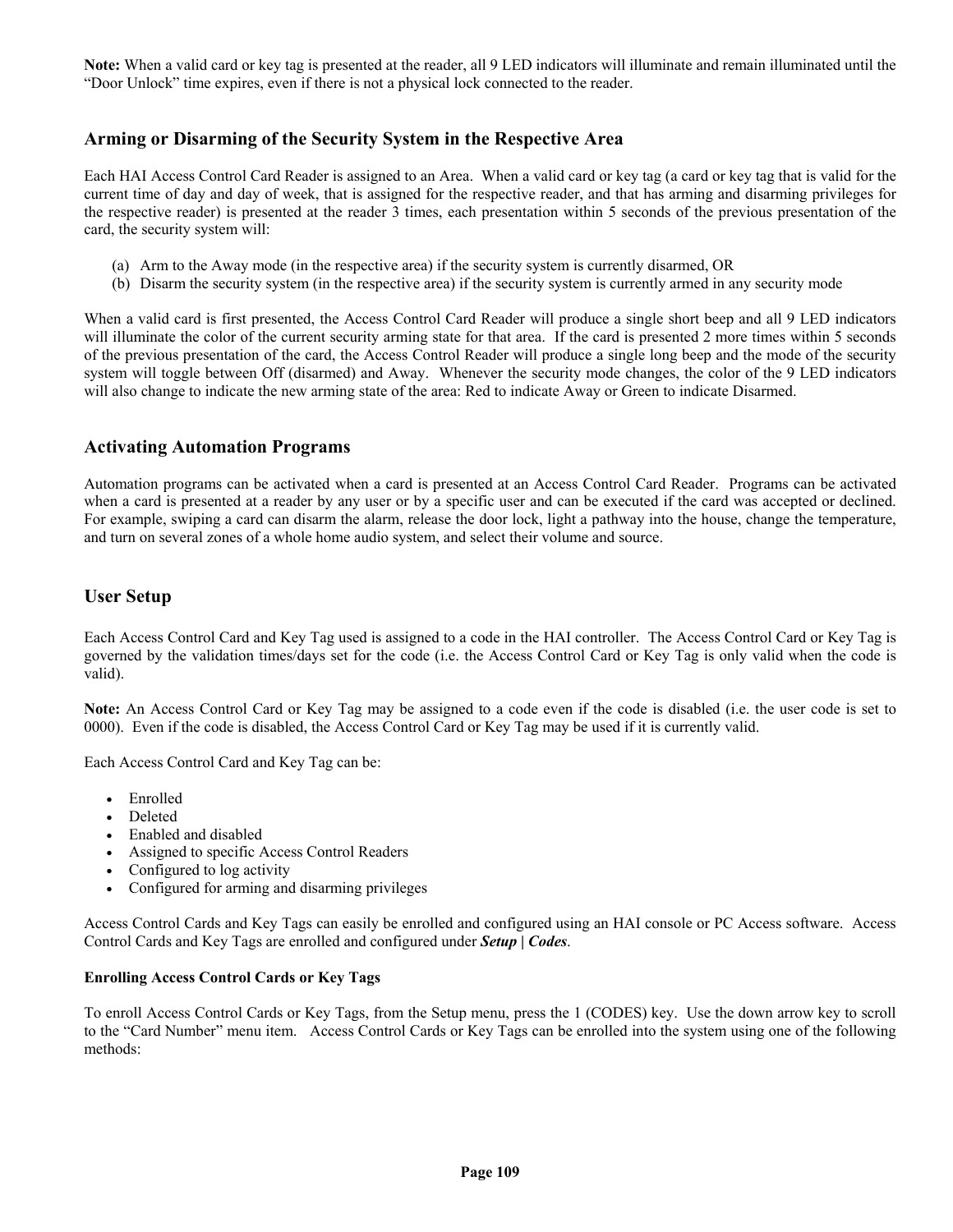**Method A)** Typing in the ID Number of the Access Control Card or Key Tag:

a. Enter the last 8 digits of the Access Control Card or Key Tag and then press the '#' key.

 CARD 1 NUMBER: 000 00000 #=CFG 1 CARD 1 NUMBER: 095 13564 #=DEL 1

**Method B)** Enter configuration mode, then swipe the card 3 times at any Access Control Reader configured in the system:

a. Press the ' $\#$ ' ( $\#$ =CFG) key to put the system into configuration mode. The display will show:

CONFIGURE CARD 1 SWIPE CARD 3 TIMES

b. Go to any Access Control Reader configured in the system, and swipe the Access Control Card or Key Tag 3 times in front of the reader:

 CARD 1 NUMBER: 095 13564 #=DEL <sup>1</sup>

**Note:** you have 3 minutes to complete the operation once the system is put into configuration mode. If an HAI Access Control Card or Key Tag has not been swiped 3 times within the first 3 minutes, the controller will automatically exit configuration mode.

### **Deleting Access Control Cards or Key Tags**

To delete an Access Control Card or Key Tag that is enrolled in the system, scroll down to the particular "Card Number" menu item, and then press the ' # ' (#=DEL) key.

> CARD 1 NUMBER: 095 13564 #=DEL 1

You will first be prompted to confirm deletion:

 DELETE CARD 1?  $0=NO$   $1=YES$ 

Deleting an Access Control Card or Key Tag will take it out of the system and it will not be valid any longer. You may choose to delete a card if it has been lost, stolen, or not retuned.

### **Enabling and Disabling Access Control Cards or Key Tags**

When an Access Control Card or Key Tag is enrolled into the system, by default it is enabled. This means that the Access Control Card or Key Tag may be used if it is valid for the current time of day and day of week.

The Access Control Card or Key Tag may be temporarily disabled so that it can not be used at any Access Control Reader. An Access Control Card or Key Tag may be temporarily disabled if it was misplaced.

> CARD 1 ENABLED:  $1 = YFS$  1  $0=NO$   $1=YES$

Select 0 (NO) to disable the selected Access Card or Key Tag. Select 1 (YES) to enable the selected Access Card or Key Tag.

#### **Assign Access Control Cards and Key Tags to Specific Access Control Readers**

Each Access Control Card or Key Tag can be assigned to 1 or more Access Control Readers. When an Access Control Card or Key Tag is assigned to specific readers, the user only has access at the assigned readers.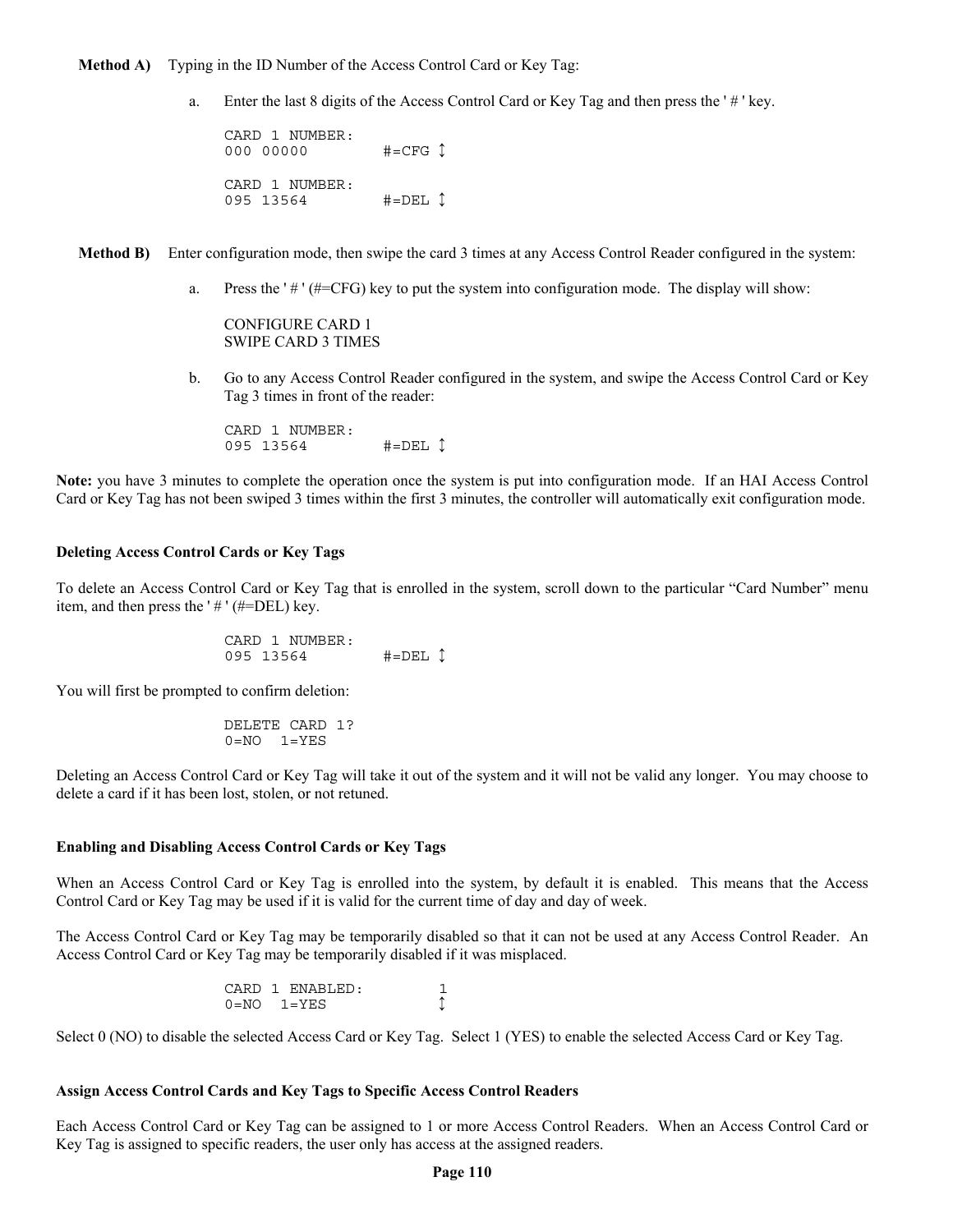Users do not have access to any reader in which their Access Control Card or Key Tag is not assigned. If a user presents their Access Control Card or Key Tag at a reader in which their Access Control Card or Key Tag is not assigned, the reader does not give any indication that a card was presented and a card "declined" event is generated in the system event log.

> CARD 1 READERS: 1234567890123456 0=CLR ¦

By default, each configured Access Control Card or Key Tag is valid at all 16 readers. Each valid Access Control Reader is represented by a single digit number. Starting at the left, 1-9 are Access Control Readers 1-9 respectively, 0 is Access Control Reader 10, and 1-6 (that appear after 0) are Access Control Readers 11-16 respectively.

To add or remove an Access Control Reader from the list of valid readers, enter the reader number followed by the ' # ' key. Note: for Access Control Readers 10-16, enter the two-digit reader number followed by the '#' key.

If the selected Access Control Card or Key Tag is to be valid at only a few Access Control Readers, you may first clear all Access Control Readers from the list. To clear all Access Control Readers from the list, enter 0 followed by the '#' key. You may then add the Access Control Readers that are to be valid.

> CARD 1 READERS:  $1-345-$ ---------  $0=CLR$

When all of the valid Access Control Readers have been entered, press the '#' key to store the new settings in memory.

### **Log Access Control Card and Key Tag Activity**

Each Access Control Card or Key Tag that is enrolled in the system can be configured to log activity whenever the card is presented at a reader, even if the user was denied access. When enabled, the system will log the Access Control Card Reader where the card was presented, the user that presented the card, if the card was accepted or declined, and the time and date in which the card was presented. Each time a card is presented, as long as there is a 5 second delay between each swipe, an event is generated in the system event log.

$$
\begin{matrix}\n\text{CAP} & 1 & \text{LOGGING}: \\
0 = \text{NO} & 1 = \text{YES}\n\end{matrix}
$$

Select 0 (NO) to disable logging for the selected user. Select 1 (YES) to enable logging for the selected user.

### **Configuring Access Control Cards or Key Tags for Arming and Disarming**

Each Access Control Card or Key Tag may be configured to allow the user to arm or disarm the security system at Access Control Readers that are configured for arming and disarming.

$$
\begin{matrix} \text{CARD} & 1 & \text{ARN/DISARM:} \\ \text{O=NO} & 1 = \text{YES} \end{matrix} \quad \begin{matrix} 1 \\ 1 \end{matrix}
$$

When a valid card is first presented, the Access Control Card Reader will beep once and all 9 LED indicators will illuminate the color of the current security arming state for that area.

- $\triangleright$  LED indicators illuminate red: The security system in the respective area is currently armed
- $\triangleright$  LED indicators illuminate green: The security system in the respective area is currently disarmed

When the security system is disarmed, swiping the Access Control Card or Key Tag 3 times (each swipe within 5 seconds of the previous swipe) will cause the security system to arm to the Away mode. When the security system is armed in any security mode, swiping the Access Control Card or Key Tag 3 times (each swipe within 5 seconds of the previous swipe) will cause the security system to disarm.

Select 0 (NO) to disable or 1 (YES) to enable arming and disarming privileges for the selected user.